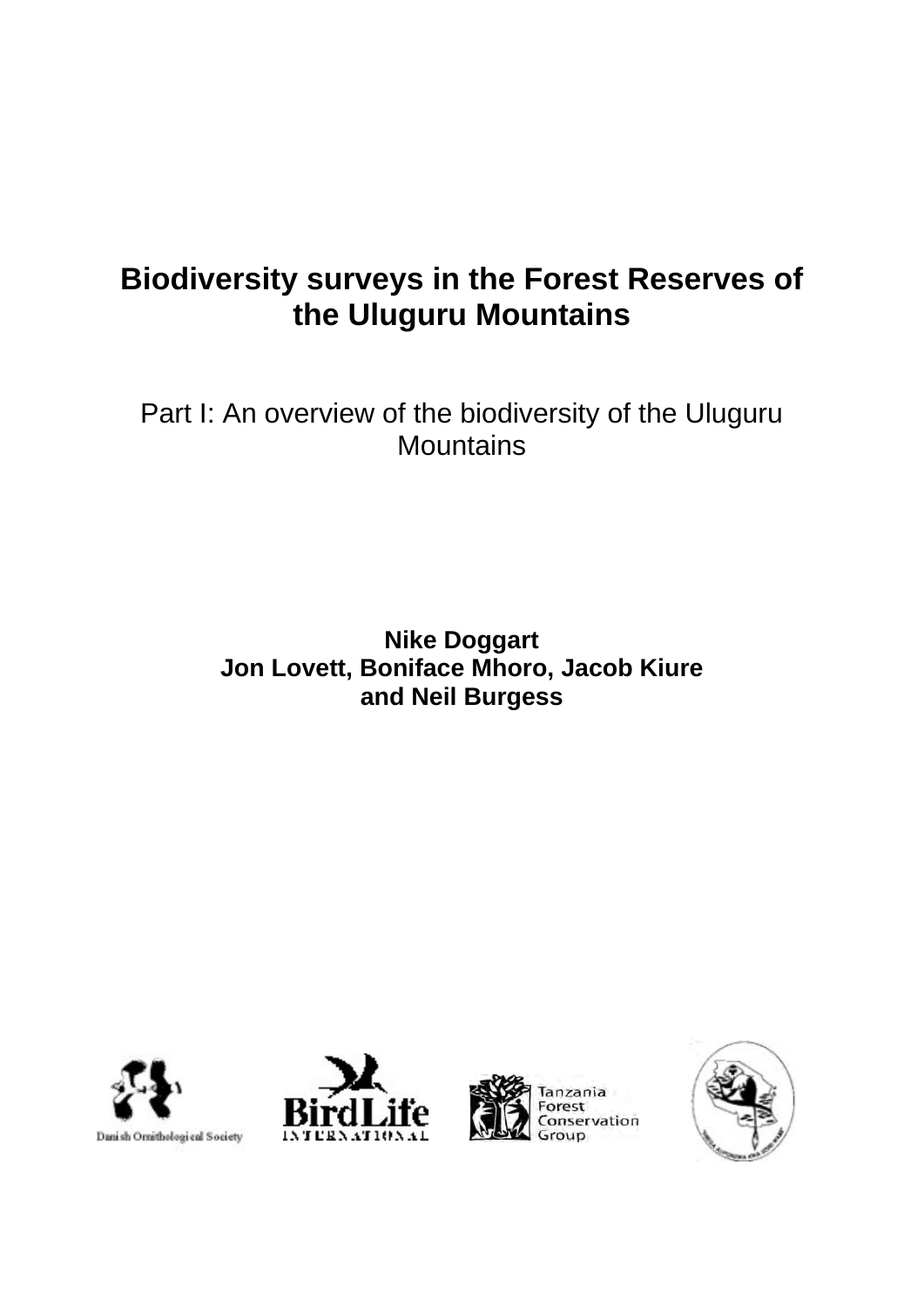# **Biodiversity surveys in the Forest Reserves of the Uluguru Mountains**

Part I: An overview of the biodiversity of the Uluguru **Mountains** 

## **Nike Doggart Jon Lovett, Boniface Mhoro, Jacob Kiure and Neil Burgess**

**Dar es Salaam 2004** 

**A Report for: The Wildlife Conservation Society of Tanzania (WCST) The Uluguru Mountains Biodiversity Conservation Project in collaboration with the Uluguru Mountains Agricultural Development Project The Regional Natural Resources Office, and the Regional Catchment Forest Project With support from the Tanzania Forest Conservation Group**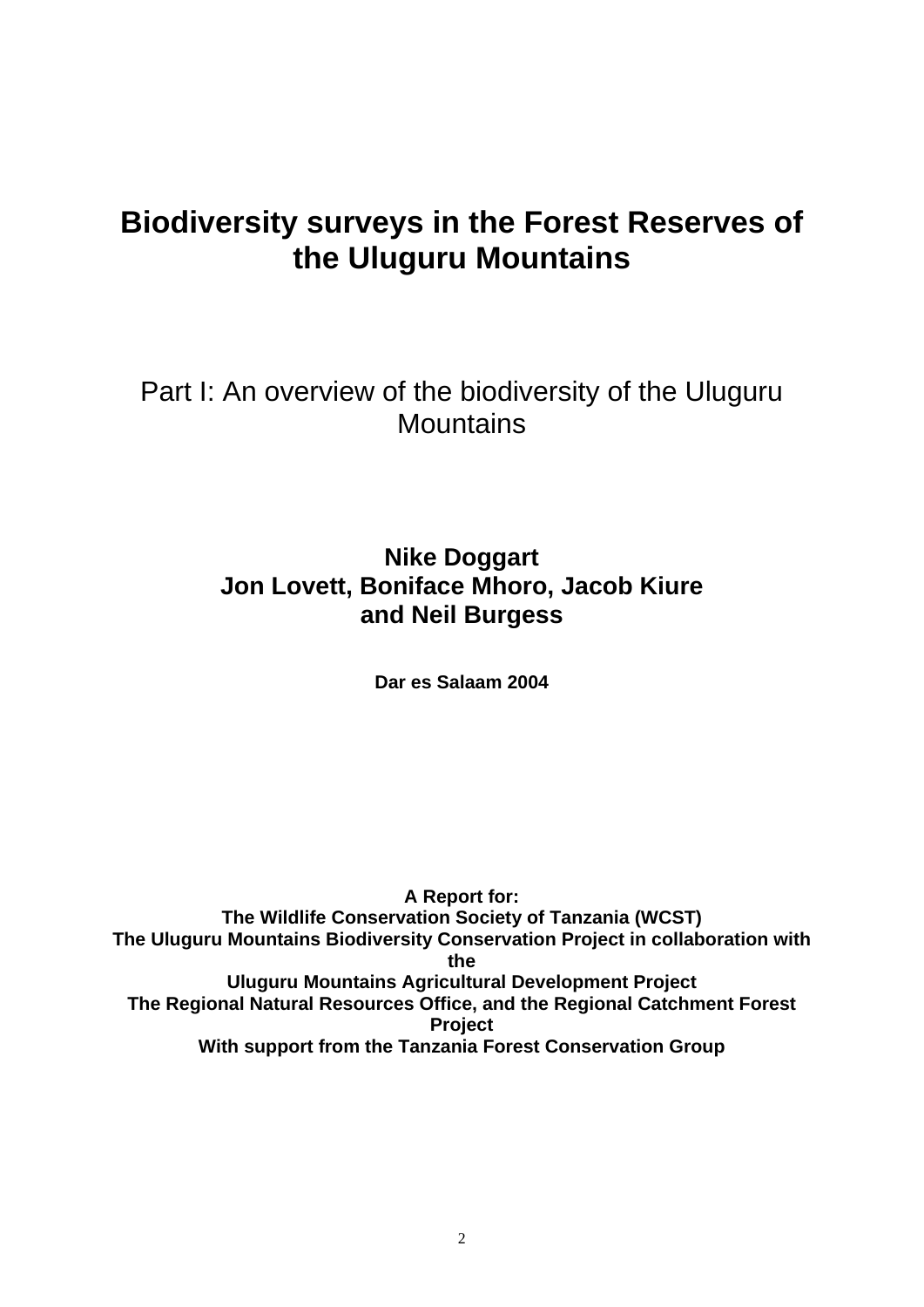#### **Acknowledgements**

#### **Financial Support**

We are grateful to DANIDA via the Danish Ornithological Society and the Wildlife Conservation Society of Tanzania (WCST) for financial support for the Uluguru Mountains Biodiversity Surveys. The surveys are a component of the Uluguru Mountains Biodiversity Conservation Project.

#### **Field Research**

| Botanist:                | Boniface Mhoro (all reserves).                                 |
|--------------------------|----------------------------------------------------------------|
|                          | The vegetation descriptions for the seven Catchment Forest     |
|                          | Reserves surveyed are based on a previous survey by Lovett and |
|                          | Pócs (1993).                                                   |
| Ornithologist:           | Jacob Kiure (Mkungwe, Ruvu, Mvuha / Chamanyani, Mangala,       |
|                          | Milawilila, Ngambaula and Bunduki).                            |
|                          | Andrew Perkin (Konga).                                         |
|                          | Nike Doggart (Kasanga).                                        |
| Zoologist (not birds):   | Nike Doggart (all reserves).                                   |
| Primatologist:           | Andrew Perkin (Mkungwe, Ruvu and Uluguru South).               |
| Driver:                  | Phanuel Bwimba.                                                |
| Logistical support:      | Rose Wagara and Sia Aroko.                                     |
| <b>Field Assistants:</b> | Abdullah Chota, Emilian Eduardi, Cleofasi Julius, Shukuru      |
|                          | Ramadhani and Aziza Rashidi.                                   |

In addition to the data collected during the present survey, information has been collated from other sources. These include:

Some of the data on the fauna of Kimboza and Uluguru North Forest Reserves were obtained from the Biodiversity Database of the Department of Zoology and Marine Biology, University of Dar es Salaam.

Some bird records for Uluguru North and Uluguru South Forest Reserves are from the research of Jens Otto Svendsen and Louis A. Hansen.

Some herpetological records for Uluguru North, Bunduki and Mkungwe Forest Reserves are from the work of Jean-Mariaux of the Geneva Museum.

Some zoological records for Kimboza Forest Reserves are based on a report by Rodgers et al. in 1983.

| Taxonomic work |                                                             |
|----------------|-------------------------------------------------------------|
| Botanical:     | Dr. Roy Gereau, Missouri Botanical Gardens, Missouri, USA.  |
|                | Dr. Kaj Vollesen, Royal Botanic Gardens, Kew, UK.           |
| Small mammals: | Professor K. M. Howell, Department of Zoology and Marine    |
|                | Biology, University of Dar es Salaam, Tanzania.             |
|                | Dr. W. Stanley, Field Museum Natural History, Chicago, USA. |
| Birds:         | Professor J. Fjeldså, Zoological Museum, University of      |
|                | Copenhagen, Denmark.                                        |
| Reptiles:      | Professor K. M. Howell, Department of Zoology and Marine    |
|                | Biology, University of Dar es Salaam, Tanzania.             |
|                | Dr. D. G. Broadley, the Natural History Museum of Zimbabwe, |
|                | Bulawayo, Zimbabwe.                                         |
| Amphibians:    | Professor K. M. Howell, Department of Zoology and Marine    |
|                | Biology, University of Dar es Salaam, Tanzania.             |
|                | Professor J.C. Poynton, Natural History Museum, London, UK. |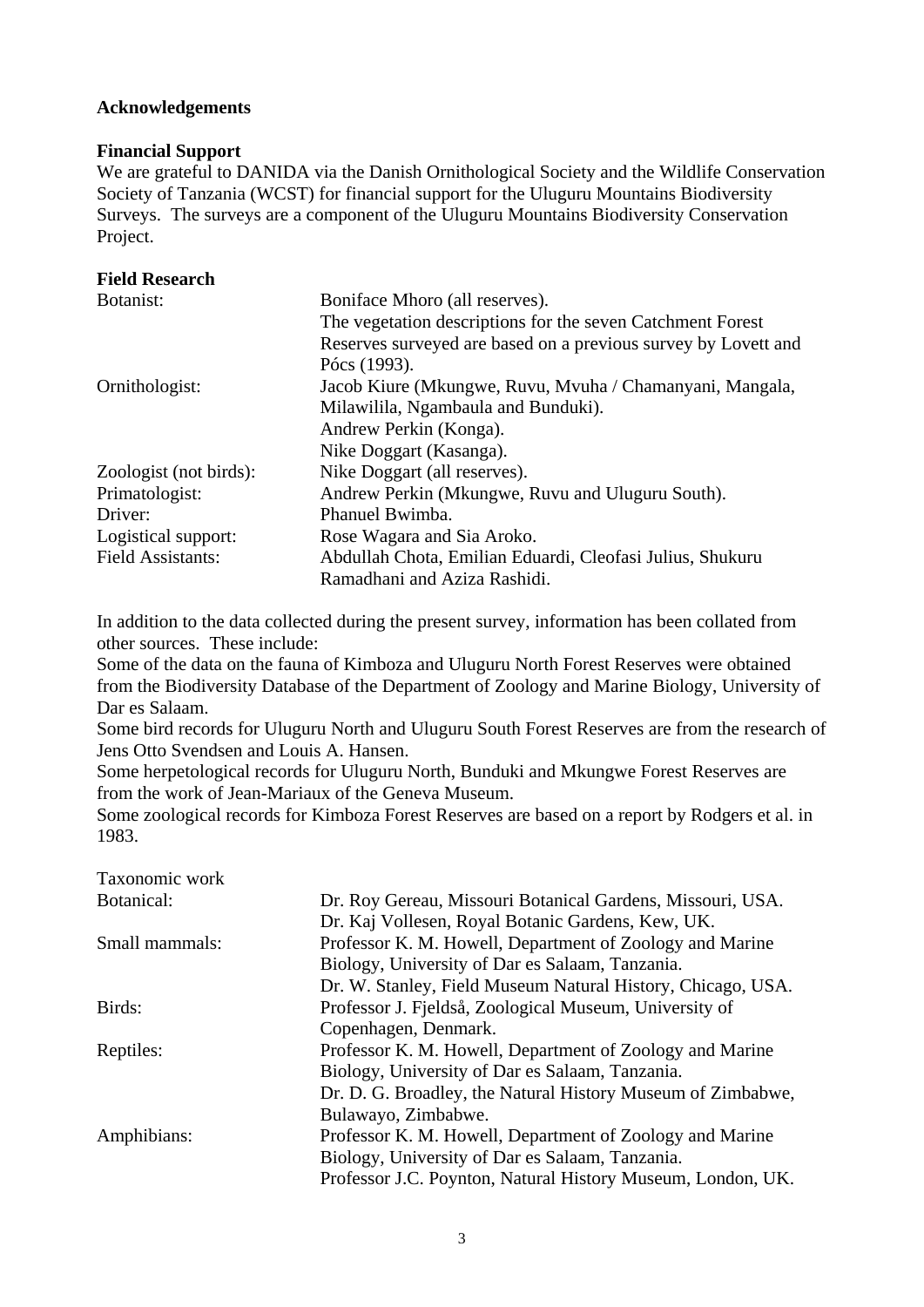|                             | Simon Loader, Natural History Museum, London, UK.                |
|-----------------------------|------------------------------------------------------------------|
| Millipedes:                 | Professor H. Enghoff, Professor of Systematics and Zoogeography, |
|                             | Zoological Museum, University of Copenhagen, Denmark.            |
| Spiders:                    | Dr. N. Scharff, Zoological Museum University of Copenhagen,      |
|                             | Denmark.                                                         |
| <b>Technical Reporting</b>  |                                                                  |
| Report writing:             | Nike Doggart, Tanzania Forest Conservation Group, P.O. Box       |
|                             | 23410, Dar es Salaam, Tanzania (http://www.tfcg.org)             |
|                             | Email: ndoggart@tfcg.or.tz                                       |
| Addresses of other authors: | Boniface Mhoro and Jacob Kiure, c/o Uluguru Mountains            |
|                             | Biodiversity Conservation Project, P.O. Box 312, Morogoro,       |
|                             | Tanzania (http://www.africanconservation.com/uluguru)            |
|                             | Email: westmg@morogoro.net                                       |
|                             | Neil Burgess. Current address: Technical Advisor, Eastern Arc    |
|                             | Mountain Forests Conservation and Management Project, P.O. Box   |
|                             | 289, Morogoro, Tanzania. Email: neil.burgess@wwfus.org           |
| Editorial comments:         | Louis A. Hansen, Jon Lovett, Thomas Lehmberg, Alan Rodgers,      |
|                             | Kim Howell and Andrew Perkin.                                    |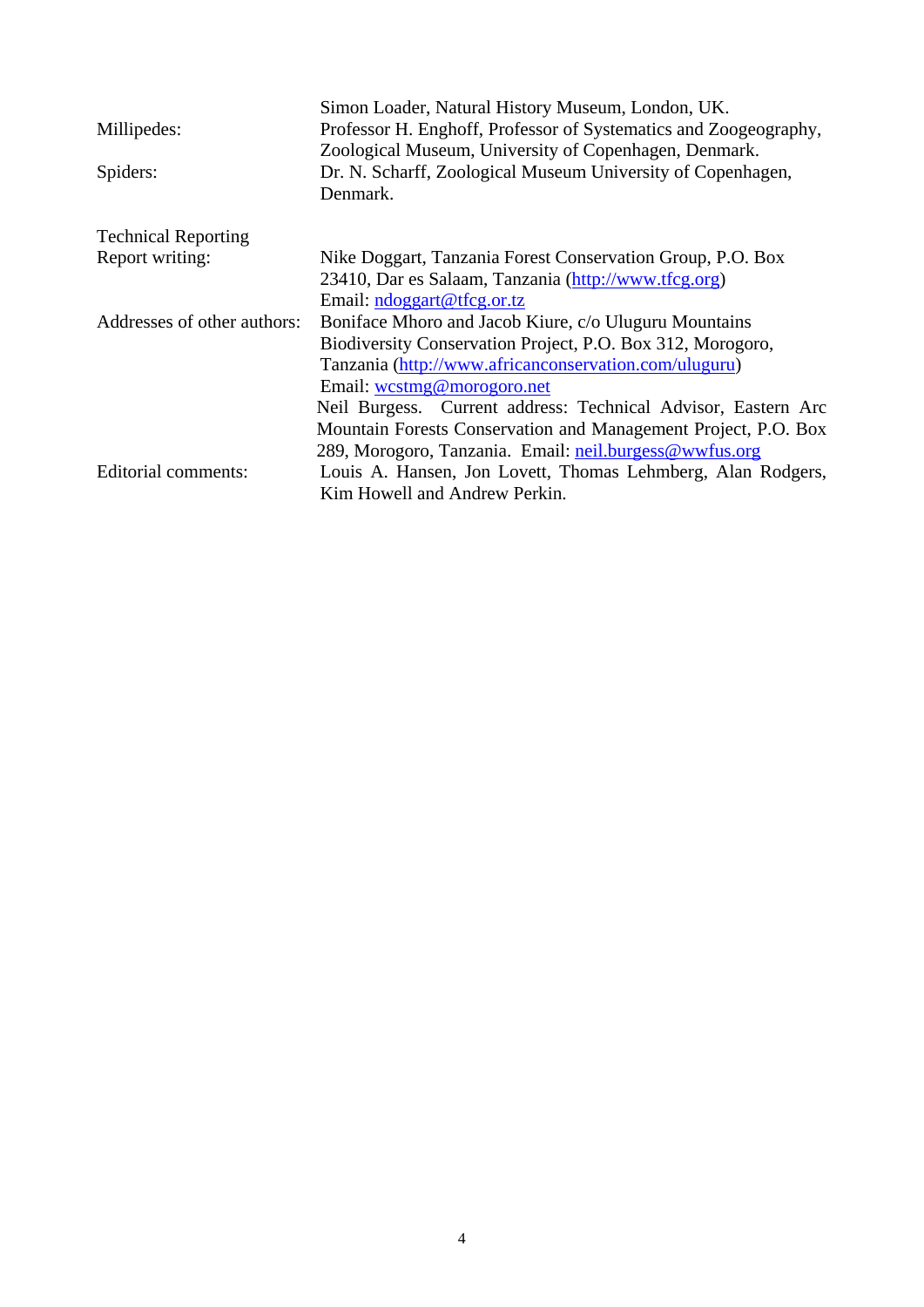#### **TABLE OF CONTENTS**

| <b>PART I</b>    |     |  |
|------------------|-----|--|
|                  |     |  |
|                  |     |  |
|                  |     |  |
| $\left(1\right)$ |     |  |
| 1.1              |     |  |
| 1.2              |     |  |
| 1.3              |     |  |
| 2)               |     |  |
| 3)               |     |  |
| 3.1              |     |  |
| 3.2              |     |  |
| 4)               |     |  |
| 4.1              |     |  |
| 4.2              |     |  |
| 4.3              |     |  |
| 4.4              |     |  |
| 5)               |     |  |
| 5.1              |     |  |
| 5.2              |     |  |
| 5.3              |     |  |
| 5.4              |     |  |
| 5.5              |     |  |
| 5.6              |     |  |
|                  | 5.7 |  |
| б.               |     |  |
| 7.               |     |  |

## **LIST OF TABLES**

| TABLE 1. SUMMARY OF THE SPECIES RICHNESS AND ENDEMISM OF THE ULUGURU MOUNTAINS 7            |  |
|---------------------------------------------------------------------------------------------|--|
|                                                                                             |  |
|                                                                                             |  |
|                                                                                             |  |
|                                                                                             |  |
|                                                                                             |  |
|                                                                                             |  |
|                                                                                             |  |
| TABLE 10. SUMMARY OF THE VERTEBRATE SPECIES RICHNESS OF 13 ULUGURU FOREST RESERVES31        |  |
|                                                                                             |  |
|                                                                                             |  |
| TABLE 13. NUMBER OF ENDEMIC VERTEBRATES RECORDED IN 13 ULUGURU FOREST RESERVES  34          |  |
| TABLE 14. NUMBER OF NEAR-ENDEMIC VERTEBRATES RECORDED IN 13 ULUGURU FOREST RESERVES.  34    |  |
| TABLE 15. DISTRIBUTION OF NEAR-ENDEMIC VERTEBRATES FOUND IN THE ULUGURUS AND ONLY ONE OTHER |  |
|                                                                                             |  |
|                                                                                             |  |
|                                                                                             |  |
|                                                                                             |  |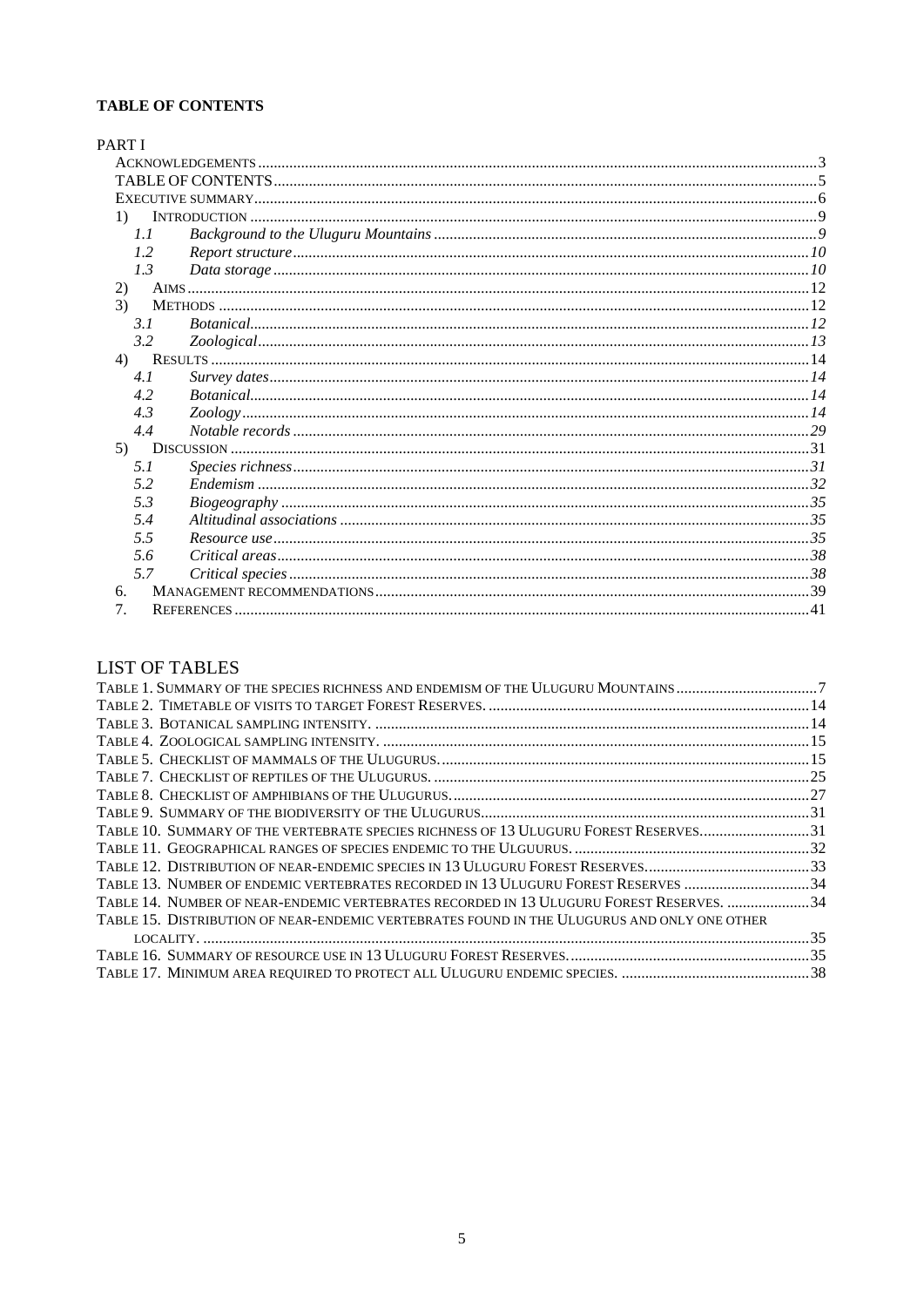#### **Executive summary**

The Uluguru Mountains are part of the Eastern Arc Mountains, which stretch from southern Kenya to southern Tanzania. The importance of the Eastern Arc and Coastal forests to global biodiversity has been highlighted by various conservation organisations including Conservation International (Mittermeier et al. 1998; Myers et al. 2000), BirdLife International (ICBP 1992; Stattersfield et al. 1998) and the Worldwide Fund for Nature (Olson and Dinerstein 1998). The Eastern Arc contains 74 endemic vertebrate species of which 14 species and two sub-species are found only in the Uluguru Mountains. In addition there are more than 135 plant taxa endemic to the Ulugurus (Burgess et al. 2002).

**Figure 1.** Map of the Eastern Arc showing the location of the Ulugurus (modified from Burgess *et al.* 2002).



The Ulugurus are located within 180 km of the Indian Ocean. They rise dramatically from a lowland plain at approximately 200 m above sea level (asl) to 2638 m asl around the Lukwangule Plateau. Most of the remaining forest lies above 1500 m asl in the two largest Catchment Forest Reserves, Uluguru North and Uluguru South. Small patches remain at mid- and low- altitude in Catchment and Local Authority Forest Reserves. Most forest below 1500 m asl has been cleared for agriculture.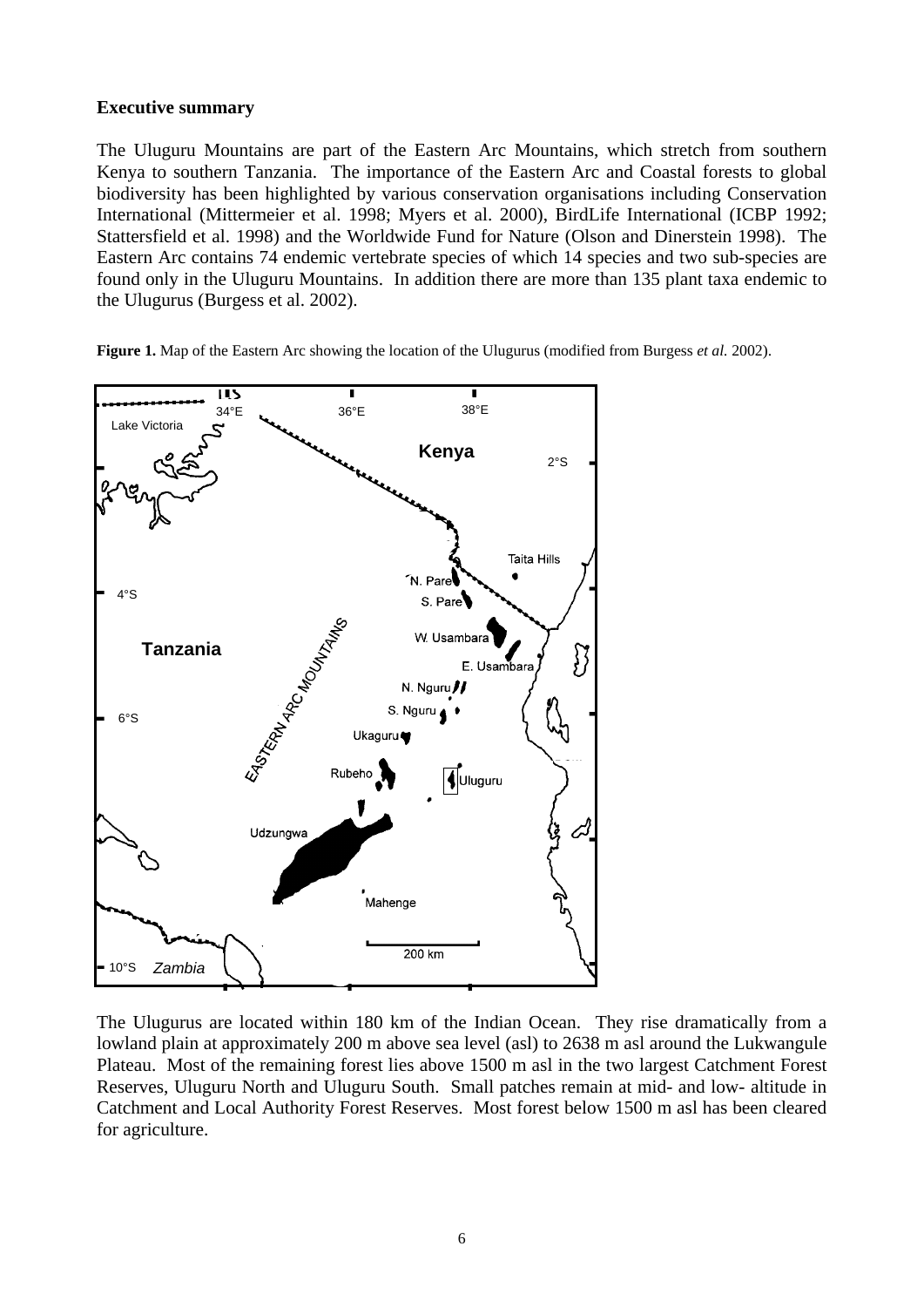

**Figure 2. Map of the Forest Reserves of the Uluguru Mountains** 

This report gives an overview of the botanical and vertebrate biodiversity of the forests of the Uluguru Mountains. It includes the previously unpublished results of botanical and zoological surveys conducted during 2000 by the Uluguru Mountains Biodiversity Conservation Project, together with the results of a vegetation survey conducted in 1992 (Lovett and Pócs 1993), an ornithological study conducted in 1993 (Svendsen and Hansen 1995), a previous survey of Kimboza forest in 1993 (Frontier-Tanzania 1994) and selected historical data (Swynnerton and Hayman 1950). The report aims to provide an overview of the Ulugurus biodiversity and to highlight priority areas for conservation in terms of their biodiversity and threat. The

report also lists species found in the Ulugurus that are at risk of extinction according to the global Red Data Book (www.redlist.org).

Surveys were conducted between  $6<sup>th</sup>$  July –  $5<sup>th</sup>$  September 2000 by a team from the Uluguru Mountains Biodiversity Conservation Project (UMBCP). The project is a collaboration between the Wildlife Conservation Society of Tanzania (WCST), the Danish Ornithological Society (DOF), the Uluguru Mountains Agriculturual Development Project (UMADEP), the Regional Natural Resources Office (RNRO) and the Regional Catchment Forest Office (RCFO). The survey team visited 11 of the 22 Forest Reserves in the Ulugurus and surrounding areas. At each reserve the team made botanical collections and undertook an inventory of the mammals, birds, reptiles, amphibians and millipedes. The team also prepared a vegetation map of each reserve and recorded signs of resource use. Data were recorded using standardised forms and records are held on a Microsoft Access database held by WCST in Morogoro and at the University of Dar es Salaam.

The combination of data from the UMBCP surveys and those of other survey efforts show that the Ulugurus have both a high level of species richness and a high number of endemic species (Table 1).

| <b>Taxon</b> | <b>Species richness</b> | <b>Endemics</b> | <b>Near endemics</b> | No. species not recorded<br>in the last 10 years |
|--------------|-------------------------|-----------------|----------------------|--------------------------------------------------|
| Plants       | N/a                     | >135            | N/a                  | N/a                                              |
| Mammals      | 76                      | $3*$            | 10                   | 30                                               |
| <b>Birds</b> | 140                     | $2**$           | 10                   | ◠                                                |
| Reptiles     | 47                      | $5*$            | 16                   | 12                                               |
| Amphibians   | 44                      | h               | 18                   | ∍                                                |
| <b>Total</b> | 307                     | 16              | 54                   | 46                                               |

**Table 1.** Summary of the species richness and endemism of the Uluguru Mountains

\*Includes one sub-species. \*\* If *Andropadus neumanii* is accepted, this would be three endemic species of birds.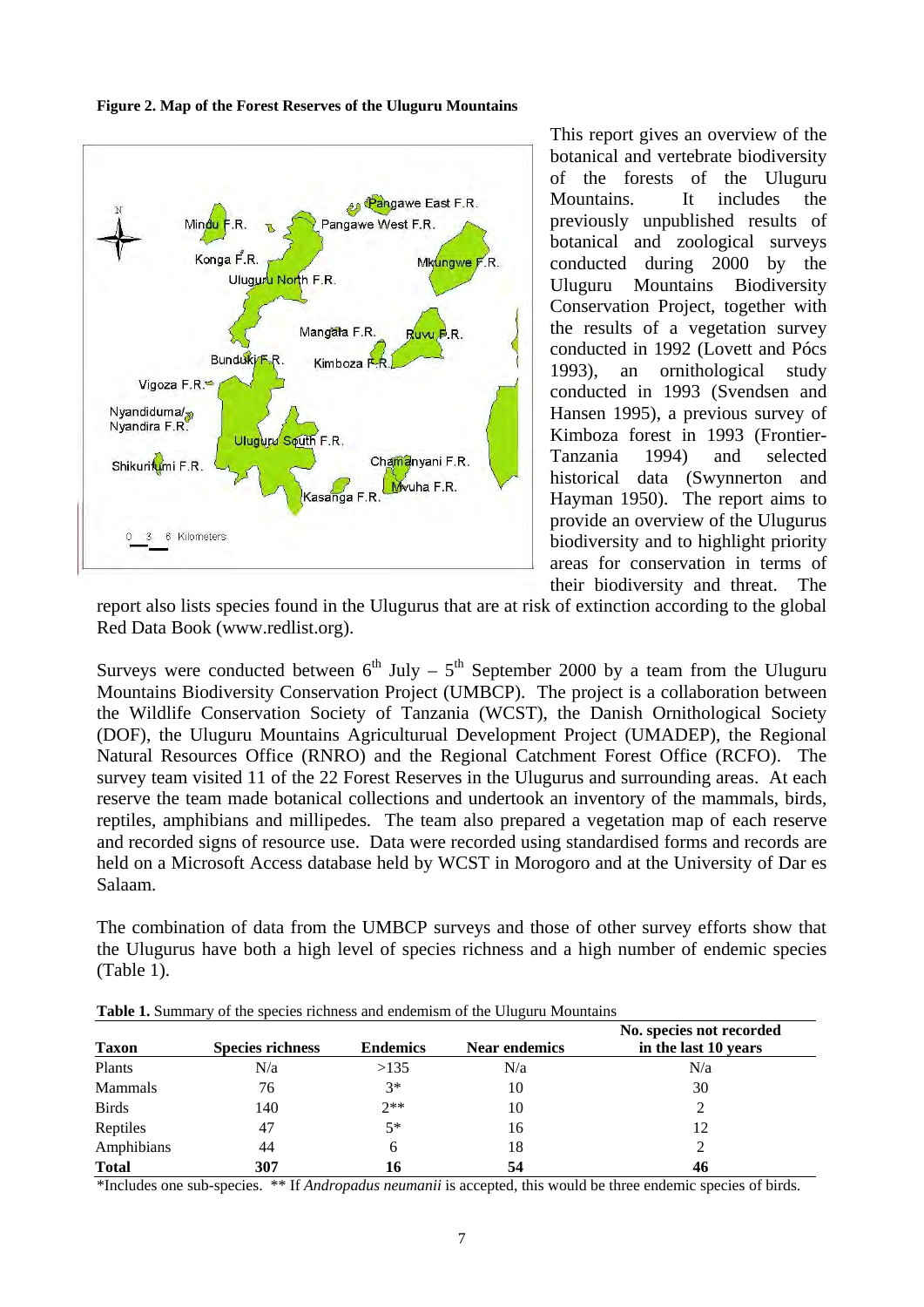The UMBCP surveys recorded a number of vertebrate species not previously confirmed from the Ulugurus including the bat *Myonycteris relicta*, the rodent *Beamys hindei*, the chameleon *Chamaeleo deremensis* and the snake *Atheris ceratophorus*.

At least 48 vertebrate species have not been recorded from the Ulugurus during the last decade. The majority of these species are mammals, which probably reflects low survey intensity rather than their absence from the area. However it is possible that some animals previously recorded in the Ulugurus are no longer present. Of greatest concern are those species endemic to the Ulugurus that have not been recorded during the last 10 years as it is possible that they are now extinct. During the UMBCP surveys four such endemic species were not located: a sub-species of golden mole *Chrysochloris stuhlmanni tropichalis,* the snakes *Typhlops uluguruensis* and *Prosymna ornatissima* and the amphibian *Hyperolius tornieri* (although the validity of this last species has been questioned). Of greatest concern were the low and mid-altitude endemics *Prosymna ornatissima* and *Typhlops uluguruensis* as habitat loss has been most severe across the mid- and low altitudes of the Ulugurus (Burgess *et al*. 2002). However, since the UMBCP surveys were completed a specimen of *T. uluguruensis* has been colleted near Uluguru North, hence this species is confirmed to persist (S. Loader pers. com.)].

The Ulugurus have suffered an extensive loss, fragmentation and degradation of large areas of forest. The principle cause of forest loss and fragmentation is the expansion of agricultural land. This has been most intense below 1800 m. Pitsawing, mining and fire are still degrading the few remaining patches of lowland forest. Most of the forest loss has been outside of the government controlled Forest Reserves, however recently there has been forest clearance within local authority reserves such as Mangala.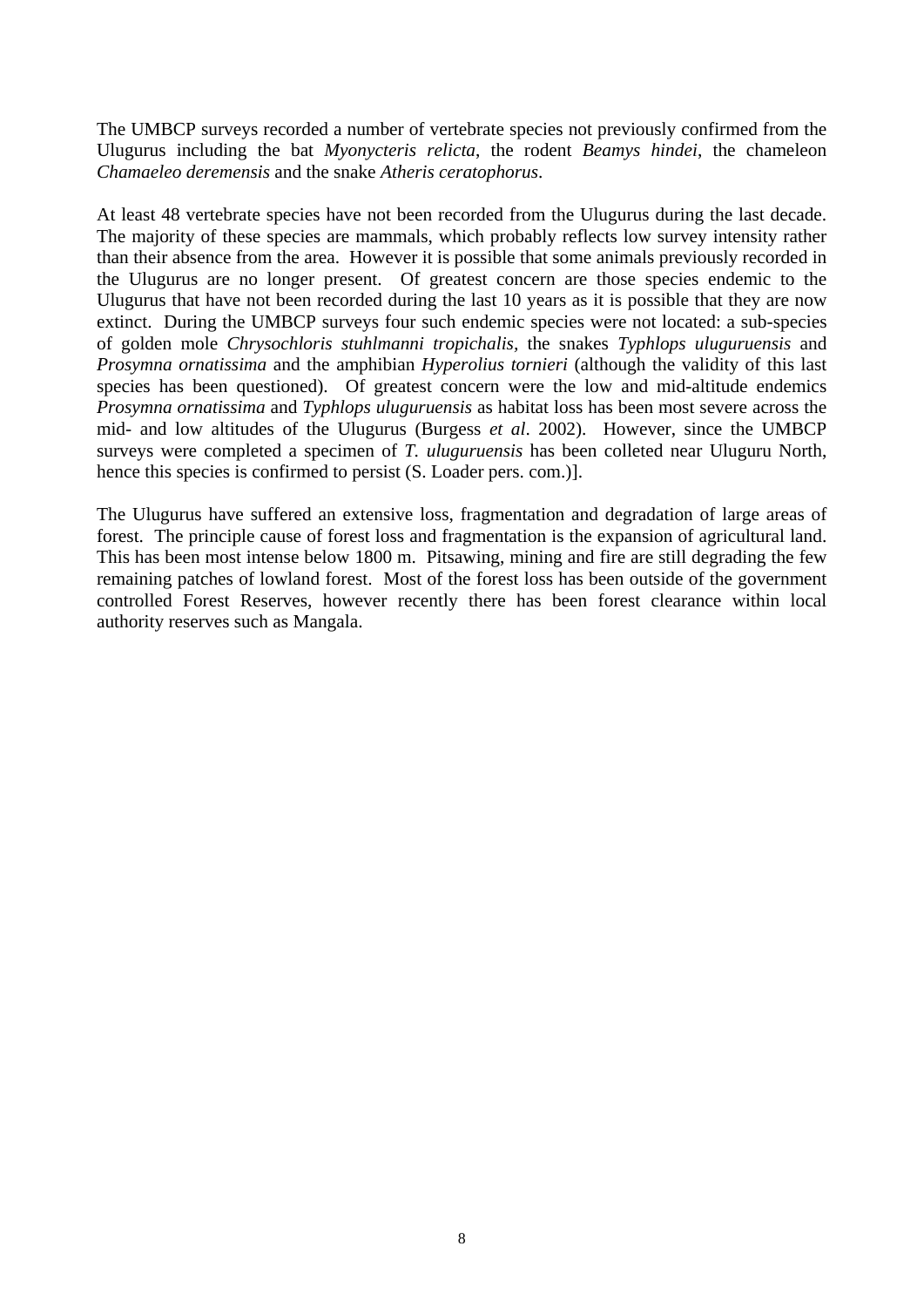## **1) Introduction**

## *1.1 Background to the Uluguru Mountains*

The Uluguru Mountains are one of twelve mountain ranges that comprise the Eastern Arc. The Eastern Arc is a chain of block-faulted, crystalline mountains under the climatic influence of the Indian Ocean (Lovett 1985). The Ulugurus are on the seaward side of the arc, 180 km west of the



Indian Ocean. Other mountain ranges in the Eastern Arc, from north to south, are the Taita, North and South Pare, East and West Usambara, Nguu, Nguru, Ukaguru, Rubeho, Udzungwa and Mahenge Mountains.

The main Ulugurus block stretches 45 km along a north-south axis. Uluguru South rises to 2638 m above sea level (asl) around the Lukwangule plateau with a second peak at Kimhandu (2634 m asl) further south. Uluguru South is divided from Uluguru North by the Bunduki gap, a now largely deforested saddle between the two main ridges. The mountains rise abruptly from the lowland plains and are characterised by rock outcrops and steep slopes.

**Figure 3. Location of the Uluguru Mountains** 

Foothills divide the main mountain range from the lowland plains that reach towards the Selous, Mikumi and the coast. To the east the mountains drop steeply to 500 m asl, there is then a band,  $10 - 26$  km wide, of gentle hills. Most are between  $200 - 500$  m asl with peaks at Mkungwe (1100 m asl) and Luhakwe (900 m asl). The land then descends to the lowland plain that stretches towards the coast. In the south-east there is a sudden drop in altitude towards the Mbahana River. Beyond this river there is an extensive complex of low hills dropping towards the Great Ruaha and Rufiji flood plains. In the North of the range the mountains drop from 2000 m asl to 580 m asl within 4 km. A lowland plain extends beyond this precipitous drop rising again to 1260 m asl at Mindu Mountain.

The Uluguru Mountains and their foothills are a mosaic of forest, woodland, cultivation and grassland. Forest is most extensive above 1500 m asl in Uluguru North and South Forest Reserves. At lower altitudes submontane and lowland forest exists as fragments in a matrix of agricultural land. Most remaining forest is found within Forest Reserves. Woodland is extensive on the drier foothills with *Brachystegia* sp. dominant in the moister areas giving way to *Acacia* sp. woodland in the drier areas. Cultivation ranges from maize and cassava at lower altitudes to a mix of vegetables and bananas higher up. The Lukwangule Plateau has the most extensive natural grasslands and is dominated by the endemic grass *Panicum lukwangulense*. Other areas of grassland exist in the lowlands; formerly these areas may have been under cultivation and before that forest or woodland.

The Ulugurus are the source of water for two of Tanzania's major cities. The Ngerengere and Morogoro Rivers, whose headwaters are in Uluguru North, provide water for the regional capital, Morogoro before flowing into the Ruvu River. The Ruvu River, which drains Uluguru North and South, supplies water to Tanzania's largest city, Dar es Salaam.

The Eastern Arc and coastal forests have the highest concentration of endemic vertebrates of any terrestrial habitat in the world (Myers et al. 2000). At a global scale they have been recognised as a priority for biodiversity conservation in several priority-setting analyses (Mittermeier et al. 1998; Olson and Dinerstein 1998; Stattersfield et al. 1998). A recent compilation indicated that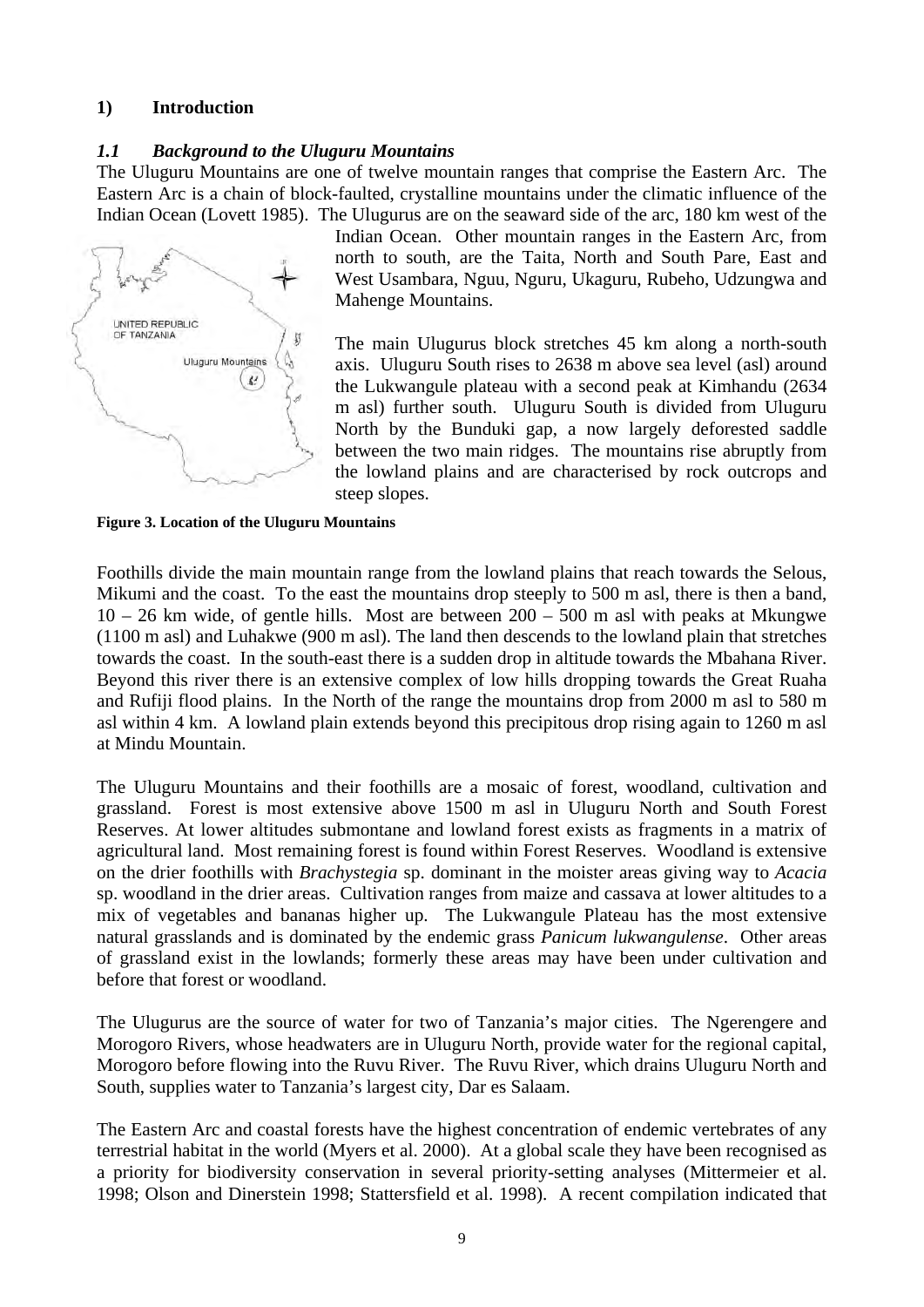there are at least 74 vertebrate taxa endemic to the Eastern Arc of which 16 are found only in the Uluguru Mountains (Burgess et al. 1998a).

Recent research on the biodiversity of the Ulugurus includes a description of the vegetation of the catchment Forest Reserves (Lovett and Pócs 1993) and a summary report on the fauna of Uluguru North and South (Svendsen and Hansen 1995). Data on small mammals and galagos have been presented by Stanley *et al*. (1998) and Perkin (2000) respectively. The herpetofauna has been less well documented. An early inventory was made by Barbour and Loveridge (1928) and subsequent visits have been made by K. Howell (unpubl.), A. Channing (unpubl.), J. Mariaux (unpubl.), amongst others. A brief overview of Uluguru biodiversity values and the impact of habitat loss has been presented by Burgess et al. (2002).

## *1.2 Report structure*

The report is divided into two parts. The first part is an overview of the results of the UMBCP surveys in year 2000, combined with results from other selected surveys. The second part includes individual descriptions of the 11 reserves covered by the UMBCP survey.

Part I has seven sections. Sections 1 - 3 describe the aims and methods of the survey. Section 4 presents the results as a summary for all reserves. This is followed by sections  $5 - 7$  which include a discussion, conclusion and management recommendations.

## *1.3 Data storage*

Data are stored in two Microsoft Access databases currently housed at the WCST Uluguru Mountains Biodiversity Conservation Project office in Morogoro, at the University of Dar es Salaam and with two of the authors, Nike Doggart and Neil Burgess. One database contains details of the plant specimens, the second contains data on zoological specimens. As the role of the databases is to keep records of the botanical and zoological specimens they do not include records of sightings hence there are few data on birds and large mammals. These databases also include a summary of the legal status of each reserve, and some other management issues (for example transects of forest disturbance, and a boundary survey of Uluguru North Forest Reserve).

Zoological data was recorded using standardised forms taken from the database.

The botanical database has two tables. The specimen table includes the following fields: Identification

- Specimen number
- Duplicate number
- Family
- $\bullet$  Genus
- Species
- Sub-species
- Specimen description
- Collecting locality
	- Country
	- First political division
	- Next political division
	- FTEA region
	- General locality
	- Collection site
	- Altitude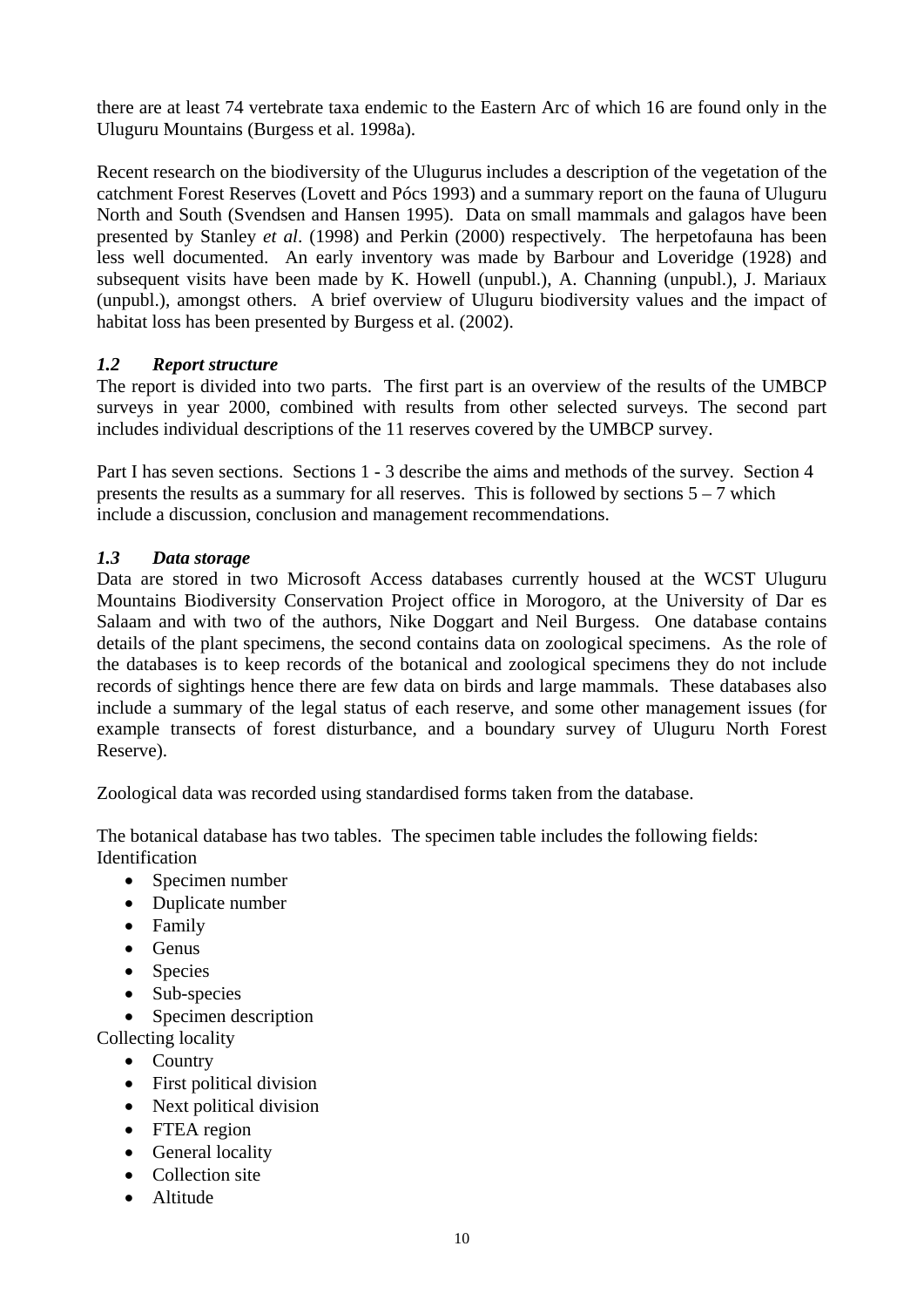## • Habitat

## Collection Date

The annotated species list includes the following fields:

- Family
- $\bullet$  Genus
- Species
- Subspecies
- Author
- Altitudinal range
- Distribution
- Life form
- Notes
- Data Source

Information on altitudinal range, distribution, life form and author are taken from the Flora of Tropical East Africa, the List of East African Plants or TROPICOS. The source of this information is cited in the 'data source' field.

The zoological database has separate tables for mammals (not bats), bats, birds, reptiles and amphibians. Each table includes the following fields:

Collection details

- Forest Reserve
- Longitude
- Latitude
- KMH number
- Collector
- Collection date

Identification

- Genus
- Species
- Subspecies
- Capture method
- Determiner
- Determination date

Habitat

- Altitude
- Slope
- Aspect
- Topography
- Vegetation type
- Vegetation cover (tree canopy, ground layer and shrub layer)
- Microhabitat
- Forest edge  $/$  gap
- Canopy height
- Microhabitat

• Water association

- Specimen description
	- Sex
	- Age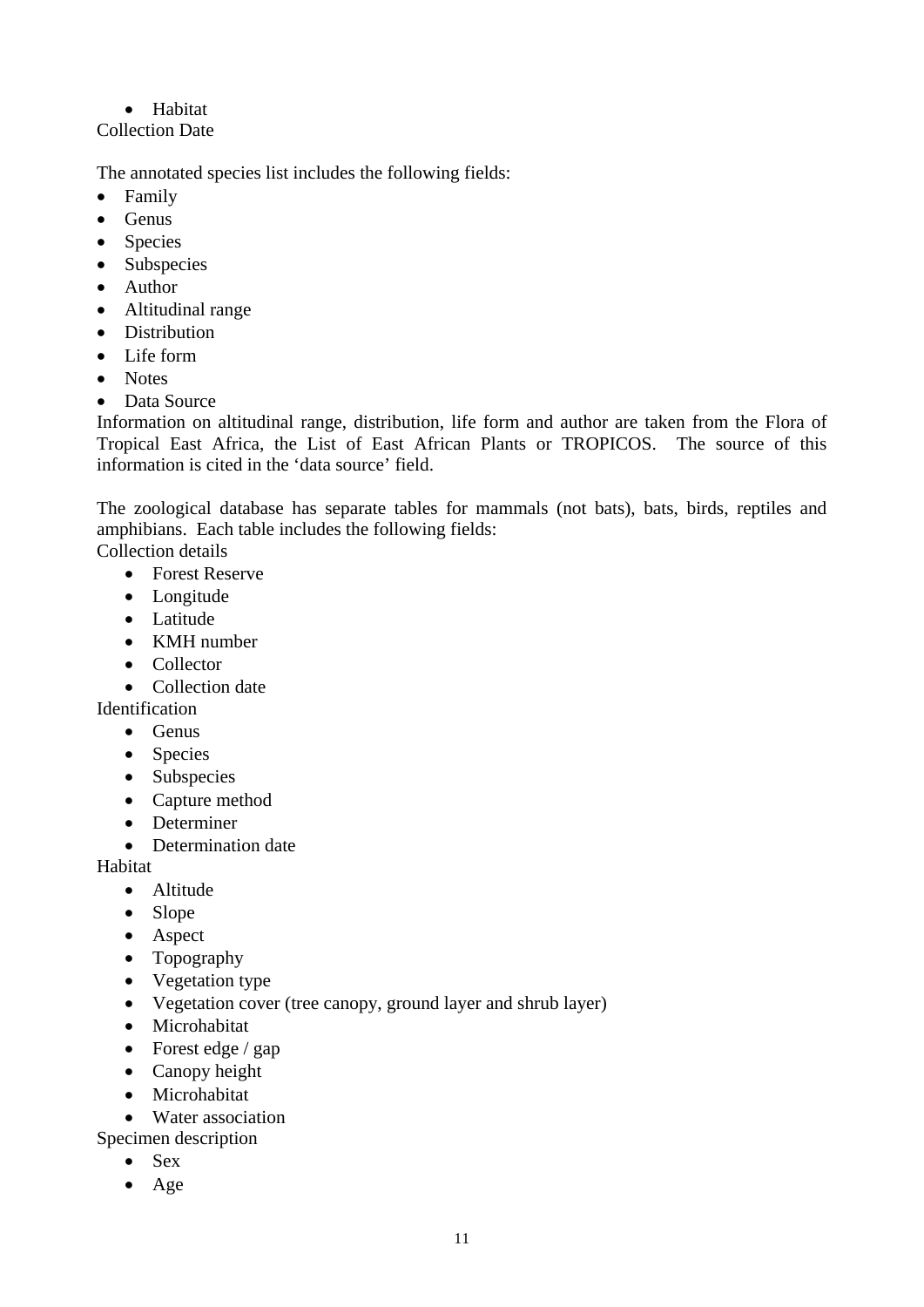- **Biometrics**
- Colour notes
- Reproductive state

Zoological data is also stored within the National Biodiversity Database at the University of Dar es Salaam. This is also a Microsoft Access database.

The purpose of the databases is primarily for data storage however they can also be used for analysis. Using the query tools available in Microsoft Access it is possible to extract information relating to selected areas or species.

A guide to using the databases is available from the Uluguru Mountains Biodiversity Conservation Project (Doggart 2001) at http://www.africanconservation.com/uluguru.

## **2) Aims**

The principal aim of the Uluguru Mountains Biodiversity Conservation Project (UMBCP) survey was to visit a number of smaller forest patches in the vicinity of the main Uluguru North and Uluguru South Forest Reserves to assess their biodiversity values. Specifically, for each reserve to produce:

- a sketch map of the vegetation cover of the reserve;
- a collection of the plants flowering or fruiting in each reserve;
- a list of the birds in the reserve, with collection of reference specimens and DNA samples of selected taxa;
- a list of the mammals, amphibians and reptiles.

However, in addition to the field surveys, we have also compiled records for Uluguru South and Uluguru North Forest Reserves to provide an overview of the current knowledge of the species of the Uluguru Mountains range.

#### **3) Methods**

#### *3.1 Botanical*

## **3.1.i Collection of botanical specimens**

Specimens were taken of all species fruiting or flowering at the time of the surveys. Collections were made of trees, shrubs, herbs, lianas and vines. For each specimen notes were made on the locality, habitat and local name. The form and colour of the plant was also described. Where possible five duplicates were collected for each specimen. These have been sent to:

- 1. Kew Royal Botanical Gardens
- 2. Missouri Botanical Gardens
- 3. University of Dar es Salaam
- 4. National Herbarium, Arusha, Tanzania
- 5. University of Copenhagen

#### 3.i.ii Vegetation mapping

Vegetation was classified according to Lovett and Pócs (1993). See 1.2.5 for details. The extent of each habitat was recorded using photographs, walking extensively through the reserve and making notes from view points such as hill tops and the forest edge. Using a global positioning system (GPS) device, the edges of each habitat were recorded wherever possible.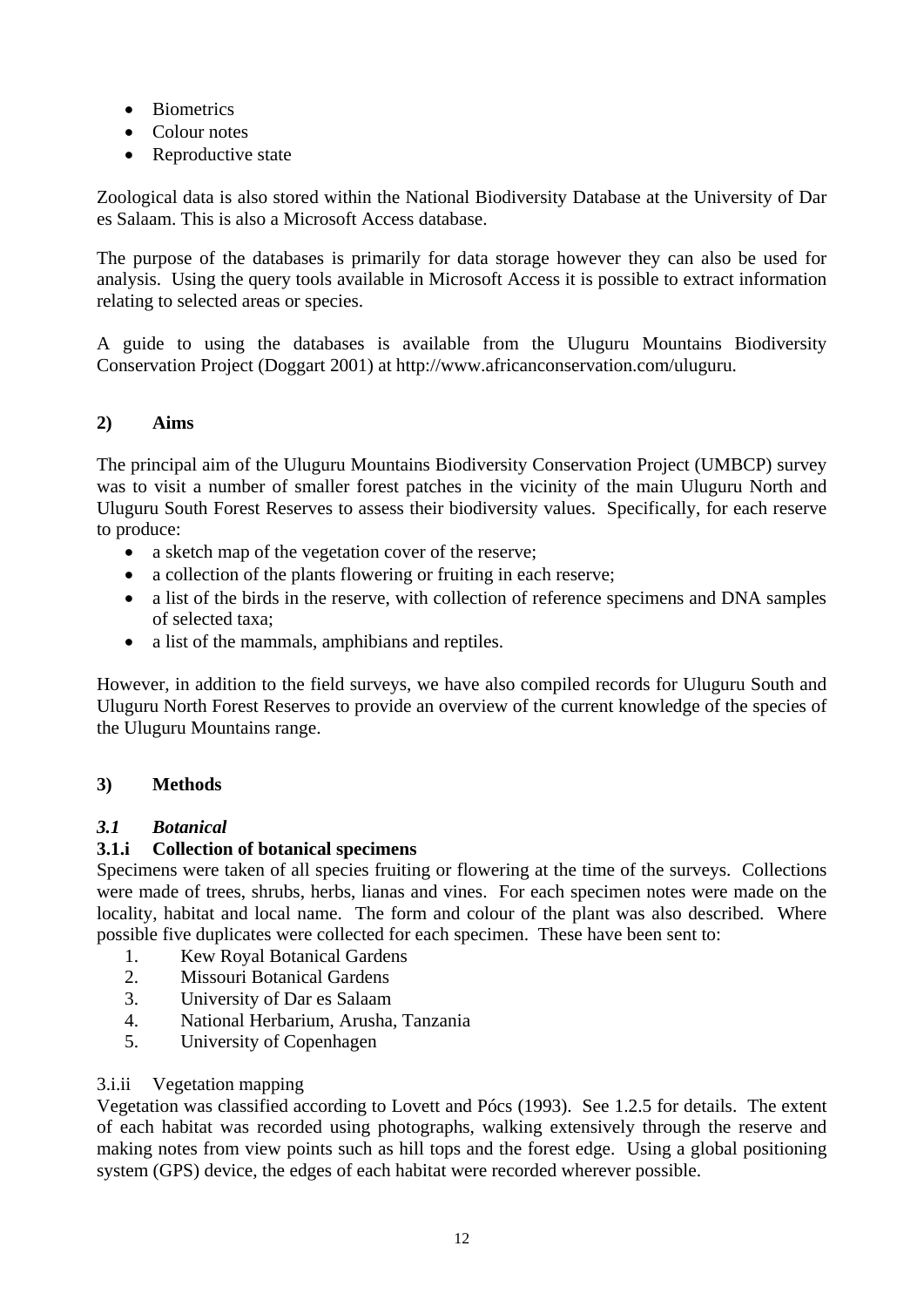## *3.2 Zoological*

## 3.2.i Large mammals

During extensive walks through the forest all encounters with large mammals were recorded. Discussions were also held with villagers familiar with the forest. Kingdon's (1997) guide to African mammals was used as a prompt. In general only those species that are abundant according villagers opinion have been included. The reliability of informants was determined by asking about the presence of species that do not occur in Tanzania. If informants stated that non-Tanzanian species were present then their accounts were disregarded.

Nomenclature for all mammals follows Kingdon (1997).

## 3.2.ii Galagos

Recordings were made of bushbaby calls using a Sony WM-C6C tape recorder and a directional microphone. Observations were made using a Petzl head torch with a halogen bulb. A Chardonneret trap was used to capture galagos alive. The traps were baited with coconut wine and / or bananas.

#### 3.2.iii Small mammals (not bats)

Rodents and shrews were caught using bucket pitfalls traps. Three 50 m lines of drift fencing, each with 11 buckets at 5 m intervals were erected perpendicular to the slope.

#### 3.2.iv Bats

Bats were collected using mist nets strung across bat flyways such as streams and paths. Nets were opened at dusk and checked regularly while open.

## 3.2.v Birds

Birds were surveyed using a combination of mist netting and observations. Nets were opened just before dawn and were closed at dusk. Birds were identified using a combination of Britton (1981), Zimmerman *et al.* (1997) and van Perlo (1995). The ornithologist, Jacob Kiure provided the identifications. Blood samples were taken from selected forest dependent species for analysis at the Zoological Museum at the University of Copenhagen (ZMUC). Two unusual akalats were taken as specimens from Milawilila Forest Reserve and these wereconfirmed by Prof. J. Fjeldså to belong to the new species *Sheppardia aurantiithorax* (Beresford *et al*. 2004). Observation walks usually occurred between 07:30 and 10:30, but observations were also made at other times.

#### 3.2.vi Reptiles

Reptiles were recorded using bucket pitfall traps and through diurnal and nocturnal walks. During the diurnal walks the focus was on species living in the leaf litter and under rotting logs. At night the focus was on chameleons and other species living in the lower branches of trees. Discussions were also held with local people to determine the presence of distinctive species such as rock python, puff adder and *Prosymna ornatissima*.

#### 3.2.vii Amphibians

Amphibians were recorded using bucket pitfall traps and through diurnal and nocturnal walks. During the diurnal walks the focus was on species living in the leaf litter and under rotting logs. At night the focus was on tree frogs and other species living in the lower branches of trees.

#### 3.2.viii Millipedes

Millipedes were collected opportunistically by looking under logs and in the leaf litter.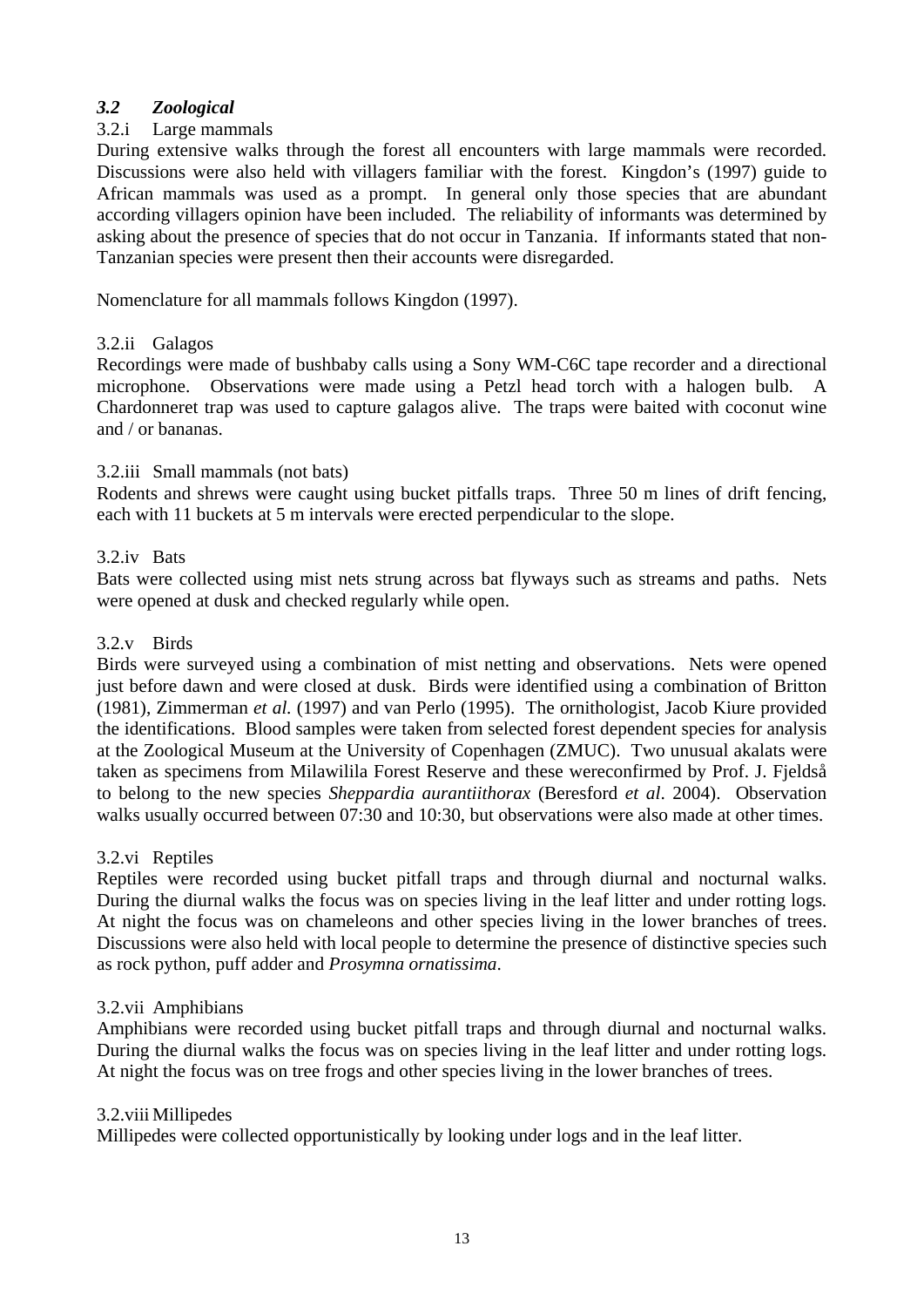## **4) Results**

## *4.1 Survey dates*

Eleven Forest Reserves were visited between 6.7.2000 and 5.9.2000. Visits varied in length from 1 to 16 days depending on the size of the reserve.

**Table 2.** Timetable of visits to target Forest Reserves**<sup>1</sup>** .

| <b>Forest Reserve</b>        | <b>Dates</b>                  |
|------------------------------|-------------------------------|
| Mkungwe                      | $6.7 - 13.7$ and $9.8 - 16.8$ |
| Ruvu                         | $13.7 - 20.7$                 |
| Mvuha / Chamanyani           | $20.7 - 27.7$                 |
| Kasanga                      | $27.7 - 3.8$                  |
| Uluguru South (nr Kimhandu)  | $5.8 - 7.8$                   |
| Mangala                      | $16.8 - 20.8$                 |
| Milaliwilila                 | $20.8 - 21.8$                 |
| Ngambaula                    | $21.8 - 23.8$                 |
| Shikurufumi                  | $24.8 - 27.8$                 |
| <b>Bunduki</b>               | $28.8 - 31.8$                 |
| Uluguru South (nr Tchenzema) | $31.8 - 4.9$                  |
| Konga                        | 5.9                           |

## *4.2 Botanical*

A total of 504 botanical specimens were collected during the UMBCP surveys from ten reserves (Table 3). Of the 504 specimens collected, 408 have been identified to species level. The collection includes specimens from 381 species in 81 families.

Collections were made by Boniface Mhoro. Identifications have been provided by Dr. Roy Gereau from the Missouri Botanical Gardens and by Dr. Kaj Vollesen from the Royal Botanic Gardens, Kew.

| <b>Forest Reserve</b> | <b>Botanical specimens</b> |
|-----------------------|----------------------------|
| Bunduki               | 33                         |
| Kasanga               | 71                         |
| Konga                 | 4                          |
| Mangala               | 29                         |
| Mkungwe               | 121                        |
| Milaliwilila          | 26                         |
| Mvuha / Chamanyani    | 76                         |
| Ngambaula             | 18                         |
| Ruvu                  | 83                         |
| Shikurufumi           | 43                         |
| <b>Total</b>          | 504                        |

**Table 3.** Botanical sampling intensity.

In Appendix I the list of species collected during the UMBCP surveys is presented with a brief summary of their distribution, altitudinal range, habitat and life form. The source of this summary data is listed in the final column.

## *4.3 Zoology*

 $\overline{a}$ 

Sampling intensity is described in Table 4. The sampling intensity varied according to the size of the reserve, time available and field staff present.

 $<sup>1</sup>$  All dates follow the European format i.e. day / month.</sup>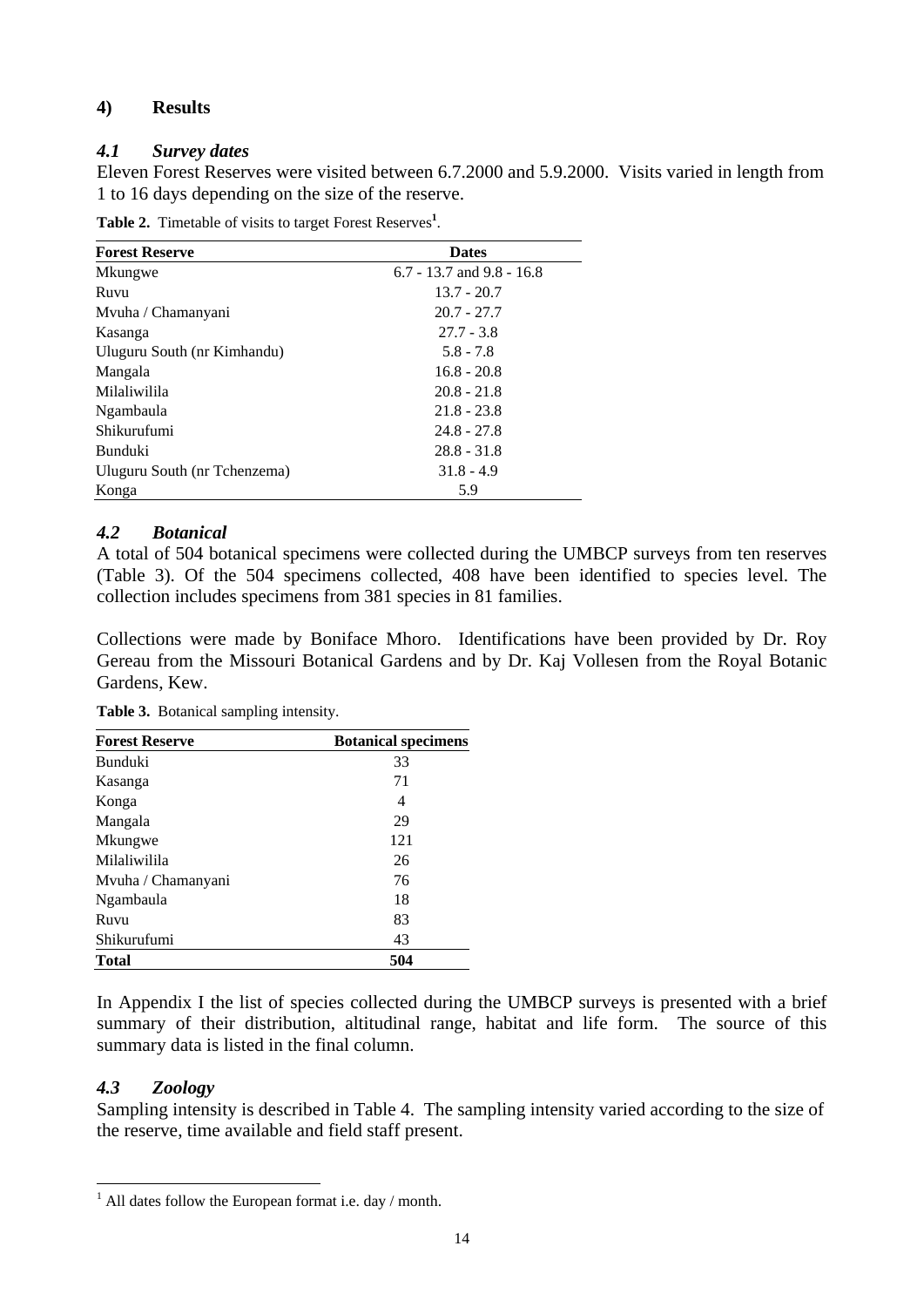|                              |                                | <b>Bucket Nocturnal Diurnal</b> |                 |                                                               | <b>Bat</b>       |                                             |
|------------------------------|--------------------------------|---------------------------------|-----------------|---------------------------------------------------------------|------------------|---------------------------------------------|
| <b>Forest Reserve</b>        | pitfall<br>nights <sup>1</sup> | survey<br>(hrs)                 | survey<br>(hrs) | <b>Bird netting</b><br>$(m \times hrs)$                       | netting<br>(hrs) | <b>Bushbaby</b><br>trap nights <sup>2</sup> |
| Bunduki                      |                                | 5                               |                 | 78 m x 12 hrs                                                 | 0                |                                             |
| Kasanga                      |                                | 4                               | 12              |                                                               |                  |                                             |
| Konga                        | 0                              | 0                               | 2               |                                                               |                  |                                             |
| Mangala                      |                                | 3                               | 4               | $102 \text{ m} \times 6 \text{ hrs}$                          | 0                | 0                                           |
| Mkungwe                      |                                | 25                              | 20              | $108 \text{ m} \times 54 \text{ hrs}$                         | 8                | 14                                          |
| Milaliwilila                 |                                | $\Omega$                        | 3               | $102 \text{ m} \times 6 \text{ hrs}$<br>108 m x 72 hrs and 48 | 12               | 0                                           |
| Mvuha / Chamanyani           | 0                              | 4                               | 12              | $m \times 36$ hrs                                             | 12               |                                             |
| Ngambaula                    |                                | 2                               |                 | $102 \text{ m} \times 15 \text{ hrs}$                         | 12               |                                             |
| Ruvu                         |                                | 12                              | 10              | 96 m x 60 hrs                                                 | 0                |                                             |
| Shikurufumi                  |                                | 4                               | 8               |                                                               |                  |                                             |
| Uluguru South (nr Kimhandu)  | 0                              | 3                               | 6               |                                                               |                  |                                             |
| Uluguru South (nr Tchenzema) |                                | 6                               | 6               | n/a                                                           |                  | O                                           |

#### **Table 4.** Zoological sampling intensity.

**1** On each night 33 bucket pitfalls were used.

<sup>2</sup> Each trap night represents one trap set for 12 hours. Between one and three traps were set on any one night.

#### **4.3.1 Mammals**

At least 76 mammal species from 26 families have been recorded in the Uluguru Mountains since 1950. Of these, at least 32 species were recorded during the UMBCP surveys in 2000 although some specimens have not yet been identified. Stanley et al*.* (1998) recorded an additional nine small mammal species. A further 30 species have not been recorded since 1950. In the case of the ten bat species that have not been recorded recently this may be due to low sampling intensity. For other species such as bushbuck and some of the rodents, their absence in recent surveys may be due to low sampling intensity in the woodland habitats. Finally, in the case of the Stuhlmann's golden mole it may be due to habitat loss or to the cryptic nature of this species, which makes it difficult to record.

Ranges are based on Burgess et al. (1998a), Burgess et al. (1998b), Kingdon (1997) and Perkin (2000). Habitat is based on Kingdon (1997).

Provisional identifications of the UMBCP collection have been provided by Dr. W. Stanley and Prof. K. M. Howell. Specimens have been deposited at the University of Dar es Salaam and at the Field Museum of Natural History, Chicago.

|  |  | Table 5. Checklist of mammals of the Ulugurus. |  |  |
|--|--|------------------------------------------------|--|--|
|--|--|------------------------------------------------|--|--|

| <b>Species</b>           | <b>Common name</b> | Range                              | <b>Habitat</b> | Most recent record |
|--------------------------|--------------------|------------------------------------|----------------|--------------------|
| <b>COLOBIDAE</b>         |                    |                                    |                |                    |
|                          | Angola pied        |                                    |                |                    |
| Colobus angolensis       | colobus            | Widespread                         | F              | <b>UMBCP 2000</b>  |
| <b>CERCOPITHECIDAE</b>   |                    |                                    |                |                    |
| Papio cynocephalus       | Yellow baboon      | Widespread                         | F              | <b>UMBCP 2000</b>  |
| Cercopithecus aethiops   | Savannah monkey    | Widespread                         | F              | <b>UMBCP 2000</b>  |
| Cercopithecus mitis      | Blue monkey        | Widespread                         | F              | <b>UMBCP 2000</b>  |
| <b>GALAGONIDAE</b>       |                    |                                    |                |                    |
|                          |                    | Coastal forests, Eastern           |                |                    |
| Otolemur garnettii       | Small-eared galago | Arc and Kilimanjaro                | F              | <b>UMBCP 2000</b>  |
|                          |                    | <b>Coastal forests and Eastern</b> |                |                    |
| Galagoides zanzibaricus  | Zanzibar galago    | Arc                                | FF             | <b>UMBCP 2000</b>  |
| Galagoides orinus        | Usambara galago    | Eastern Arc                        | FF             | <b>UMBCP 2000</b>  |
| <b>PTEROPODIDAE</b>      |                    |                                    |                |                    |
| Lissonycteris angolensis | Angola fruit bat   | Widespread                         | F              | <b>UMBCP 2000</b>  |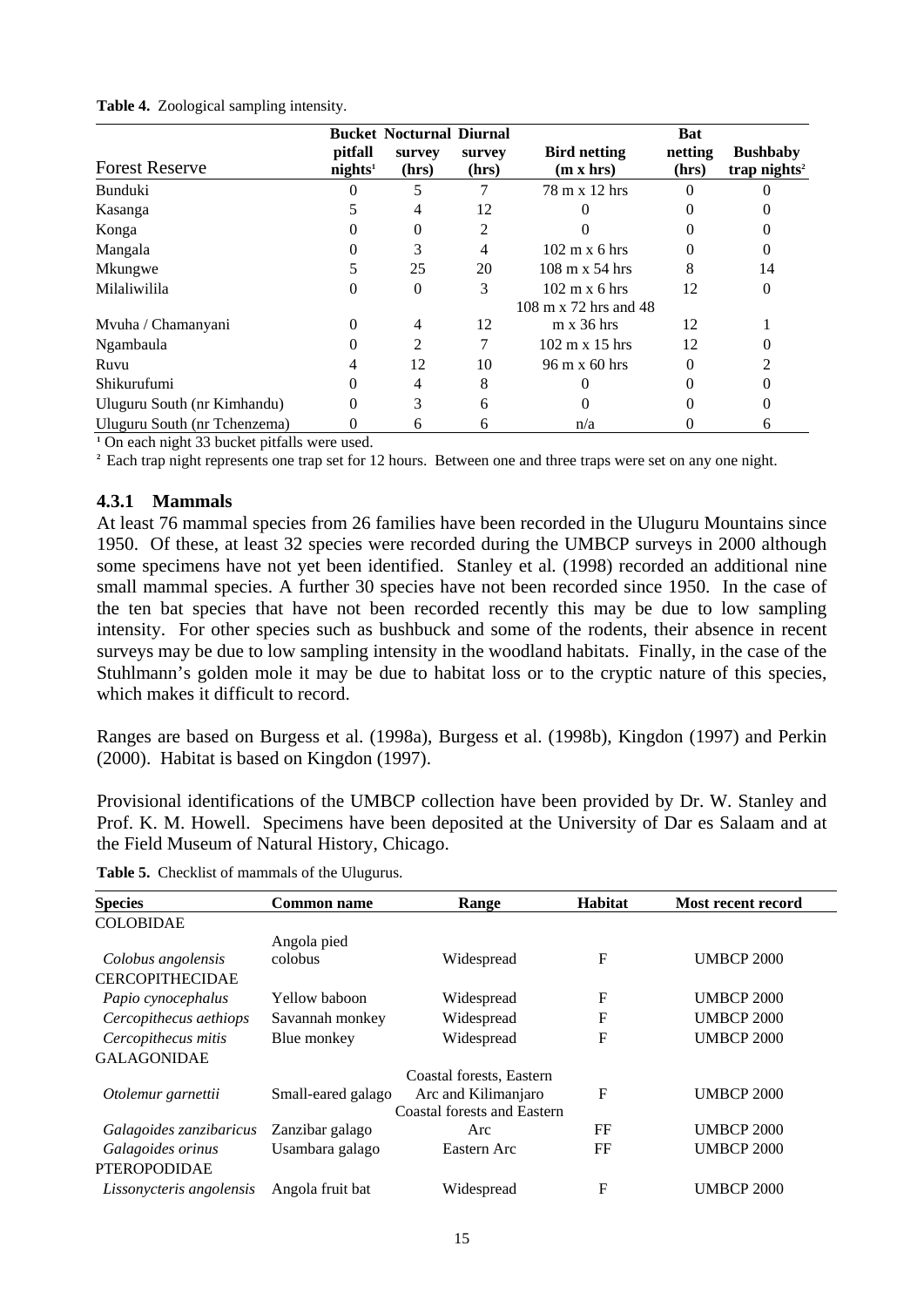| Collared fruit bat<br>Zimbabwe<br>F<br><b>UMBCP 2000</b><br>Myonycteris relicta<br>${\bf F}$<br>Epomophorus wahlbergi<br>Epauletted fruit bat<br>Frontier-Tanzania 1994<br>Wildespread<br><b>NYCTERIDAE</b><br>Slit-faced bat<br>Nycteris thebaica<br>Widespread<br>Swynnerton and Hayman 1950<br>Slit-faced bat<br>Swynnerton and Hayman 1950<br>Nycteris hispida<br>Widespread<br><b>RHINOLOPHINAE</b><br>Rhinolophus landeri<br>Horseshoe bat<br>Swynnerton and Hayman 1950<br>Widespread<br>lobatus<br><b>UMBCP 2000</b><br>Horseshoe bat<br>Widespread<br>Rhinolophus clivosus<br>Widespread<br>Frontier-Tanzania 1994<br>Rhinolophus hildebrandti Horseshoe bat<br><b>HIPPOSIDERIDAE</b><br>Hipposideros caffer caffer Leaf-nosed bat<br>Widespread<br>Swynnerton and Hayman 1950<br>VESPERTILIONIDAE<br>Myotis welwitschii<br>Widespread<br>Hairy bat<br>Swynnerton and Hayman 1950<br>venustus<br>Lowland E. Arc and<br><b>Coastal Forests</b><br>Kerivoula africana<br>Woolly bat<br>Swynnerton and Hayman 1950<br>Swynnerton and Hayman 1950<br>Butterfly bat<br>Chalinolobus argentatus<br>Widespread<br>Pipistrellus kuhlii fuscatus Pipistrelle<br>Swynnerton and Hayman 1950<br>Widespread<br>Pipistrelle<br><b>UMBCP 2000</b><br>Pipistrellus nanus<br>Widespread<br>Scotophilus viridis viridis House bats<br>Widespread<br>Frontier-Tanzania 1994<br>Widespread<br>Miniopterus schreibersi<br>Long-fingered bats<br>Swynnerton and Hayman 1950<br><b>CHRYSOCHLORIDAE</b><br>Chrysochloris stuhlmanni<br>Stuhlmann's golden Sub-species endemic to<br>Swynnerton and Hayman 1950<br>tropicalis<br>mole<br>Ulugurus |  | Lowland E. Arc, Coastal<br>Forests and outlier in |  |
|------------------------------------------------------------------------------------------------------------------------------------------------------------------------------------------------------------------------------------------------------------------------------------------------------------------------------------------------------------------------------------------------------------------------------------------------------------------------------------------------------------------------------------------------------------------------------------------------------------------------------------------------------------------------------------------------------------------------------------------------------------------------------------------------------------------------------------------------------------------------------------------------------------------------------------------------------------------------------------------------------------------------------------------------------------------------------------------------------------------------------------------------------------------------------------------------------------------------------------------------------------------------------------------------------------------------------------------------------------------------------------------------------------------------------------------------------------------------------------------------------------------------------------------------------------------------------------------------------------------------------------|--|---------------------------------------------------|--|
|                                                                                                                                                                                                                                                                                                                                                                                                                                                                                                                                                                                                                                                                                                                                                                                                                                                                                                                                                                                                                                                                                                                                                                                                                                                                                                                                                                                                                                                                                                                                                                                                                                    |  |                                                   |  |
|                                                                                                                                                                                                                                                                                                                                                                                                                                                                                                                                                                                                                                                                                                                                                                                                                                                                                                                                                                                                                                                                                                                                                                                                                                                                                                                                                                                                                                                                                                                                                                                                                                    |  |                                                   |  |
|                                                                                                                                                                                                                                                                                                                                                                                                                                                                                                                                                                                                                                                                                                                                                                                                                                                                                                                                                                                                                                                                                                                                                                                                                                                                                                                                                                                                                                                                                                                                                                                                                                    |  |                                                   |  |
|                                                                                                                                                                                                                                                                                                                                                                                                                                                                                                                                                                                                                                                                                                                                                                                                                                                                                                                                                                                                                                                                                                                                                                                                                                                                                                                                                                                                                                                                                                                                                                                                                                    |  |                                                   |  |
|                                                                                                                                                                                                                                                                                                                                                                                                                                                                                                                                                                                                                                                                                                                                                                                                                                                                                                                                                                                                                                                                                                                                                                                                                                                                                                                                                                                                                                                                                                                                                                                                                                    |  |                                                   |  |
|                                                                                                                                                                                                                                                                                                                                                                                                                                                                                                                                                                                                                                                                                                                                                                                                                                                                                                                                                                                                                                                                                                                                                                                                                                                                                                                                                                                                                                                                                                                                                                                                                                    |  |                                                   |  |
|                                                                                                                                                                                                                                                                                                                                                                                                                                                                                                                                                                                                                                                                                                                                                                                                                                                                                                                                                                                                                                                                                                                                                                                                                                                                                                                                                                                                                                                                                                                                                                                                                                    |  |                                                   |  |
|                                                                                                                                                                                                                                                                                                                                                                                                                                                                                                                                                                                                                                                                                                                                                                                                                                                                                                                                                                                                                                                                                                                                                                                                                                                                                                                                                                                                                                                                                                                                                                                                                                    |  |                                                   |  |
|                                                                                                                                                                                                                                                                                                                                                                                                                                                                                                                                                                                                                                                                                                                                                                                                                                                                                                                                                                                                                                                                                                                                                                                                                                                                                                                                                                                                                                                                                                                                                                                                                                    |  |                                                   |  |
|                                                                                                                                                                                                                                                                                                                                                                                                                                                                                                                                                                                                                                                                                                                                                                                                                                                                                                                                                                                                                                                                                                                                                                                                                                                                                                                                                                                                                                                                                                                                                                                                                                    |  |                                                   |  |
|                                                                                                                                                                                                                                                                                                                                                                                                                                                                                                                                                                                                                                                                                                                                                                                                                                                                                                                                                                                                                                                                                                                                                                                                                                                                                                                                                                                                                                                                                                                                                                                                                                    |  |                                                   |  |
|                                                                                                                                                                                                                                                                                                                                                                                                                                                                                                                                                                                                                                                                                                                                                                                                                                                                                                                                                                                                                                                                                                                                                                                                                                                                                                                                                                                                                                                                                                                                                                                                                                    |  |                                                   |  |
|                                                                                                                                                                                                                                                                                                                                                                                                                                                                                                                                                                                                                                                                                                                                                                                                                                                                                                                                                                                                                                                                                                                                                                                                                                                                                                                                                                                                                                                                                                                                                                                                                                    |  |                                                   |  |
|                                                                                                                                                                                                                                                                                                                                                                                                                                                                                                                                                                                                                                                                                                                                                                                                                                                                                                                                                                                                                                                                                                                                                                                                                                                                                                                                                                                                                                                                                                                                                                                                                                    |  |                                                   |  |
|                                                                                                                                                                                                                                                                                                                                                                                                                                                                                                                                                                                                                                                                                                                                                                                                                                                                                                                                                                                                                                                                                                                                                                                                                                                                                                                                                                                                                                                                                                                                                                                                                                    |  |                                                   |  |
|                                                                                                                                                                                                                                                                                                                                                                                                                                                                                                                                                                                                                                                                                                                                                                                                                                                                                                                                                                                                                                                                                                                                                                                                                                                                                                                                                                                                                                                                                                                                                                                                                                    |  |                                                   |  |
|                                                                                                                                                                                                                                                                                                                                                                                                                                                                                                                                                                                                                                                                                                                                                                                                                                                                                                                                                                                                                                                                                                                                                                                                                                                                                                                                                                                                                                                                                                                                                                                                                                    |  |                                                   |  |
|                                                                                                                                                                                                                                                                                                                                                                                                                                                                                                                                                                                                                                                                                                                                                                                                                                                                                                                                                                                                                                                                                                                                                                                                                                                                                                                                                                                                                                                                                                                                                                                                                                    |  |                                                   |  |
|                                                                                                                                                                                                                                                                                                                                                                                                                                                                                                                                                                                                                                                                                                                                                                                                                                                                                                                                                                                                                                                                                                                                                                                                                                                                                                                                                                                                                                                                                                                                                                                                                                    |  |                                                   |  |
|                                                                                                                                                                                                                                                                                                                                                                                                                                                                                                                                                                                                                                                                                                                                                                                                                                                                                                                                                                                                                                                                                                                                                                                                                                                                                                                                                                                                                                                                                                                                                                                                                                    |  |                                                   |  |
|                                                                                                                                                                                                                                                                                                                                                                                                                                                                                                                                                                                                                                                                                                                                                                                                                                                                                                                                                                                                                                                                                                                                                                                                                                                                                                                                                                                                                                                                                                                                                                                                                                    |  |                                                   |  |
| <b>SORICIDAE</b><br>White-toothed                                                                                                                                                                                                                                                                                                                                                                                                                                                                                                                                                                                                                                                                                                                                                                                                                                                                                                                                                                                                                                                                                                                                                                                                                                                                                                                                                                                                                                                                                                                                                                                                  |  |                                                   |  |
| Crocidura hirta<br>Widespread<br>shrew<br>Swynnerton and Hayman 1950                                                                                                                                                                                                                                                                                                                                                                                                                                                                                                                                                                                                                                                                                                                                                                                                                                                                                                                                                                                                                                                                                                                                                                                                                                                                                                                                                                                                                                                                                                                                                               |  |                                                   |  |
| Eastern Arc, Kilimanjaro<br>White-toothed                                                                                                                                                                                                                                                                                                                                                                                                                                                                                                                                                                                                                                                                                                                                                                                                                                                                                                                                                                                                                                                                                                                                                                                                                                                                                                                                                                                                                                                                                                                                                                                          |  |                                                   |  |
| and one other site.<br>Crocidura monax<br>Stanley et al. 1998<br>shrew                                                                                                                                                                                                                                                                                                                                                                                                                                                                                                                                                                                                                                                                                                                                                                                                                                                                                                                                                                                                                                                                                                                                                                                                                                                                                                                                                                                                                                                                                                                                                             |  |                                                   |  |
| White-toothed                                                                                                                                                                                                                                                                                                                                                                                                                                                                                                                                                                                                                                                                                                                                                                                                                                                                                                                                                                                                                                                                                                                                                                                                                                                                                                                                                                                                                                                                                                                                                                                                                      |  |                                                   |  |
| Crocidura olivieri<br>shrew<br>Widespread<br>Stanley et al. 1998                                                                                                                                                                                                                                                                                                                                                                                                                                                                                                                                                                                                                                                                                                                                                                                                                                                                                                                                                                                                                                                                                                                                                                                                                                                                                                                                                                                                                                                                                                                                                                   |  |                                                   |  |
| White-toothed                                                                                                                                                                                                                                                                                                                                                                                                                                                                                                                                                                                                                                                                                                                                                                                                                                                                                                                                                                                                                                                                                                                                                                                                                                                                                                                                                                                                                                                                                                                                                                                                                      |  |                                                   |  |
| Stanley et al. 1998<br>Crocidura telfordi<br>Uluguru<br>$_{\rm FF}$<br>shrew                                                                                                                                                                                                                                                                                                                                                                                                                                                                                                                                                                                                                                                                                                                                                                                                                                                                                                                                                                                                                                                                                                                                                                                                                                                                                                                                                                                                                                                                                                                                                       |  |                                                   |  |
| FF<br>Swynnerton and Hayman 1950<br>Mouse shrew<br>Uluguru<br>Myosorex geata                                                                                                                                                                                                                                                                                                                                                                                                                                                                                                                                                                                                                                                                                                                                                                                                                                                                                                                                                                                                                                                                                                                                                                                                                                                                                                                                                                                                                                                                                                                                                       |  |                                                   |  |
| Usambara and Uluguru<br>Sylvisorex howelli<br>Climbing shrew<br>FF<br>Stanley et al. 1998                                                                                                                                                                                                                                                                                                                                                                                                                                                                                                                                                                                                                                                                                                                                                                                                                                                                                                                                                                                                                                                                                                                                                                                                                                                                                                                                                                                                                                                                                                                                          |  |                                                   |  |
| Sylvisorex megalura<br>Climbing shrew<br>Widespread<br>Stanley et al. 1998                                                                                                                                                                                                                                                                                                                                                                                                                                                                                                                                                                                                                                                                                                                                                                                                                                                                                                                                                                                                                                                                                                                                                                                                                                                                                                                                                                                                                                                                                                                                                         |  |                                                   |  |
| MACROSCELIDINAE                                                                                                                                                                                                                                                                                                                                                                                                                                                                                                                                                                                                                                                                                                                                                                                                                                                                                                                                                                                                                                                                                                                                                                                                                                                                                                                                                                                                                                                                                                                                                                                                                    |  |                                                   |  |
| Four toed elephant<br><b>UMBCP 2000</b><br>Widespread<br>F                                                                                                                                                                                                                                                                                                                                                                                                                                                                                                                                                                                                                                                                                                                                                                                                                                                                                                                                                                                                                                                                                                                                                                                                                                                                                                                                                                                                                                                                                                                                                                         |  |                                                   |  |
| Petrodromus tetradactylus shrew<br>RHYNCHONCYONINAE                                                                                                                                                                                                                                                                                                                                                                                                                                                                                                                                                                                                                                                                                                                                                                                                                                                                                                                                                                                                                                                                                                                                                                                                                                                                                                                                                                                                                                                                                                                                                                                |  |                                                   |  |
| S. Pare, Usambara,                                                                                                                                                                                                                                                                                                                                                                                                                                                                                                                                                                                                                                                                                                                                                                                                                                                                                                                                                                                                                                                                                                                                                                                                                                                                                                                                                                                                                                                                                                                                                                                                                 |  |                                                   |  |
| Uluguru, Nguru?, Coastal<br>Zanj elephant                                                                                                                                                                                                                                                                                                                                                                                                                                                                                                                                                                                                                                                                                                                                                                                                                                                                                                                                                                                                                                                                                                                                                                                                                                                                                                                                                                                                                                                                                                                                                                                          |  |                                                   |  |
| Rhynchocyon petersi<br>Forests<br>F<br><b>UMBCP 2000</b><br>shrew<br><b>SCIURIDAE</b>                                                                                                                                                                                                                                                                                                                                                                                                                                                                                                                                                                                                                                                                                                                                                                                                                                                                                                                                                                                                                                                                                                                                                                                                                                                                                                                                                                                                                                                                                                                                              |  |                                                   |  |
| Tanganyika                                                                                                                                                                                                                                                                                                                                                                                                                                                                                                                                                                                                                                                                                                                                                                                                                                                                                                                                                                                                                                                                                                                                                                                                                                                                                                                                                                                                                                                                                                                                                                                                                         |  |                                                   |  |
| Paraxerus lucifer<br>mountain squirrel<br>Widespread<br>FF<br><b>UMBCP 2000</b><br>Red-bellied coast                                                                                                                                                                                                                                                                                                                                                                                                                                                                                                                                                                                                                                                                                                                                                                                                                                                                                                                                                                                                                                                                                                                                                                                                                                                                                                                                                                                                                                                                                                                               |  |                                                   |  |
| Paraxerus palliatus<br>Widespread<br>squirrel<br>F<br>Swynnerton and Hayman 1950                                                                                                                                                                                                                                                                                                                                                                                                                                                                                                                                                                                                                                                                                                                                                                                                                                                                                                                                                                                                                                                                                                                                                                                                                                                                                                                                                                                                                                                                                                                                                   |  |                                                   |  |
| Paraxerus ochraceus<br><b>UMBCP 2000</b><br>Widespread<br>$\mathbf F$<br>Ochre bush squirrel                                                                                                                                                                                                                                                                                                                                                                                                                                                                                                                                                                                                                                                                                                                                                                                                                                                                                                                                                                                                                                                                                                                                                                                                                                                                                                                                                                                                                                                                                                                                       |  |                                                   |  |
| Striped bush                                                                                                                                                                                                                                                                                                                                                                                                                                                                                                                                                                                                                                                                                                                                                                                                                                                                                                                                                                                                                                                                                                                                                                                                                                                                                                                                                                                                                                                                                                                                                                                                                       |  |                                                   |  |
| Paraxerus flavovittis<br>squirrel<br>Widespread<br>$\mathbf F$<br><b>UMBCP 2000</b>                                                                                                                                                                                                                                                                                                                                                                                                                                                                                                                                                                                                                                                                                                                                                                                                                                                                                                                                                                                                                                                                                                                                                                                                                                                                                                                                                                                                                                                                                                                                                |  |                                                   |  |
| ANOMALURIDAE                                                                                                                                                                                                                                                                                                                                                                                                                                                                                                                                                                                                                                                                                                                                                                                                                                                                                                                                                                                                                                                                                                                                                                                                                                                                                                                                                                                                                                                                                                                                                                                                                       |  |                                                   |  |
| Lord Derby's<br>anomalure<br>Widespread<br>F                                                                                                                                                                                                                                                                                                                                                                                                                                                                                                                                                                                                                                                                                                                                                                                                                                                                                                                                                                                                                                                                                                                                                                                                                                                                                                                                                                                                                                                                                                                                                                                       |  |                                                   |  |
| Anomalurus derbianus<br>Swynnerton and Hayman 1950<br>DENDROMURINAE                                                                                                                                                                                                                                                                                                                                                                                                                                                                                                                                                                                                                                                                                                                                                                                                                                                                                                                                                                                                                                                                                                                                                                                                                                                                                                                                                                                                                                                                                                                                                                |  |                                                   |  |
| <b>UMBCP 2000</b><br>Dendromus sp.<br>Climbing mouse                                                                                                                                                                                                                                                                                                                                                                                                                                                                                                                                                                                                                                                                                                                                                                                                                                                                                                                                                                                                                                                                                                                                                                                                                                                                                                                                                                                                                                                                                                                                                                               |  |                                                   |  |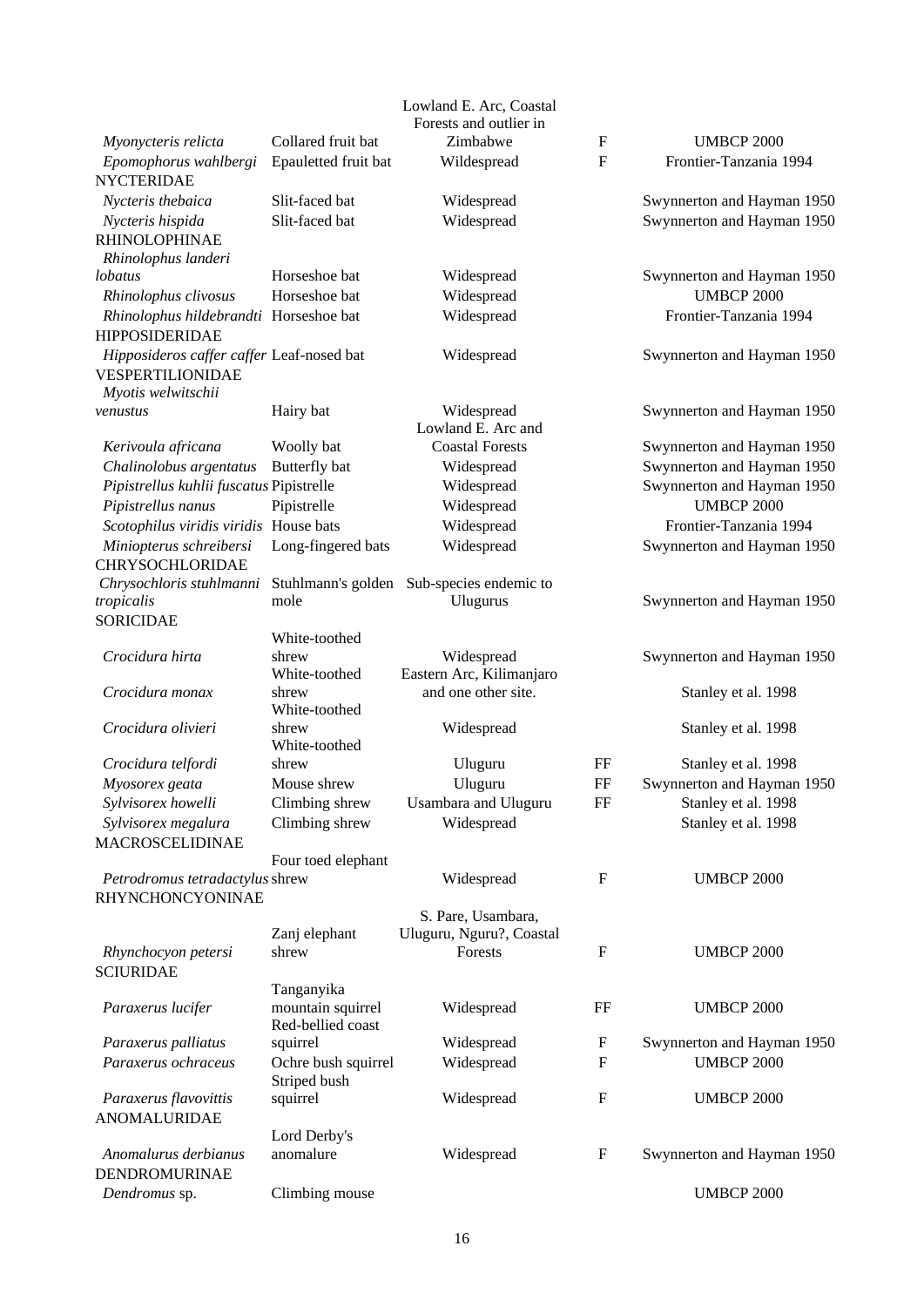| Dendromus mesomelas<br><b>CRICETOMYINAE</b> | Climbing mouse                  | Widespread                                    | $\overline{O}$            | Swynnerton and Hayman 1950 |
|---------------------------------------------|---------------------------------|-----------------------------------------------|---------------------------|----------------------------|
|                                             |                                 | Usambara, Uluguru,                            |                           |                            |
|                                             |                                 | Udzungwa, Nguru and                           |                           |                            |
| Beamys hindei                               |                                 | Lesser pouched rat Pare (and Coastal Forests) | F                         | <b>UMBCP 2000</b>          |
| Cricetomys gambianus<br><b>OTOMYINAE</b>    | Giant pouched rat               | Widespread                                    | $\boldsymbol{\mathrm{F}}$ | Swynnerton and Hayman 1950 |
| Otomys denti<br><b>MURIDAE</b>              | Groove-toothed rat              | Widespread                                    | O                         | Swynnerton and Hayman 1950 |
| Acomys spinosissimus                        | Spiny mouse<br>Brush-furred     | Widespread                                    | O                         | Frontier-Tanzania 1994     |
| Lophuromys sikapusi                         | mouse<br>Brush-furred           | Widespread                                    | $\boldsymbol{\mathrm{F}}$ | Swynnerton and Hayman 1950 |
| Lophuromys<br>flavopunctatus                | mouse                           | Widespread                                    | ${\bf F}$                 | Stanley et al. 1998        |
| Praomys jacksoni                            | Soft-furred rat                 | Widespread                                    | $\boldsymbol{\mathrm{F}}$ | Swynnerton and Hayman 1950 |
| Praomys delectorum                          | Soft-furred rat                 |                                               | $\mathbf{F}$              | Stanley et al. 1998        |
|                                             | African wood                    |                                               |                           |                            |
| Hylomyscus denniae                          | mouse                           |                                               | $\mathbf F$               | Stanley et al. 1998        |
| Mastomys natalensis                         | Multimammate rat                | Widespread                                    | $\mathbf F$               | <b>UMBCP 2000</b>          |
| Mus sp.                                     | Common mouse                    | Widespread                                    |                           | <b>UMBCP 2000</b>          |
|                                             | Narrow-footed                   |                                               |                           |                            |
| Grammomys sp.                               | woodland mouse<br>Narrow-footed | Widespread                                    |                           | <b>UMBCP 2000</b>          |
| Grammomys macmillani                        | woodland mouse<br>Narrow-footed | Widespread                                    | $\mathbf F$               | Frontier-Tanzania 1994     |
| Grammomys ibeanus                           | woodland mouse                  |                                               | F                         | Stanley et al. 1998        |
| Dasymys incomtus                            | Shaggy swamp rat                | Widespread                                    | $\mathbf O$               | Swynnerton and Hayman 1950 |
|                                             |                                 |                                               |                           |                            |
| Pelomys fallax                              | Creek rat                       | Widespread                                    | $\mathbf{O}$              | Swynnerton and Hayman 1950 |
| <b>MUSTELIDAE</b>                           |                                 |                                               |                           |                            |
|                                             | African clawless                |                                               |                           |                            |
| Aonyx capensis                              | otter                           | Widespread                                    | $\mathbf F$               | Swynnerton and Hayman 1950 |
| <b>HERPESTIDAE</b>                          |                                 |                                               |                           |                            |
| Mungos mungo<br><b>VIVERRIDAE</b>           | <b>Banded</b> mongoose          | Widespread                                    | $\mathbf O$               | <b>UMBCP 2000</b>          |
| Genetta sp.                                 | Genet                           |                                               |                           | <b>UMBCP 2000</b>          |
| Genetta tigrina                             | Blotched genet                  | Widespread                                    | $\boldsymbol{\mathrm{F}}$ | <b>UMBCP 2000</b>          |
| Civettictis civetta                         | African civet                   | Widespread                                    | $\boldsymbol{\mathrm{F}}$ | <b>UMBCP 2000</b>          |
| Leptailurus serval<br><b>NANDININAE</b>     | Serval cat                      | Widespread                                    | O                         | Swynnerton and Hayman 1950 |
| Nandinia binotata<br><b>FELIDAE</b>         | African palm civet              | Widespread                                    | $\boldsymbol{F}$          | <b>UMBCP 2000</b>          |
| Panthera pardus                             | Leopard                         | Widespread                                    | F                         | <b>UMBCP 2000</b>          |
| Panthera leo                                | Lion                            | Widespread                                    | O                         | <b>UMBCP 2000</b>          |
| <b>PROCAVIDAE</b>                           |                                 |                                               |                           |                            |
| Dendrohyrax sp.                             | Tree hyrax                      |                                               | $\boldsymbol{\mathrm{F}}$ | <b>UMBCP 2000</b>          |
| <b>SUIDAE</b>                               |                                 |                                               |                           |                            |
| Potamochoerus larvatus                      | Bush pig                        | Widespread                                    | F                         | <b>UMBCP 2000</b>          |
| <b>BOVIDAE</b>                              |                                 |                                               |                           |                            |
| Tragelaphus scriptus                        | <b>Bushbuck</b>                 | Widespread                                    | F                         | Swynnerton and Hayman 1950 |
| Cephalophus monticola                       | Blue duiker                     | Widespread                                    | FF                        | <b>UMBCP 2000</b>          |
| Cephalophus harveyi                         | Harvey's duiker                 | Widespread                                    | FF                        | <b>UMBCP 2000</b>          |
|                                             |                                 | Udzungwa, Usambara?,                          |                           |                            |
| Cephalophus spadix                          | Abbot's duiker                  | Uluguru, Udzungwa,<br>Rungwe and Kilimanjaro  | FF                        | <b>UMBCP 2000</b>          |
| Neotragus moschatus                         | Suni                            | Widespread                                    | $\boldsymbol{\mathrm{F}}$ | Swynnerton and Hayman 1950 |
|                                             |                                 |                                               |                           |                            |

Key to Table 5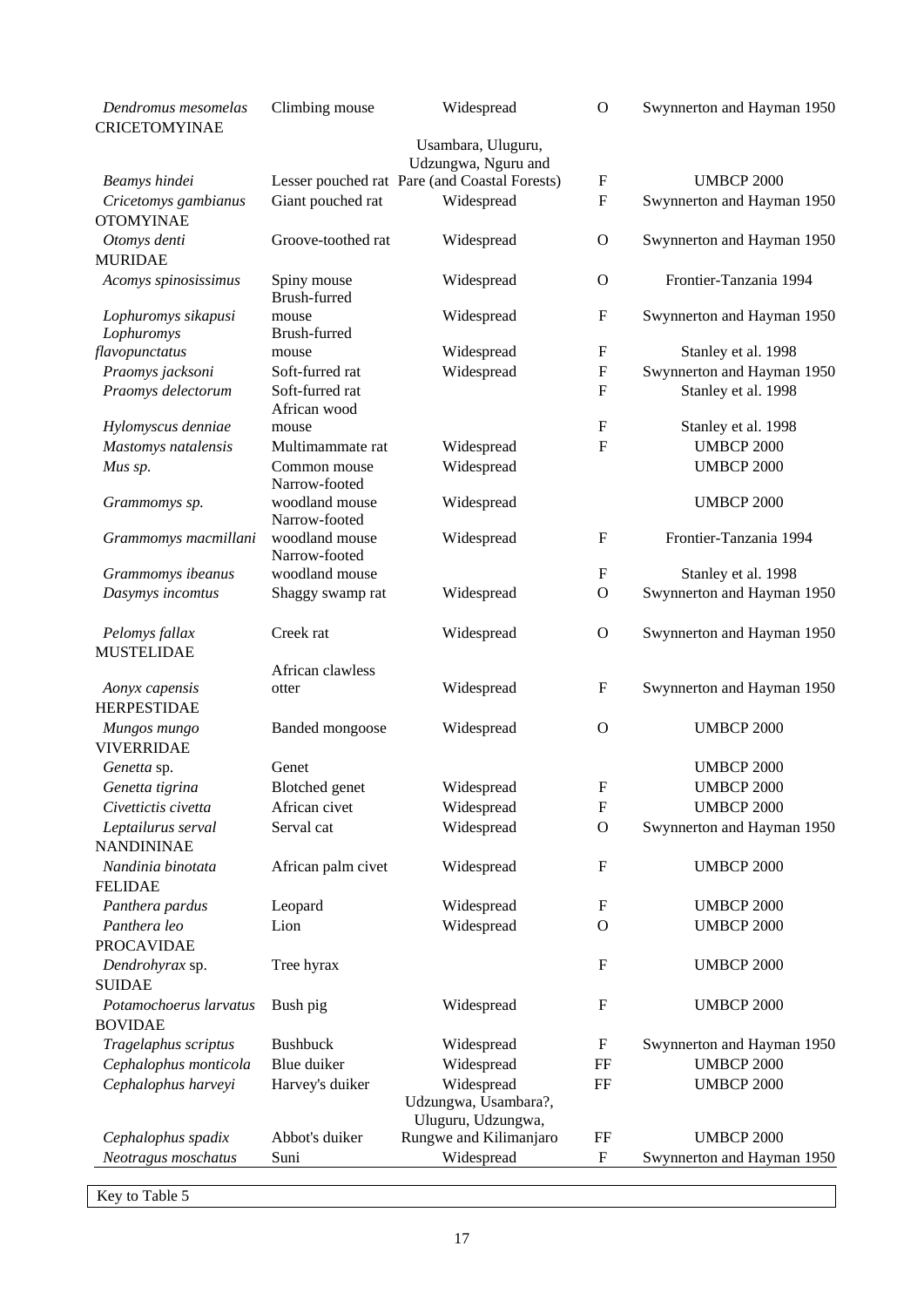The habitat preference of each species is described in the habitat column as:

FF = Species dependent on primary forest only. It does not include forest edge or secondary forest species;  $F =$  Forest dwelling but not dependent on primary forest: species occurring in primary forest as defined above as well as other vegetation types. It should be emphasised that many of these species are still dependent on a forest habitat albeit forest edge or disturbed forest. Most species in this category will still be adversely affected by forest destruction.

 $O =$ These are species that do not normally occur in primary or secondary forest or forest edge.

## **4.3.2 Birds**

A total of 140 species from 40 families have been recorded in the Uluguru Mountains (Table 6). Of these 128 species have been recorded in the last ten years either by the UMBCP surveys or by Svendsen and Hansen (1995). Rodgers et al. (1983) recorded an additional ten species in Kimboza Forest Reserve. *Ploceus nicolli* and *Anthreptes rubritorques* have not been recorded recently which suggests that they may now be extinct in the Ulugurus.

Ranges are based on Burgess et al. (1998a), van Perlo (1995) and Svendsen and Hansen (1995). Habitat association is based on Zimmerman (1999) and van Perlo (1995).

| Species                       | Common name                 | Range                                                           | Habitat      | Most recent record       |
|-------------------------------|-----------------------------|-----------------------------------------------------------------|--------------|--------------------------|
| <b>SCOPIDAE</b>               |                             |                                                                 |              |                          |
| Scopus umbretta               | Hamerkop                    | Widespread                                                      | $\Omega$     | <b>UMBCP 2000</b>        |
| THRESKIORNITHIDAE             |                             |                                                                 |              |                          |
| Bostrychia hagedash           | Hadada ibis                 | Widespread                                                      | F            | <b>UMBCP 2000</b>        |
| <b>ANATIDAE</b>               |                             |                                                                 |              |                          |
| Anas sparsa                   | Africa black duck           | Widespread                                                      | F/FF         | Svendsen and Hansen 1995 |
| <b>ACCIPITRIDAE</b>           |                             |                                                                 |              |                          |
|                               |                             | Widespread palearctic                                           |              |                          |
| Pernis apivorus               | Honey buzzard               | migrant                                                         | O/F          | Svendsen and Hansen 1995 |
| Macheiramphus alcinus         | Bat hawk                    | Widespread                                                      | $\Omega$     | Svendsen and Hansen 1995 |
| Circaetus fasciolatus         | Southern banded snake eagle | Wide range but localisedF/O                                     |              | <b>UMBCP 2000</b>        |
| Terathopius ecaudatus         | <b>Bateleur</b>             | Widespread                                                      | $\Omega$     | <b>UMBCP 2000</b>        |
| Micronisus gabar              | Gabar goshawk               | Widespread                                                      | $\Omega$     | Svendsen and Hansen 1995 |
| Polyboroides typus            | African harrier hawk        | Widespread                                                      | F            | <b>UMBCP 2000</b>        |
| Accipiter tachiro             | African goshawk             | Widespread                                                      | F            | <b>UMBCP 2000</b>        |
| Accipiter minullus            | Little sparrowhawk          | Widespread                                                      | $\mathbf{F}$ | <b>UMBCP 2000</b>        |
| Accipiter melanoleucus        | Great sparrowhawk           | Widespread<br>Widespread in highlands<br>of eastern half of the | O/F          | Svendsen and Hansen 1995 |
| <b>Buteo</b> oreophilus       | Mountain buzzard            | continent<br>Widespread palearctic                              | F/FF         | <b>UMBCP 2000</b>        |
| Buteo (buteo) vulpinus        | (Common) Steppe buzzard     | migrant                                                         | $\Omega$     | Svendsen and Hansen 1995 |
| Gypohierax angolensis         | Palm-nut vulture            | Widespread                                                      | O/F          | <b>UMBCP 2000</b>        |
| Stephanoaetus coronatus       | African crowned eagle       | Widespread<br>Widespread palearctic                             | $\rm FF$     | <b>UMBCP 2000</b>        |
| Aquila nipalensis             | Steppe eagle                | migrant                                                         | $\Omega$     | Svendsen and Hansen 1995 |
| Aquila wahlbergi              | Wahlberg's eagle            | Widespread<br>Widespread palearctic                             | $\Omega$     | Svendsen and Hansen 1995 |
| Hieraaetus spilogaster        | Booted eagle                | migrant                                                         | O            | Svendsen and Hansen 1995 |
| Lophaetus occipitalis         | Long-crested eagle          | Widespread<br>Widespread palearctic                             | $\Omega$     | Svendsen and Hansen 1995 |
| Falco naumanni                | Lesser kestrel              | migrant                                                         | $\Omega$     | Svendsen and Hansen 1995 |
| <b>Falco</b> biarmicus        | Lanner falcon               | Widespread<br>Widespread & migrants;<br>several subspecies are  | $\Omega$     | Svendsen and Hansen 1995 |
| Falco peregrinus<br>NUMIDIDAE | Peregrine falcon            | invloved                                                        | $\Omega$     | Svendsen and Hansen 1995 |

**Table 6.** Checklist of birds of the Ulugurus.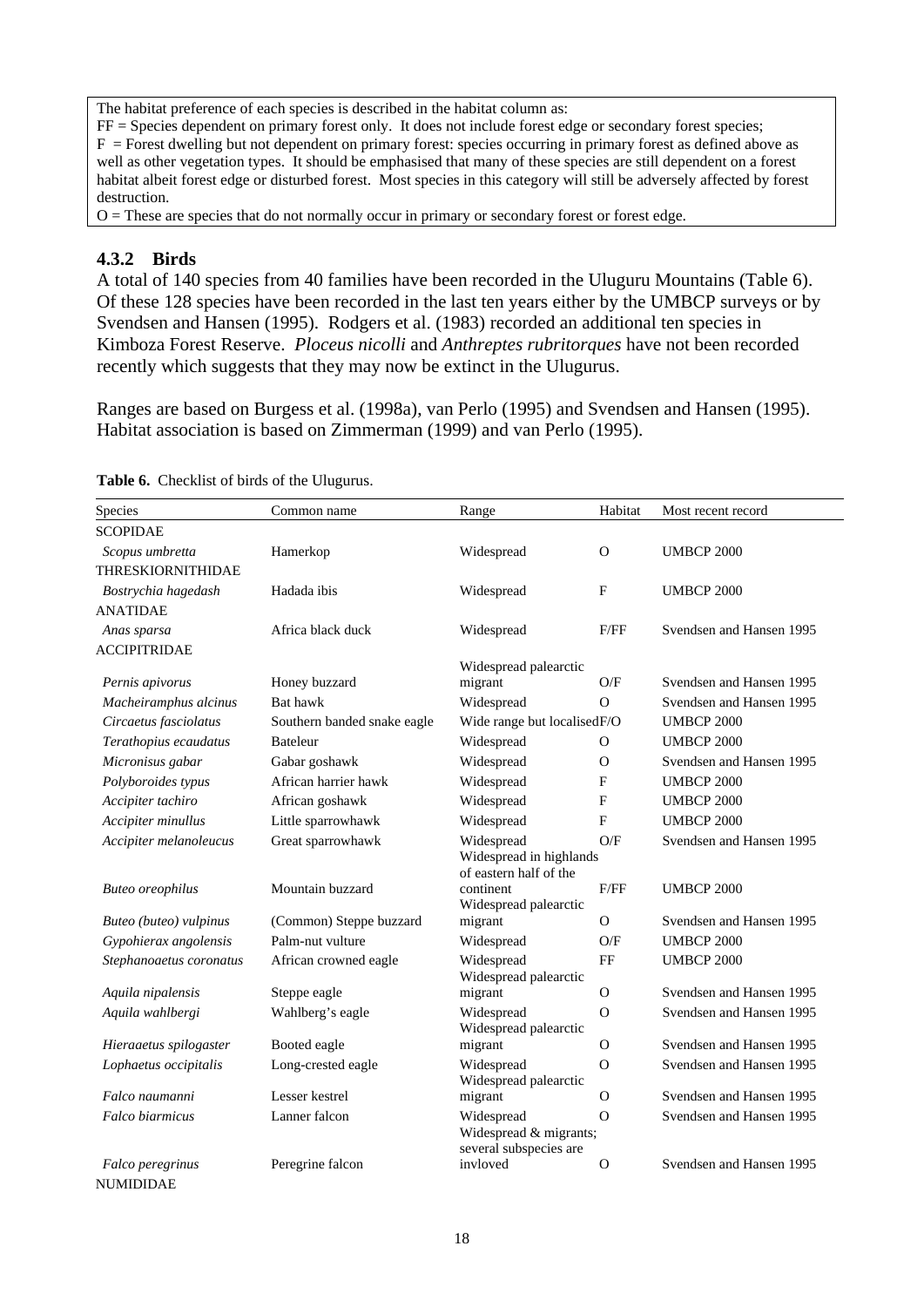| <b>Species</b>                        | Common name                               | Range                                          | Habitat       | Most recent record                     |
|---------------------------------------|-------------------------------------------|------------------------------------------------|---------------|----------------------------------------|
| Guttera pucherani                     | Crested guineafowl                        | Widespread                                     | F/O/FF        | <b>UMBCP 2000</b>                      |
| <b>RALLIDAE</b>                       |                                           |                                                |               |                                        |
| Sarothrura elegans                    | Buff-spotted flufftail                    | Widespread                                     | $\mathbf{F}$  | Svendsen and Hansen 1995               |
| <b>SCOLOPACIDAE</b>                   |                                           |                                                |               |                                        |
|                                       |                                           | Widespread palearctic                          |               |                                        |
| Tringa hypoleucos                     | Common sandpiper                          | migrant                                        | $\Omega$      | <b>UMBCP 2000</b>                      |
| <b>COLUMBIDAE</b>                     |                                           |                                                |               |                                        |
| Turtur tympanistria<br>Turtur afer    | Tambourine dove<br>Blue-spotted wood dove | Widespread<br>Widespread                       | F/FF<br>F/O   | <b>UMBCP 2000</b><br><b>UMBCP 2000</b> |
| Turtur chalcospilos                   | Emerald-spotted wood dove                 | Widespread                                     | F/O           | Svendsen and Hansen 1995               |
| Treron calva                          | Green pigeon                              | Widespread                                     | F/O           | Svendsen and Hansen 1995               |
|                                       |                                           | Localised in eastern half                      |               |                                        |
| Columba delegorguei                   | Eastern bronze-naped pigeon               | of the continent                               | FF/F          | <b>UMBCP 2000</b>                      |
| Columba arquatrix                     | Olive pigeon                              | Widespread in highlandsFF/F                    |               | <b>UMBCP 2000</b>                      |
| Aplopelia larvata                     | Lemon dove                                | Widespread                                     | FF/F          | <b>UMBCP 2000</b>                      |
| Streptopelia semitorquata             | Red-eyed dove                             | Widespread                                     | $\mathbf{O}$  | <b>UMBCP 2000</b>                      |
| <b>PSITTACIDAE</b>                    |                                           |                                                |               |                                        |
| Poicephalus robustus                  | Brown-necked parrot                       | Widespread                                     | O/F           | <b>UMBCP 2000</b>                      |
| MUSOPHAGIDAE                          |                                           |                                                |               |                                        |
|                                       |                                           | Widespread from C                              |               |                                        |
|                                       |                                           | Kenya via Tanzania to E<br>Zambia, Malawi to S |               |                                        |
| Tauraco livingstonii                  | Livingstone's turaco                      | Mozambique                                     | FF            | <b>UMBCP 2000</b>                      |
| <b>CUCULIDAE</b>                      |                                           |                                                |               |                                        |
| Cercococcyx montanus                  | Barred long-tailed cuckoo                 | Widespread                                     | FF/F          | Svendsen and Hansen 1995               |
| Chrysococcyx klaas                    | Klaas's cuckoo                            | Widespread                                     | F             | Svendsen and Hansen 1995               |
| Ceuthmochares aereus                  | Yellowbill                                | Widespread                                     | F/FF          | <b>UMBCP 2000</b>                      |
| Centropus superciliosus               | White-browed coucal                       | Widespread                                     | O/F           | Svendsen and Hansen 1995               |
| <b>STRIGIDAE</b>                      |                                           |                                                |               |                                        |
| <b>Bubo</b> lacteus                   | Verreaux's eagle-owl                      | Widespread                                     | $\Omega$      | <b>UMBCP 2000</b>                      |
| Bubo vosseleri                        | Usambara eagle-owl                        | E. Usam., Ulug., & Udz.FF                      |               | <b>UMBCP 2000</b>                      |
| Strix woodfordii                      | African wood owl                          | Widespread                                     | F/FF          | <b>UMBCP 2000</b>                      |
| Glaucidium capense                    | African barred owlet                      | Widespread                                     | $\mathbf{O}$  | Rodgers et al. 1983                    |
| <b>APODIDAE</b>                       |                                           |                                                |               |                                        |
|                                       |                                           | Wide range but localised                       | $\rm F/FF$    | Svendsen and Hansen 1995               |
| Schoutedenapus myoptilus Scarce swift |                                           | in highlands                                   | $\mathbf O$   | <b>UMBCP 2000</b>                      |
| Cypsiurus parvus<br>Apus affinis      | African palm swift<br>Little swift        | Widespread<br>Widespread                       | $\mathbf O$   | <b>UMBCP 2000</b>                      |
|                                       |                                           | Localised in highlands                         |               | (Some doubt over this record).         |
| (Apus niansae)                        | (Nyanza swift)                            | of E and N Africa                              | O/F           | Svendsen and Hansen 1995               |
| Apus caffer                           | White-rumped swift                        | Widespread                                     | 0             | Svendsen and Hansen 1995               |
| Tachymarptis aequatorialis            | Mottled swift                             | Widespread                                     | $\mathbf{O}$  | Svendsen and Hansen 1995               |
| Telacanthura ussheri                  | Mottled spinetail                         | Widespread                                     | $\mathcal{O}$ | Rodgers et al. 1983                    |
| Neafrapus boehmi                      | Bohm's spinetail                          | Widespread                                     | O/F           | Stuart and Jensen 1985                 |
| <b>COLIIDAE</b>                       |                                           |                                                |               |                                        |
| Colius striatus                       | Speckled mousebird                        | Widespread                                     | $\Omega$      | Svendsen and Hansen 1995               |
| <b>TROGONIDAE</b>                     |                                           |                                                |               |                                        |
| Apaloderma narina                     | Narina's trogon                           | Widespread                                     | FF            | <b>UMBCP 2000</b>                      |
|                                       |                                           | Eastern Africa.<br>Albertine Rift &            |               |                                        |
| Apaloderma vittatum                   | Bar-tailed trogon                         | <b>Cameroon Mts</b>                            | FF            | <b>UMBCP 2000</b>                      |
| <b>ALCEDINIDAE</b>                    |                                           |                                                |               |                                        |
| Alcedo semitorquata                   | Half-collared kingfisher                  | Widespread                                     | O/F           | <b>UMBCP 2000</b>                      |
| Ispidina picta                        | African pygmy kingfisher                  | Widespread                                     | O/F           | <b>UMBCP 2000</b>                      |
| Megaceryle maxima                     | Giant kingfisher                          | Widespread                                     | $_{\rm F}$    | <b>UMBCP 2000</b>                      |
| <b>MEROPIDAE</b>                      |                                           |                                                |               |                                        |
|                                       |                                           | Widespread palearctic                          |               |                                        |
| Merops apiaster                       | European bee-eater                        | migrant                                        | $\mathbf{O}$  | Svendsen and Hansen 1995               |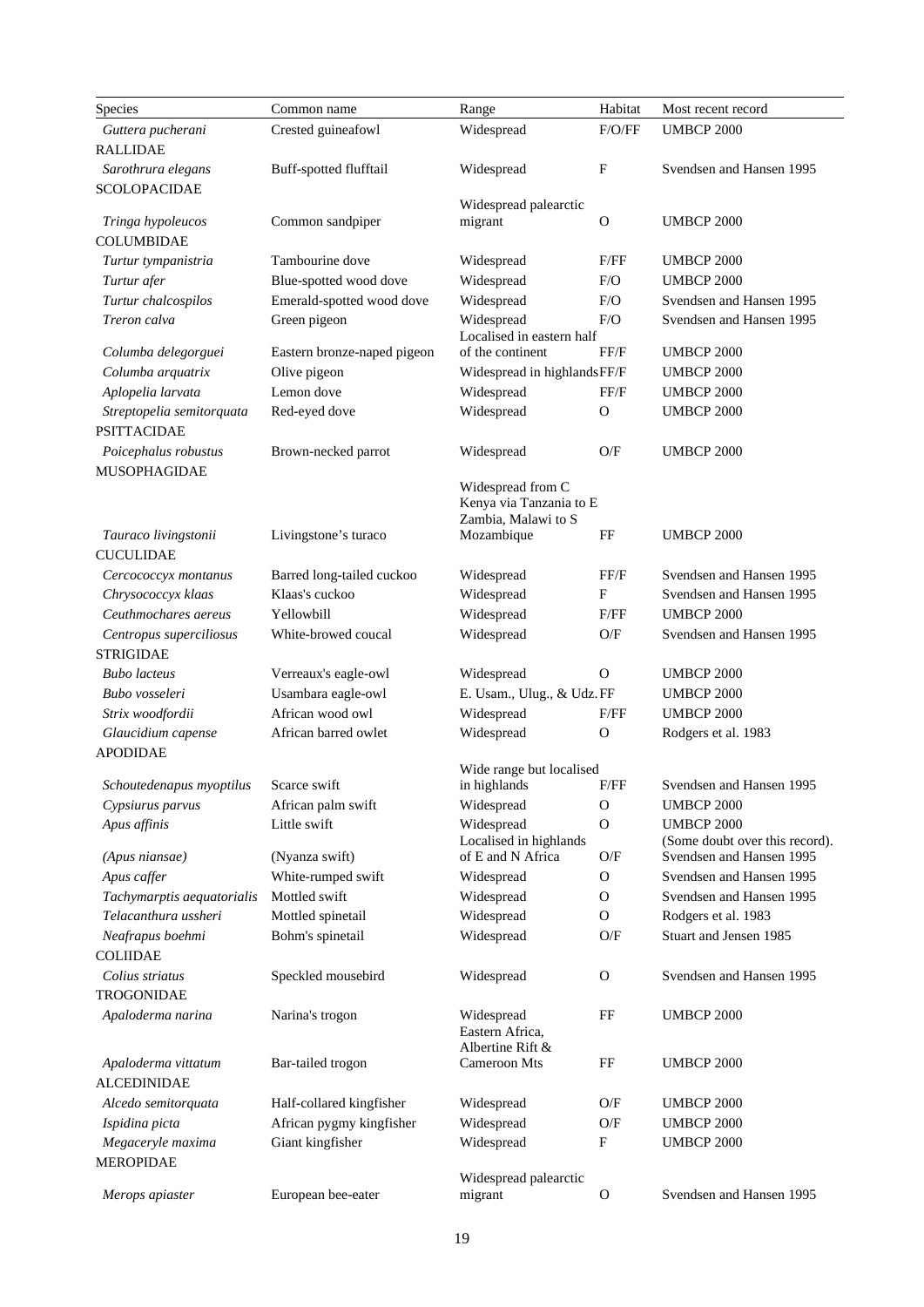| <b>Species</b>                                 | Common name                 | Range                                                                                                                                              | Habitat       | Most recent record                  |
|------------------------------------------------|-----------------------------|----------------------------------------------------------------------------------------------------------------------------------------------------|---------------|-------------------------------------|
| <b>CORACIIDAE</b>                              |                             |                                                                                                                                                    |               |                                     |
| Eurystomus glaucurus<br>PHOENICULIDAE          | Broad-billed roller         | Widespread                                                                                                                                         | $\mathbf{O}$  | Svendsen and Hansen 1995            |
| Phoeniculus purpureus<br><b>BUCEROTIDAE</b>    | Green wood-hoopoe           | Widespread                                                                                                                                         | FF/F          | <b>UMBCP 2000</b>                   |
| Tockus alboterminatus                          | Crowned hornbill            | Widespread                                                                                                                                         | F/FF          | <b>UMBCP 2000</b>                   |
| <b>Bycanistes bucinator</b>                    | Trumpeter hornbill          | Widespread<br>Widespread in eastern                                                                                                                | F/FF          | <b>UMBCP 2000</b>                   |
| <b>Bycanistes</b> brevis<br><b>CAPITONIDAE</b> | Silvery-cheeked hornbill    | half of the continent                                                                                                                              | F/FF          | <b>UMBCP 2000</b>                   |
| Stactolaema leucotis                           | White-eared barbet          | Mainly in Eastern Arc<br>lowlands & Coastal<br>forests<br>Very localised in a few<br>coastal forests and<br>mountains from SE<br>Kenya, Tanz., N&S | F             | <b>UMBCP 2000</b>                   |
| Stactolaema olivacea                           | Green barbet                | Malawi, N Moz. and<br>Ngoye Forest in NE S.<br>Africa<br>Very localised in few<br>coastal forest and<br>lowlands from SE                           | FF            | <b>UMBCP 2000</b>                   |
| Pogoniulus simplex                             | Eastern green tinkerbird    | Kenya, Tanz., S Malawi<br>& S Moz.<br>Localised in highlands<br>from C Kenya, Tanz. to                                                             | FF            | <b>UMBCP 2000</b>                   |
| Pogoniulus leucomystax                         | Moustached green tinkerbird | S Malawi                                                                                                                                           | FF            | Svendsen and Hansen 1995            |
| Pogoniulus bilineatus                          | Yellow-rumped tinkerbird    | Widespread                                                                                                                                         | FF/F          | <b>UMBCP 2000</b>                   |
| Tricholaema lacrymosa                          | Spot-flanked barbet         | Widespread                                                                                                                                         | $\Omega$      | Svendsen and Hansen 1995            |
| <b>INDICATORIDAE</b>                           |                             |                                                                                                                                                    |               |                                     |
| Indicator variegatus                           | Scaly-throated honeyguide   | Widespread                                                                                                                                         | FF/F          | <b>UMBCP 2000</b>                   |
| Indicator meliphilus                           | Eastern least honeyguide    | Widespread                                                                                                                                         | F/FF          | Stuart and Jensen 1985 <sup>2</sup> |
| Indicator minor<br><b>PICIDAE</b>              | Lesser honeyguide           | Widespread                                                                                                                                         | F             | <b>UMBCP 2000</b>                   |
| Dendropicos fuscescens                         | Cardinal woodpecker         | Widespread                                                                                                                                         | F             | <b>UMBCP 2000</b>                   |
| Dendropicos griseocephalus Olive woodpecker    |                             | Widespread                                                                                                                                         | FF            | <b>UMBCP 2000</b>                   |
| Campethera abingoni                            | Golden-tailed woodpecker    | Widespread                                                                                                                                         | $\mathcal{O}$ | Rodgers et al. 1983                 |
| <b>EURYLAIMIDAE</b>                            |                             |                                                                                                                                                    |               |                                     |
| Smithornis capensis<br><b>HIRUNDINIDAE</b>     | African broadbill           | Widespread                                                                                                                                         | FF            | <b>UMBCP 2000</b>                   |
| Hirundo senegalensis                           | Mosque swallow              | Widespread<br>Widespread palearctic                                                                                                                | 0             | <b>UMBCP 2000</b>                   |
| Hirundo daurica                                | Red-rumped swallow          | migrant                                                                                                                                            | 0             | Svendsen and Hansen 1995            |
| Hirundo fuligula                               | African rock martin         | Widespread                                                                                                                                         | $\mathbf{O}$  | Svendsen and Hansen 1995            |
| Hirundo smithii                                | Wire-tailed swallow         | Widespread<br>Widespread palearctic                                                                                                                | 0             | Svendsen and Hansen 1995            |
| Hirundo rustica                                | European (barn) swallow     | migrant                                                                                                                                            | $\mathbf{O}$  | Svendsen and Hansen 1995            |
| Psalidoprocne holomelas                        | <b>Black saw-wing</b>       | Widespread                                                                                                                                         | O/F           | <b>UMBCP 2000</b>                   |
| MOTACILLIDAE                                   |                             |                                                                                                                                                    |               |                                     |
| Motacilla aguimp                               | African pied wagtail        | Widespread<br>Widespread palearctic                                                                                                                | 0             | <b>UMBCP 2000</b>                   |
| Motacilla cinerea                              | Grey wagtail                | migrant                                                                                                                                            | 0             | Svendsen and Hansen 1995            |
| Motacilla clara<br>PYCNONOTIDAE                | Mountain wagtail            | Widespread                                                                                                                                         | $\mathbf{O}$  | Svendsen and Hansen 1995            |
| Andropadus virens                              | Little greenbul             | Widespread                                                                                                                                         | FF/F          | <b>UMBCP 2000</b>                   |
| Andropadus masukuensis                         | Shelley's greenbul          | Widespread                                                                                                                                         | $\rm FF$      | <b>UMBCP 2000</b>                   |

<sup>&</sup>lt;sup>2</sup> Stuart and Jensen 1985: mention a specimens "almost certainly of this species rather than the Kilimanjaro Honeyguide" colleted by Th. Andersen in forest at 900 m.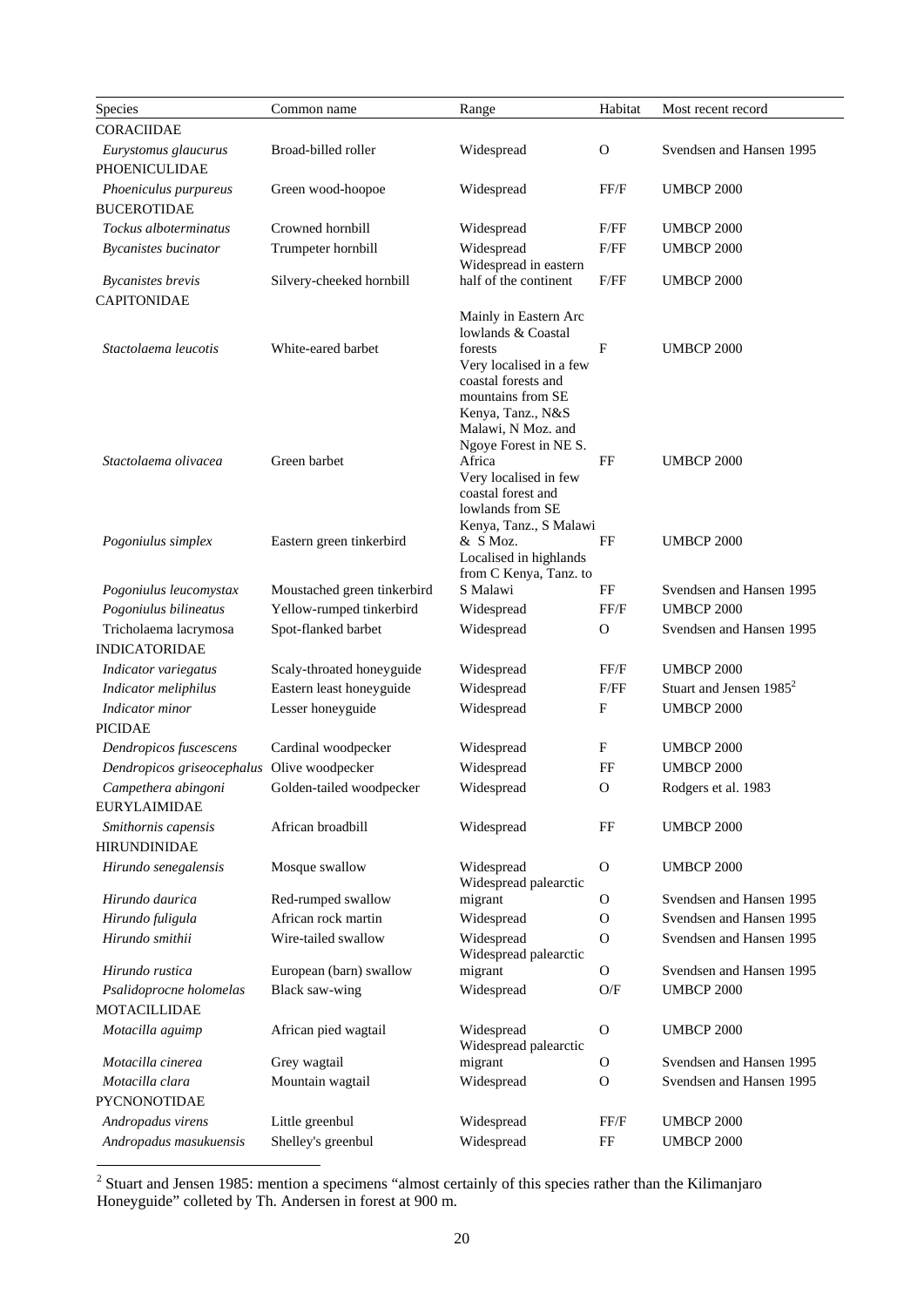| Species                                               | Common name                 | Range                                               | Habitat      | Most recent record       |
|-------------------------------------------------------|-----------------------------|-----------------------------------------------------|--------------|--------------------------|
|                                                       |                             | Widespread (but                                     |              |                          |
| Andropadus nigriceps                                  | Mountain greenbul           | Uluguru endemic as A.<br>neumanii)                  | FF           | <b>UMBCP 2000</b>        |
| Andropadus olivaceiceps                               | Olive-headed Greenbul       | Widespread                                          | FF/F         | <b>UMBCP 2000</b>        |
| Phyllastrephus cerviniventris Grey-olive greenbul     |                             | Widespread                                          | F            | <b>UMBCP 2000</b>        |
|                                                       |                             | Eastern Arc & Coastal                               |              |                          |
| Phyllastrephus fischeri                               | Fischer's greenbul          | forests                                             | FF           | <b>UMBCP 2000</b>        |
| Phyllastrephus terrestris                             | Terrestrial brownbul        | Widespread                                          | F            | <b>UMBCP 2000</b>        |
|                                                       |                             | Patchy distribution in<br>eastern half of the       |              |                          |
|                                                       |                             | continent incl. Albertine                           |              |                          |
| Phyllastrephus flavostriatus Yellow-streaked greenbul |                             | Rift                                                | FF           | <b>UMBCP 2000</b>        |
|                                                       |                             | Coastal Forest and                                  |              |                          |
|                                                       |                             | lowlands of S Kenya,                                | FF/F         |                          |
| Phyllastrephus debilis                                | Tiny greenbul               | Tanz., C & S Moz.<br>Localised in highlands         |              | <b>UMBCP 2000</b>        |
|                                                       |                             | from Kenya, Tanz., N                                |              |                          |
| Phyllastrephus placidus                               | Placid greenbul             | Moz. & Malawi                                       | FF           | Svendsen and Hansen 1995 |
| Chlorocichla flaviventris                             | Yellow-bellied greenbul     | Widespread                                          | F/FF         | Rodgers et al. 1983      |
| Pycnonotus barbatus                                   | Common bulbul               | Widespread                                          | O/F          | <b>UMBCP 2000</b>        |
| <b>TIMALIIDAE</b>                                     |                             |                                                     |              |                          |
| Turdoides jardineii                                   | Arrow-marked babbler        | Widespread                                          | 0            | Svendsen and Hansen 1995 |
|                                                       |                             | Localised in eastern half                           |              |                          |
|                                                       |                             | of of the continent & a<br>isolated population in C |              |                          |
| Pseudoalcippe abyssinica <sup>3</sup>                 | African hill babbler        | Angola                                              | FF           | <b>UMBCP 2000</b>        |
|                                                       |                             | Eastern Arc & Mt                                    |              |                          |
| Modulatrix stictigula                                 | Spot-throat                 | Rungwe                                              | FF           | <b>UMBCP 2000</b>        |
| Illadopsis rufipennis                                 | Pale-breasted illadopsis    | Widespread                                          | FF           | <b>UMBCP 2000</b>        |
| <b>TURDIDAE</b>                                       |                             |                                                     |              |                          |
| Pogonocichla stellata                                 | White-starred robin         | Widespread                                          | FF/F         | <b>UMBCP 2000</b>        |
|                                                       |                             | Usam., Ukaguru, Ulug.,<br>Udz., Nguus & Mt          |              |                          |
|                                                       |                             | Rungwe. Uluguru                                     |              |                          |
| Sheppardia sharpei bangsi                             | Sharpe's akalat             | endemic subspecies                                  | FF           | Svendsen and Hansen 1995 |
|                                                       |                             | Ulug., Ukaguru &                                    |              |                          |
| Sheppardia aurantiithora $x^4$                        | Rubeho akalat               | Rubeho Mts<br>N Tanz. & C&S Eastern                 | FF           | <b>UMBCP 2000</b>        |
|                                                       |                             | Arc, Southern highlands                             |              |                          |
|                                                       |                             | and S Malawi and N                                  |              |                          |
| Cossypha anomala                                      | Olive-flanked robin-chat    | Moz.                                                | FF           | Svendsen and Hansen 1995 |
| Cossypha natalensis                                   | Red-capped robin-chat       | Widespread                                          | F/FF         | <b>UMBCP 2000</b>        |
| Cossypha caffra                                       | Cape robin-chat             | Widespread                                          | O/F          | Svendsen and Hansen 1995 |
| Cossypha heuglini                                     | White-browed robin-chat     | Widespread                                          | O/F          | Svendsen and Hansen 1995 |
| Alethe fuelleborni                                    | White-chested alethe        | Widespread                                          | FF           | <b>UMBCP 2000</b>        |
| Saxicola torquata <sup>5</sup> (sic)                  | African stonechat           | Widespread                                          | $\mathbf{O}$ | Svendsen and Hansen 1995 |
| Saxicola rubetra                                      | Whinchat                    | Widespread palearctic<br>migrant                    | $\mathbf{O}$ | Svendsen and Hansen 1995 |
|                                                       |                             | Cameroon to Congo                                   |              |                          |
|                                                       |                             | River mouth, Albertine                              |              |                          |
|                                                       |                             | Rift and coastal Kenya                              |              |                          |
| Neocossyphus rufus                                    | Red-tailed ant thrush       | & Tanz.                                             | FF           | <b>UMBCP 2000</b>        |
| Cercotrichas quadrivirgata                            | Eastern bearded scrub robin | Widespread                                          | O/F          | Svendsen and Hansen 1995 |
| Zoothera gurneyi                                      | Orange ground thrush        | Wide range but localisedFF                          |              | <b>UMBCP 2000</b>        |
| Turdus olivaceus                                      | Olive thrush                | Widespread                                          | FF           | <b>UMBCP 2000</b>        |
| MUSCICAPIDAE                                          |                             |                                                     |              |                          |

 $\overline{a}$ 

 $^3$  *Pseudoalcippe abyssinica* a number of genera are used for this species e.g. Illadopsis and Alcippe<br><sup>4</sup> Described by Beresford *et al*. 2004. (Beresford, P., Fjeldså, J. and Kiure, J. 2004. A new species of akalat

<sup>(</sup>*Sheppardia*) narrowly endemic in the eastern Arc of Tanzania. *Auk* 12(2): 23-34.<br><sup>5</sup> Following the latest taxonomy (Urquhart, E. 2002. Stonechats. A guide to the Genus *Saxicola*. Christopher Helm, London) this is the full species. Due to this taxonomy the European Stonechat takes the name *Saxicola rubicola*.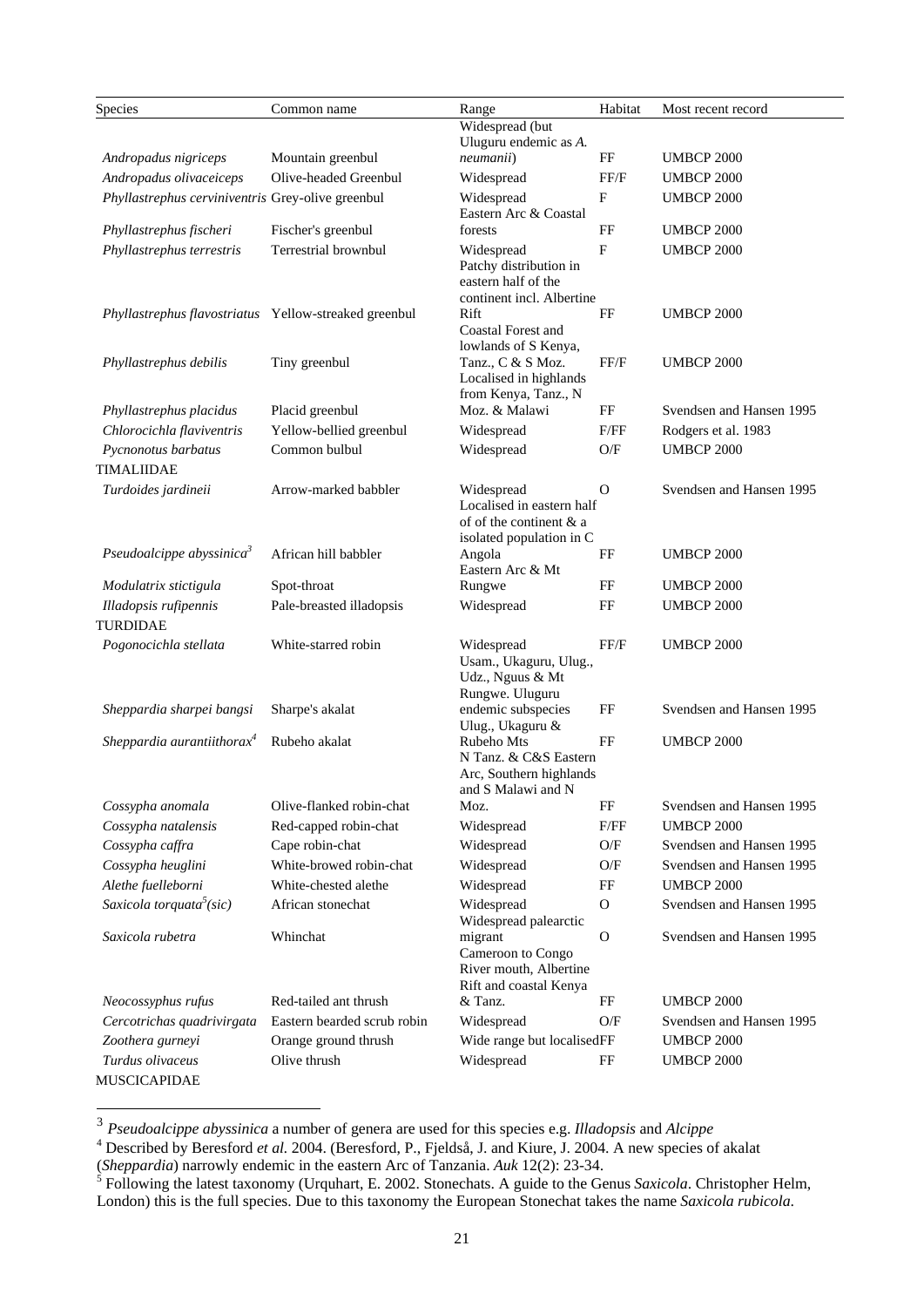| Species                                      | Common name                   | Range                                                              | Habitat        | Most recent record       |
|----------------------------------------------|-------------------------------|--------------------------------------------------------------------|----------------|--------------------------|
| Muscicapa adusta                             | African dusky flycatcher      | Widespread                                                         | FF/F           | Svendsen and Hansen 1995 |
| Muscicapa caerulescens                       | Ashy flycatcher               | Widespread                                                         | F/FF           | <b>UMBCP 2000</b>        |
| Myioparus plumbeus<br><b>SYLVIIDAE</b>       | Lead-coloured flycatcher      | Widespread                                                         | O/F            | Rodgers et al. 1983      |
|                                              |                               | Very localised in                                                  |                |                          |
|                                              |                               | Eastern African                                                    |                |                          |
|                                              |                               | highlands & S Sudan                                                |                |                          |
| Chloropeta similis                           | Mountain yellow-warbler       | and Albertine Rift                                                 | F/FF           | Svendsen and Hansen 1995 |
| Heliolais erythropetra                       | Red-winged warbler            | Widespread                                                         | $\mathcal{O}$  | <b>UMBCP 2000</b>        |
| Camaroptera brachyura                        | Grey-backed camaroptera       | Widespread<br>Ukaguru, Ulug., Udz. &                               | F/O            | <b>UMBCP 2000</b>        |
| Phylloscopus winifredae                      | Mrs Moreau's warbler          | Rubeho Mts<br>Widespread, however<br>very uncommen in the          | FF             | <b>UMBCP 2000</b>        |
|                                              |                               | Eastern Arc's montane                                              |                |                          |
| Phylloscopus umbrovirens<br>fugglescouchmani | Brown woodland warbler        | forests. Uluguru<br>endemic subspecies                             | FF             | Svendsen and Hansen 1995 |
|                                              |                               | Extreme S Kenya via                                                |                |                          |
|                                              | Yellow-throated woodland      | Tanz, Malawi, E Zim. to                                            |                |                          |
| Phylloscopus ruficapillus                    | warbler                       | S South Africa                                                     | FF             | Svendsen and Hansen 1995 |
| Bradypterus mariae                           | Evergreen forest warbler      | Widespread                                                         | FF             | <b>UMBCP 2000</b>        |
|                                              |                               | Localised in the                                                   |                |                          |
|                                              |                               | highlands of Eastern<br>half of the continent                      |                |                          |
|                                              |                               | incl. Zimbabwe &                                                   |                |                          |
|                                              |                               | Albertine Rift also                                                |                |                          |
| Bradypterus cinnamomeus                      | Cinnamon bracken warbler      | Cameroon Mts                                                       | FF             | Svendsen and Hansen 1995 |
| Cisticola woosnami                           | Trilling cisticola            | Widespread                                                         | $\mathbf{O}$   | Svendsen and Hansen 1995 |
| Prinia subflava                              | Tawny-flanked prinia          | Widespread                                                         | O/F            | Svendsen and Hansen 1995 |
| Melocichla mentalis                          | African moustached warbler    | Widespread                                                         | O/F            | <b>UMBCP 2000</b>        |
| Apalis flavida                               | Yellow-breasted apalis        | Widespread<br>Mainly highlands from<br>S Somalia, via Tanz. &      | $\overline{O}$ | <b>UMBCP 2000</b>        |
| Apalis melanocephala                         | Black-headed apalis           | Malawi to SC Moz.                                                  | FF             | <b>UMBCP 2000</b>        |
|                                              |                               | Very localised, Coastal                                            |                |                          |
|                                              | White-winged apalis           | S Kenya, Eastern Arc<br>highlands & S Malawi                       | FF             | Svendsen and Hansen 1995 |
| Apalis chariessa                             |                               | Widespread. Uluguru                                                |                |                          |
| Apalis thoracica uluguru                     | (Uluguru) Bar-throated apalis | endemic subspecies                                                 | FF             | <b>UMBCP 2000</b>        |
|                                              |                               | Highlnads in Tanz. $&$                                             |                |                          |
| Apalis chapini                               | Chapins apalis                | Malawi                                                             | FF             | Svendsen and Hansen 1995 |
|                                              |                               | Usam., Nguru, Ukaguru,<br>Ulug., Udz., Matego<br>Highlands & Njesi |                |                          |
|                                              |                               | Plateau. Uluguru                                                   |                |                          |
| Orthotomus metopias altus                    | African tailorbird            | endemic subspecies<br>Extreme S Kenya,                             | FF             | <b>UMBCP 2000</b>        |
| Macrosphenus kretschmeri                     | Kretschmer's longbill         | Coastal and lowland<br>Tanz, & Netia N Moz.                        | FF             | UMBCP 2000               |
| ZOSTEROPIDAE                                 |                               |                                                                    |                |                          |
| Zosterops senegalensis <sup>6</sup>          | Yellow white-eye              | Widespread                                                         | FF/F           | <b>UMBCP 2000</b>        |
| MONARCHIDAE                                  |                               | Mainly highlands from                                              |                |                          |
|                                              |                               | S Sudan, via Tanz. to C                                            |                |                          |
| Dioptrornis fischeri                         | White-eyed slaty flycatcher   | Malawi & Albertine RiftF/O                                         |                | Svendsen and Hansen 1995 |
| <b>Bias musicus</b>                          | Black-and-white flycatcher    | Widespread<br>Northern Eastern Arc &<br>Coastal forests of N       | F/O/FF         | Svendsen and Hansen 1995 |
|                                              |                               | Tanz. via Kenya to S                                               |                |                          |
| Erythrocercus holochlorus                    | Little yellow flychatcher     | Somalia                                                            | F/FF           | <b>UMBCP 2000</b>        |

<sup>6</sup> *Zosterops senegalensis* is complex and might include several species, see e.g. BirdLife International Threatened Birds of the World.

 $\overline{a}$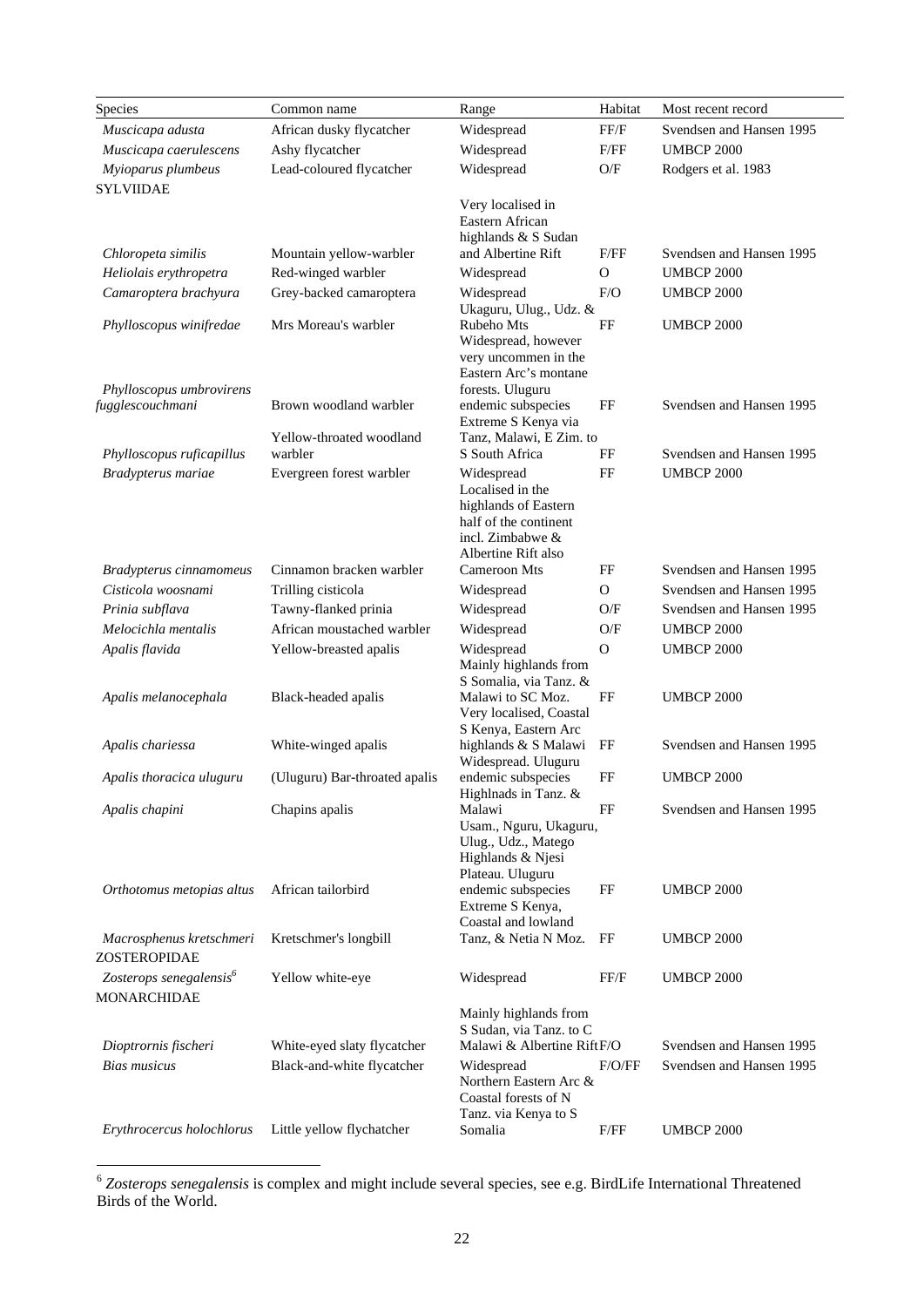| Species                                      | Common name                     | Range                                                                                    | Habitat                   | Most recent record       |
|----------------------------------------------|---------------------------------|------------------------------------------------------------------------------------------|---------------------------|--------------------------|
|                                              |                                 | Widespread in eastern<br>half of the continent                                           |                           |                          |
| Trochocercus albonotatus                     | White-tailed crested flycatcher | incl. Albertine Rift                                                                     | FF                        | <b>UMBCP 2000</b>        |
| Trochocercus cyanomelas                      | Blue-mantled crested flycatcher | Widespread                                                                               | $\mathbf F$               | <b>UMBCP 2000</b>        |
| Terpsiphone viridis<br><b>PLATYSTEIRIDAE</b> | African paradise flycatcher     | Widespread                                                                               | FF/F                      | <b>UMBCP 2000</b>        |
| Batis mixta <sup>7</sup> (sensu lato)        | Forest batis                    | Eastern Arc & Coastal<br>forests                                                         | FF                        | <b>UMBCP 2000</b>        |
| Platysteira peltata                          |                                 | Widespread                                                                               | F/O                       | <b>UMBCP 2000</b>        |
| <b>PRIONOPIDAE</b>                           | Black-throated wattle-eye       |                                                                                          |                           |                          |
| Prionops retzii                              | Retz's helmet shrike            | Widespread<br>Coastal & lowlands of                                                      | O/F                       | <b>UMBCP 2000</b>        |
| Prionops scopifrons<br><b>MALACONOTIDAE</b>  | Chestnut-fronted helmet shrike  | Eastern Africa to S Moz.F                                                                |                           | <b>UMBCP 2000</b>        |
| Telophorus nigrifrons                        | Black-fronted bush-shrike       | Widespread<br>Widespread in two large<br>areas: Kenya-Tanz. and<br>S Moz.-South Africa & | FF                        | <b>UMBCP 2000</b>        |
| Telophorus quadricolor                       | Four-coloured bush-shrike       | Zimbabwe                                                                                 | $\mathbf F$               | Rodgers et al. 1983      |
| Telophorus sulfureopectus                    | Sulpher-breasted bush shrike    | Widespread<br>Uluguru endemic and                                                        | $\boldsymbol{\mathrm{F}}$ | Svendsen and Hansen 1995 |
| Malaconotus alius                            | Uluguru bush-shrike             | very localised                                                                           | FF                        | <b>UMBCP 2000</b>        |
| Laniarius aethiopicus                        | Tropical boubou                 | Widespread<br>Eastern Arc and                                                            | O/F                       | <b>UMBCP 2000</b>        |
| Laniarius fuelleborni                        | Fulleborn's black boubou        | highlands of N Malawi FF                                                                 |                           | <b>UMBCP 2000</b>        |
| Dryoscopus cubla                             | Black-backed puffback           | Widespread<br>Widespread in mainly                                                       | $\mathrm{O/F}$            | <b>UMBCP 2000</b>        |
| Nicator gularis                              | Eastern nicator                 | lower altitudes                                                                          | FF/F                      | Svendsen and Hansen 1995 |
| Tchagra senegala<br>CAMPEPHAGIDAE            | Black-headed tchagra            | Widespread                                                                               | $\Omega$                  | Svendsen and Hansen 1995 |
| Campephaga quiscalina                        | Purple-throated cuckoo-shrike   | Widespread                                                                               | F                         | Svendsen and Hansen 1995 |
| Campephaga flava                             | Black cuckoo-shrike             | Widespread<br>Highlands of eastern                                                       | $\overline{O}$            | Rodgers et al. 1983      |
| Coracina caesia<br><b>DICRURIDAE</b>         | Grey cuckoo-shrike              | half of the continent and<br><b>Cameroon Mts</b>                                         | FF                        | <b>UMBCP 2000</b>        |
| Dicrurus adsimilis                           | Common drongo                   | Widespread                                                                               | O/F                       | <b>UMBCP 2000</b>        |
| Dicrurus ludwigii                            | Square-tailed drongo            | Widespread                                                                               | FF                        | <b>UMBCP 2000</b>        |
| ORIOLIDAE                                    |                                 |                                                                                          |                           |                          |
| Oriolus larvatus                             | Black-headed oriole             | Widespread<br>Very localised and<br>disjunct pop from S<br>Kenya via Tanz. to S          | $\Omega$                  | <b>UMBCP 2000</b>        |
| Oriolus chlorocephalus<br><b>CORVIDAE</b>    | Green-headed oriole             | Malawi & C Moz.                                                                          | FF                        | <b>UMBCP 2000</b>        |
| Corvus albus                                 | Pied crow                       | Widespread                                                                               | O                         | <b>UMBCP 2000</b>        |
| Corvus albicollis                            | White-naped raven               | Widespread                                                                               | $\mathbf{O}$              | <b>UMBCP 2000</b>        |
| <b>STURNIDAE</b>                             |                                 |                                                                                          |                           |                          |
|                                              |                                 | Kenya C highlands                                                                        |                           |                          |
| Poeoptera kenricki                           | Kenrick's starling              | through E Arc to S<br>Tanz.<br>Eastern Africa,<br>Albertine Rift &                       | FF                        | Svendsen and Hansen 1995 |
| Onychognathus walleri                        | Waller's starling               | Cameroon Mts                                                                             | FF                        | <b>UMBCP 2000</b>        |
| Onychognathus morio                          | Red-winged starling             | Widespread<br>Widespread in coastal                                                      | O/F/FF                    | <b>UMBCP 2000</b>        |
| Lamprotornis corruscus                       | Black-bellied (glossy) starling | areas and adjoining                                                                      | O/F                       | Stuart and Jensen 1985   |

<sup>7</sup> *Batis mixta* a revision is presently going on at the Zoological Museum of Copenhagen, which will change the species concept.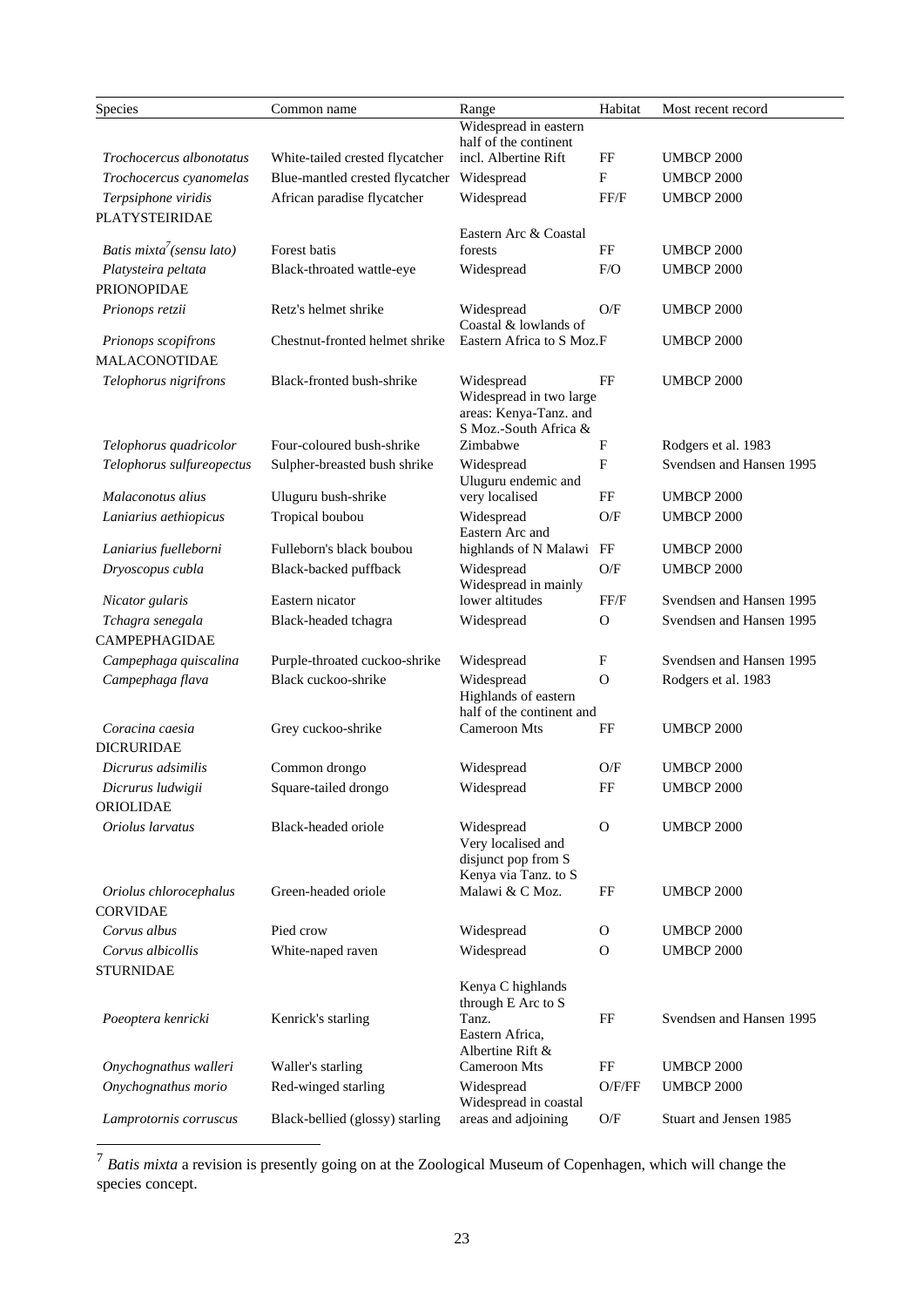| Species                                          | Common name                                | Range                                                                                                                                                                     | Habitat        | Most recent record                            |
|--------------------------------------------------|--------------------------------------------|---------------------------------------------------------------------------------------------------------------------------------------------------------------------------|----------------|-----------------------------------------------|
|                                                  |                                            | lowlands                                                                                                                                                                  |                |                                               |
| NECTARINIIDAE                                    |                                            |                                                                                                                                                                           |                |                                               |
|                                                  |                                            | Eastern Arc & Coastal                                                                                                                                                     |                | <b>UMBCP 2000</b>                             |
| Anthreptes neglectus                             | Uluguru violet-backed sunbird              | forests                                                                                                                                                                   | FF             | <b>UMBCP 2000</b>                             |
| Anthreptes collaris                              | Collared sunbird                           | Widespread<br>Udz., E. Usam., Ulug.                                                                                                                                       | O/F            |                                               |
| Anthreptes rubritorques                          | Banded green sunbird                       | and Nguru                                                                                                                                                                 | FF             | Not recently recorded                         |
| Nectarinia olivacea                              | Olive sunbird                              | Widespread                                                                                                                                                                | F/FF           | <b>UMBCP 2000</b>                             |
| Nectarinia loveridgei                            | Loveridge's sunbird                        | Uluguru endemic                                                                                                                                                           | FF             | <b>UMBCP 2000</b>                             |
| Nectarinia venusta                               | Variable Sunbird                           | Widespread                                                                                                                                                                | O/F            | Svendsen and Hansen 1995                      |
| <b>PLOCEIDAE</b>                                 |                                            |                                                                                                                                                                           |                |                                               |
| Ploceus bicolor                                  | Dark-backed weaver                         | Widespread<br>Eastern Arc (but not<br>Taita hills in Kenya) Tz                                                                                                            | FF/F           | <b>UMBCP 2000</b>                             |
| Ploceus nicolli                                  | Tanzanian mountain weaver                  | endemic<br>Localised in highlands<br>of Tanzania N to<br>Ulugurus & south to S                                                                                            | FF             | Not recently recorded                         |
| Ploceus bertrandi                                | Bertram's weaver                           | Malawi<br>Widespread in Eastern                                                                                                                                           | $\mathbf O$    | Svendsen and Hansen 1995                      |
| Ploceus subaureus                                | Golden weaver                              | half of the continent                                                                                                                                                     | 0              | Svendsen and Hansen 1995                      |
| Ploceus vitellinus                               | Vitelline masked weaver                    | Widespread                                                                                                                                                                | 0              | Svendsen and Hansen 1995                      |
| <b>ESTRILDIDAE</b>                               |                                            |                                                                                                                                                                           |                |                                               |
| Lagonosticta rubricata                           | African firefinch                          | Widespread                                                                                                                                                                | 0              | Svendsen and Hansen 1995                      |
| Estrilda quartinia                               | Yellow-bellied waxbill                     | Widespread                                                                                                                                                                | $\Omega$       | Svendsen and Hansen 1995                      |
| Estrilda astrild                                 | Common waxbill                             | Widespread                                                                                                                                                                | 0              | Svendsen and Hansen 1995                      |
| Lonchura cucullata                               | Bronze mannikin                            | Widespread                                                                                                                                                                | $\Omega$       | Svendsen and Hansen 1995                      |
| Lonchura nigriceps                               | Rufous-backed mannikin                     | Widespread                                                                                                                                                                | $\overline{O}$ | Svendsen and Hansen 1995                      |
| Mandingoa nitidula                               | Green-backed twinspot                      | Widespread                                                                                                                                                                | FF             | <b>UMBCP 2000</b>                             |
| Hypargos niveoguttatus<br>Cryptospiza salvadorii | Peter's twinspot<br>Abyssinian crimsonwing | Widespread<br>Very localised over a<br>wide range from Eth.,<br>via S Somalia, Albertine<br>Rift, Kenya highlands,<br>N Tanz & Uluguru Mts FF/F<br>Localised in highlands | O/F/FF         | <b>UMBCP 2000</b><br>Svendsen and Hansen 1995 |
| Cryptospiza reichenovii                          | Red-faced crimsonwing                      | of Tanz., Malawi, N<br>Moz, E Zimbabwe,<br>Albertine Rift, C Angola<br>and Cameroon<br>Localised in C&E Tanz.,<br>C&S Malawi, C Moz. &                                    | FF             | <b>UMBCP 2000</b>                             |
| Pyrenestes minor                                 | Lesser seed-cracker                        | E Zimbabwe                                                                                                                                                                | F              | Svendsen and Hansen 1995                      |
| Emberiza cabanisi<br>FRINGILLIDAE                | Cabanis's bunting                          | Widespread                                                                                                                                                                | $\mathbf{O}$   | Svendsen and Hansen 1995                      |
|                                                  |                                            |                                                                                                                                                                           |                |                                               |
| Serinus hypostictus                              | African citril                             | Widespread<br>Eastern Arc and few<br>highlands, S Somalia, N<br>Malawi, Albertine Rift                                                                                    | O/F            | <b>UMBCP 2000</b>                             |
| Linurgus olivaceus                               | Oriole finch                               | & Cameroon                                                                                                                                                                | FF             | Svendsen and Hansen 1995                      |

#### Key to Table 6

The habitat preference of each species is described in the habitat column as:

FF = Species dependent on primary forest only. It does not include forest edge or secondary forest species;  $F =$  Forest dwelling but not dependent on primary forest: species occurring in primary forest as defined above as well as other vegetation types. It should be emphasised that many of these species are still dependent on a forest habitat albeit forest edge or disturbed forest. Most species in this category will still be adversely affected by forest destruction.

 $O =$ These are species that do not normally occur in primary or secondary forest or forest edge.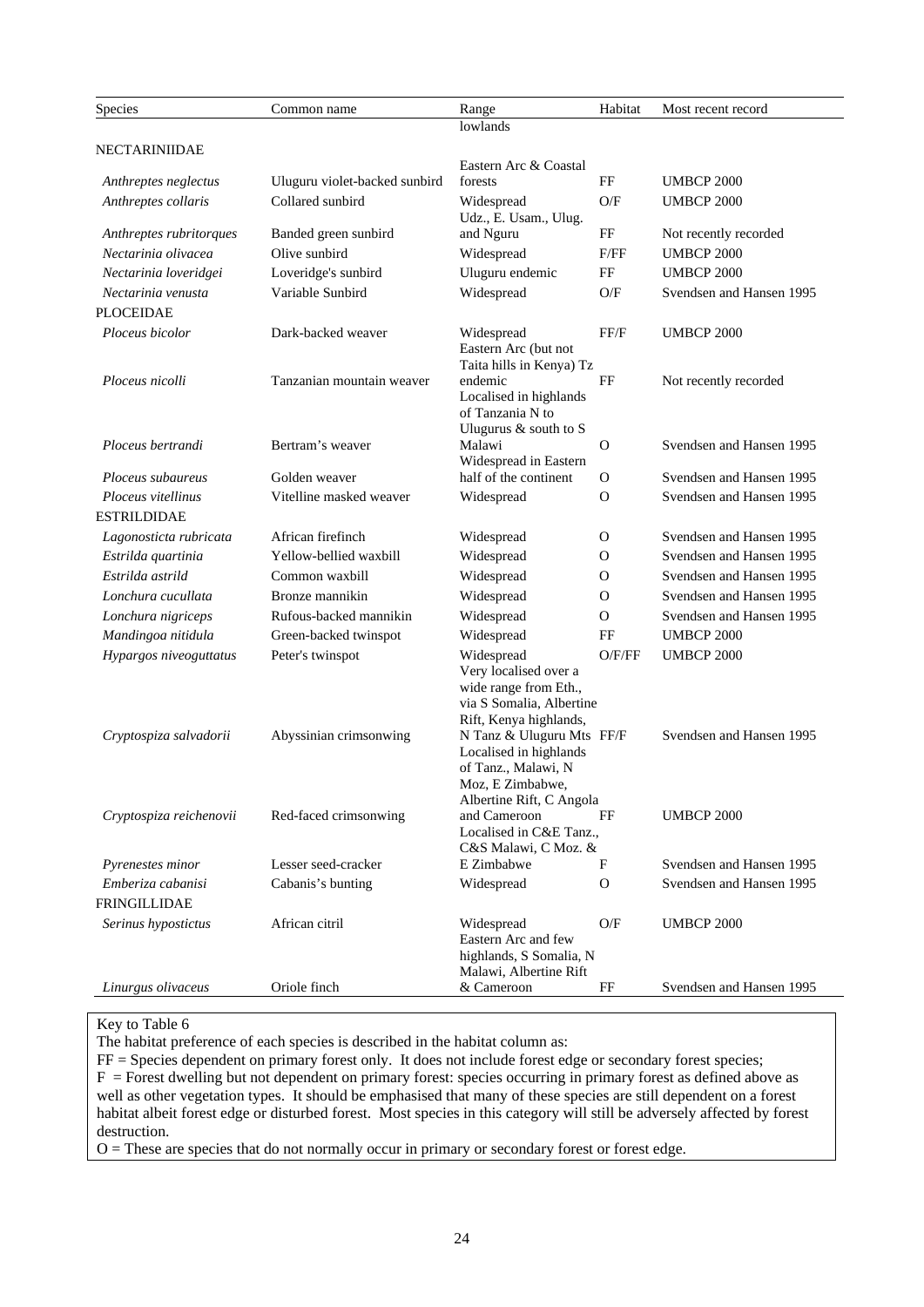## **4.3.3 Reptiles**

Forty-six species of reptiles from 16 families have been recorded in the Ulugurus (Table 7). Thirty-two of these species were recorded during the UMBCP surveys and a further two species by Rodgers et al. (1983). The remaining 12 species have not been recorded recently.

Initial identifications were made using Broadley and Howell (1991) and confirmed identifications for the UMBCP specimens were been provided by Prof. K.M. Howell and Dr. D.G. Broadley. Specimens have been deposited at the University of Dar es Salaam and at the Natural History Museum of Zimbabwe.

| <b>Species</b>                  | <b>Common name</b>                                             | Range                                                       | Habitat        | <b>Most recent</b><br>record      |
|---------------------------------|----------------------------------------------------------------|-------------------------------------------------------------|----------------|-----------------------------------|
| <b>TESTUNDINIDAE</b>            |                                                                |                                                             |                |                                   |
| Kinixys belliana                | South-eastern hinge-back tortoise                              | Widespread                                                  | $\mathbf{F}$   | <b>UMBCP 2000</b>                 |
| <b>GEKKONIDAE</b>               |                                                                |                                                             |                |                                   |
| Lygodactylus williamsi          | Turquoise dwarf gecko                                          | Uluguru endemic<br>Tanzania endemic, Usam. &                | FF             | <b>UMBCP 2000</b><br>Not recorded |
| Lygodactylus conradti           | Conradt's dwarf gecko                                          | Ulu.                                                        | FF             | recently                          |
| Lygodactylus l. luteopicturatus | (Cape zebra false day gecko)                                   | S Kenya & E Tanzania<br>Tanzania endemic, Usam. &           | $\mathfrak{H}$ | <b>UMBCP 2000</b>                 |
| Urocotyledon wolterstorfii      |                                                                | Ulu.                                                        | FF             | <b>UMBCP 2000</b>                 |
| Cnemaspis africana              | Usambara forest gecko                                          | Widespread<br>Tanzania endemic, Usam. &                     | FF             | <b>UMBCP 2000</b><br>Not recorded |
| Cnemaspis barbouri              | Uluguru forest gecko                                           | Ulu.                                                        | FF             | recently                          |
| Hemidactylus platycephalus      | Baobab gecko                                                   | Widespread                                                  | $\mathbf{F}$   | <b>UMBCP 2000</b>                 |
| <b>AGAMIDAE</b>                 |                                                                |                                                             |                |                                   |
| Agama ?montana                  | Montane rock agama                                             | Tanzania endemic, Usam. &<br>Ulu.                           | $\mathbf F$    | <b>UMBCP 2000</b>                 |
| <b>CHAMAELEONIDAE</b>           |                                                                |                                                             |                |                                   |
|                                 |                                                                | Tanzania endemic, and sub-                                  |                |                                   |
|                                 | Bradypodion fischeri uluguruensis Uluguru two-horned chameleon | species endemic to<br>Ulugurus<br>Tanzania endemic, Eastern | FF             | <b>UMBCP 2000</b>                 |
| Bradypodion oxyrhinum           | Uluguru one-horned chameleon                                   | Arc.                                                        | FF             | <b>UMBCP 2000</b>                 |
|                                 |                                                                | Tanzania endemic, Ulu. &                                    |                |                                   |
| Chamaeleo werneri               | Werner's three-horned chameleon                                | Udz.                                                        | FF             | <b>UMBCP 2000</b>                 |
| Chamaeleo dilepis               | Common flap-necked chameleon                                   | Widespread<br>Tanzania endemic, Usam. &                     | F              | <b>UMBCP 2000</b>                 |
| Chameleo deremensis             | Usambara three-horned chameleon                                | Ulu.                                                        | FF             | <b>UMBCP 2000</b>                 |
| Rhampholeon brevicaudatus       | Bearded pigmy chameleon                                        | Tanzania endemic; Coastal<br>Tanzania nand Eastern Arc      | FF             | <b>UMBCP 2000</b>                 |
| Rhampholeon uluguruensis        | Uluguru pigmy chameleon                                        | Uluguru endemic                                             | FF             | <b>UMBCP 2000</b>                 |
| <b>SCINCIDAE</b>                |                                                                |                                                             |                |                                   |
|                                 |                                                                | Tanzania endemic, Ulu. &                                    |                | Not recorded                      |
| Scelotes uluguruensis           | Uluguru fossorial skink                                        | Nguru                                                       | FF             | recently                          |
| Melanoseps cf. ater             |                                                                |                                                             |                | <b>UMBCP 2000</b>                 |
| Mabuya maculilabris             | Speckle-lipped skink                                           | Widespread                                                  | F              | <b>UMBCP 2000</b>                 |
| Mabuya varia                    | Variable skink                                                 | Widespread                                                  | F              | <b>UMBCP 2000</b>                 |
| Panaspis wahlbergii             | Savanna snake-eyed skink                                       | Widespread                                                  | F              | <b>UMBCP 2000</b>                 |
| LACERTIDAE                      |                                                                |                                                             |                |                                   |
| Holaspis guentheri laevis       | Eastern serrate-toad tree-lizard                               | Widespread                                                  | F              | Rodgers et al. 1983               |
| CORDYLIDAE                      |                                                                |                                                             |                |                                   |
| Gerrhosaurus major major        | Southern tawny plated-lizard                                   | Widespread                                                  | F              | <b>UMBCP 2000</b>                 |
| Cordylus tropidosternum         | East African spiny-tailed lizard                               | Widespread                                                  | F              | Rodgers et al. 1983               |
| <b>VARANIDAE</b>                |                                                                |                                                             |                |                                   |
| Varanus niloticus               | Nile monitor                                                   | Widespread                                                  | F              | <b>UMBCP 2000</b>                 |
| <b>TYPHLOPIDAE</b>              |                                                                |                                                             |                |                                   |

**Table 6.** Checklist of reptiles of the Ulugurus.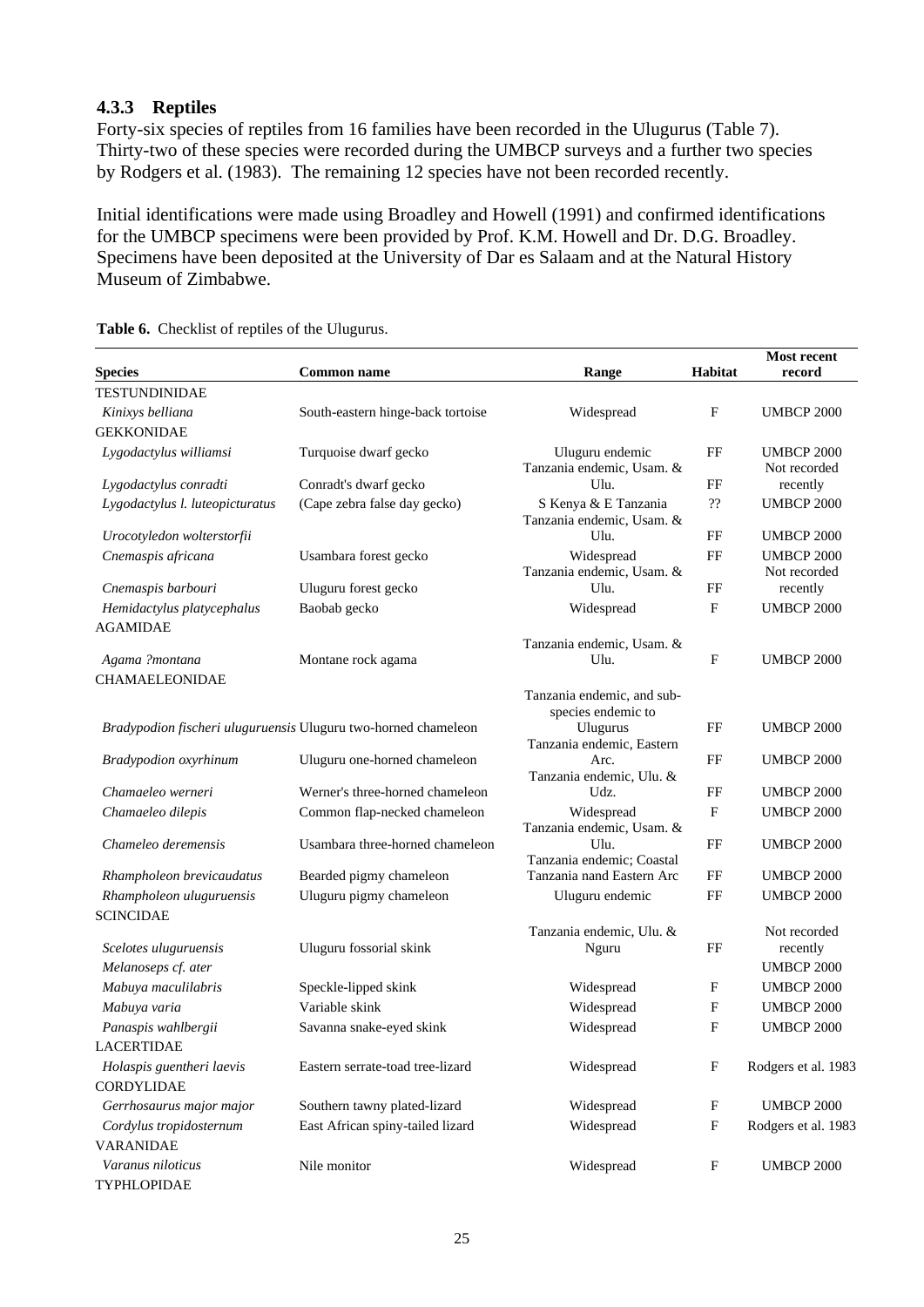|                           |                                   |                                               |                              | <b>Most recent</b>       |
|---------------------------|-----------------------------------|-----------------------------------------------|------------------------------|--------------------------|
| <b>Species</b>            | <b>Common name</b>                | Range                                         | Habitat                      | record                   |
|                           |                                   | Tanzania endemic, Ulu.,                       |                              | Not recorded             |
| Typhlops gierrai          | Usambara blind-snake              | Usam., Nguru & Ukag.                          | FF                           | recently                 |
| Typhlops uluguruensis     | Uluguru blind-snake               | Uluguru endemic                               | FF                           | Gower 2004               |
| Typhlops sp. nov.         |                                   | Uluguru endemic                               |                              | Broadley in lit.         |
| <b>LEPTOTYPHLOPIDAE</b>   |                                   |                                               |                              |                          |
| Leptotyphlops scutifrons  | Merker's worm-snake               | Widespread                                    | $\overline{O}$               | <b>UMBCP 2000</b>        |
| <b>BOIDAE</b>             |                                   |                                               |                              |                          |
| Python sebae              | Southern African python           | Widespread                                    | $\Omega$                     | <b>UMBCP 2000</b>        |
| <b>VIPERIDAE</b>          |                                   |                                               |                              |                          |
| Bitis arietans            | Puff adder                        | Widespread                                    | $\Omega$                     | <b>UMBCP 2000</b>        |
|                           |                                   | Tanzania endemic, Usam.,                      |                              |                          |
| Atheris ceratophora       | Horned bush-viper                 | Ulu. & Udz.                                   | ??                           | <b>UMBCP 2000</b>        |
| <b>ATRACTASPIDAE</b>      |                                   |                                               |                              |                          |
|                           |                                   | Widespread in W Africa                        |                              |                          |
|                           |                                   | with "peculiar" isolated                      |                              | Not recorded             |
| Atractaspis aterrima      | Western forest stiletto-snake     | records in Tanz Eastern Arc.                  | F/FF                         | recently                 |
| <b>ELAPIDAE</b>           |                                   |                                               |                              |                          |
| Elapsoidea nigra          | Usambara garter-snake             | Tanzania endemic, N Tanz.,<br>Usam. & Uluguru | FF                           | Not recorded<br>recently |
| Dendroaspis polylepis     | Black mamba                       |                                               | $\Omega$                     | <b>UMBCP 2000</b>        |
|                           |                                   | Widespread<br>Widespread in eastern half      |                              |                          |
| Dendroaspis angusticeps   | Green mamba                       | of the continent                              | F                            | <b>UMBCP 2000</b>        |
| <b>COLUBRIDAE</b>         |                                   |                                               |                              |                          |
|                           |                                   | S Kenya, N Tanz. & N                          |                              | Not recorded             |
| Lycophidion meleagre      | Speckled wolf-snake               | coastal Angola                                | FF                           | recently                 |
|                           |                                   | Localised in eastern half of                  |                              |                          |
|                           |                                   | the continent S to E Zim and                  |                              | Not recorded             |
| Aparallactus guentheri    | Black centipede-eater             | S Moz.                                        | $\boldsymbol ?\boldsymbol ?$ | recently                 |
| Aparallactus werneri      | Usambara centipede-eater          | Tanzania endemic<br>Tanzania endemic, Usam. & | FF                           | <b>UMBCP 2000</b>        |
| Buhoma vauerocegae        | Usambara forest-snake             | Ulu.                                          | FF                           | <b>UMBCP 2000</b>        |
|                           |                                   | Tanzania endemic, Ulu. &                      |                              | Not recorded             |
| Buhoma procterae          | Uluguru forest-snake              | Udz.                                          | FF                           | recently                 |
|                           |                                   | Widespread in eastern half                    |                              |                          |
| Psammophis orientalis     | Eastern stripe-bellied sand snake | of the continent                              | $\Omega$                     | <b>UMBCP 2000</b>        |
|                           |                                   |                                               |                              | Barbour and              |
| Prosymna ornatissima      | Ornate shovel-snout               | Uluguru endemic                               | FF                           | Loveridge 1926           |
| Philothamnus hoplogaster  | Southeastern green-snake          | Widespread<br>Tanz. Eastern Arc & coastal     | $\mathbf{F}$                 | <b>UMBCP 2000</b>        |
|                           |                                   | forest plateau, S. Highlands                  |                              |                          |
| Crotaphopeltis tornieri   | Tornier's cat snake               | and N Malawi                                  | FF                           | <b>UMBCP 2000</b>        |
| Crotaphopeltis hotamboeia | Herald snake (Red-lipped snake)   | Widespread                                    | ??                           | <b>UMBCP 2000</b>        |
| <b>CROCODYLIDAE</b>       |                                   |                                               |                              |                          |
| Crocodylus niloticus      | Nile crocodile                    | Widespread                                    | 0                            | <b>UMBCP 2000</b>        |
|                           |                                   |                                               |                              |                          |

#### Key to Table 7

The habitat preference of each species is described in the habitat column as:

FF = Species dependent on primary forest only. It does not include forest edge or secondary forest species;  $F =$  Forest dwelling but not dependent on primary forest: species occurring in primary forest as defined above as well as other vegetation types. It should be emphasised that many of these species are still dependent on a forest habitat albeit forest edge or disturbed forest. Most species in this category will still be adversely affected by forest destruction.

O = These are species that do not normally occur in primary or secondary forest or forest edge.

#### **4.3.4. Amphibians**

44 species of amphibian from eight families have been recorded from the Uluguru Mountains (Table 10). A total of 39 species were recorded in 2000 by UMBCP, Prof. A. Channing or Dr. J. Mariaux. Two of the species which were not recorded in 2000 are endemic to the Ulugurus.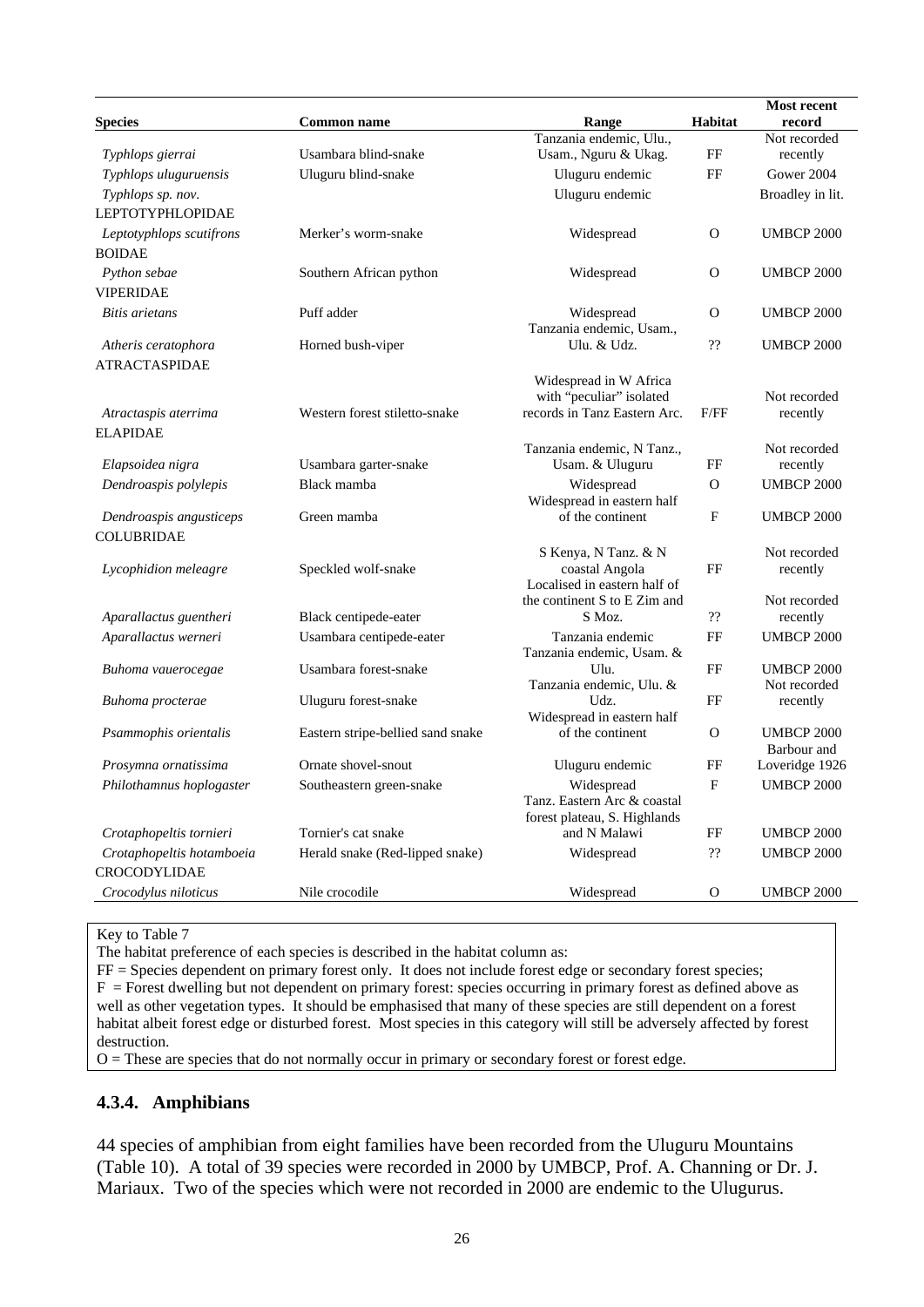Identifications have been provided by Prof. J.C. Poynton and Prof. K.M.Howell. Specimens are deposited at the British Museum for Natural History and at the University of Dar es Salaam.

**Table 7.** Checklist of amphibians of the Ulugurus.

| <b>Species</b>                   | Range                                                             |                           | Habitat Most recent record |
|----------------------------------|-------------------------------------------------------------------|---------------------------|----------------------------|
| <b>ARTHROLEPTIDAE</b>            |                                                                   |                           |                            |
|                                  | Tanzania endemic, few coastal                                     |                           |                            |
| Arthroleptis affinis             | forests and Eastern Arc Mts                                       | F/FF                      | <b>UMBCP 2000</b>          |
| Arthroleptis stenodactylus       | Widespread                                                        | $\mathbf{F}$              | <b>UMBCP 2000</b>          |
|                                  | N Tanz., through Malawi, N&C Moz                                  |                           |                            |
| Arthroleptis xenodactyloides     | to E Zimbabwe                                                     | $\mathbf{F}$              | <b>UMBCP 2000</b>          |
| Arthroleptis cf. xenochirus      | Zambia, Southern DRC, Angola                                      |                           | <b>UMBCP 2000</b>          |
| Arthroleptis ?xenodactylus       | Tanzania endemic, Eastern Arc                                     | $\boldsymbol{\mathrm{F}}$ | <b>UMBCP 2000</b>          |
| <b>BUFONIDAE</b>                 |                                                                   |                           |                            |
|                                  | Tanzania endemic, N Tanz. &                                       |                           |                            |
| Bufo brauni                      | Usam., Ulu., & Udz.                                               | FF                        | <b>UMBCP 2000</b>          |
| Bufo gutturalis                  | Widespread                                                        | $\mathbf{O}$              | <b>UMBCP 2000</b>          |
| <b>Bufo</b> maculatus            | Widespread                                                        | $\mathbf{O}$              | <b>UMBCP 2000</b>          |
| Nectophrynoides cryptus          | Uluguru endemic                                                   | FF                        | Howell 1993                |
| Nectophrynoides minutus          | Tanzania endemic, Ulu. & Rub.                                     | FF                        | <b>UMBCP 2000</b>          |
|                                  | Tanzania endemic, Eastern Arc & Mt                                |                           |                            |
| Nectophrynoides tornieri         | Rungwe                                                            | FF                        | <b>UMBCP 2000</b>          |
|                                  | Tanzania endemic, Ulu., Udz. & Mt                                 |                           |                            |
| Nectophrynoides viviparus        | Rungwe                                                            | ${\bf F}$                 | <b>UMBCP 2000</b>          |
| Nectophrynoides sp. nov          | Uluguru endemic                                                   | FF                        | <b>UMBCP 2000</b>          |
| <b>HYPEROLIDAE</b>               |                                                                   |                           |                            |
|                                  | Localised from N. Tanz. through the                               |                           |                            |
| Hyperolius puncticulatus         | Eastern Arc to S Malawi                                           | $\mathbf F$               | <b>UMBCP 2000</b>          |
|                                  | Localised from N. Tanz. through the                               |                           |                            |
| Hyperolius spinigularis          | Eastern Arc to S Malawi                                           | $\boldsymbol{\mathrm{F}}$ | Channing 2000              |
| Hyperolius tornieri <sup>1</sup> | Uluguru endemic                                                   | FF/F                      | Not recorded recently      |
|                                  | Widespread, N Tanz., via Malawi to                                |                           |                            |
| Hyperolius mitchelli             | C Moz                                                             | $\mathbf{O}$              | Mariaux 2000               |
| Hyperolius ?sp. nov.             |                                                                   |                           | <b>UMBCP 2000</b>          |
|                                  | Widespread, coastal S Kenya,<br>through Tanz., to S Malawi and SE |                           |                            |
| Afrixalus brachycnemis           | Zambia                                                            | F                         | <b>UMBCP 2000</b>          |
|                                  | Widespread in eastern half of the                                 |                           |                            |
| Afrixalus fornasini              | continent and W Zimbabwe                                          | $\mathbf{O}$              | <b>UMBCP 2000</b>          |
|                                  | Tanzania endemic, Few coastal                                     |                           |                            |
|                                  | forest and Eastern Arc Usam., Ulu.,                               |                           |                            |
| Afrixalus uluguruensis           | Nguru & Udzu.                                                     | FF                        | $\gamma$                   |
|                                  | Eastern half of the continent, S                                  |                           |                            |
|                                  | Kenya, through Tanz, N. Moz &                                     |                           |                            |
| Leptopelis flavomaculatus        | Malawi to C Moz and E Zimbabwe                                    | F/FF                      | <b>UMBCP 2000</b>          |
|                                  | Tanzania endemic, Eastern Arc                                     |                           |                            |
| Leptopelis parkeri               | Usam., Ulug., & Udz.                                              | FF                        | <b>UMBCP 2000</b>          |
| <b>RHACOPHORIDAE</b>             |                                                                   |                           |                            |
| Chiromantis xerampelina          | Widespread                                                        | $\mathbf{O}$              | <b>UMBCP 2000</b>          |
| MICROHYLIDAE                     |                                                                   |                           |                            |
| Callulina kreffti                | Eastern Arc endemic (incl. Taita)                                 | FF                        | <b>UMBCP 2000</b>          |
| Probreviceps macrodactylus       | Eastern Arc endemic & Mt Rungwe                                   | $\rm FF$                  | <b>UMBCP 2000</b>          |
| Probreviceps uluguruensis        | Uluguru endemic                                                   | FF                        | <b>UMBCP 2000</b>          |
|                                  | Tanzania endemic, Ulu., Udz.,                                     |                           |                            |
|                                  | Mahenge, Magento Highlands, &                                     |                           |                            |
| Spelaeophryne methneri           | <b>Rondo Coastal Forest</b>                                       | F                         | <b>UMBCP 2000</b>          |
|                                  | Kenya and Tanzania endemic coastal                                |                           |                            |
| Mertensophryne micranotis        | forests and Eastern Arc                                           | FF                        | <b>UMBCP 2000</b>          |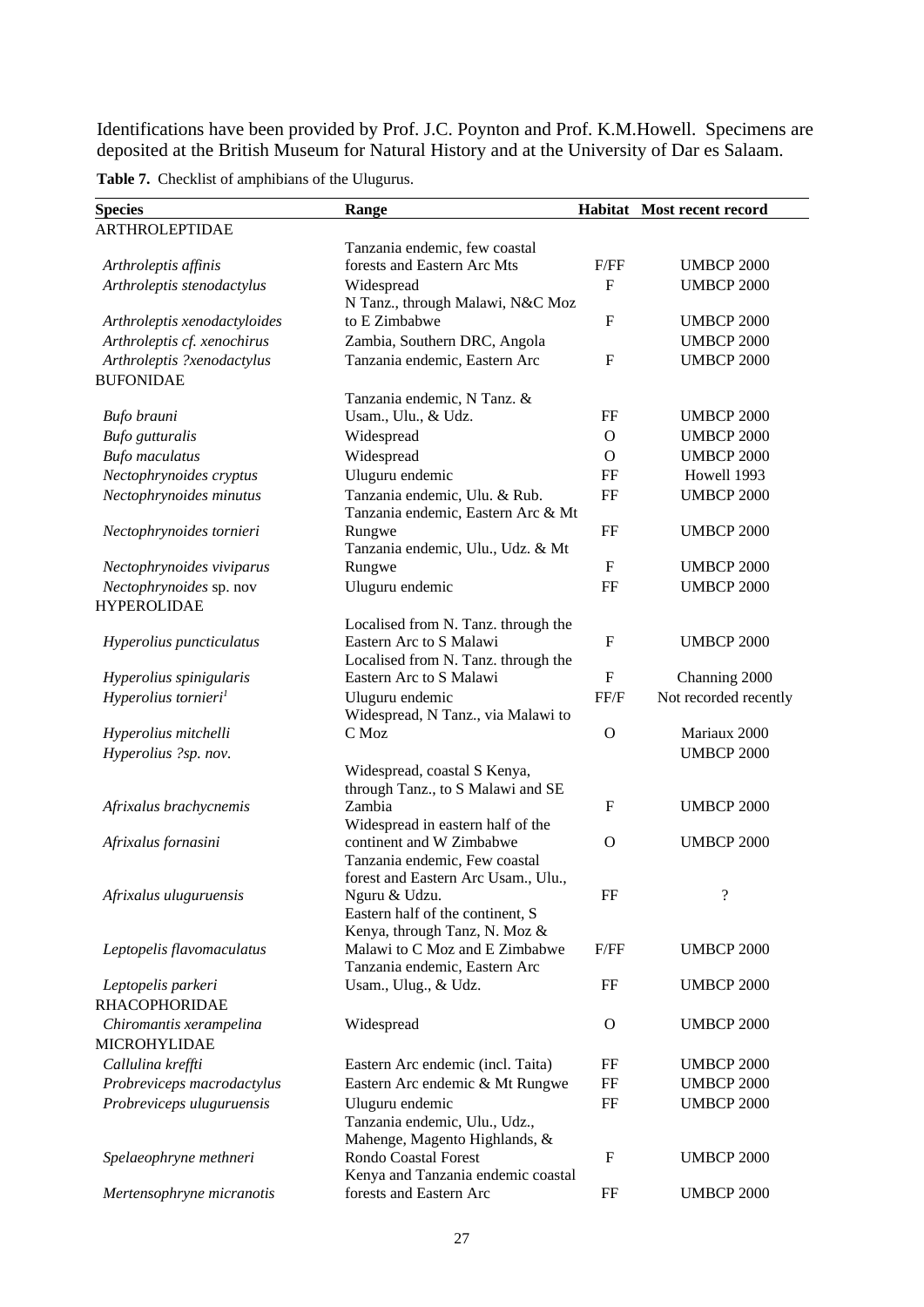| <b>Species</b>                                                 | Range                              |                | <b>Habitat</b> Most recent record |
|----------------------------------------------------------------|------------------------------------|----------------|-----------------------------------|
| Hoplophryne uluguruensis                                       | Tanzania Endemic, Ulu. & Nguru     | FF             | Not recorded recently             |
| <b>PIPIDAE</b>                                                 |                                    |                |                                   |
| Xenopus muelleri                                               | Widespread                         | $\mathbf{F}$   | <b>UMBCP 2000</b>                 |
| <b>RANIDAE</b>                                                 |                                    |                |                                   |
|                                                                | Tanzania endemic, Usambara,        |                |                                   |
| Arthroleptides martiensseni                                    | Uluguru and Udzungwa               | FF             | <b>UMBCP 2000</b>                 |
|                                                                | Tanzania endemic, Uluguru,         |                |                                   |
| Arthroleptides yakusini                                        | Mahenge and Udzungwa               | $\mathbf F$    | <b>UMBCP 2000</b>                 |
| Phrynobatrachus natalensis                                     | Widespread                         | $\overline{F}$ | <b>UMBCP 2000</b>                 |
|                                                                | Eastern half of the continent, S   |                |                                   |
|                                                                | Somalia, S Kenya, through Tanz.,   |                |                                   |
|                                                                | Malawi, and throughout Moz. To NE  |                |                                   |
| Phyrnobatrachus acridoides                                     | S. Africa                          | $\mathbf{F}$   | <b>UMBCP 2000</b>                 |
| Phrynobatrachus sp A                                           |                                    |                | <b>UMBCP 2000</b>                 |
| Phrynobatrachus sp. B                                          |                                    |                | <b>UMBCP 2000</b>                 |
|                                                                | Very localised in coastal S Kenya, |                |                                   |
|                                                                | coastal forests and highlands of   |                |                                   |
| Phrynobatrachus ?ukingensis                                    | Tanz. & S Malawi                   | F/FF           | <b>UMBCP 2000</b>                 |
| Ptychadena anchietae                                           | Widespread                         | ??             | <b>UMBCP 2000</b>                 |
| Afrana angolensis                                              | Widespread                         | $\mathcal{O}$  | <b>UMBCP 2000</b>                 |
|                                                                | Eastern half of the continent, N   |                |                                   |
|                                                                | Tanz., Zimbabwe and NE& S South    |                |                                   |
| Strongylopus fasciatus fuelleborni                             | Africa                             |                | <b>UMBCP 2000</b>                 |
| <b>CAECILIIDAE</b>                                             |                                    |                |                                   |
| Boulengerula uluguruensis                                      | Tanzania endemic, Uluguru & Nguru  | FF             | <b>UMBCP 2000</b>                 |
| Scolecomorphus uluguruensis                                    | Uluguru endemic                    | FF             | <b>UMBCP 2000</b>                 |
| Scolecomorphus vittatus                                        | Tanzania endemic, Eastern Arc      | FF             | ?                                 |
| $\frac{1}{1}$ The validity of this species has been questioned |                                    |                |                                   |

The validity of this species has been questioned.

Key to Table 8

The habitat preference of each species is described in the habitat column as:

FF = Species dependent on primary forest only. It does not include forest edge or secondary forest species;  $F =$  Forest dwelling but not dependent on primary forest: species occurring in primary forest as defined above as well as other vegetation types. It should be emphasised that many of these species are still dependent on a forest habitat albeit forest edge or disturbed forest. Most species in this category will still be adversely affected by forest destruction.

 $O =$  Species that do not normally occur in primary or secondary forest or forest edge.

## **4.3.5 Millipedes**

Specimens have been deposited at the Zoological Museum of the University of Copenhagen. An initial description of the collection has been provided by Prof. Henrik Enghoff.

Many of the millipedes have not yet been identified and so it is not possible to present a species list, however preliminary examination shows that the collection includes many undescribed species even among the larger specimens. Among the interesting species are:

- *Pachylobus morogoroensis* Kraus, 1958. This very large, sausagelike species belongs to a species group that is currently being revised. Formerly it was known only from the type specimen.
- *Dendrostreptus* n.sp. A single male belongs to a new species of this hitherto monotypic genus which is very unusual within its family because it lives in trees. The new species is large (>10 cm) with very long legs.
- There are also specimens of the well-known *D. macracanthus* (Attems, 1914) in the material. This species is best known from the Usambara Mountains and may represent a range extension.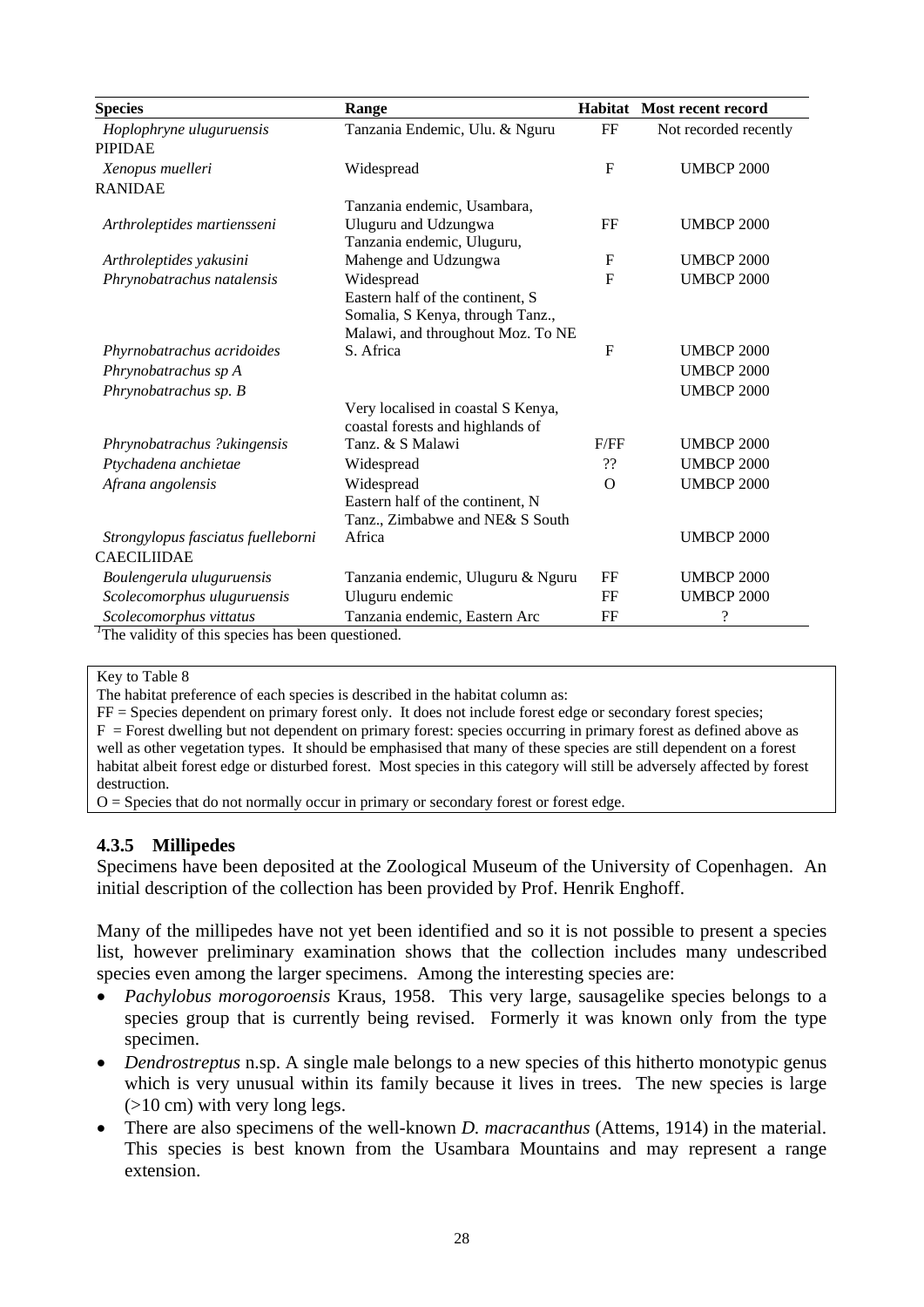A new genus of Oxydesmidae (a family of flatbacked millipedes). This is remarkable as the family was revised as late as in 1990.

## *4.4 Notable records*

## **4.4.1 Plants**

The surveys recorded a number of plant species which are not listed as being present in the Flora of Tropical East Africa region for the Ulugurus (T6).

Species not listed as being present in T6 by LEAP (List of East African Plants) and for which no FTEA volume was available include *Asparagus asperigoides*, *Ageratum conyzoides, Emilia caespitosa*, *Helichrysum odoratissimum, Helichrysum traversii*, *Mikania chenopodifolia, Begonia oxyloba, Scleria racemosa, Pavonia urens, Platylepis glandulosa* and *Dombeya acutangula*.

Species or infra-species whose ranges are described by the FTEA as not including T6 include *Meineckia fruticans var. engleri, Rhynchosia congensis subsp. pseudobuettneri*, *Rhynchosia malacophylla, Strychnos usambarensis*, *Rothmannia whitfieldii* and *Triumfetta cordifolia.* 

Species recorded during the surveys with ranges restricted to T6 according to LEAP include *Chlamydostachya spectabilis* and *Stendandrium afromontanum*.

Species, sub-species or varieties recorded during the surveys with ranges restricted to T6 according to the FTEA include *Coffea* sp. E of FTEA, *Ophrypetalum odoratum* subsp. *longipedicellatum*, *Gravesia pulchra* var. *glandulosa*, *Lasianthus cereiflorus*, *Pavetta crebrifolia* var. *kimbozensis*, *Turraea kimbozensis*, *Ixora tanzaniensis* and *Tricalysia pedicellata*.

## **4.4.2 Mammals**

For the first time, the bat *Myonycteris relicta* and the rodent *Beamys hindei* were recorded in the Ulugurus.

One of the initial reasons for conducting the surveys was to investigate a report by a local forester that there were red colobus "mbega nyekundu" in Mvuha / Chamanyani Forest Reserve (Lovett, 1993). No red colobus were observed however the blue monkeys in this area have a very red pelage similar in colour to the red caps of an Iringa red colobus. The red on their backs extends from just below the shoulders to the base of the tail and is present on males and females from infancy. The pelage on these monkeys differs significantly from that of Usambara blue monkeys where red is usually only found on adult males and is not as bright as on the lowland Uluguru animals. In the Udzungwas the reddish pelage has also been recorded but is a duller red (Perkin pers comm.). The lowland Uluguru population resemble *Cercophithecus mitis moloneyi* and they may represent a northern outlier of this subspecies. Populations of *C. mitis* at higher altitude have the more typical grey pelage. This reflects the complex biogeography of the *C. mitis* complex.

A genet with unusual markings was observed in Uluguru South between Tchenzema and the Lukwangule Plateau. The animal had the distinctive tail bands of a common genet but the markings on its back were more similar to those of a blotched genet. Although similar in appearance to a servaline genet it was observed in a tree, 5 m above the ground, which is not typical behaviour for them. In Tanzania, the servaline genet has only been recorded in Udzungwa Mountains were there is the endemic subspecies *Genetta servalina lowei* described on the basis of a single incomplete specimen (Kingdon 1997).

The Eastern Arc / Coastal forest endemic galagos, *Galagoides orinus* and *Galagoides zanzibaricus* were recorded within 50 m of each other at 550 m altitude in Mkungwe Forest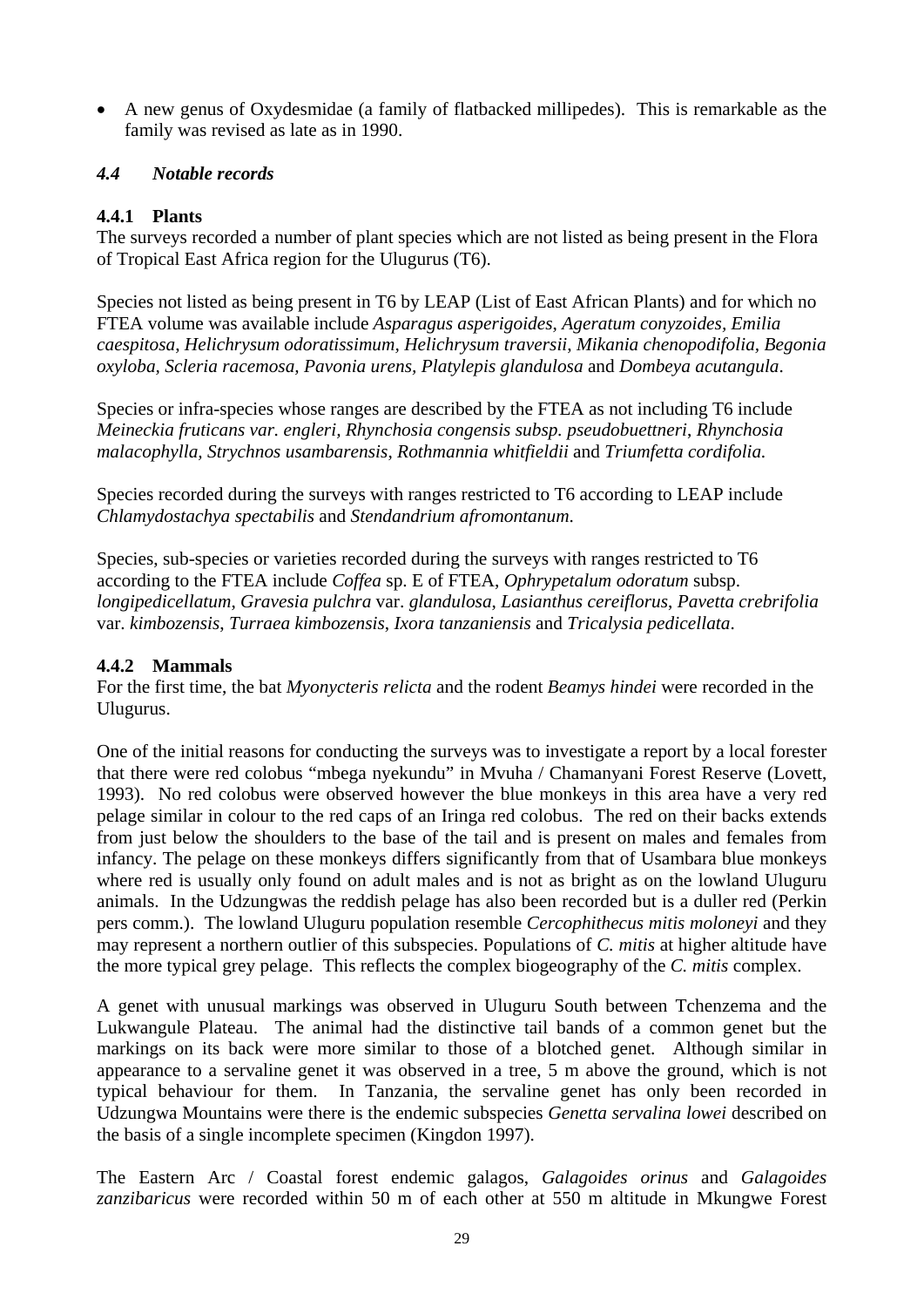Reserve. This is the first time that they have been recorded in such close proximity (Perkin 2000) and this is the lowest record for *G. orinus*.

Although only one hyrax species has been listed the calls varied markedly suggesting that more than one species is present, probably *Dendrohyrax validus* and *Heterohyrax brucei*. Recordings were made of their calls and are held by the Nocturnal Primates Research Unit at Oxford Brookes University (UK).

## **4.4.3 Birds**

The akalat caught in Milawilila is also found in the Rubeho and Ukaguru Mountains and is being described as a new species (*Sheppardia aurantithorax*). This species is much more abundant in the Ukaguru and Rubeho (Beresford *et al*. 2004).

The Eastern Arc endemic Tanzanian mountain weaver (*Ploceus nicolli*) was not recorded by the UMBCP study or by Svendsen and Hansen (1995) suggesting that it may have been extirpated in the Ulugurus. However, particular effort is needed to record this species as it is only encountered in mixed feeding flocks and then in low numbers.

The Uluguru endemic species Uluguru bush-shrike (*Malaconotus alius*) was not recorded in Mkungwe Forest Reserve, although this reserve contains natural forest at its preferred altitude and Mkungwe is only a few kilometres from populations in Uluguru North Forest Reserve. This reinforces the importance of Uluguru North for the conservation of this species.

## **4.4.4 Reptiles**

For the first time *Chamaeleo deremensis* was recorded in the Uluguru Mountains, this species was previously thought to be restricted to the Usambara and Nguru Mountains.

The range of the endemic chameleon *Rhampholeon uluguruensis* was extended to include Mkungwe Forest Reserve. Previously it was known only from Uluguru North Forest Reserve. Specimens of *R. uluguruensis* were found in pristine submontane forest whereas *R. brevicaudatus* was abundant in the more disturbed and drier parts of Mkungwe.

The capture of a specimen of *Atheris ceratophorus* confirms its presence in the Ulugurus, which has been under debate.

## **4.4.5 Amphibians**

*Probreviceps macrodactylus* and *P. uluguruensis* were caught within five metres of each other. *Probreviceps macrodactylus* typically has golden irises and all specimens caught below 2000 m asl had golden irises. One *P. uluguruensis* with red irises was caught at 2550 m asl. Animals in the intermediary zone at  $2100 \text{ m} - 2200 \text{ m}$  asl varied, some having red and some having gold irises. Both 'species' spend much of the day in tunnels in areas with a rich humus layer.

The Eastern Arc endemic, *Nectophrynoides viviparus* appears to be the most common amphibian between 2000 m and 2400 m asl. Many animals were heard calling during the day and night. The toads are strong crawlers and often wedge themselves in narrow cracks in rock faces.

In Kasanga Forest Reserve a group of at least six *Arthroleptides martiensseni* were found around a small waterfall. A large individual was sitting beside the main flow of water and was calling loudly. Other animals in the surrounding rocks were also calling. A sheet of eggs had been laid on the moist rocks at the top of the waterfall. A recording of their call has been deposited at the Oxford Brookes Nocturual Primates Research Group (UK). The species *Arthroleptides*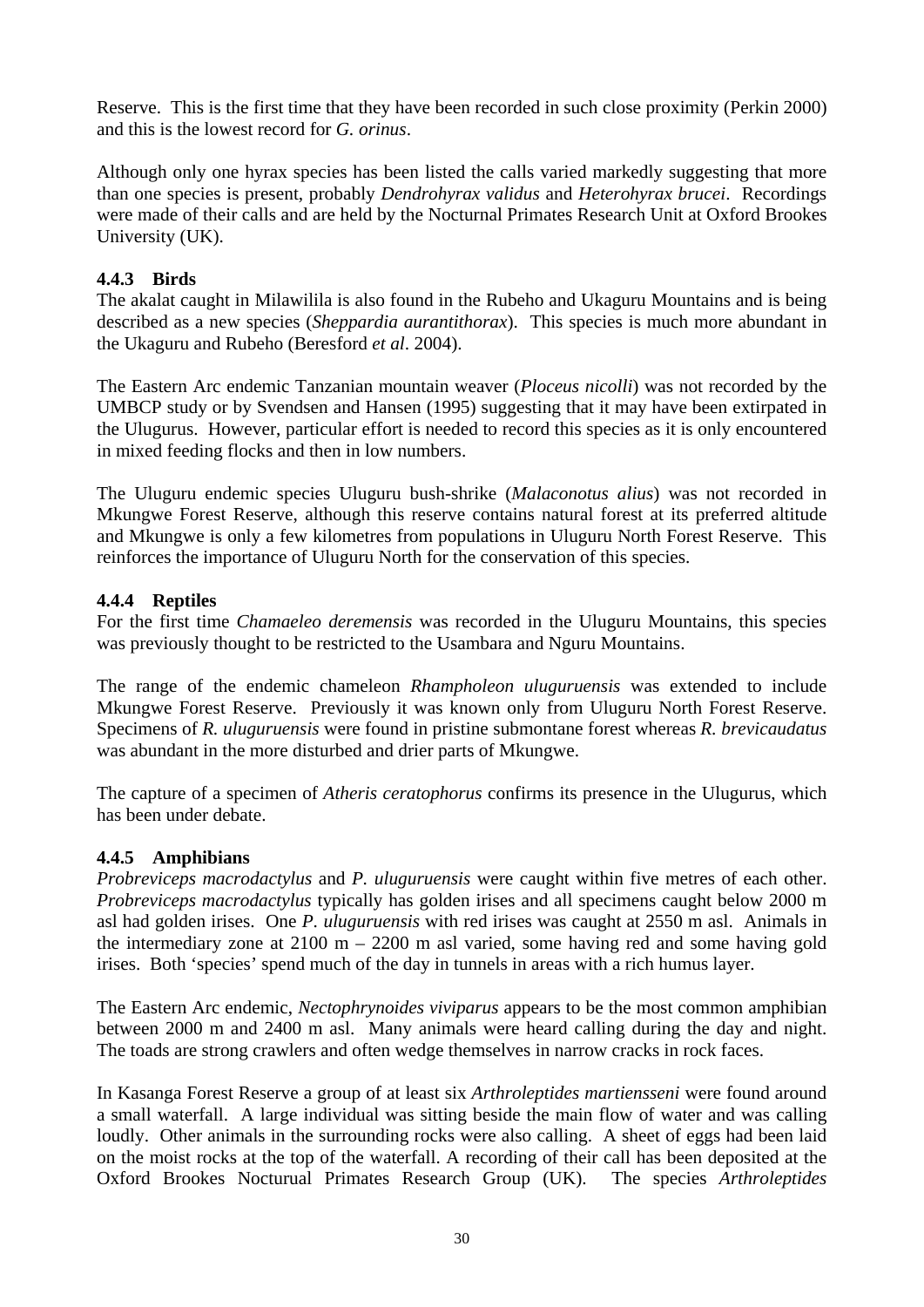*martiensseni* is being reviewed due to morphological differences between populations along the E. Arc. The Uluguru animals have recently been named as a new species *Arthroleptides yakusini*, which also occurs in the Udzungwas (Channing *et al.* 2002).

## **5) Discussion**

The forests of the Uluguru Mountains have high levels of species richness and endemism. There is significant variation between the reserves in both species richness and the number of endemic species. The large high altitude reserves of Uluguru North and South have the greatest number of species, including numerous endemic species. Outside of the reserves, most of the forest has been cleared for agriculture and species richness and levels of endemism are low.

| <b>Taxon</b> | <b>Species richness</b> | <b>Endemics</b> | <b>Near endemics</b> | No. species not recorded<br>in the last 10 years |
|--------------|-------------------------|-----------------|----------------------|--------------------------------------------------|
| Plants       | N/a                     | 135             | N/a                  | N/a                                              |
| Mammals      | 76                      | 3               | 10                   | 30                                               |
| <b>Birds</b> | 140                     |                 | 10                   |                                                  |
| Reptiles     | 47                      |                 | 16                   | 12                                               |
| Amphibians   | 44                      | 6               | 18                   |                                                  |
| <b>Total</b> | 307                     | 16              | 54                   | 46                                               |

**Table 8.** Summary of the biodiversity of the Ulugurus

## *5.1 Species richness*

Although the surveys recorded 381 plant species this is only a fraction of the total species richness of the area. Other botanical surveys in the area have recorded many species not mentioned in Appendix I (Rodgers et al. 1983, J. Lovett, T. Pócs, Q. Luke unpublished data, FTEA). Even within the UMBCP collection there remain 94 specimens that have not yet been identified. A more comprehensive assessment of the flora of the Ulugurus will require more intensive surveys and a compilation of data from previous surveys. Some of the necessary compilation is provided in the partially complete plant species lists compiled by T. Pócs for the UMBCP (see www.africanconservation.com/uluguru). Similarly it is not possible to make comparisons between the species richness of the individual reserves as the species lists presented in Section 8 are strongly determined by sampling intensity.

In terms of the fauna, there are more than 300 vertebrate species living in the Uluguru Mountains and their foothills (Table 9). Of these, birds are the most diverse order with 140 species and amphibians the least diverse with 39 species.

The two largest Forest Reserves, Uluguru North and Uluguru South have the highest species richness (Table 10). However even some of the lowland reserves have high species richness for example Kimboza and Mkungwe both have over 100 vertebrates species. Although Shikurufumi appears to have the lowest diversity this is largely because birds were not surveyed in this reserve.

**Table 9.** Summary of the vertebrate species richness of 13 Uluguru Forest Reserves.

| <b>Forest Reserve</b> |                | <b>Number of species</b> |                 |                   |              |  |  |  |
|-----------------------|----------------|--------------------------|-----------------|-------------------|--------------|--|--|--|
|                       | <b>Mammals</b> | <b>Birds</b>             | <b>Reptiles</b> | <b>Amphibians</b> | <b>Total</b> |  |  |  |
| Uluguru total         | 76             | 140                      | 47              | 44                | 307          |  |  |  |
| Bunduki               | 2              | 44                       | 8               | 4                 | 58           |  |  |  |
| Kasanga               | 10             | 17                       | 4               | 8                 | 39           |  |  |  |
| Kimboza               | 16             | 82                       | 10              | 6                 | 114          |  |  |  |
| Konga                 | 7              | 22                       | 4               | 2                 | 35           |  |  |  |
| Mangala               | 6              | 54                       | 3               | 2                 | 65           |  |  |  |
| Mkungwe               | 15             | 62                       | 13              | 15                | 105          |  |  |  |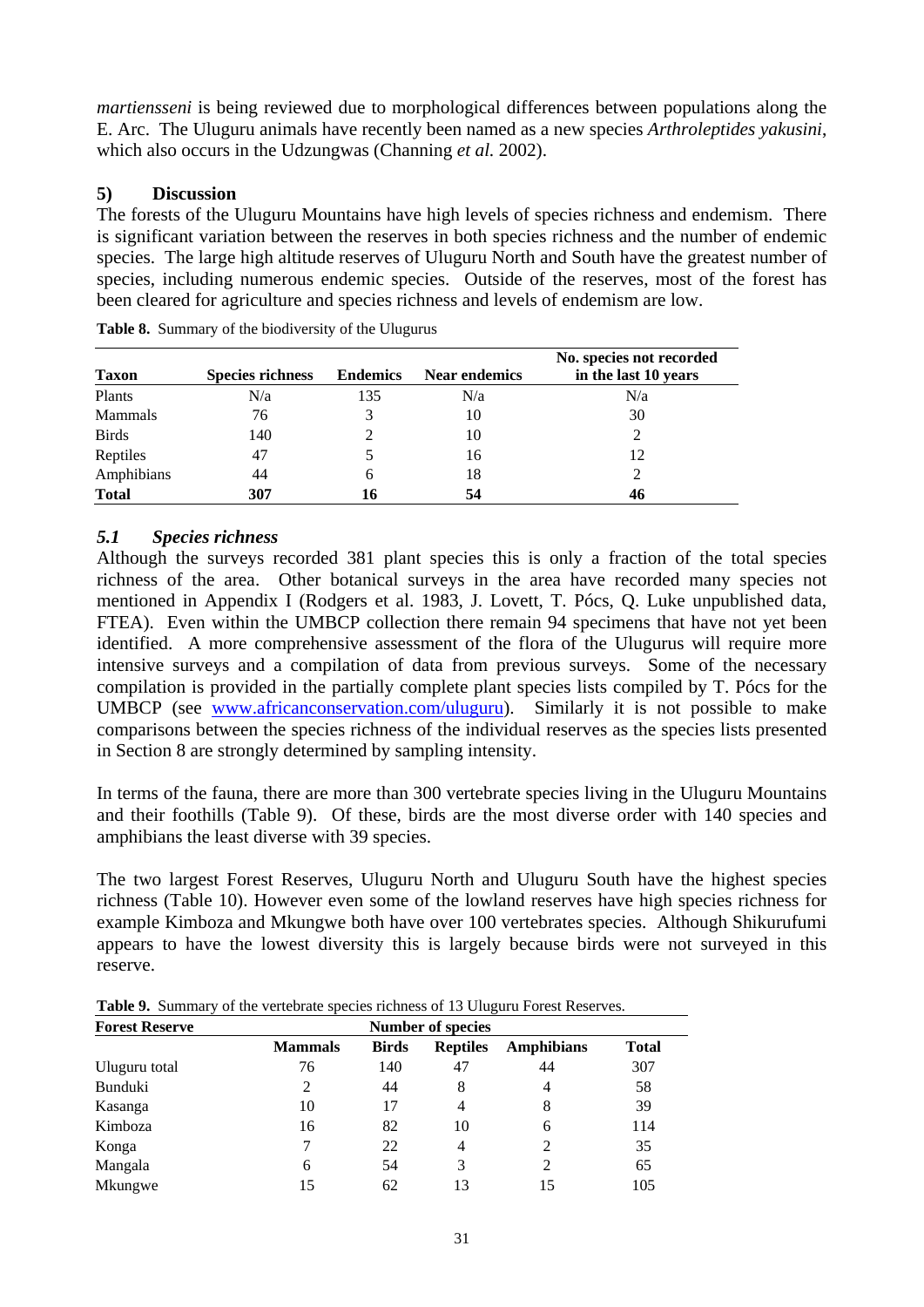| Milawilila           |    | 49  |    |    | 56  |
|----------------------|----|-----|----|----|-----|
| Mvuha / Chamanyani   |    | 60  | 6  |    | 86  |
| Ngambaula            | 4  | 39  |    |    | 49  |
| Ruvu                 | 13 | 58  | 13 |    | 92  |
| Shikurufumi          | 8  | n/a |    |    | 15  |
| <b>Uluguru North</b> | 59 | 60  |    | 19 | 141 |
| Uluguru South        | 59 | 58  |    |    | 129 |

#### *5.2 Endemism*

The Ulugurus contain at least 135 endemic plant taxa plus hundreds of species shared only with other Eastern Arc Mountains (Burgess et al. 2002). Many of the endemic species are poorly known and some have not yet been fully described. Only five of the endemic plant taxa were recorded during the surveys: *Coffea* sp. E of FTEA, *Ophrypetalum odoratum* subsp. *longipedicellatum*, *Lasianthus cereiflorus, Pavetta crebrifolia* var. *kimbozensis* and *Turraea kimbozensis*.

The Ulugurus have 16 endemic and 54 near-endemic vertebrates. Amphibians have the highest number of endemic and near-endemic species (24) and birds the lowest (12).

Most endemic vertebrates are restricted to one or two reserves (Table 11). Two species are only found in unreserved land around the Kitundu Hills and the gecko *Lygodactylus williamsi* is found only in the lowland reserves of Kimboza and Ruvu.

|                             |                                     | <b>Altitudinal range</b> |                         |
|-----------------------------|-------------------------------------|--------------------------|-------------------------|
|                             |                                     | (metres above sea        |                         |
| <b>Taxon</b>                | <b>Reserves from which recorded</b> | level)                   | Most recent record      |
| Mammals                     |                                     |                          |                         |
| Crocidura telfordi          | Uluguru North and / or South        | >1500                    | Stanley et al. 1998     |
|                             | Uluguru North and / or South        | >1500                    | Swynnerton and Hayman   |
| Myosorex geata              | and Shikurufumi                     |                          | 1950                    |
| Chrysochloris stuhlmanni    |                                     | >1500                    | Swynnerton and Hayman   |
| tropicalis                  | Uluguru North and / or South        |                          | 1950                    |
| <b>Birds</b>                |                                     |                          |                         |
| Malaconotus alius           | <b>Uluguru North</b>                | $1320 - 1710$            | <b>UMBCP 2000</b>       |
| Nectarinia loveridgei       | <b>Uluguru North and South</b>      | $1200 - 2580$            | <b>UMBCP 2000</b>       |
| Reptiles                    |                                     |                          |                         |
| Lygodactylus williamsi      | Kimboza, Ruvu                       | $300 - 400$              | <b>UMBCP 2000</b>       |
| Rhampholeon uluguruensis    | Uluguru North, Mkungwe              | $900 - 1500$             | <b>UMBCP 2000</b>       |
|                             |                                     | 750                      | Recorded in 2004 (after |
|                             |                                     |                          | these surveys were      |
| Typhlops uluguruensis       | Unreserved land at Kitundu Hills    |                          | completed)              |
| Typhlops sp. nov.           |                                     |                          |                         |
| Prosymna ornatissima        | Unreserved land at Kitundu Hills    | $700 - 1000$             | Not recorded recently   |
| Amphibians                  |                                     |                          |                         |
|                             | Bondwa Hills, Uluguru North and     | > 900                    |                         |
| Nectophrynoides cryptus     | South                               |                          | Howell 1993             |
| Nectophrynoides minutus     | <b>Uluguru North and Mkungwe</b>    | >1000                    | <b>UMBCP 2000</b>       |
| Nectophrynoides sp. nov.    | <b>Uluguru North</b>                | >1500                    | <b>ÚMBCP 2000</b>       |
| Hyperolius tornieri         | Unknown                             | > 1500                   | Not recorded recently   |
| Probreviceps uluguruensis   | <b>Uluguru South</b>                | > 1500                   | <b>UMBCP 2000</b>       |
| Scolecomorphus uluguruensis | <b>Uluguru North</b>                | > 1500                   | <b>UMBCP 2000</b>       |

**Table 10.** Geographical ranges of species endemic to the Ulguurus.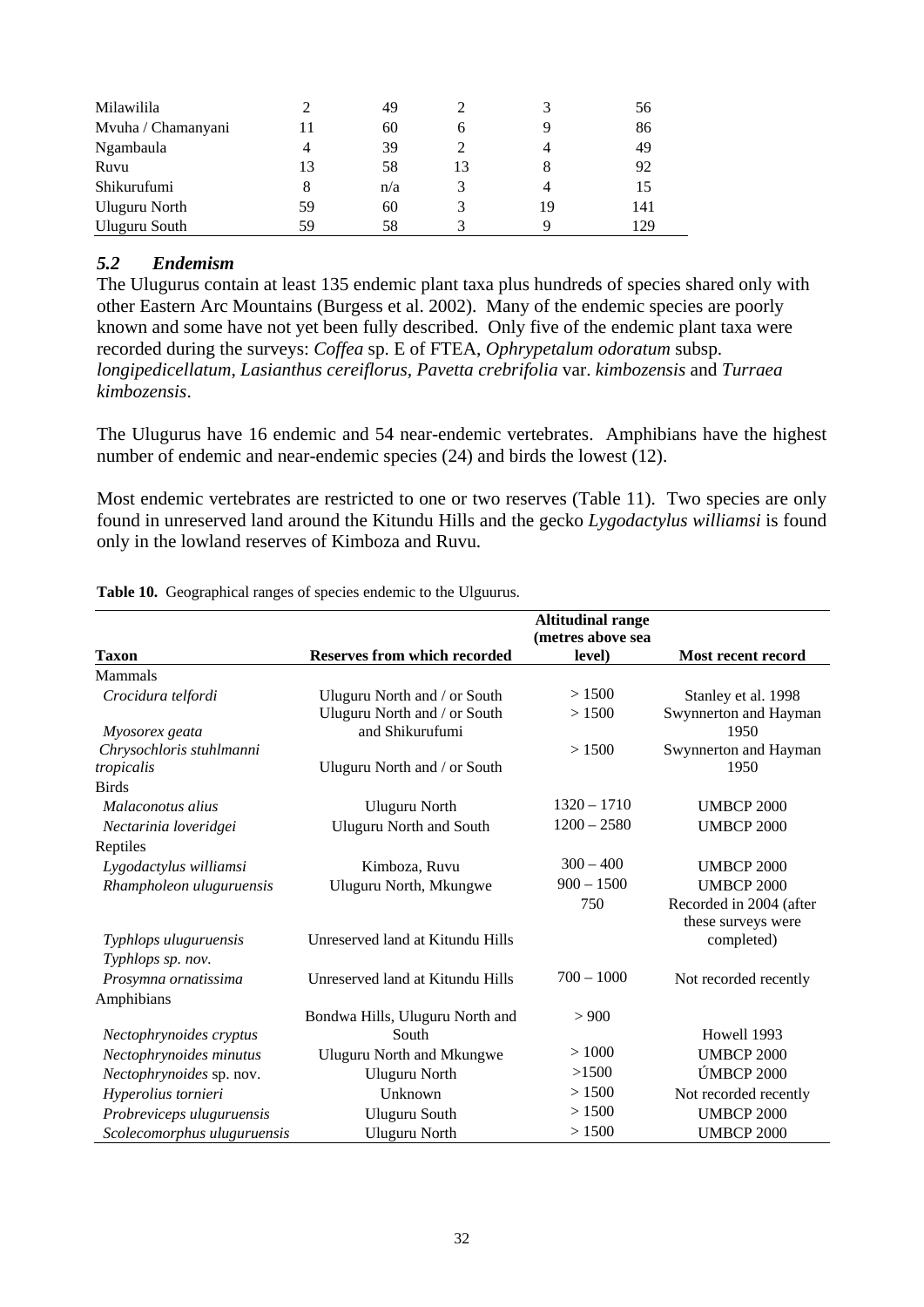The near-endemic species are found in a greater number of reserves than the endemics (Table 12). Although 15 near-endemic species are found in only a single reserve, many are found in more than two reserves including *Otolemur garnetti* which is found in seven reserves.

| <b>Species</b>                    |             |             |             |    |             |             | <b>Forest Reserve</b> |             |           |             |             |             |    |
|-----------------------------------|-------------|-------------|-------------|----|-------------|-------------|-----------------------|-------------|-----------|-------------|-------------|-------------|----|
|                                   | Bu          | Ka          | Ki          | Ko | Ma          | Mi          | Mk                    | Mv          | <b>Ng</b> | Ru          | <b>Sh</b>   | Un          | Us |
| <b>Mammals</b>                    |             |             |             |    |             |             |                       |             |           |             |             |             |    |
| Otolemur garnettii                | X           |             | X           |    | X           |             | X                     | $\mathbf X$ |           | X           | X           |             |    |
| Galagoides zanzibaricus           |             |             | X           |    | $\mathbf X$ |             | X                     | $\mathbf X$ |           | $\mathbf X$ | $\mathbf X$ |             |    |
| Galagoides orinus                 |             |             |             |    |             |             | X                     |             |           |             |             | X           | X  |
| Myonycteris relicta               |             |             |             |    |             |             | X                     |             |           |             |             |             |    |
| Kerivoula africana                |             |             |             |    |             |             |                       |             |           |             |             | X           | X  |
| Crocidura monax                   |             |             |             |    |             |             |                       |             |           |             |             | $\mathbf X$ | X  |
| Sylvisorex howelli                |             |             |             |    |             |             |                       |             |           |             |             | X           | X  |
| Rhynchocyon petersi               |             | X           |             |    |             |             |                       |             |           |             |             | X           | X  |
| Beamys hindei                     |             | X           |             |    |             |             |                       |             |           |             |             |             |    |
| Cephalophus spadix                |             |             |             |    |             |             |                       |             |           |             |             | X           | X  |
| <b>Birds</b>                      |             |             |             |    |             |             |                       |             |           |             |             |             |    |
| Bubo vosseleri                    |             |             |             |    |             |             | $\mathbf X$           |             |           |             |             | X           |    |
| Phyllastrephus fischeri           |             |             |             |    | X           | $\mathbf X$ | $\mathbf X$           | $\mathbf X$ |           | X           |             |             |    |
| Modulatrix stictigula             |             |             |             |    |             |             |                       |             |           |             |             | $\mathbf X$ | X  |
| Sheppardia sharpei                |             |             |             |    |             |             |                       |             |           |             |             | X           | X  |
| Sheppardia aurantithorax          |             |             |             |    | $\mathbf X$ | $\mathbf X$ |                       |             |           |             |             |             |    |
| Phylloscopus winifredae           | X           |             |             |    |             |             |                       |             |           |             |             | X           | X  |
| Orthotomus metopias               | $\mathbf X$ |             |             |    |             |             |                       |             |           |             |             | $\mathbf X$ | X  |
| Erythrocercus holochlorus         |             |             |             |    |             |             |                       |             |           | $\mathbf X$ |             |             |    |
| Anthreptes rubritorques           |             |             |             |    |             |             |                       |             |           |             |             |             |    |
| Ploceus nicolli                   |             |             |             |    |             |             |                       |             |           |             |             |             |    |
| <b>Reptiles</b>                   |             |             |             |    |             |             |                       |             |           |             |             |             |    |
| Urocotyledon wolterstorfii        | $\mathbf X$ |             |             |    |             |             | X                     |             |           |             |             |             |    |
| Cnemaspis barbouri                |             |             |             |    |             |             |                       |             |           |             |             |             |    |
| Agama montana                     |             |             | $\mathbf X$ |    | X           |             |                       |             |           |             |             |             |    |
| Bradypodion fischeri uluguruensis | X           |             |             |    |             |             |                       |             |           |             |             |             | X  |
| Bradypodion oxyrhinum             | $\mathbf X$ |             |             |    |             |             | X                     |             |           |             |             |             | X  |
| Chamaeleo werneri                 | X           |             |             |    |             |             |                       |             |           |             |             |             | X  |
| Chameleo deremensis               |             |             |             |    |             |             | X                     |             |           |             |             |             |    |
| Rhampholeon brevicaudatus         | $\mathbf X$ |             | X           |    | X           | $\mathbf X$ | $\mathbf X$           |             |           | X           | $\mathbf X$ | X           |    |
| Scelotes uluguruensis             |             |             |             |    |             |             |                       |             |           |             |             |             |    |
| Typhlops gierrai                  |             |             |             |    |             |             |                       |             |           |             |             |             |    |
| Atheris ceratophorus              |             |             |             |    |             |             |                       |             |           |             |             | $\mathbf X$ |    |
| Elapsoidea nigra                  |             |             |             |    |             |             |                       |             |           |             |             |             |    |
| Aparallactus werneri              |             |             |             |    | $\mathbf X$ |             | X                     |             |           |             |             |             |    |
| Buhoma vauerocegae                |             |             |             |    |             |             | X                     |             |           |             |             |             |    |
| Buhoma procterae                  |             |             |             |    |             |             |                       |             |           |             |             |             |    |
| Crotaphopeltis tornieri           | X           | X           |             |    |             |             |                       |             |           |             | $\mathbf X$ | X           |    |
| <b>Amphibians</b>                 |             |             |             |    |             |             |                       |             |           |             |             |             |    |
| Arthroleptis reichei              |             |             |             |    |             |             |                       |             |           |             |             |             |    |
| Arthroleptis xenodactylus         |             |             |             |    |             |             |                       |             |           |             |             | X           |    |
| Bufo brauni                       |             | $\mathbf X$ |             |    |             |             |                       |             |           |             |             |             |    |
| Nectophrynoides tornieri          |             |             | $\mathbf X$ |    |             |             | X                     |             |           |             |             |             |    |
| Nectophrynoides viviparus         |             |             |             |    |             |             |                       |             |           |             |             | X           | X  |
| Hyperolius spinigularis           |             |             |             |    |             |             |                       |             |           |             |             | $\mathbf X$ |    |
| Afrixalus uluguruensis            |             |             |             |    |             |             |                       |             |           |             |             |             |    |
| Leptopelis parkeri                |             |             | X           |    |             |             | X                     |             |           |             |             | X           | X  |
| Leptopelis uluguruensis           |             |             |             |    |             |             |                       |             |           |             |             |             |    |

**Table 11.** Distribution of near-endemic species in 13 Uluguru Forest Reserves.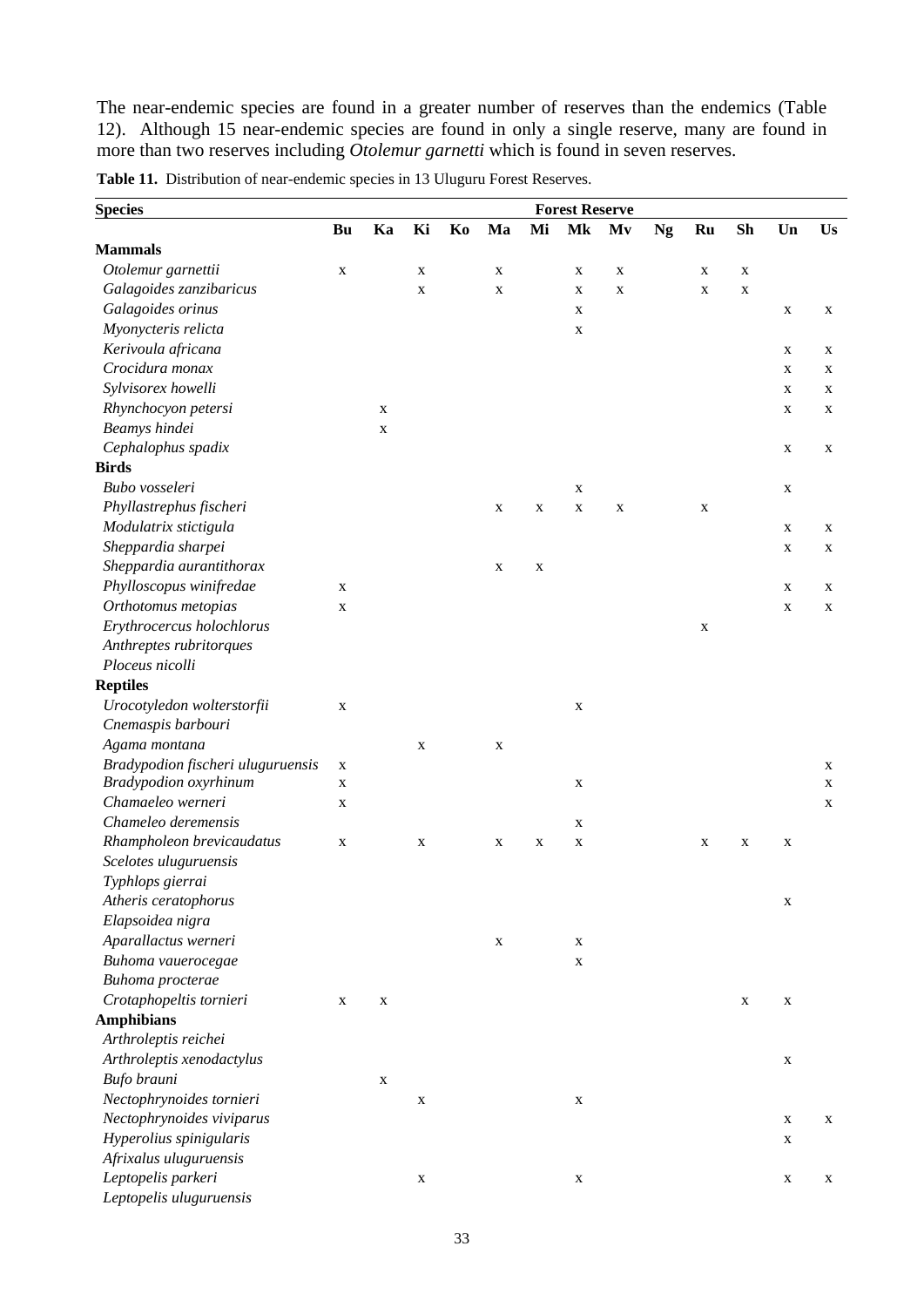| Callulina kreffti           |           | X |   |   |   |  |
|-----------------------------|-----------|---|---|---|---|--|
| Probreviceps macrodactylus  |           | X |   |   |   |  |
| Spelaeophryne methneri      |           |   | X |   |   |  |
| Mertensophryne micranotis   |           |   |   | л |   |  |
| Hoplophryne uluguruensis    |           |   |   |   |   |  |
| Arthroleptides martiensseni | $\lambda$ | X |   |   | X |  |
| Phrynobatrachus uzungwensis |           |   |   |   | X |  |
| Boulengerula uluguruensis   |           | X |   |   |   |  |
|                             |           |   |   |   |   |  |

| <b>Key to Table 12</b> |                  |         |               |  |  |  |  |
|------------------------|------------------|---------|---------------|--|--|--|--|
| x:                     | species present. |         |               |  |  |  |  |
| Bu:                    | Bunduki          | Mv:     | Mvuha         |  |  |  |  |
| Ka:                    | Kasanga          | $Ng$ :  | Ngambaula     |  |  |  |  |
| Ki:                    | Kimboza          | Ru:     | Ruvu          |  |  |  |  |
| $K_{0}$ :              | Konga            | Sh:     | Shikurufumi   |  |  |  |  |
| Ma:                    | Mangala          | Un:     | Uluguru North |  |  |  |  |
| Mi:                    | Milawilila       | $U_s$ : | Uluguru South |  |  |  |  |
| $Mk$ :                 | Mkungwe          |         |               |  |  |  |  |

The two main forest blocks, Uluguru North and South Forest Reserves have the highest number of endemic species (Table 13) although some published mammal records do not differentiate between Uluguru North and South. A similar pattern emerges with the distribution of nearendemic species although in this case, Mkungwe Forest Reserve with its mix of lowland and submontane forest has as many as Uluguru North (Table 14).

| <b>Forest Reserve</b> | <b>Number of endemic vertebrates</b> |              |                 |                   |              |  |  |  |
|-----------------------|--------------------------------------|--------------|-----------------|-------------------|--------------|--|--|--|
|                       | <b>Mammals</b>                       | <b>Birds</b> | <b>Reptiles</b> | <b>Amphibians</b> | <b>Total</b> |  |  |  |
| <b>Bunduki</b>        |                                      |              |                 |                   |              |  |  |  |
| Kasanga               |                                      |              |                 |                   |              |  |  |  |
| Kimboza               |                                      |              |                 |                   |              |  |  |  |
| Konga                 |                                      |              |                 |                   |              |  |  |  |
| Mangala               |                                      |              |                 |                   |              |  |  |  |
| Milawilila            |                                      |              |                 |                   |              |  |  |  |
| Mkungwe               |                                      |              |                 |                   |              |  |  |  |
| Mvuha / Chamanyani    |                                      |              |                 |                   |              |  |  |  |
| Ngambaula             |                                      |              |                 |                   |              |  |  |  |
| Ruvu                  |                                      |              |                 |                   |              |  |  |  |
| Shikurufumi           |                                      |              |                 |                   |              |  |  |  |
| <b>Uluguru North</b>  | 3*                                   |              |                 |                   | 10           |  |  |  |
| <b>Uluguru South</b>  | 3*                                   |              |                 |                   |              |  |  |  |

**Table 12.** Number of endemic vertebrates recorded in 13 Uluguru Forest Reserves

\*This assumes that the mammals *Myosorex geata*, *Crocidura telfordi* and *Chrysochloris stuhlmanni tropicalis* are found in both Uluguru North and South although published data states high altitude 'Uluguru' only.

**Table 13.** Number of near-endemic vertebrates recorded in 13 Uluguru Forest Reserves.

|                    | <b>Mammals</b> | <b>Birds</b> | <b>Reptiles</b> | <b>Amphibians</b> | <b>Total</b> |
|--------------------|----------------|--------------|-----------------|-------------------|--------------|
| <b>Bunduki</b>     |                |              | 6               |                   | 10           |
| Kasanga            |                |              |                 |                   |              |
| Kimboza            |                |              |                 |                   |              |
| Konga              |                |              |                 |                   |              |
| Mangala            |                |              |                 |                   |              |
| Milawilila         |                |              |                 |                   |              |
| Mkungwe            |                |              | h               | n                 |              |
| Mvuha / Chamanyani |                |              |                 |                   |              |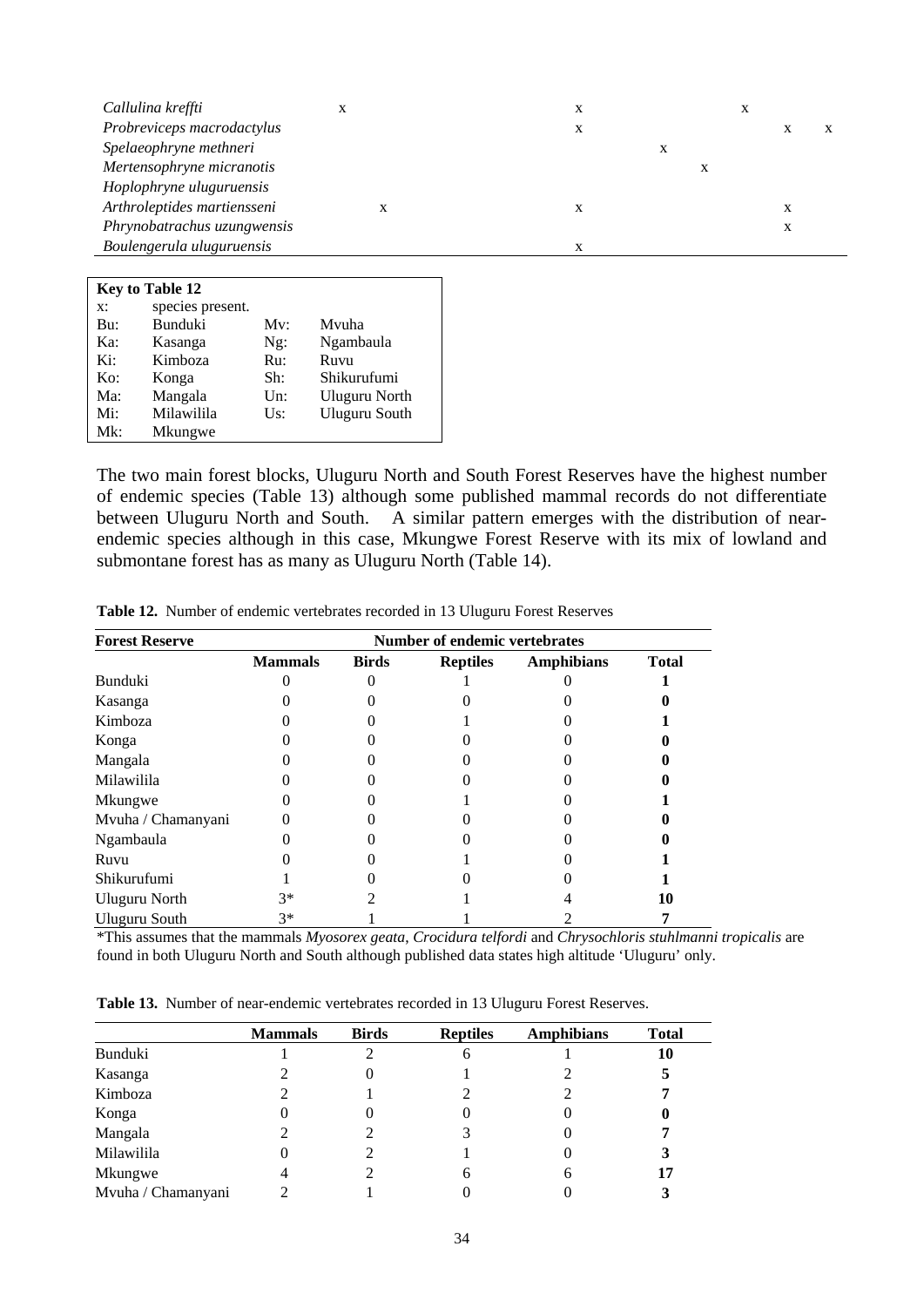| Ngambaula            |     |  |    |
|----------------------|-----|--|----|
| Ruvu                 |     |  |    |
| Shikurufumi          | n/a |  |    |
| <b>Uluguru North</b> |     |  | 17 |
| <b>Uluguru South</b> |     |  | 13 |

\*This assumes that all mammals recorded by Stanley et al. (1998) and by Swynnerton and Hayman (1950) are found in both Uluguru North and South although published data states high altitude 'Uluguru' only.

#### *5.3 Biogeography*

The fauna of the Ulugurus is very rich and typical of the forests of the Eastern Arc. There are also overlaps with the coastal forest fauna in the Uluguru lowlands and with the fauna of the Southern Highlands / Northern Malawi. In relation to other Eastern Arc ranges the Uluguru Mountains have a greater affinity with the Usambara Mountains than with other Eastern Arc ranges. Of the 54 near-endemic species recorded in the Ulugurus, 45 are also found in the Usambara Mountains compared with only 34 species that are also found in the Udzungwa Mountains. Furthermore of those species restricted to the Ulugurus and one other area (coastal forest or another Eastern Arc mountain range), the Ulugurus again shows the greatest affinity to the Usambaras (Table 15). Although the Udzungwa Mountains are closer to the Ulugurus, the Usambaras are more similar to the Ulugurus in terms of rainfall and proximity to the coastal forests.

**Table 14.** Distribution of near-endemic vertebrates found in the Ulugurus and only one other locality.

| <b>Mountain range</b> | Number of species shared  |  |  |  |  |  |
|-----------------------|---------------------------|--|--|--|--|--|
|                       | exclusively with Ulugurus |  |  |  |  |  |
| Coastal forest        |                           |  |  |  |  |  |
| <b>Ngurus</b>         |                           |  |  |  |  |  |
| Udzungwa              | 3                         |  |  |  |  |  |
| Usambara              | 11                        |  |  |  |  |  |

#### *5.4 Altitudinal associations*

A comparative analysis of the altitudinal distribution of species cannot yet be attempted due to insufficient data. However initial findings suggest that each 500 m altitudinal band of forest has at least one endemic vertebrate species that is confined to that area (from the lowland Kimboza forests at 300 m altitude through to the upper montane forests at more than 2000 m in Uluguru North and 2400 m in Uluguru South). Further study is very likely to find even more stratification altitudinally in the endemism patterns, especially among invertebrates and plants. In other Eastern Arc forests altitudinal stratification of endemic invertebrate assemblages have been found (University of Copenhagen unpublished spider data). A similar pattern may also be found in the Uluguru Mountains.

#### *5.5 Resource use*

This report approaches the issue of resource use by looking at its impact on biodiversity. Hymas (2000) provides a full description of resource use from a sociological perspective. In addition, while this report focuses on the situation within Forest Reserves, Hymas discusses the situation outside of the reserves where other pressures such as banana cultivation are a key threat.

|         | <b>Agricultural</b> |             |                |               |                   | Wildlife | <b>Invasive</b> | <b>Cattle</b> |
|---------|---------------------|-------------|----------------|---------------|-------------------|----------|-----------------|---------------|
|         | clearance           | <b>Fire</b> | <b>Logging</b> | <b>Mining</b> | <b>Plantation</b> | trade    | species         | grazing       |
| Bunduki |                     |             | X              |               | X                 | X        |                 |               |
| Kasanga |                     | X           | X              |               | X                 |          |                 |               |
| Kimboza |                     |             | X              |               |                   |          | X               |               |
| Konga   | X                   | X           |                |               |                   |          |                 |               |
| Mangala | X                   | X           | X              |               |                   | X        |                 |               |

**Table 15.** Summary of resource use in 13 Uluguru Forest Reserves.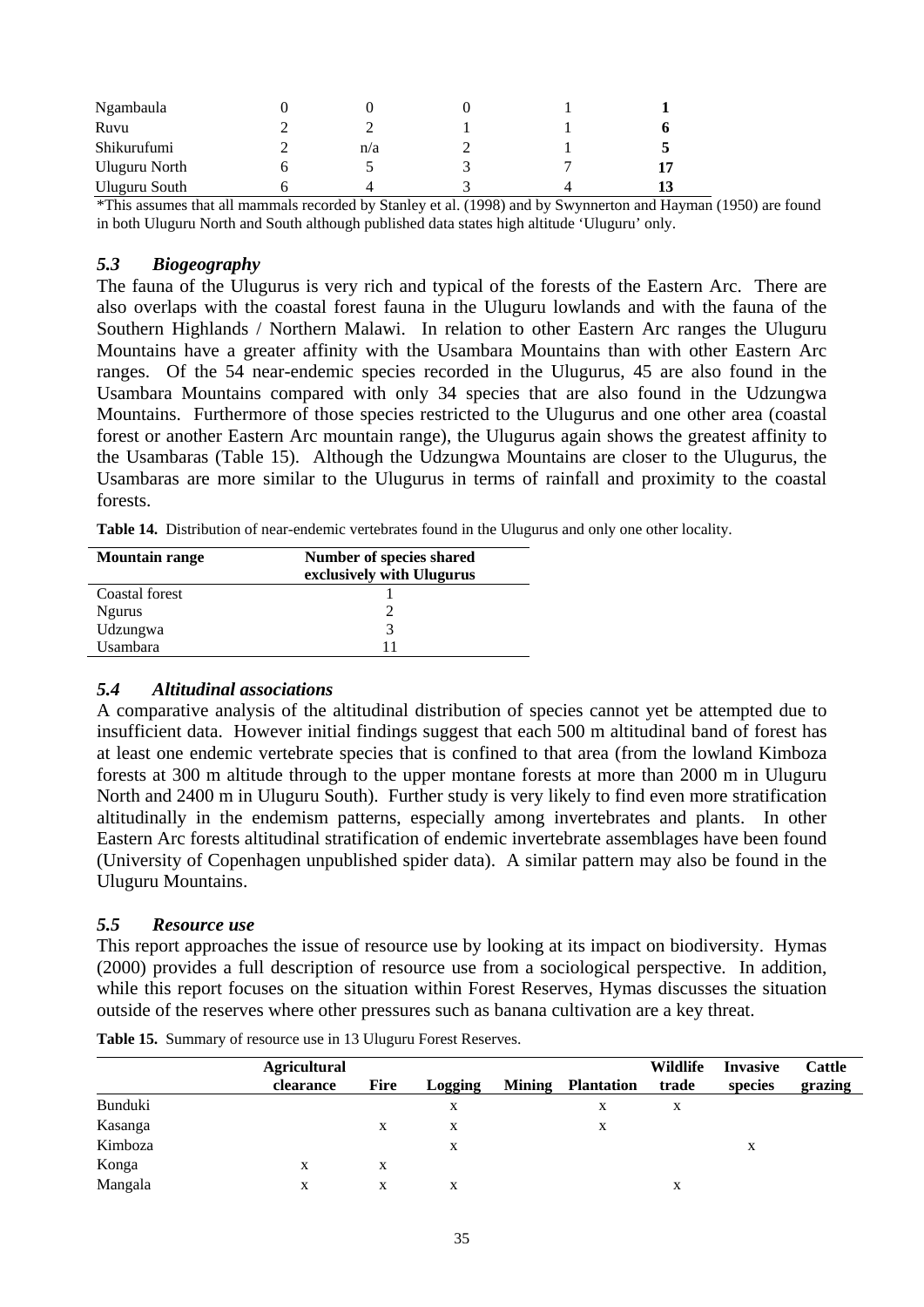| Milawilila         |   | X | X |   |   |   |   |
|--------------------|---|---|---|---|---|---|---|
| Mkungwe            |   | X | X |   |   |   |   |
| Mvuha / Chamanyani |   | X | X | X |   |   | X |
| Ngambaula          | X | X | X |   |   | X |   |
| Ruvu               | X | X | X | X |   | X |   |
| Shikurufumi        |   | X |   |   | X |   |   |
| Uluguru North      |   | X | X |   |   |   |   |
| Uluguru South      |   |   | X |   |   | X |   |

Historically the main threat to the forest has been the expansion of agriculture and the economic and demographic pressures that have driven that expansion. Today, most of the Uluguru forests have already been cleared for agriculture. Remaining forest is almost exclusively on reserved land gazetted as either national or local authority Forest Reserves. Small forest patches also remain on village land and two village Forest Reserves are being established just north of Uluguru North Forest Reserve.

Despite legal restrictions, resource use continues in all reserves. Some activities such as pole cutting and hunting occur in all reserves, while other activities such as mining and cattle grazing are specific to a few reserves. Table 16 summarises the activities recorded in the 13 Forest Reserves visited during this survey and by Hymas (2000).

## **5.5.1 Pole cutting**

This occurs in all reserves. Pole cutting can be conducted sustainably provided that harvesting does not focus too intensively on a single area or species. Pole cutting becomes problematic where it is too intensive and where it opens up the forest edge to other disturbance particularly fire. This overexploitation was occurring in the west of Mkungwe and at the edge of all of the local authority Forest Reserves.

## **5.5.2 Hunting**

Many mammal, bird and reptile species are being hunted in the forests of the Ulugurus and hunting occurs in all Forest Reserves. People hunt either for subsistence or for trade. Broadly hunting can be categorised as being for:

- a) bush meat
- b) skins/hides
- c) live collections

#### a) Bushmeat

Local people are trapping mammals from all Forest Reserves. The animals most commonly reported as being trapped are *Cephalophus harveyi* (Harvey's red duiker) and *Cephalophus monticola* (blue duiker).

In non-Muslim areas, particularly along the Ruvu, people are trapping *Potamochoerus larvatus* (bush pig) and *Dendrohyrax* sp. (tree hyrax).

There is trapping for birds throughout the mountains although this usually occurs in farmland and woodland outside of the forest.

Around Tchenzema hunters trap *Cercopithecus mitis* (blue monkey) for meat. They also hunt the vulnerable *Cephalophus spadix* (Abbot's duiker), the skins of which are then used to make drums in Ng'ungulu (village south of Tchenzema). Abbot's duiker is reputed to be aggressive when cornered and animals have injured hunters with their horns.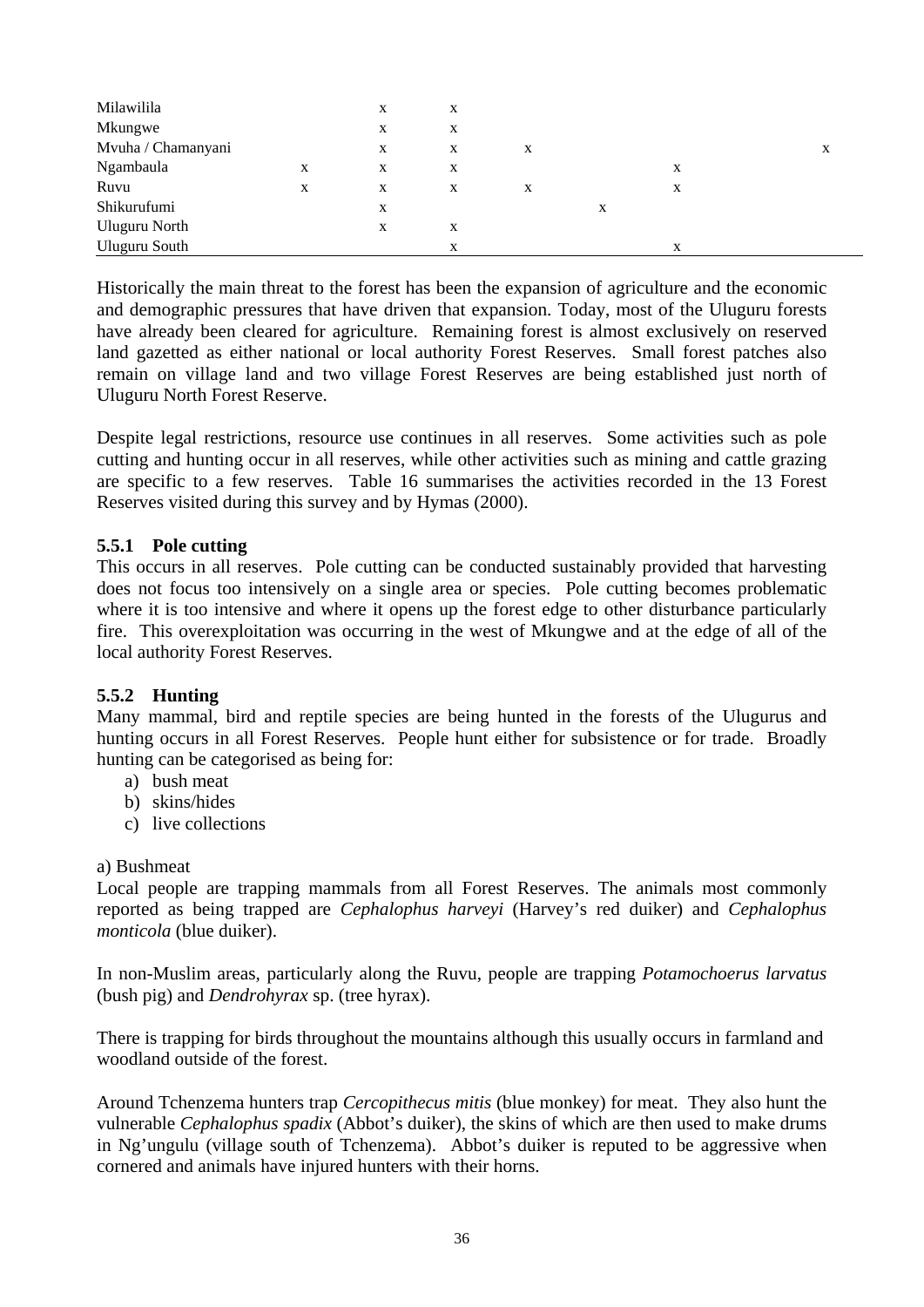Hunting for bush meat is for local consumption and subsistence. Nobody mentioned sale of the meat to urban areas, indeed there is demand in the villages of the Ulugurus for bush meat from the Selous. In Kasanga Forest Reserve we met a trader carrying giraffe meat from the Selous for sale in the village. Buffalo and hippo meat are also popular and wildebeest tails are sold for local customs.

Most animals are trapped using various kinds of snares. Pits were also being used in Ruvu and Bunduki. Fire is used to smoke the hyrax from their trees and near Tchenzema we met two hunters with three dogs that they used to scare blue monkeys from the trees. Birds are generally killed using catapults.

## b) Skins

There is a trade in the pelts of *Panthera pardus* (leopard), *Colobus angolensis* (Angola pied colobus) and *Cercopithecus mitis* (blue monkey).

An elder in Mkuyuni, known as Bwana Chui, hunts leopard from Ruvu Forest Reserve. The skins are sent to European traders in Arusha.

Angola pied colobus and blue monkey furs from Ngambaula and Mangala Forest Reserves are supplied by hunters from Ludewa. Trade was at its peak in the 1980s when a European trader trained local people to preserve and prepare the skins for sale. Demand for the primate furs is reported to be from Europeans in Arusha.

Animals are hunted using shot guns and locally made guns, gobole. Gobole are manufactured near Shikurufumi and in Morogoro town.

c) Live collections

Live birds, chameleons and tortoises are being collected for the zoo and pet trade.

Birds traded include red-faced crimsonwing, yellow-fronted serin, Peter's twinspot, African citril, oriole finch, brown snake eagle and Livingstone's turaco. With the exception of the brown snake eagle and the yellow-fronted serin these birds are collected from Forest Reserves. The birds are sent to traders in Dar es Salaam.

Birds are trapped using dyed fish nets bought in Dar es Salaam. Formerly mist nets were being provided by a trader in Dar however this supply has apparently been finished.

Chameleons being traded include *Chamaeleo werneri*, *Bradypodion oxyrhinum* and *Chamaeleo fischeri uluguruensis*. Adults and children collect these animals. In the village the *B. oxyrhinum* and *C. f. uluguruensis* are sold for TSh 150, and *C. werneri* costs TSh 200.

As with the birds, chameleons are being sold in Dar es Salaam.

## **5.5.3 Fire**

Fire is one of the greatest threats to the forests of the Eastern Arc. Fire both destroys and degrades forest. Whereas woodlands are usually tolerant of fires, most forest species are not. Intrusion of fire opens up the forest to widespread woodland species thereby reducing its biodiversity value both in terms of species richness and uniqueness / endemism. Fire usually spreads from agricultural land or woodland and is most prevalent in the lowlands. Fires are of particular concern in Mkungwe, the local authority Forest Reserves and the lowland reserves of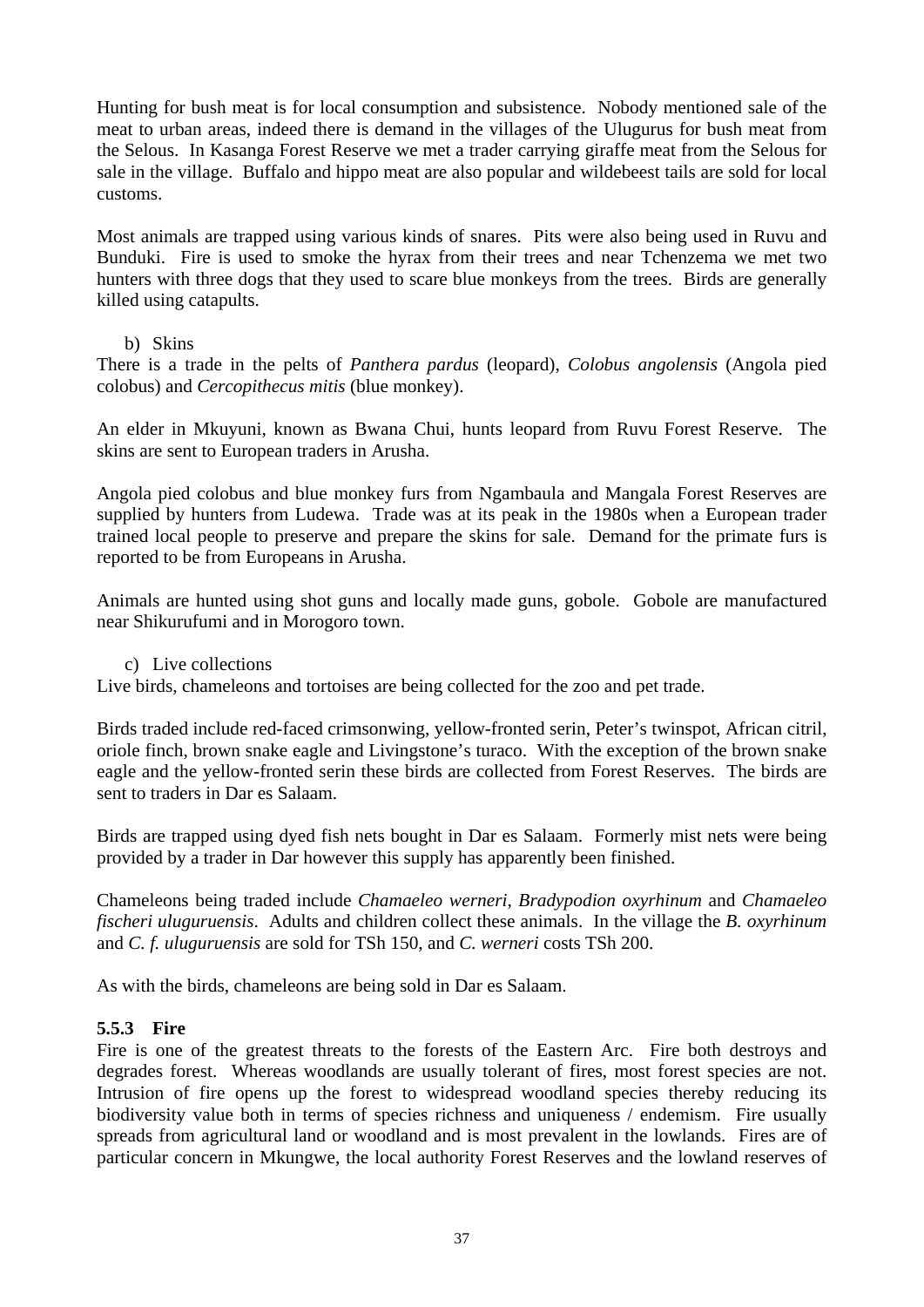Ruvu and Mvuha / Chamanyani. In all of these reserves there were clear signs that fire was damaging the forest habitat.

## **5.5.4 Logging**

Illegal logging is occurring primarily in the lowland Forest Reserves. Target species include *Khaya anthotheca*, *Albizia gummifera* and *Milicia excelsa*. Logging both depletes the population of the target species and changes the structure of the forest. When timber trees are removed the forest canopy is opened up thereby enabling more widespread species to regenerate and making the forest more vulnerable to fire.

In the case of Mkungwe villagers were employed to cut the wood by a village elder. Pitsaw camps were found throughout the forest. Although there is a forest guard stationed in Kikundi he was unable or unwilling to tackle the problem. A similar pattern was noted in other Forest Reserves including Mvuha. Hymas (2000) describes in more detail the socio-economic background to logging in the Ulugurus.

## **5.5.5 Mining**

Mining is occurring in Mvuha and Ruvu Forest Reserves. The miners collect rubies, gold and rhodolite. The most intense impact is along the banks of the rivers where the miners excavate the river banks and establish camps.

## **5.5.6 Invasive species**

In Kimboza Forest Reserve, *Cedrela* sp. from neighbouring plantations has invaded the forest replacing indigenous trees. There is also some *Maesopsis* in Uluguru North.

## **5.5.7 Cattle**

Cattle grazing was most obvious in Mvuha / Chamanyani. Maasai pass through the reserve with herds of cattle. The impact is largely restricted to the woodlands and around watering holes and at the current level does not appear to be a significant threat to biodiversity.

## *5.6 Critical areas*

The minimum area required to protect all of the Uluguru endemic vertebrate species would need to include Uluguru North Forest Reserve, unreserved land around Kitundu Hills, Uluguru South Forest Reserve and Kimboza Forest Reserve (Table 17).

| <b>Forest Reserve</b>                | <b>Cumulative endemic</b><br>species protected |
|--------------------------------------|------------------------------------------------|
| Uluguru North                        |                                                |
| Unreserved land around Kitundu Hills |                                                |
| Uluguru South                        |                                                |
| Kimboza                              |                                                |

**Table 16.** Minimum area required to protect all Uluguru endemic species.

The minimum area required to protect all of the near-endemic species recorded in the Ulugurus would need to include Uluguru North and South, Mkungwe, Bunduki, Kasanga, Ruvu, Kimboza and Milawilila Forest Reserves.

## *5.7 Critical species*

Species at greatest risk are those with a restricted range, narrow habitat preferences and a range exclusively in land outside of the Forest Reserves.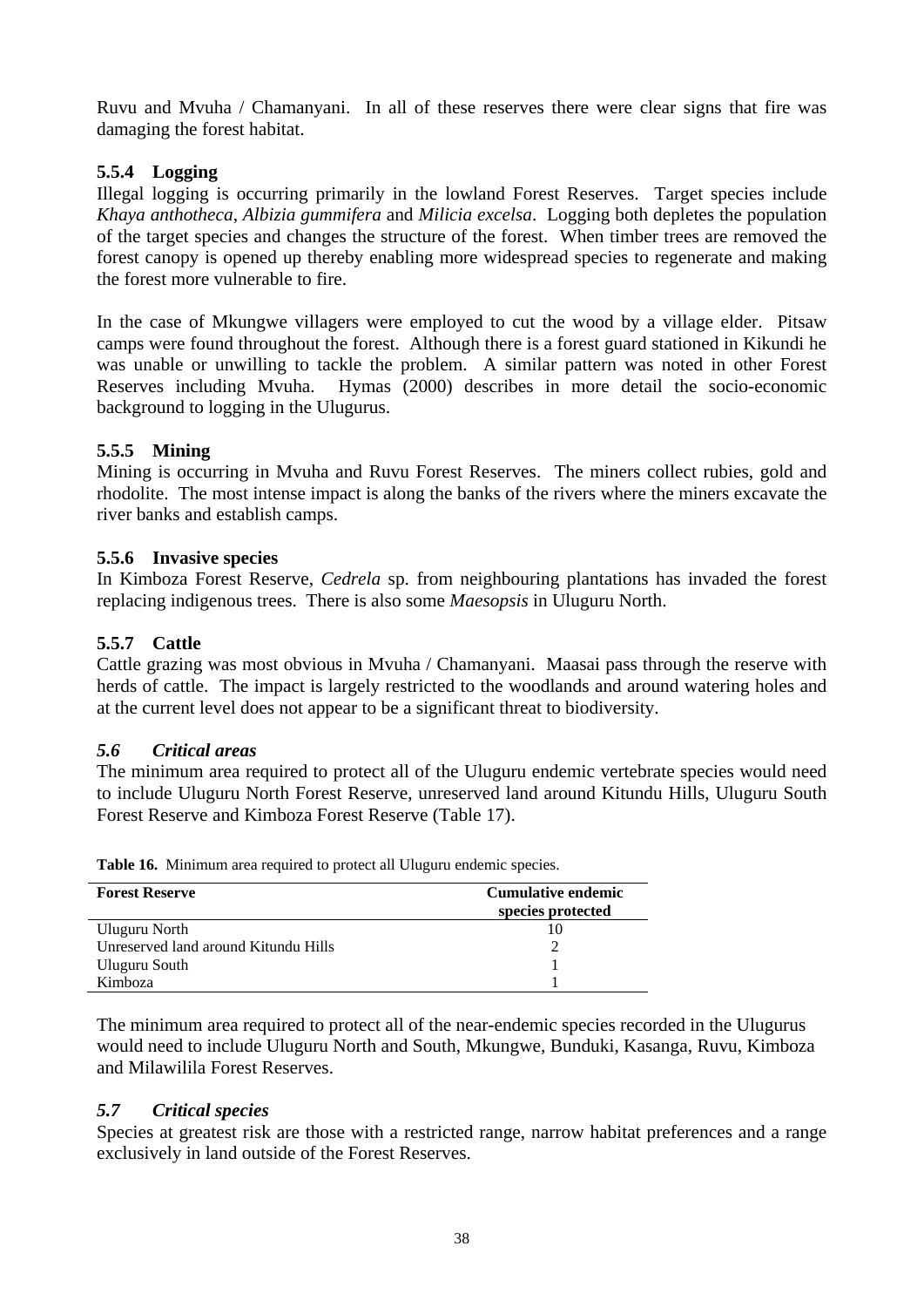Of greatest concern are the two snakes *Prosymna ornatissima* and *Typhlops uluguruensis*. Both species are endemic to the Ulugurus and have only been recorded from forest edge at mid-altitude on the Kitundu/Kitumbaku Hills. Their known range is rapidly being turned into banana plantation.

Other species of concern include the Uluguru bush shrike *Malaconotus alius* and the Uluguru dwarf chameleon *Rhampholeon uluguruensis*. Although both species have been found in Uluguru North, they have only been recorded below 1700 m asl. Much of their range has already been cleared for agriculture and some, on the Kitundu/Kitumbaku Hills is being converted to banana plantation.

Some species are of concern because they are under species-specific pressure. This includes the Abbott's duiker, which is threatened by hunting and habitat loss across its whole range. It is listed as vulnerable by IUCN.

## **6. Management recommendations**

- 1. Uluguru North and South Forest Reserves should remain the focus for conservation activities given their national importance for water catchment and global importance for biodiversity.
- 2. Additional support should be given to the conservation of those other Forest Reserves that are required to conserve the full complement of Uluguru endemic and near-endemic species - such as Mkungwe, Kimboza and Bunduki.
- 3. The loss of forest cover between Uluguru North and South Forest Reserves since the 1955 aerial photographs may have had serious implications for larger mammals and strictly forest dependent birds. Efforts should be made to reforest the area around Bunduki and thereby restore the corridor between these two Forest Reserves. Currently the gap between the two reserves is only a few 100 m wide and some trees and bushes remain.
- 4. The loss of mid-altitude forest has been severe in the Ulugurus and over large areas of the mountain no forest habitats remain between 800-1500 m altitude. As there are endemic plants and vertebrates within each altitudinal band, the loss of forest from this altitude is a serious issue. Available data indicate that some species of animals may have been lost from the Ulugurus, or been severely reduced in number. As the mid-altitude forests on the Kitundu Hills to the north of Uluguru North forest reserve continue to be deforested, then further species loss can be predicted.
- 5. The loss of forest on the village lands to the north of Uluguru North Forest Reserve has been severe and rapid over the past decade. The attempts by WCST to create Village Forest Reserves in this area should be encouraged and if possible, additional areas of not entirely deforested lands should be incorporated within these VFRs before the typical forest species are lost from the area. Currently this area is important for the Uluguru bush shrike and the loss of forest may result in a population decline in this species.
- 6. Altitudinal corridors along the Ruvu River and other riverine systems may be important to those species (birds and others) that move to lower altitudes during the cooler austral winter months (July to September). These corridors are being destroyed as rivering forests are cleared for farmland with unknown consequences to the species that use them. Fortunately, the Uluguru endemic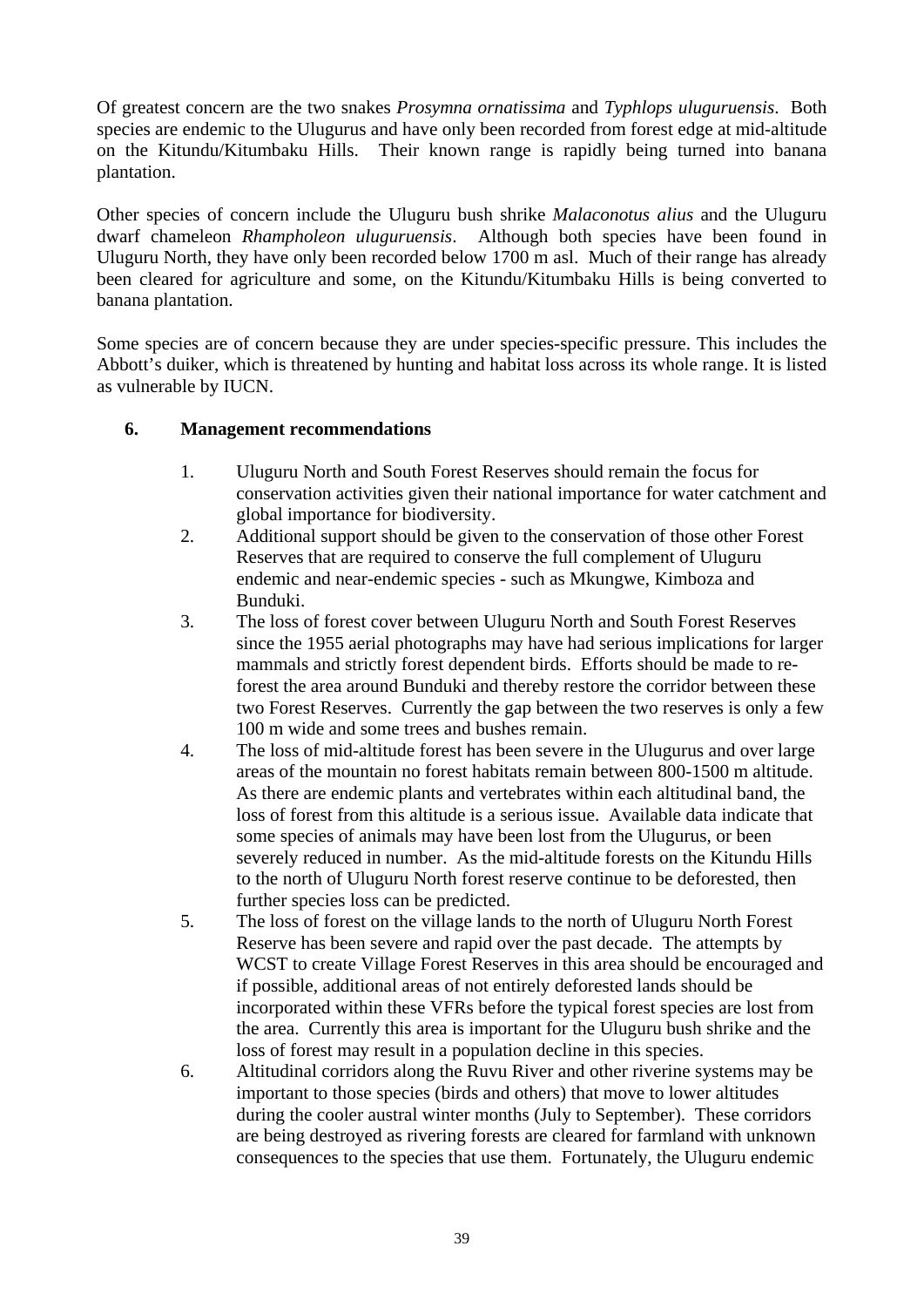and Eastern Arc endemic birds do not undertake significant altitudinal migrations.

- 7. Local communities should participate more actively in the management of the Local Authority Forest Reserves given the lack of resources available to the District Government staff. Various forms of Participatory Forest Management are appropriate for these reserves. However, such PFM agreements should specify the need to halt deforestation in the local authority Forest Reserves. This is particularly important as many of these reserves are located in the middle and lower altitudes that have suffered the greatest rates of deforestation.
- 8. Many of the reserve borders need to be marked and beacons should be replaced. This work is particularly important in the largest reserves of Uluguru South and North as these have the greatest values for water catchment and biodiversity and are often surrounded by high human population densities.
- 9. Maps should be prepared of the local authority Forest Reserves where these are lacking.
- 10. Priority areas for further research in the mountains include a bird survey of Shikurufumi Forest Reserve and an overall biodiversity surveyt of the Village Forest Reserves and other remaining forests on the Kitundu Hills to the north of Uluguru North Forest Reserve.
- 11. Assessments of biodiversity values are also required for the 11 other Uluguru Forest Reserves (Nyandira, Nyandiduma, Vigoza, Pangawe East, Pangawe West, Ruggles Brise, Mindu, Ngomani, Kiwiwira, Dindili and Kitulanghalo) as the. Forest no longer exists in some of these reserves (e.g. Nyandira and Vigoza), but others contain areas of mid altitude forest that could support significant biodiversity values (e.g. Kitulanghalo). Other reserves are dominated by woodlands (e.g. Pangawe East and West, Ruggles-Brise) and may not contain narrowly endemic species, but this can only be determined by adequate survey work.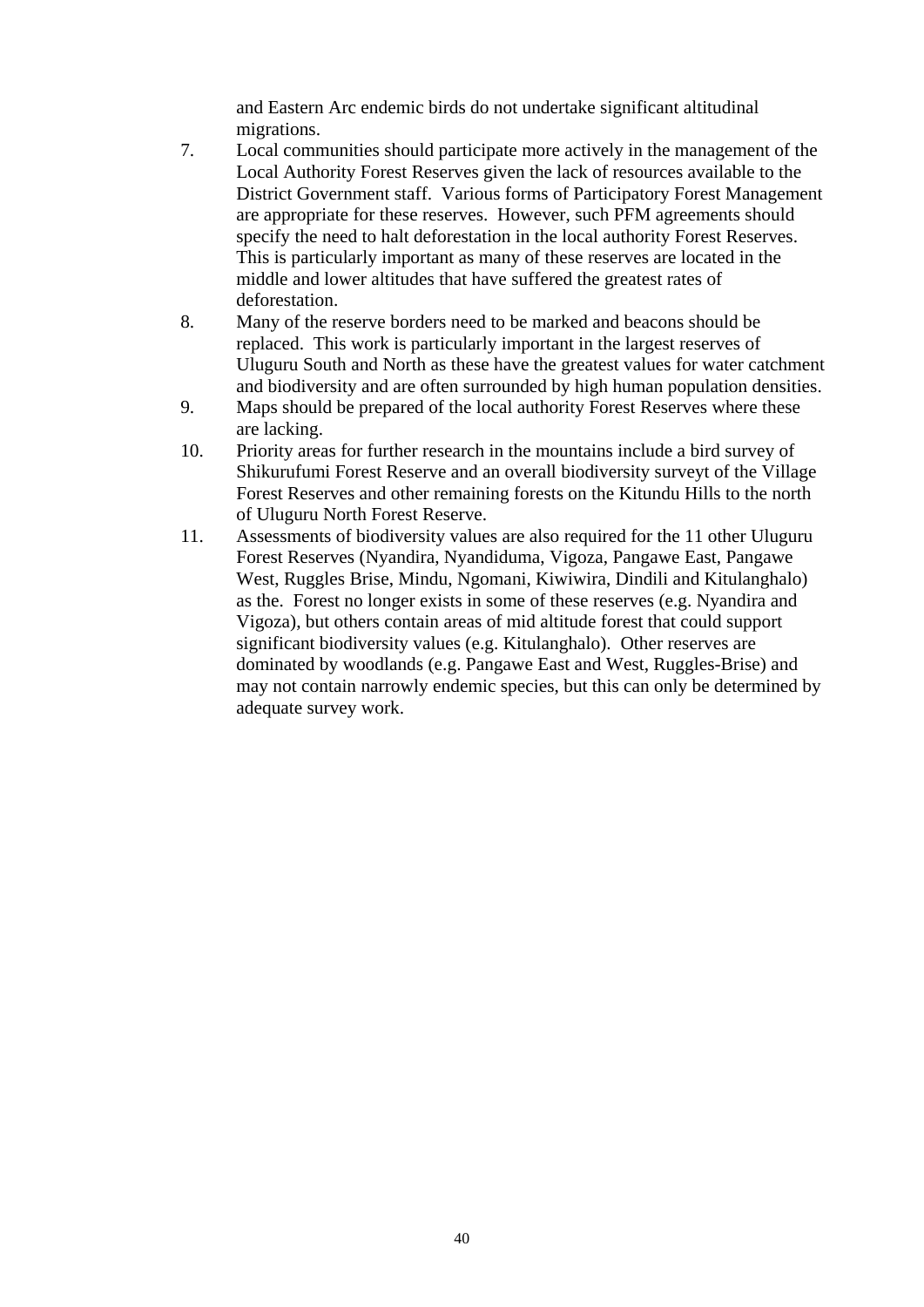#### **7. References**

- Barbour, T. and A. Loverige 1928. A comparative study of the herpetological fauna of the Uluguru and Usambara Mountains, Tanganyika Territory with descriptions of new species. *Mem. Mus. Comp. Zool. Harv*. 50: 87-265.
- Beresford, P. J. Fjeldså and J. Kiure 2004. A new species of akalat (*Sheppardia*) narrowly endemic in the Eastern Arc of Tanzania. *Auk* 121: 23-34.
- Britton, P.L. (ed.) 1980. The birds of East Africa. Nairobi. EANHS.
- Broadley, D. and K. Howell 1991. A check list of the reptiles of Tanzania. *Syntarsus* 1: 1–70. The National Museums and Monuments of Zimbabwe.
- Burgess, N. D., J. Fjeldså and R. Botterweg 1998a. Faunal importance of the Eastern Arc Mountains of Kenya and Tanzania. *Journal of East African Natural History* 87: 1-21.
- Burgess, N. D., G. P. Clarke and W. A. Rodgers 1998b. Coastal forests of eastern Africa: status endemism patterns and their potential causes. *Biological Journal of the Linnean Society* 64: 337-367.
- Burgess, N. D., N. Doggart and J. Lovett 2002. The Uluguru Mountains of eastern Tanzania: the effect of forest loss on biodiversity.The Uluguru Mountains of Eastern Tanzania. *Oryx* 36: 140-152.
- Channing, A., D.C. Moyer and K.M. Howell 2002. Description of a new torrent frog in the genus *Arthroleptides* from Tanzania (Ranidae). *Alythes* 20: 13-27.
- Doggart, N. 2001. The Uluguru Mountains Biodiversity Manual: A user's manual. Uluguru Mountains Biodiversity Conservation Project Technical Paper. www.africanconservation.com/uluguru
- Frontier-Tanzania 1994. Kimboza Survey Report. Society for Environmental Exploration and University of Dar es Salaam.
- Howell, K.M. 1993. Herpetofauna of the eastern African forests. Pp. 173–201 in Lovett, J.C. & S.K. Wasser (eds): *Biogeography and Ecology of the Rain Forests of Eastern Africa*. Cambridge University Press, Cambridge.
- Hymas, O. 2000. Assessment of the remaining forests on the Uluguru Mountains and the pressures they face. Uluguru Mountains Biodiversity Conservation Project. Technical Report. www.africanconservation.com/uluguru
- ICBP 1992 Putting biodiversity on the map: Priority areas for global conservation. Cambridge: ICBP.
- Kingdon, J. 1997 *The Kingdon field guide to African mammals*. Academic Press, UK.
- Lovett, J. C. 1985. Moist forests of Tanzania. *Swara* 8: 8-9.
- Lovett, J.C. 1993. Eastern Arc moist forest flora. Pp 33–57 in Lovett, J.C. & S.K. Wasser (eds): *Biogeography and Ecology of the Rain Forests of Eastern Africa.* Cambridge University Press, Cambridge.
- Lovett, J.C. and T. Pócs 1993. *Assessment of the condition of the Catchment Forest Reserves, a botanical appraisal.* Pp. 300. Catchment Forestry Report 93.3. Forest and Beekeeping Division, Ministry of Tourism, Natural Resources and Environment, Dar es Salaam.
- Mittermeier, R.A., N. Myers, J.B. Thompsen, G.A.B. da Fonseca and S. Olivieri 1998. Biodiversity hotspots and major tropical wilderness areas: approaches to setting conservation priorities. *Conservation Biology* 12: 516–520.
- Myers, N., R. A. Mittermeier, C. G Mittermeier, G. A. B. da Fonesca and J. Kent 2000. Biodiversity hotspots for conservation priorities. *Nature* 403: 853-858.
- Olson, D.M. and E. Dinerstein 1998. The Global 200: a representation approach to conserving the earth's most biologically valuable ecoregions. *Conservation Biology* 12: 502–515.
- Perkin, A. 2000 The taxonomic and conservation status of galagos in the Uluguru Mountains of Tanzania. Uluguru Mountains Biodiversity Conservation Project, Technical Report. www.africanconservation.com/uluguru
- Rodgers, W.A., J.B. Hall, L.B. Mwasumbi, C.J. Griffiths and K. Vollesen 1983. The conservation values and status of Kimboza Forest Reserve, Tanzania. University of Dar es Salaam, mimeograph, 84 pp.
- Stanley, W. T., P. M. Kihaule, K. M. Howell and R. Hutterer 1998. Small mammals of the Eastern Arc Mountains, Tanzania, *Journal of East African Natural History* 87: 91–100.
- Stattersfield, A.J., M.J. Crosby, A.J. Long and D.C. Wege 1998. *Endemic Bird Areas of the World: Priorities for Biodiversity Conservation.* BirdLife Conservation Series No. 7. BirdLife International, Cambridge, UK.
- Svendsen, J. O. and L. A. Hansen (Eds.) 1995. Report on the Uluguru biodiversity survey 1993. Uluguru Slopes Planning Project.
- Swynnerton, G. H. and R. W. Hayman 1950. A checklist of the land mammals of the Tanganyika Territory and the Zanzibar Protectorate. *Journal of East Africa Natural History Society* 20: 274 – 392.
- Van Perlo 1995. Birds of Eastern Africa. Harper Collins.
- Zimmerman, D. A., D. A. Turner, D. J. Pearson 1997. *Birds of Kenya and Nothern Tanzania*. Helm Identification Guides.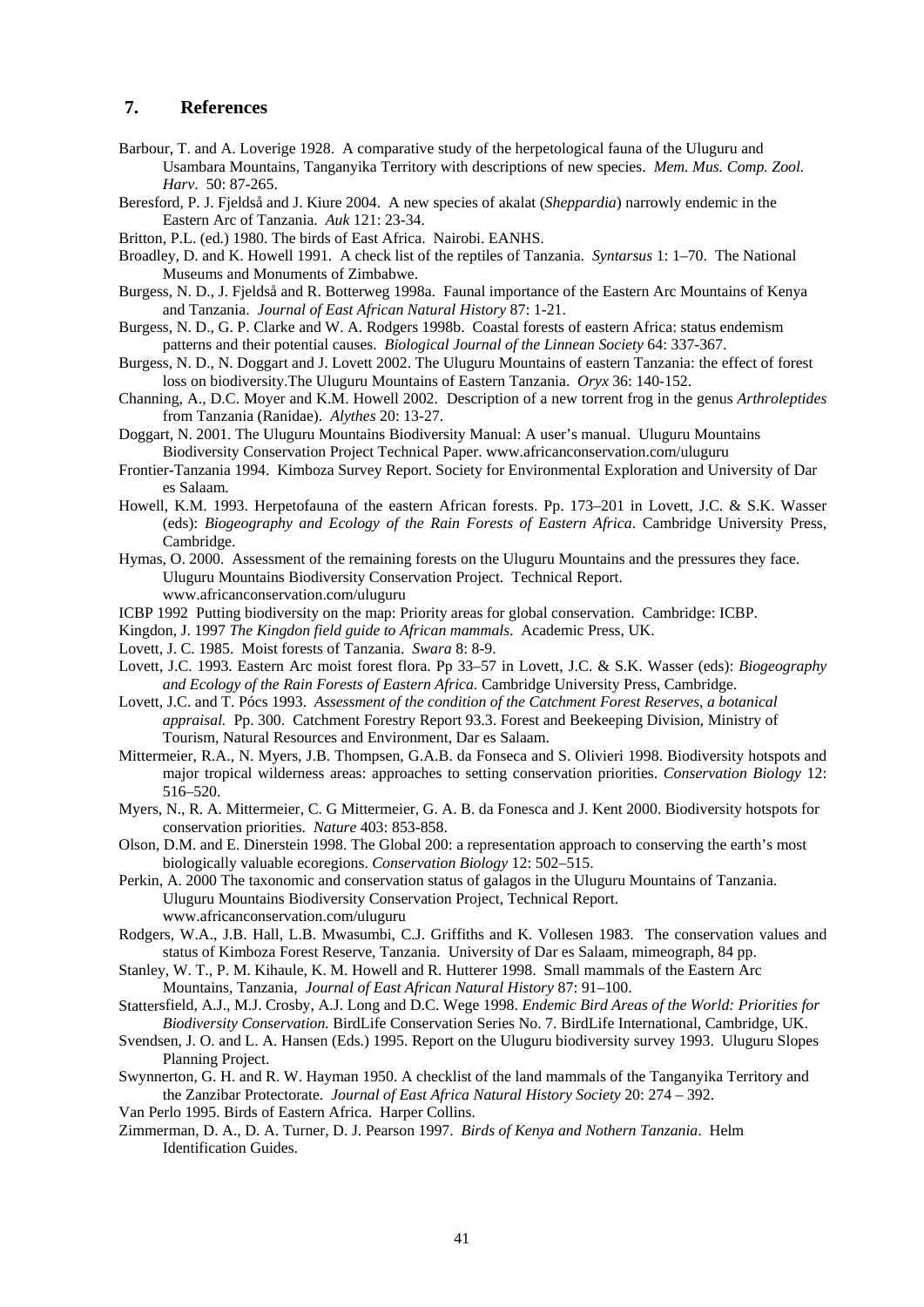| <b>Appendix I</b> Annotated list of plant species collected during the UMBCP surveys. |  |
|---------------------------------------------------------------------------------------|--|
|---------------------------------------------------------------------------------------|--|

| <b>Taxon</b>                               | <b>Species author Altitudinal</b> |                       | <b>Distribution</b>                                                                         | Life form | Habitat | Data source                    |
|--------------------------------------------|-----------------------------------|-----------------------|---------------------------------------------------------------------------------------------|-----------|---------|--------------------------------|
|                                            |                                   | range (m)             |                                                                                             |           |         |                                |
| <b>ACANTHACEAE</b>                         |                                   |                       |                                                                                             |           |         |                                |
| Asystasia gangetica                        | $(L.)$ T.<br>Anderson             | $1600(250 -$<br>2000) | K1, 4, 5, 6, 7; T1, 2, 3, 4, 5, 6, 7, 8; Z; P;<br>U4; Rwanda and Seychelles;<br>pantropical | Herb      |         | <b>LEAP TROPICOS</b>           |
| Asystasia moorei                           | Ensermu, ined.                    |                       |                                                                                             | Shrub     |         | <b>TROPICOS</b>                |
| Asystasia sp. nov. aff. A.<br>leptostachya | Lindau (Polhill<br>$4640,$ etc.)  |                       |                                                                                             |           |         |                                |
| Barleria prionitis                         | L.                                | 170                   | T2,3,6,8; S. and W. Africa                                                                  | Climber   |         | <b>LEAP TROPICOS</b>           |
| <b>Brachystephanus</b><br>africanus        | S. Moore                          | $300 - 1400$          | T1,6; U2; Malawi; Cameroon                                                                  | Herb      |         | <b>TROPICOS</b>                |
| Brillantaisia cicatricosa                  | Lindau                            | $1700 - 2200$         | U1,2; T3,5,6; Burundi                                                                       | Shrub     |         | <b>LEAP TROPICOS</b>           |
| <b>Brillantaisia</b><br>madagascariensis   | T. Anderson ex<br>Lindau          | $940 - 1300$          | T1,2,3,5,6; Sudan, Ethiopia;<br>Madagascar                                                  | Shrub     |         | <b>LEAP TROPICOS</b>           |
| Brillantaisia stenolepis                   | Sidwell                           | $200 - 600$           |                                                                                             | Shrub     |         | <b>TROPICOS</b>                |
| Chlamydostachya<br>spectabilis             | Mildbr.                           | 1300 - 1900           | T <sub>6</sub>                                                                              | Shrub     |         | <b>LEAP TROPICOS</b>           |
| Dicliptera<br>mossambicensis               | Klotzsch                          | $350 - 1200$          | K7; T6; Malawi, Zambia, Zimbabwe<br>and Mozambique                                          | Climber   |         | <b>LEAP TROPICOS</b>           |
| Dicliptera umbellata                       | (Vahl) Juss.                      | 2700 (220?)           | U2; T1,6,7; Ethiopia; Burundi;<br>Cameroon                                                  | Shrub     |         | <b>LEAP</b><br><b>TROPICOS</b> |
| Hypoestes forskaolii                       | (Vahl) R. Br.                     | $200 - 590$           | T1,2,3,4,5,6,7; tropical Africa                                                             | Shrub     |         | <b>TROPICOS</b>                |
| Hypoestes triflora                         | (Forssk.)<br>Roem. &<br>Schult.   | 1300                  | T2,3,6,7; Malawi; Cameroon                                                                  | Herb      |         | <b>TROPICOS</b>                |
| Isoglossa lactea                           | Lindau ex Engl. 250 - 800 (-      | 1700)                 | T2, 3, 6, 7                                                                                 | Shrub     |         | <b>LEAP TROPICOS</b>           |
| Justicia asystasioides                     | (Lindau)<br>M.E.Steiner           | $550 - 1250$          |                                                                                             | Shrub     |         | <b>TROPICOS</b>                |
| Justicia engleriana                        | Lindau                            |                       |                                                                                             |           |         | <b>TROPICOS</b>                |
| Justicia interrupta                        | (Lindau) C. B.<br>Clarke          | $400 - 700$           | T2,3,6                                                                                      | Shrub     |         | <b>LEAP TROPICOS</b>           |
| Justicia nyassana                          | Lindau                            | 600                   | U2; K1,2,4,6,7; T2,3,4,6,7,8;<br>Burundi, Central African Republic,<br>Malawi, Zambia       | Herb      |         | <b>LEAP TROPICOS</b>           |
| Justicia scandens                          | Vahl                              | 250                   |                                                                                             | Herb      |         | <b>TROPICOS</b>                |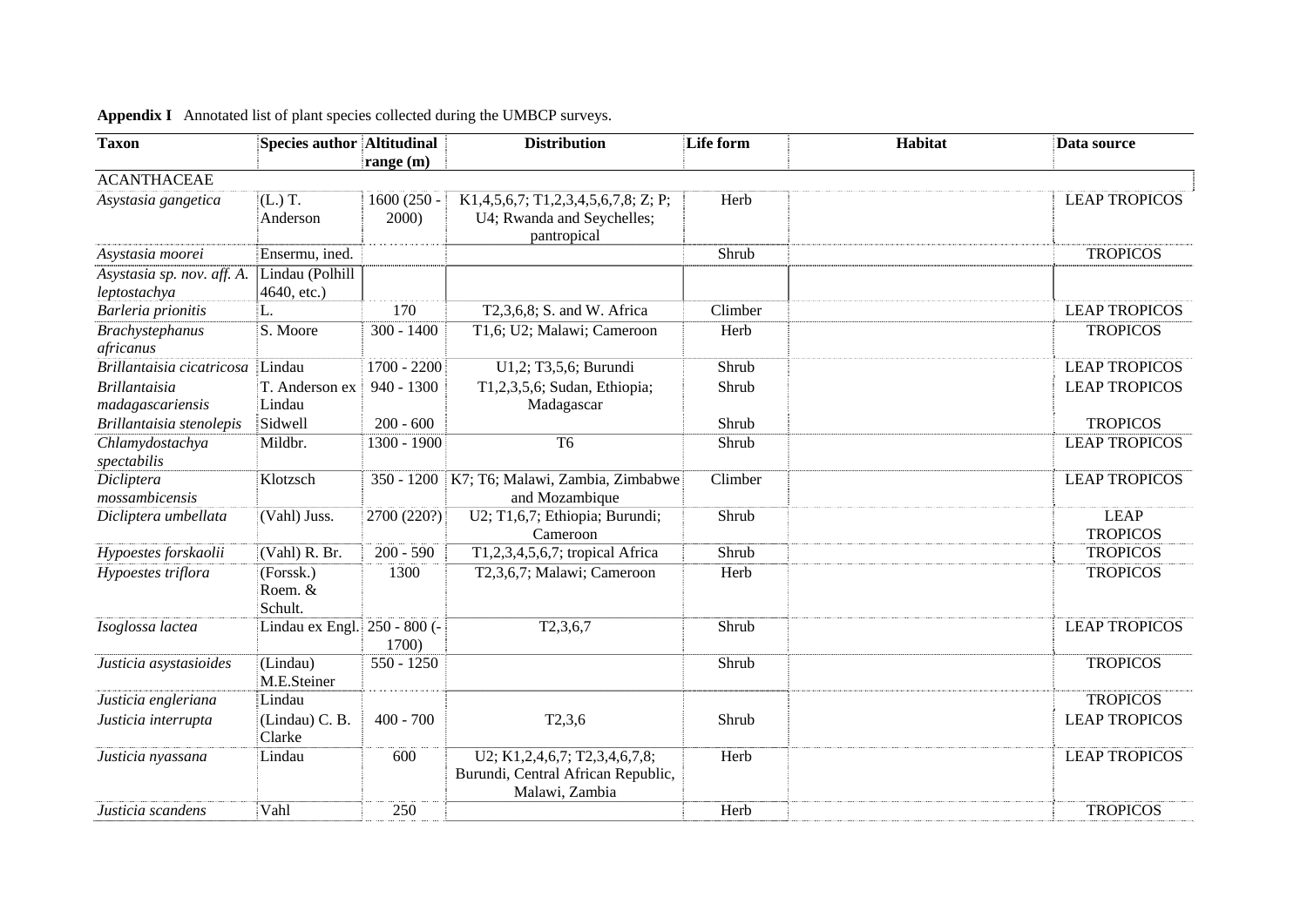| Justicia striata                 | (Klotzsch)<br><b>Bullock</b> | 250           | K1,4,6; T1,2,3,6,7; U2; Malawi,<br>Zimbabwe, Zambia, Mozambique,<br>Cameroon, Ghana               | Herb                   |                                                                                                                                                                                                     | <b>LEAP TROPICOS</b> |
|----------------------------------|------------------------------|---------------|---------------------------------------------------------------------------------------------------|------------------------|-----------------------------------------------------------------------------------------------------------------------------------------------------------------------------------------------------|----------------------|
| Justicia tenella                 | (Nees) T.<br>Anderson        | 750           | T6; P; D.R. Congo; Central African<br>Republic, W. Africa, Madagascar                             | Herb                   |                                                                                                                                                                                                     | <b>LEAP TROPICOS</b> |
| Mellera lobulata                 | S. Moore                     | $600 - 1000$  | U2; T1,3,4,6; Ethiopia, Malawi                                                                    | Shrub                  |                                                                                                                                                                                                     | <b>LEAP TROPICOS</b> |
| Metarungia pubinervia            | (T. Anderson)<br>Baden       |               | T2,6; Zambia                                                                                      |                        |                                                                                                                                                                                                     | <b>TROPICOS</b>      |
| Mimulopsis arborescens           | C.B. Clarke                  |               | K3,4; T6                                                                                          | Shrub                  |                                                                                                                                                                                                     | <b>LEAP TROPICOS</b> |
| Phaulopsis imbricata             | (Forssk.) Sweet              | $450 - 750$   | U2,4; K1,3,4,5,6,7; T1,2,3,4,6,7; Z;<br>P; Malawi, Burundi, Cameroon,<br>Gabon, Republic of Congo | Shrub                  |                                                                                                                                                                                                     | <b>LEAP TROPICOS</b> |
| Pseuderanthemum<br>hildebrandtii | Lindau                       | $1000 - 2500$ | K1,4,6,7; T2,3,6,8; Cameroon                                                                      | Shrub                  |                                                                                                                                                                                                     | <b>LEAP TROPICOS</b> |
| Stendandrium<br>afromontanum     | (Mildbr.)<br>Vollesen        | 950           | T <sub>6</sub>                                                                                    | Herb                   |                                                                                                                                                                                                     | <b>LEAP TROPICOS</b> |
| Thunbergia alata                 | Bojer ex Sims                | $100 - 2000$  | U2-4; K1-7; T1-8; Z; pantropical                                                                  | Creeping herb          |                                                                                                                                                                                                     | <b>LEAP TROPICOS</b> |
| Thunbergia kirkii                | Hook. f.                     | 250           | U3; K7; T6                                                                                        | Shrub                  |                                                                                                                                                                                                     | <b>LEAP TROPICOS</b> |
| <b>ADIANTHACEAE</b>              |                              |               |                                                                                                   |                        |                                                                                                                                                                                                     |                      |
| Adianthum lunulatum              | Burm. F.                     |               |                                                                                                   |                        |                                                                                                                                                                                                     |                      |
| Adianthum capillus-<br>veneris   | L.                           | $250 - 3000$  | U1-4; K1,3,4,6,7; T1-8;                                                                           |                        |                                                                                                                                                                                                     | <b>LEAP</b>          |
| <b>ALOACEAE</b>                  |                              |               |                                                                                                   |                        |                                                                                                                                                                                                     |                      |
| Aloe bussei                      | Berger                       | 580 - 1500    | $T5-7;$                                                                                           | Perennial herb         | Rocky outcrops                                                                                                                                                                                      | <b>FTEA</b>          |
| <b>AMARANTHACEAE</b>             |                              |               |                                                                                                   |                        |                                                                                                                                                                                                     |                      |
| Celosia hastata                  | Lopr.                        |               |                                                                                                   | Herb                   |                                                                                                                                                                                                     |                      |
| Celosia<br>schweinfurthiana      | Schinz                       | $3 - 1550$    | U2-4; K1,3, 5-7; T1-7; Sudan,<br>Ethiopia, D.R. Congo and Angola                                  | Shrub                  | As ground cover along forest rides,<br>margins and clearings especially near<br>water or scrambling in thicker forest,<br>otherwise in roadside or coastal bushland<br>or as a weed of cultivation. | FTEA; TROPICOS       |
| AMARYLLIDACEAE                   |                              |               |                                                                                                   |                        |                                                                                                                                                                                                     |                      |
| Hypoxis angustifolia             | Lam.                         | $150 - 2400$  | T2,6,7; Uganda, Burundi, Cameroon.                                                                | Herb                   |                                                                                                                                                                                                     | <b>TROPICOS</b>      |
| Hypoxis galpinii                 | Baker                        | 2320          |                                                                                                   | Herb                   |                                                                                                                                                                                                     | <b>TROPICOS</b>      |
| <b>ANACARDIACEAE</b>             |                              |               |                                                                                                   |                        |                                                                                                                                                                                                     |                      |
| Rhus longipes var.<br>longipes   |                              | $1 - 2100$    | U2; K3,4; T1-8; Z; D.R. Congo,<br>Ethiopia, Mozambique, Angola,<br>Zambia, Zimbabwe, Malawi       | Shrub or small<br>tree | Upland evergreen bushland and forest<br>edges, riverine forest, termite hills and<br>other ticketed places in woodland                                                                              | <b>FTEA</b>          |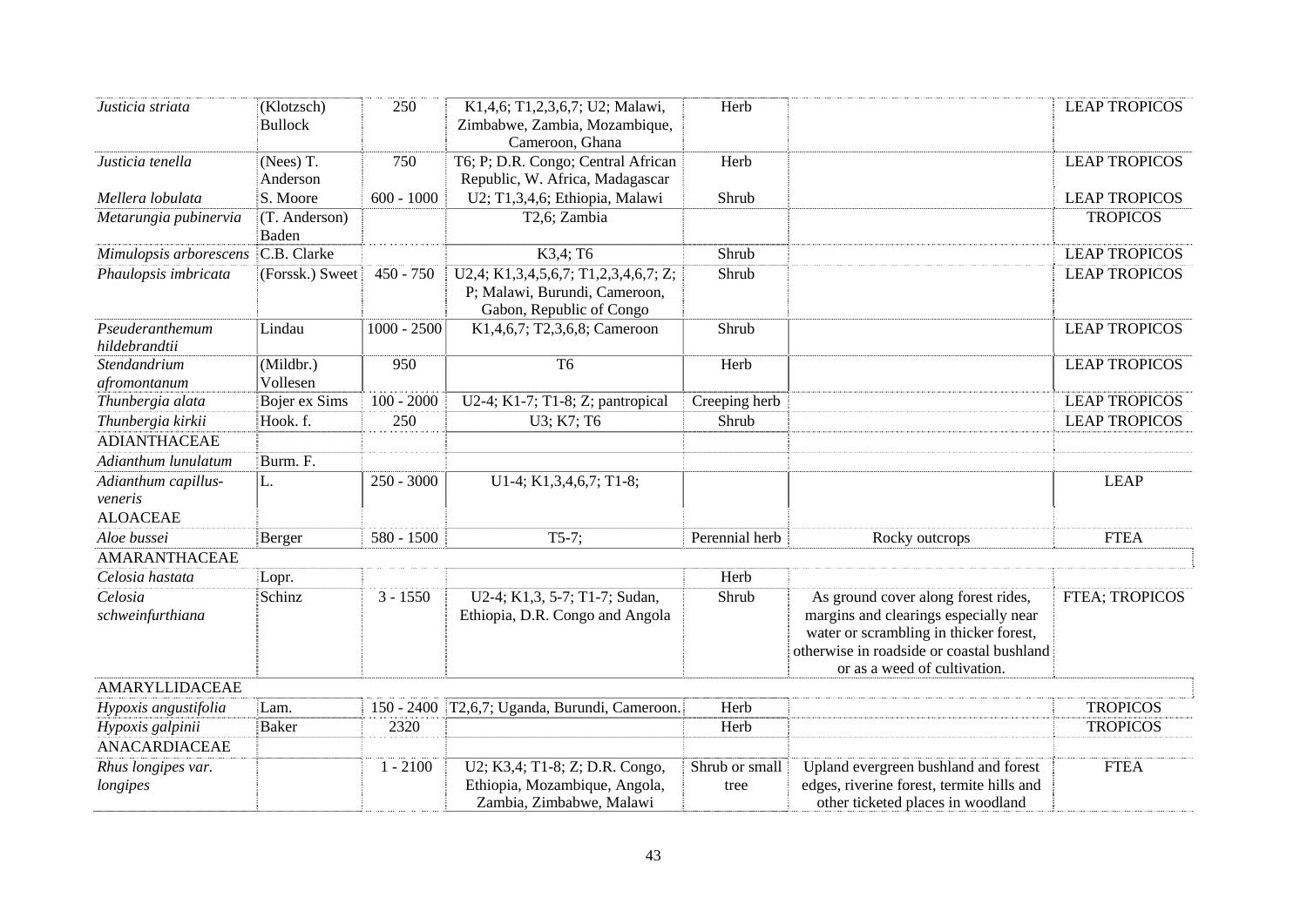|                                                          |                   |               |                                                                                                                      |                | descending to coastal forest and buslnad<br>in Tanzania.                                                                                                    |                                |
|----------------------------------------------------------|-------------------|---------------|----------------------------------------------------------------------------------------------------------------------|----------------|-------------------------------------------------------------------------------------------------------------------------------------------------------------|--------------------------------|
| Rhus pyroides var.<br>pyroides                           | Burch.            | $800 - 2700$  | U1-4; K1-6; T1-8; Cameroon to<br>Ethiopia, also in Mozambique,<br>Malawi, Zambia, Zimbabwe, South<br>Africa, Lesotho | Shrub or tree  | Upland evergreen bushland, forest edges,<br>up to 10 m high on hill slopes and valleys, on lake shores<br>and along river banks and in wooded<br>grassland. | <b>FTEA; TROPICOS</b>          |
| Sorindeia<br>madagascariensis                            | Thouars ex DC.    | $1 - 1830$    | K4,7; T2,3,5-8; P;Z; Malawi,<br>Mozambique, Mascarene Islands,<br>Madagascar                                         | Evergreen tree | Riverine, coastal and upland forest, often<br>in wet or seasonally flooded places.                                                                          | FTEA; TROPICOS                 |
| Trichoscypha<br>uluguruensis                             | Mildbr.           | $1200 - 1800$ | T4, 6-8; S. D.R. Congo,<br>Mozambique, Malawi, Zambia,<br>Zimbabwe and Angola                                        | <b>Tree</b>    | Upland rainforest, riverine forest.                                                                                                                         | FTEA; TROPICOS                 |
| <b>ANNONACEAE</b>                                        |                   |               |                                                                                                                      |                |                                                                                                                                                             |                                |
| Monodora grandidieri                                     | Baill.            | 250           | K7; T3,6,8; Z; Somalia,<br>Mozambique and Malawi                                                                     | Shrub          |                                                                                                                                                             | <b>LEAP TROPICOS</b>           |
| Monodora junodii                                         | Engl. & Diels     | $1 - 1590$    | T3,5,6,8; Mozambique, Malawi,<br>Zimbabwe, S. Africa                                                                 | Shrub          |                                                                                                                                                             | <b>LEAP TROPICOS</b>           |
| Ophrypetalum odoratum Verdc.<br>subsp. longipedicellatum |                   | $200 - 450$   | T <sub>6</sub>                                                                                                       | Shrub          |                                                                                                                                                             | <b>LEAP TROPICOS</b>           |
| <b>ANTHERICACEAE</b>                                     |                   |               |                                                                                                                      |                |                                                                                                                                                             |                                |
| Chlorophytum comosum                                     | (Thunb.) Jacq.    | $0 - 2500$    | U1-4; K1,3-7; T1-8; Angola,<br>Burundi, Gabon, Ghana, Ivory Coast,<br>S. Africa, D.R. Congo                          | Plant          | Undergrowth in rainforest and riverine<br>forest on brown to black loamy clay, also<br>in crevices in rocks along streams.                                  | <b>FTEA</b>                    |
| Chlorophytum<br>filipendulum subsp.<br>amaniense         | Bak.              | $30 - 650$    | K7 T3,6; Z                                                                                                           | Plant          | Coastal or gallery evergreen dry to moist<br>forests on rocks                                                                                               | <b>FTEA</b>                    |
| <b>APIACEAE</b>                                          |                   |               |                                                                                                                      |                |                                                                                                                                                             |                                |
| Centella asiatica                                        | $(L.)$ Urb.       | $0 - 3480$    |                                                                                                                      |                | U1-4; K1-7; T1-8; Z; P; Pantropical Herb or creeper Most commonly in damp grassland along<br>rivers and by swamps and lakes                                 | <b>FTEA</b><br><b>TROPICOS</b> |
| <b>APOCYNACEAE</b>                                       |                   |               |                                                                                                                      |                |                                                                                                                                                             |                                |
| Carvalhoa campanulata   K. Schum.                        |                   | 350           | K7; T3,6,7; Malawi                                                                                                   | Shrub          |                                                                                                                                                             | <b>LEAP TROPICOS</b>           |
| Rauvolfia mannii                                         | Stapf             | $300 - 2440$  | U2; K4,7; T2,3,6-8; Burundi,<br>Rwanda, D.R. Congo, Central<br>African Republic, Gabon, Cameroon,<br>Nigeria, Ghana  | Tree           |                                                                                                                                                             | <b>LEAP TROPICOS</b>           |
| Schizozygia coffaeoides                                  | Baill.            | $0 - 500$     | K7; T3,6; Z                                                                                                          | Shrub          |                                                                                                                                                             | <b>LEAP TROPICOS</b>           |
| Tabernaemontana<br>ventricosa                            | Hochst. ex A. DC. |               | U2,4; K3-7; T1,2,3,6-8; Z; P;<br>Malawi, Zambia, D.R. Congo,<br>Cameroon                                             | Shrub          |                                                                                                                                                             | <b>LEAP TROPICOS</b>           |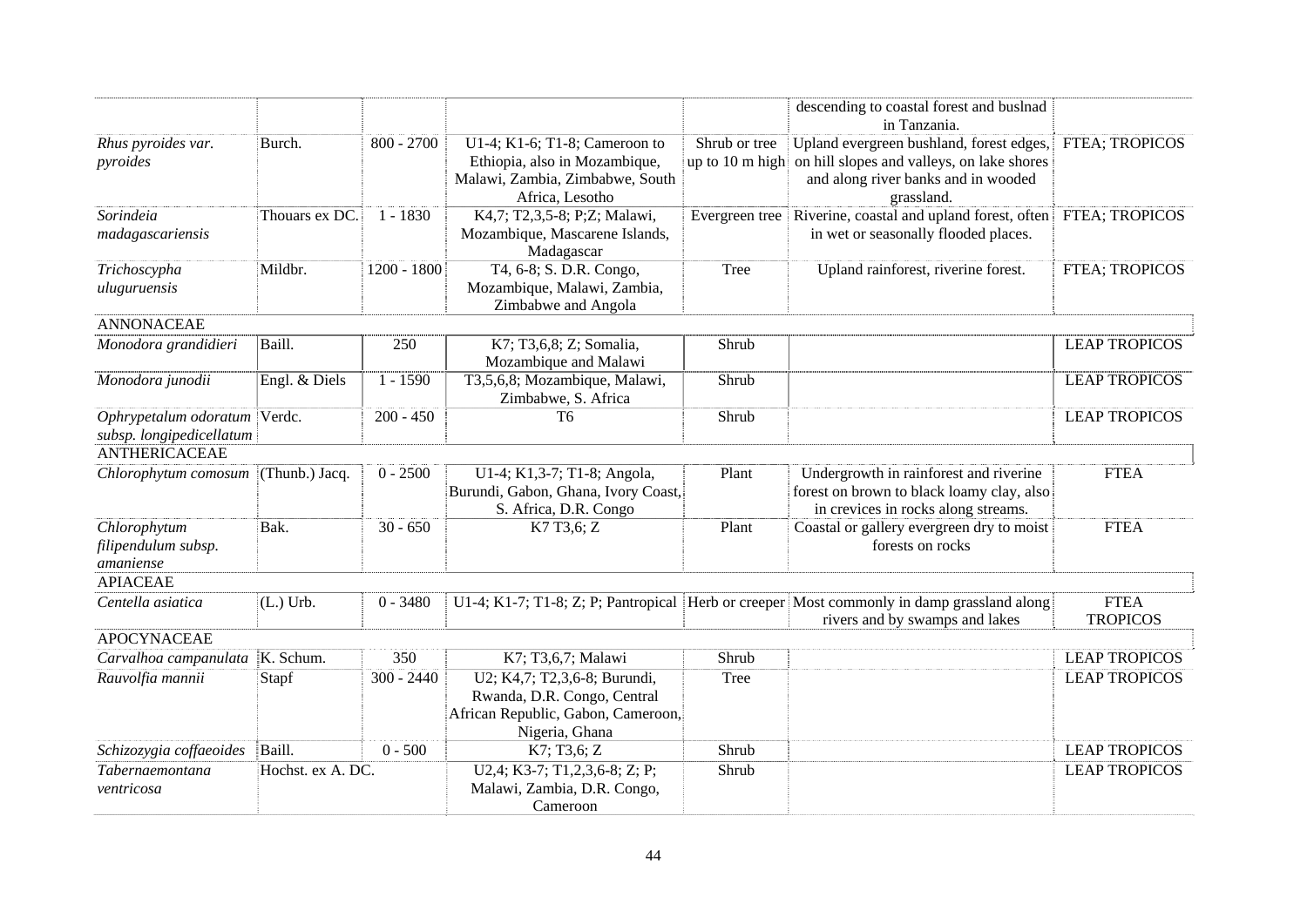| <b>ARACEAE</b>                 |                             |               |                                                                                                                 |                             |                                                                              |                       |
|--------------------------------|-----------------------------|---------------|-----------------------------------------------------------------------------------------------------------------|-----------------------------|------------------------------------------------------------------------------|-----------------------|
| Amorphophallus<br>stuhlmannii  | (Engl.) Engl. $&$<br>Gehrm. | $0 - 1400$ m  | T3, 6; not known elsewhere.                                                                                     | Plant robust                | Evergreen forest, often on limestone.                                        | FTEA; TROPICOS        |
| Anchomanes abbreviatus Engl.   |                             | $0 - 800$     | K7; T3,6,8; not known elsewhere                                                                                 | Herb                        | Evergreen forest                                                             | <b>FTEA</b>           |
| Callopsis volkensii            | Engl.                       | $45 - 800$    | K7; T3,6; ?Cameroon                                                                                             | Rhizome<br>creeping         | Lowland evergreen forest                                                     | <b>FTEA</b>           |
| Stylochiton salaamicus         | N. E. Br.                   | $0 - 820$ m   | K7;T3,6,8;Z;not known elsewhere.                                                                                | Seasonally<br>dormant herb. | Lowland and evergreen forest, wooded<br>grassland, termite mounds;           | <b>FTEA; TROPICOS</b> |
| <b>ARALIACEAE</b>              |                             |               |                                                                                                                 |                             |                                                                              |                       |
| Polyscias fulva                | (Hiern) Harms               | $1180 - 2160$ | U2-4; K5; T1-4,6,7; W. Africa,<br>Malawi, Zambia, Zimbabwe,<br>Angola, Democratic Republic of<br>Congo, Burundi | Tree                        | Upland and lowland rain-forest, riverine<br>forest, also upland grassland.   | <b>FTEA; TROPICOS</b> |
| <b>ASCLEPADIACEAE</b>          |                             |               |                                                                                                                 |                             |                                                                              |                       |
| Cryptolepis obtusa             | N. E. Br.                   | $750 - 1100$  | T6; Malawi, Zambia                                                                                              | Climbing herb               |                                                                              | <b>TROPICOS</b>       |
| Kanahia laniflora              | (Forssk.) R. Br.            |               | T3,6; Ethiopia, Sudan, W. and S.<br>Africa, Yemen                                                               | Shrub                       |                                                                              | <b>TROPICOS</b>       |
| Pergularia daemia              | (Forssk.) Chiov.            |               | U2,4; T1,2,3,6,7, Z; Malawi, W.<br>Africa, Pakistan                                                             | Climber                     |                                                                              | <b>LEAP; TROPICOS</b> |
| <b>ASTERACEAE</b>              |                             |               |                                                                                                                 |                             |                                                                              |                       |
| Acmella uliginosa              | (Sw.) Cass                  |               |                                                                                                                 | Herb                        |                                                                              |                       |
| Adenostemma viscosum           | J. R. & G.<br>Forst.        | $0 - 850$     | T6; Madagascar                                                                                                  | Herb                        |                                                                              | <b>TROPICOS</b>       |
| Ageratum conyzoides            | L.                          | $700 - 1700$  | U3,4; K1-7; T2-5; Z;                                                                                            | Herb                        |                                                                              | <b>LEAP</b>           |
| Anisopappus chinensis          | Hook. & Arn.                |               |                                                                                                                 | Herb                        |                                                                              |                       |
| Aspilia mossambicensis         | (Oliv.) H. Wild             |               | U1,3,4; K1-7; T1-8;                                                                                             | Shrub                       |                                                                              | <b>LEAP</b>           |
| Conyza attenuata               | DC.                         |               |                                                                                                                 | Herb                        |                                                                              |                       |
| Crassocephalum<br>crepidioides | (Benth.) S. Moore           |               | $U1-4$ ; K1,3-7; T1-8;                                                                                          | Herb                        |                                                                              | <b>LEAP</b>           |
| Crassocephalum<br>sarcobasis   | (DC.) S. Moore              |               | U3; K2-7; T1-8; Ethiopia, Burundi,<br>Zambia, Madagascar                                                        | Herb                        |                                                                              | LEAP; TROPICOS        |
| Emilia caespitosa              | Oliv.                       |               | U2,4; K1,5,7;                                                                                                   | Herb                        |                                                                              | <b>LEAP</b>           |
| Ethulia paucifructa            | M. G. Gilbert               | $125 - 900$   | T6,8; nothern Mozambique                                                                                        | Annual herb                 | Moist sites in wooded grassland, usually<br>on alluvium or black cotton soil | <b>FTEA</b>           |
| Gynura scandens                | O. Hoffm                    | $1000 - 2100$ | U2,4; K3,4,6,7; T3,6,7;                                                                                         | Herb                        |                                                                              | <b>LEAP</b>           |
| Gynura valeriana               | Oliv.                       |               | K6; T2,3,6;                                                                                                     | Shrub                       |                                                                              | <b>LEAP</b>           |
| Helichrysum kirkii             | Oliv. & Hiern               | $900 - 2488$  | T2,6,7; Malawi                                                                                                  | Herb                        |                                                                              |                       |
| Helichrysum                    | Moeser                      | 2300          |                                                                                                                 |                             |                                                                              | <b>TROPICOS</b>       |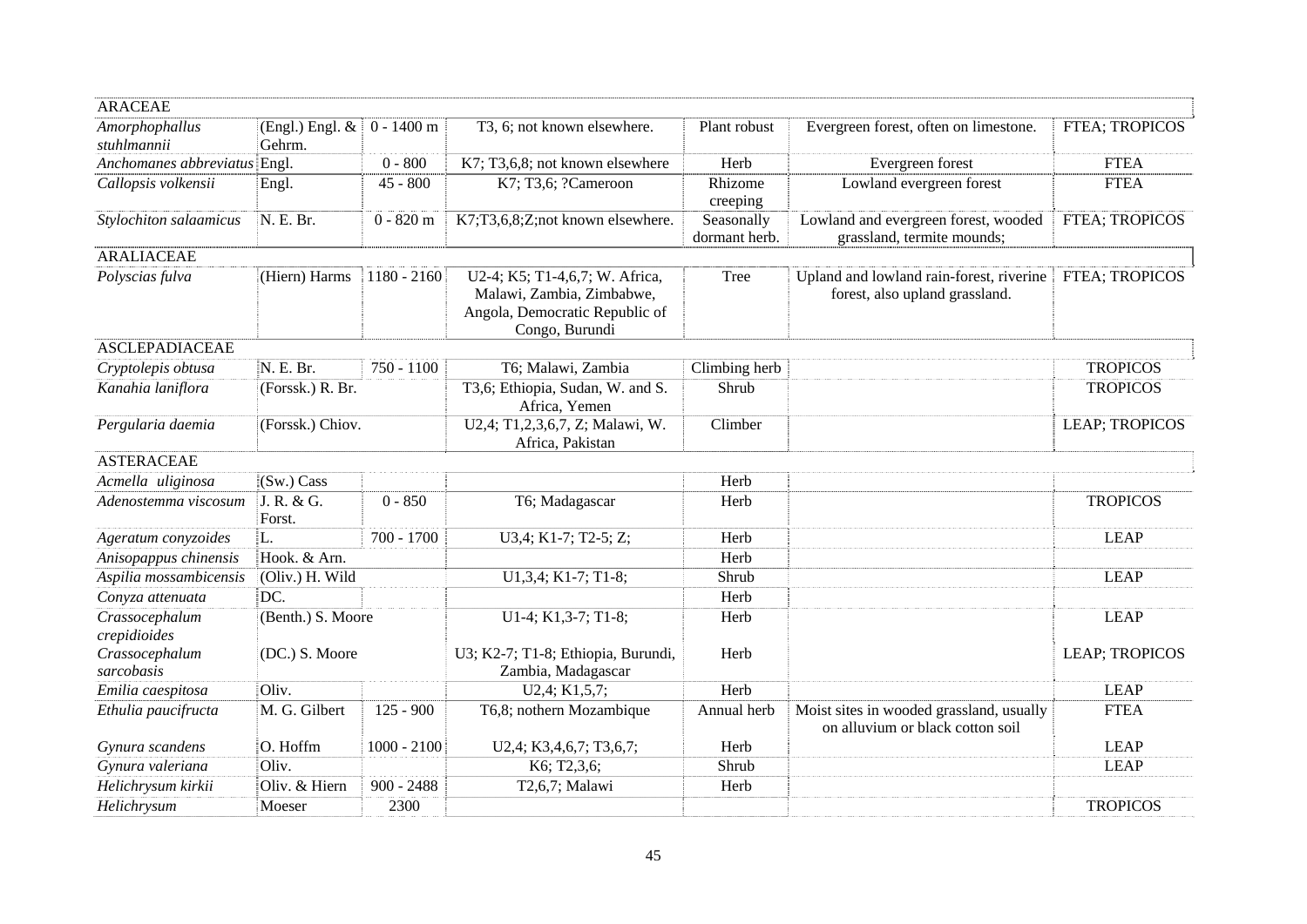| longiramum                   |                                   |               |                                                                                                     |                                 |                                                                                                                                                                                                       |                 |
|------------------------------|-----------------------------------|---------------|-----------------------------------------------------------------------------------------------------|---------------------------------|-------------------------------------------------------------------------------------------------------------------------------------------------------------------------------------------------------|-----------------|
| Helichrysum<br>odoratissimum | (L.) Sweet                        | 1700 - 3700   | U1-3; K3,5; T2,4,7; Zimbabwe,<br>Malawi, Mozambique, S. Africa                                      | Herb                            |                                                                                                                                                                                                       | <b>LEAP</b>     |
| Helichrysum traversii        | Chiov.                            | 1850 - 3000   | K2,3,5; T2,3,7; Ethiopia                                                                            | Herb                            |                                                                                                                                                                                                       | <b>LEAP</b>     |
| Microglossa pyrifolia        | (Lam.) O. Ktze.                   | 1180 - 2200   | U2-4; K3-5; T4-8; Z; P; Zambia,<br>Cameroon, Malawi, Burundi                                        | Shrub                           |                                                                                                                                                                                                       | <b>LEAP</b>     |
| Mikania chenopodifolia       | Willd.                            |               | U2; T3,4,7,8; Z; P; Rwanda, D.R.<br>Congo                                                           | Climbing herb                   |                                                                                                                                                                                                       | <b>LEAP</b>     |
| Solanecio angulatus          | $\overline{(Vahl)}$ C.<br>Jeffrey |               | U1-4; K2-5,7; T1-8;                                                                                 | Climbing<br>succulent herb      |                                                                                                                                                                                                       | <b>LEAP</b>     |
| Solanecio mannii             | (Hook. f.) C.<br>Jeffrey          |               | U1-4; K1-7; T1-8; Cameroon                                                                          | Shrub or tree                   |                                                                                                                                                                                                       | LEAP; TROPICOS  |
| Synedrella nodiflora         | (L.) Gaertn.                      | $20 - 1500$   | T3,6; pantropical                                                                                   | Herb                            |                                                                                                                                                                                                       | <b>TROPICOS</b> |
| Vernonia aemulans            | Vatke                             | $1 - 1900$    | K4,6,7; T2-4,6-8; not known<br>elsewhere                                                            | Annual herb                     | Disturbed sites such as roadsides, old<br>cultivations, also in grassland, woodland,<br>wooded grassland and bushland                                                                                 | <b>FTEA</b>     |
| Vernonia bruceae             | C. Jeffrey                        | $1000 - 1200$ | T6,7 border; not known elsewhere.                                                                   | Shrub, climber<br>or small tree | Moist forest or forest margins                                                                                                                                                                        | <b>FTEA</b>     |
| Vernonia glabra              | (Steetz) Vatke                    | $0 - 2100$    | K1,4,5; T1-8; Z; Congo, Zambia,<br>Malawi, Mozambique, Zimbabwe,<br>Namibia, Botswana, South Africa | Perennial herb                  | Dry grassland, waste places like<br>roadsides, woodland, grassland in the<br>woodland zone                                                                                                            | <b>FTEA</b>     |
| Vernonia holstii             | O. Hoffm.                         | $900 - 2100$  | K3,4,6,7; T2-7; Cameroon, Congo,<br>Rwanda, Zambia, Malawi,<br>Mozambique, Zimbabwe                 | shrub                           | Woody herb or Margins of and clearings in dry evergreen<br>forest, secondary bushland, maybe<br>locally common                                                                                        | <b>FTEA</b>     |
| Vernonia lasiopus            | O. Hoffm.                         | $1050 - 2650$ | U2-4; K3,4,6,7; T1-3,5,6; Rwanda<br>Sudan and Ethiopia                                              | Woody herb or<br>shrub          | Forest clearings, forest margins,<br>secondary bush derived form forest,<br>riverine thicket, secondary grassland in<br>forest or dry bush zone, roadsides maybe<br>abundant in abandoned cultivation | <b>FTEA</b>     |
| Vernonia stuhlmannii         | O. Hoffm.                         | 350 - 1200    | T3?,5,6,8; not known elsewhere                                                                      | Woody herb or<br>weak shrub     | Woodland, wooded grassland and<br>thickets                                                                                                                                                            | <b>FTEA</b>     |
| <b>BALSAMINACEAE</b>         |                                   |               |                                                                                                     |                                 |                                                                                                                                                                                                       |                 |
| Impatiens walleriana         | Hook. f.                          | $0 - 2000$    | K7; T2,3,6; Z, P; Mozambique, S.<br>Malawi, E. Zimbabwe                                             | Succulent<br>perennial          | In damp often shaded places in upland<br>and coastal rainforest, particularly in<br>riverine thickets, gullies and damp rocky<br>places                                                               | <b>FTEA</b>     |
| <b>BEGONIACEAE</b>           |                                   |               |                                                                                                     |                                 |                                                                                                                                                                                                       |                 |
| Begonia oxyloba              | Welw.                             | 1100          | K5; T3,7; Burundi, D.R. Congo, W.<br>Africa                                                         | Herb                            |                                                                                                                                                                                                       | <b>LEAP</b>     |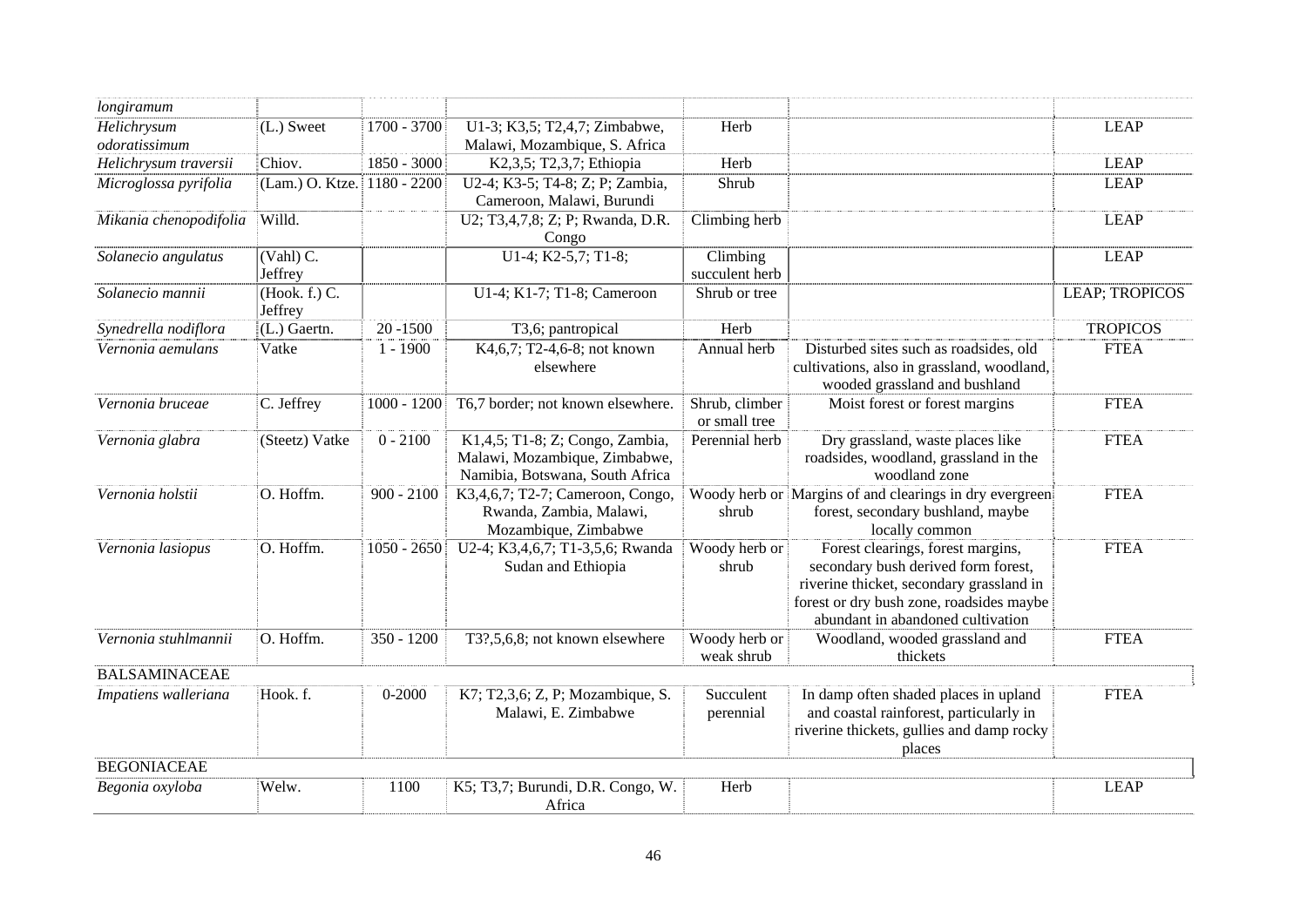| <b>CAMPANULACEAE</b>            |                              |               |                                                                                                                      |                                   |                                                                                                   |             |
|---------------------------------|------------------------------|---------------|----------------------------------------------------------------------------------------------------------------------|-----------------------------------|---------------------------------------------------------------------------------------------------|-------------|
| Lobelia baumannii               | Engl.                        | 800 - 2400    | K4; T2-4, 6-8; E. D.R. Congo,<br>Burundi, Zambia, Malawi,<br>Zimbabwe and Mozambique.                                | Perennial herb                    | Forest floor or forest margins, often on<br>rocks or stream banks in shade                        | <b>FTEA</b> |
| Lobelia fervens                 | Thunb.                       | $0 - 1780$    | K1, 4, 7; T1, 3, 4, 6-8; Z; P; Ethiopia,<br>zimbabwe, Mozambique, Comoro<br>Isl, Madagascar, Reunion, Brazil.        | Perennial herb                    | Grassland, forest margins, roadsides,<br>streamsides or on coastal sand, often in<br>damp places. | <b>FTEA</b> |
| <b>CANNACEAE</b>                |                              |               |                                                                                                                      |                                   |                                                                                                   |             |
| Canna indica                    | L.                           | $0 - 2500$    | U2-4; K3,4,7; T2-4,6,7; Z; P;<br>Pantropical                                                                         | Herb                              | Widespread in areas of high rainfall in<br>disturbed places                                       | <b>FTEA</b> |
| <b>CELASTRACEAE</b>             |                              |               |                                                                                                                      |                                   |                                                                                                   |             |
| Maytenus undata                 | (Thunb.)<br><b>Blakelock</b> | $0 - 3150$    | U1-4; K1-7; T1-4,6,7; Z; W. Afr,<br>Mad, Sud, Som, Yemen                                                             | Shrub                             | Forest, riverine forest, woodland,<br>evergreen and coastal bushland                              | <b>FTEA</b> |
| <b>CLUSIACEAE</b>               |                              |               |                                                                                                                      |                                   |                                                                                                   |             |
| Harungana<br>madagascariensis   | Lam. ex Poir.                | $0 - 1800$    | U2-4; K4,5,7; T1,3,6,7; Z; P; widely<br>spread throughout Tropical Africa.                                           | Shrub                             | Lowland and upland rainforest                                                                     | <b>FTEA</b> |
| Hypericum quartinianum A. Rich. |                              |               | 1150 - 2250 U1,2; K2,3,?5; T4,6-8; Eth, Mal, Zai,<br>Zam, Moz                                                        | Shrub                             | Rocky places, gulleys and river banks in<br>upland grassland or deciduous woodland                | <b>FTEA</b> |
| <b>COMBRETACEAE</b>             |                              |               |                                                                                                                      |                                   |                                                                                                   |             |
| Combretum<br>chionanthoides     | Engl. & Diels                | $50 - 170$    | K7; T3,6; not known elsewhere                                                                                        | Semi-scandent<br>shrub or ? Tree. | Forest margins                                                                                    | <b>FTEA</b> |
| Combretum molle                 | G. Don                       | $30 - 2300$   | U1-4; K1-7; T1-8; throughout the<br>wooded grassland areas or Tropical<br>and southern Africa; also in the<br>Yemen. | Small tree                        | Wooded grassland and bushland forming<br>pure stands on hillsides.                                | <b>FTEA</b> |
| Combretum schumannii            | Engl.                        | $0 - 1150$    | K4,7; T2,3,5,6,8; Malawi,<br>Mozambique                                                                              | Shrub or tree                     | Lowland rain forest, riverine forest and<br>Brachystegia woodland to valley<br>grassland.         | <b>FTEA</b> |
| <b>COMMELINACEAE</b>            |                              |               |                                                                                                                      |                                   |                                                                                                   |             |
| Pollia bracteata                | K. Schum.                    | $1150 - 1375$ | T3, 6;                                                                                                               | Herb                              |                                                                                                   |             |
| Pollia condensata               | C. B. Clarke                 |               |                                                                                                                      | Herb                              |                                                                                                   |             |
| Stanfieldiella                  | (C.B. Clarke)                |               | U2,4; Ethiopia                                                                                                       |                                   |                                                                                                   | <b>LEAP</b> |
| imperforata<br>CONNARACEAE      | <b>Brenan</b>                |               |                                                                                                                      |                                   |                                                                                                   |             |
|                                 |                              |               |                                                                                                                      | Shrub                             |                                                                                                   |             |
| Jaundea pinnata                 | (P. Beauv.)<br>Schellenb.    | $0 - 2500$    | U2,4; K4,7; T1-3,6,7; W. Africa,<br>Sudan, Zimbabwe, Angola                                                          |                                   |                                                                                                   | <b>LEAP</b> |
| Rourea thomsonii                | (Baker) Jongkin              |               |                                                                                                                      | Shrub or liana                    |                                                                                                   |             |
| CONVOLVULACEAE                  |                              |               |                                                                                                                      |                                   |                                                                                                   |             |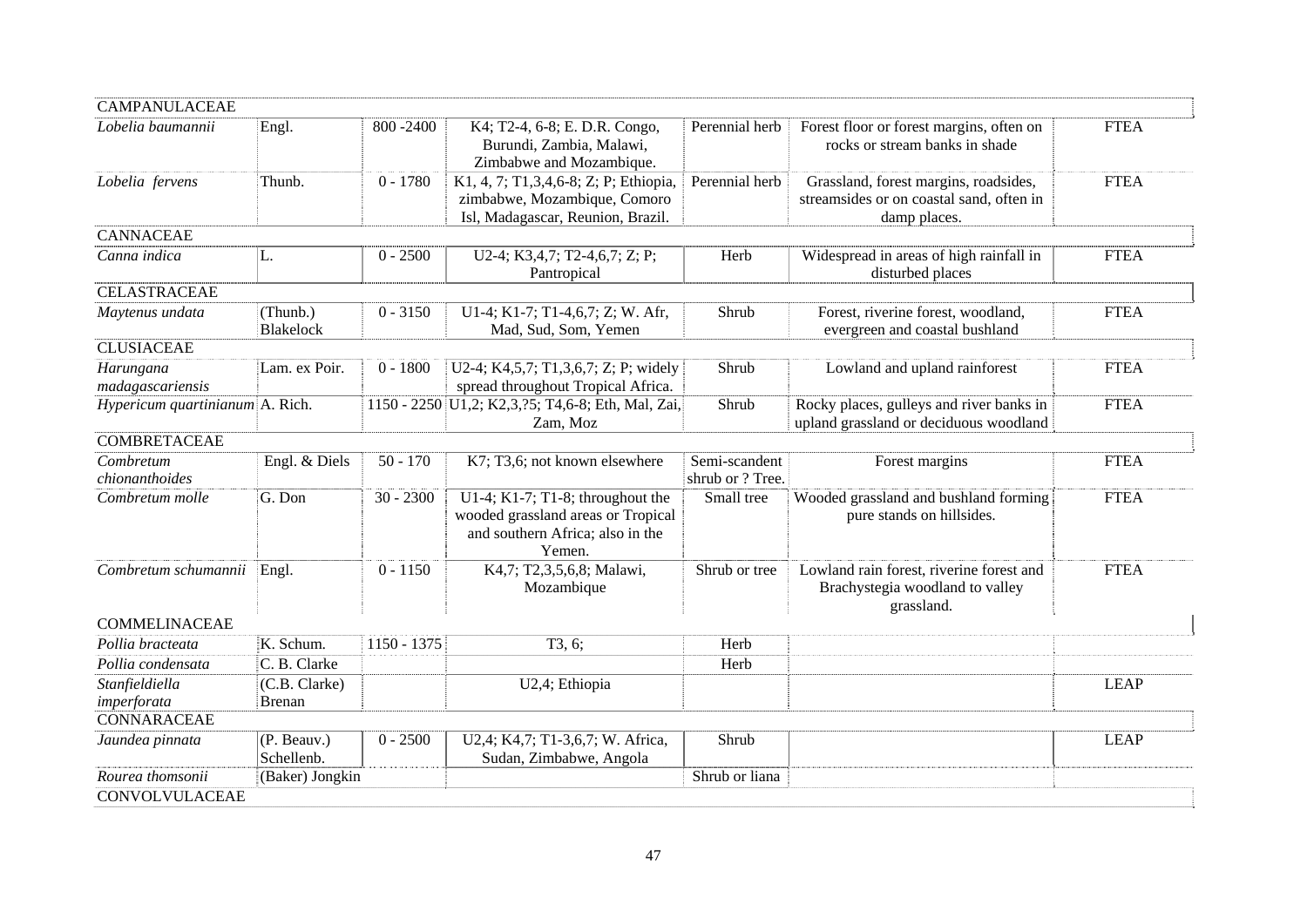| Hewittia malabarica                      | (L.) Suresh                         |              |                                                                                                                                                                                                                                                                  | Climber               |                                                                                                                          |             |
|------------------------------------------|-------------------------------------|--------------|------------------------------------------------------------------------------------------------------------------------------------------------------------------------------------------------------------------------------------------------------------------|-----------------------|--------------------------------------------------------------------------------------------------------------------------|-------------|
| Ipomoea involucrata                      | P. Beauv.                           | $100 - 2700$ | U2,3; $K6$ ; T 1-8; Z; Throughout<br>tropical Africa from West Africa to<br>Angola and nothern Transvaal.                                                                                                                                                        | Herb                  | Grassland, forest, Brachystegia woodland<br>and abandoned cultivated ground.                                             | <b>FTEA</b> |
| Ipomoea urbaniana                        | (Dammer) Hall.                      | $0 - 1500$   | U2,4; K7; T3,6,8; eastern Congo<br>Republic                                                                                                                                                                                                                      | Liane                 | Upland and lowland rain-forest, rarely in<br>grassland.                                                                  | <b>FTEA</b> |
| Ipomoea wightii                          | (Wall.) Choisy                      | $50 - 2400$  | U1-4; K1-6; T1-8; Z; Mozambique,<br>Nyassaland, Zimbabwe, S. Africa<br>also Madagascar and tropical Asia.                                                                                                                                                        | Herb                  | Open forest, scrub.                                                                                                      | <b>FTEA</b> |
| Jacquemontia paniculata (Burm. f.) Hall. |                                     | $0 - 360$    | K7; T3,6,8; Z; P; Madagascar to SE<br>Asia, Malaysia, tropical Australia<br>and New Caledonia.                                                                                                                                                                   | Twiner                | Grassland, thickets and cultivations, often<br>on sandy soil; in the coastal provinces.                                  | <b>FTEA</b> |
| Lepistemon owariense                     | (P. Beauv.)<br>Hall. f.             | $200 - 1350$ | U1-4; K5,7; T2-4, 6, 8; Sudan<br>Republic, Congo Republic,<br>Mozambique and Nyassaland<br>extending to Portuguese Guinea and<br>Angola                                                                                                                          | Twiner                | Lowland rainforest and riverine forestl                                                                                  | <b>FTEA</b> |
| Xenostegia medium                        | $(L.)$ Austin $&$<br><b>Staples</b> |              |                                                                                                                                                                                                                                                                  | Trailing herb         |                                                                                                                          |             |
| <b>CRASSULACEAE</b>                      |                                     |              |                                                                                                                                                                                                                                                                  |                       |                                                                                                                          |             |
| Kalanchoe crenata                        | (Andr.) Haw.                        | $0 - 2300$   | U2-4; K3,5,7; T1-4, 6-8; Z;<br>widespread in Tropical Africa from<br>Guinee to Angola, Central African<br>Republic, D.R. Congo, Rwanda,<br>Burundi, Malawi, Zambia,<br>Zimbabwe, South Africa, Arabia,<br>naturalised in tropical America, India<br>and Malaysia | Herb                  | Forest, bushland and grassland, mostly in<br>moist and damp places, often among<br>rocks by roadside in cultivated lands | <b>FTEA</b> |
| <b>CUCURBITACEAE</b>                     |                                     |              |                                                                                                                                                                                                                                                                  |                       |                                                                                                                          |             |
| Coccinia grandiflora                     | Cogn.                               | $100 - 1900$ | K7; T3,6,8; ?Malawi                                                                                                                                                                                                                                              | Climber               | Lowland and upland rain-forest.                                                                                          | <b>FTEA</b> |
| Coccinia grandis                         | (L.) Voigt                          | $0 - 1680$   | U1-4; K1, 2, 4, 5, 7; T1-3, 6, 8; Z<br>norhtern tropical Africa eastwards<br>from Senegal to Somali republic;<br>Arabia; South America                                                                                                                           | Climber               | Deciduous bushland, woodland and<br>wooded grassland, dry evergreen forest<br>and evergreen woodland.                    | <b>FTEA</b> |
| Coccinia mildbraedii                     | Harms                               |              |                                                                                                                                                                                                                                                                  | Herbaceous<br>climber |                                                                                                                          |             |
| Momordica anigosantha                    | Hook. f.                            | $300 - 1220$ | U2,4; K4,7;T3, 6; Z; Mozambique                                                                                                                                                                                                                                  | Climber               | Lowland rain and ground-water forest<br>and forest remnants                                                              | <b>FTEA</b> |
| Oreosyce africana                        | Hook. f.                            |              |                                                                                                                                                                                                                                                                  | Climber               |                                                                                                                          |             |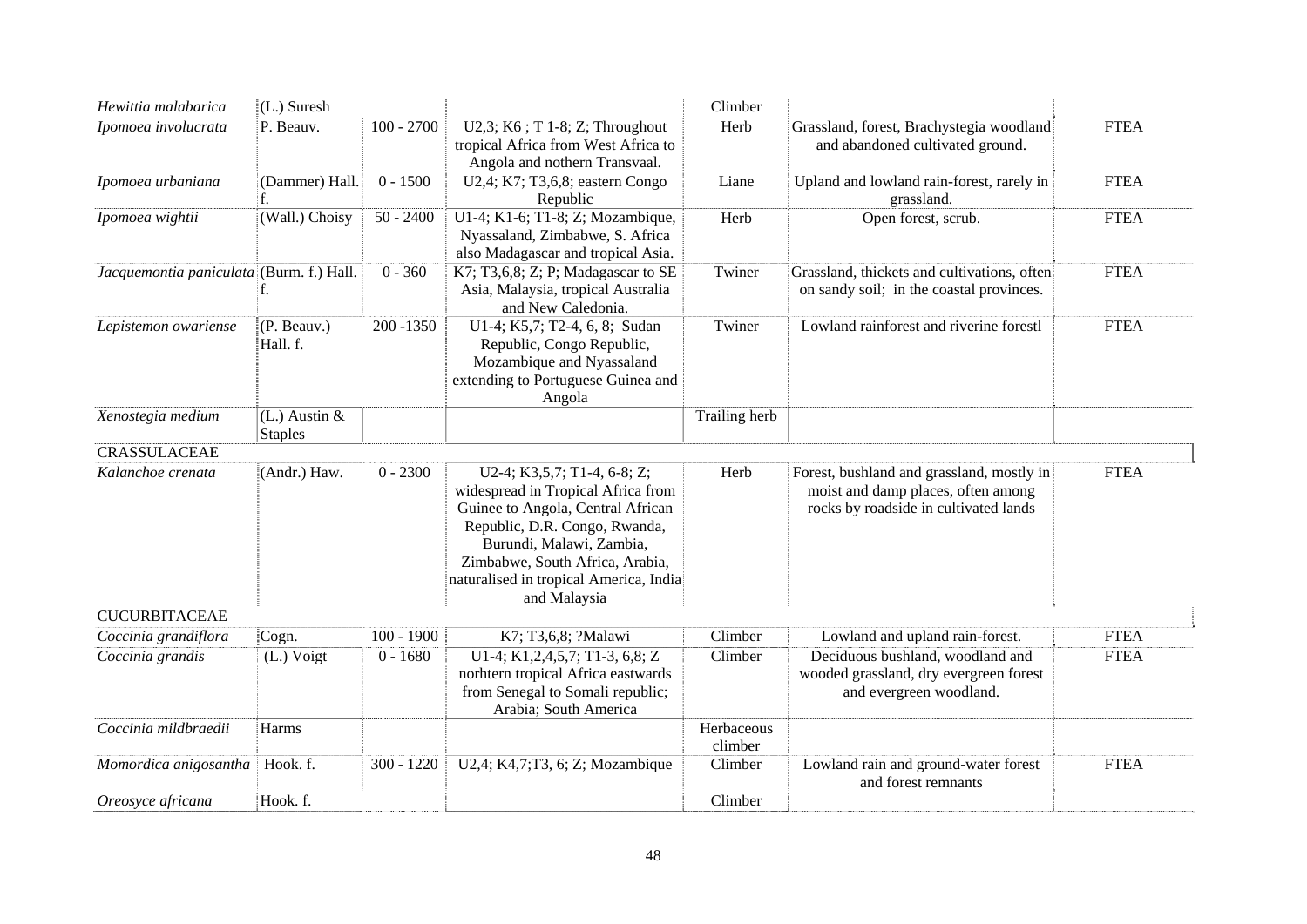| (Hook. f.) Engl.<br>Climber<br>Peponium vogelii<br>$80 - 2440$<br>$ U2-4; K1, 3-7; T1-3, 5-8; Z; west and$<br>Upland and lowland rain -and ground-     | <b>FTEA</b> |
|--------------------------------------------------------------------------------------------------------------------------------------------------------|-------------|
| Central tropical Africa from Ghana<br>water forest and upland bamboo thicket,<br>eastwards to Ethiopia and<br>also in woodland and bushland especially |             |
| southwards throug the Congo<br>near open water.                                                                                                        |             |
| Republic to Angola; Mozambique;                                                                                                                        |             |
| Seychelles.                                                                                                                                            |             |
| U2,4; T3,6; west Africa from Guinea<br>(Schumach.) C.<br>$300 - 1370$<br>Climber<br>Lowland rain-forest<br>Raphidiocystis                              | <b>FTEA</b> |
| Republic eastwards to Togo<br>chrysocoma<br>Jeffrey                                                                                                    |             |
| Republic.                                                                                                                                              |             |
| U1-4; K1-7; T1-8; Z; tropical Africa<br>Herb climbing<br>Zehneria scabra<br>$80 - 3350$<br>Rain and swamp or other ground water<br>$(L. f.)$ Sond.     | <b>FTEA</b> |
| and South Africa, Arabia, peninsular<br>or trailing<br>forest, riverine forest, grass thicket,                                                         |             |
| India, Java, Philippines<br>seasonal swamp and damp places                                                                                             |             |
| generally in bushland and woodland; also                                                                                                               |             |
| a weed of roadsides and plantations.                                                                                                                   |             |
| <b>CYCADACEAE</b>                                                                                                                                      |             |
| Encephalartos<br>A. Br. &<br>U2; K7; T3,6; Z;<br>$0 - 600$<br><b>Trees</b>                                                                             | <b>LEAP</b> |
| hildebrandtii<br>Bouche<br><b>CYPERACEAE</b>                                                                                                           |             |
|                                                                                                                                                        |             |
| (L.) O. Ktze.<br>U3,4; K1-4,6,7; T1-8; Ethiopia, D.R.<br>Cyperus cyperoides<br>$150 - 2150$<br>Congo, Burundi, S.Africa, Somalia                       | <b>LEAP</b> |
| Pycreus elegantulus<br>(Steud.) C.B.                                                                                                                   |             |
| Clarke                                                                                                                                                 |             |
| K7; T3,6;<br>Scleria lithosperma<br>$(L.)$ Sw.<br>$80 - 500$                                                                                           | <b>LEAP</b> |
| U1; K5,7; T3,4; Z; Ethiopia,<br>Scleria racemosa<br>Poir.                                                                                              | <b>LEAP</b> |
| Zimbabwe                                                                                                                                               |             |
| <b>DICHAPETALACEAE</b>                                                                                                                                 |             |
| Poir.<br>Dichapetalum<br>$0 - 2400$<br>U2,4; K7; T1,2,6; Z; tropical Africa<br>Liana<br>Rain forest, riverine forest and in                            | <b>FTEA</b> |
| from Senegal to Angola and<br>madagascariense<br>associated bushland.                                                                                  |             |
| Mozambique, Comores, Madagascar                                                                                                                        |             |
| <b>DIOSCOREACEAE</b>                                                                                                                                   |             |
| (Kunth) Pax<br>$0 - 1650$<br>Shrub<br>Dioscorea dumetorum<br>U1-4; K7; T1,3,4,6-8; Z; Senegal,                                                         | <b>LEAP</b> |
| Ethiopia, Mozambique, Zimbabwe,                                                                                                                        |             |
| S.Africa.<br>Dioscorea sansibarensis Pax<br>$0 - 900$<br>Shrub                                                                                         |             |
| U2; K7; T6-8; Z; P; Sudan, S.<br>Africa, Mozambique, Madagascar                                                                                        | <b>LEAP</b> |
| <b>DRACAENACEAE</b>                                                                                                                                    |             |
| (L.) Ker-Gawl<br>U2-4; K5; T1,3,4,6; D.R. Congo, S.<br>Dracaena fragrans                                                                               | <b>LEAP</b> |
| Africa                                                                                                                                                 |             |
| <b>ERICACEAE</b>                                                                                                                                       |             |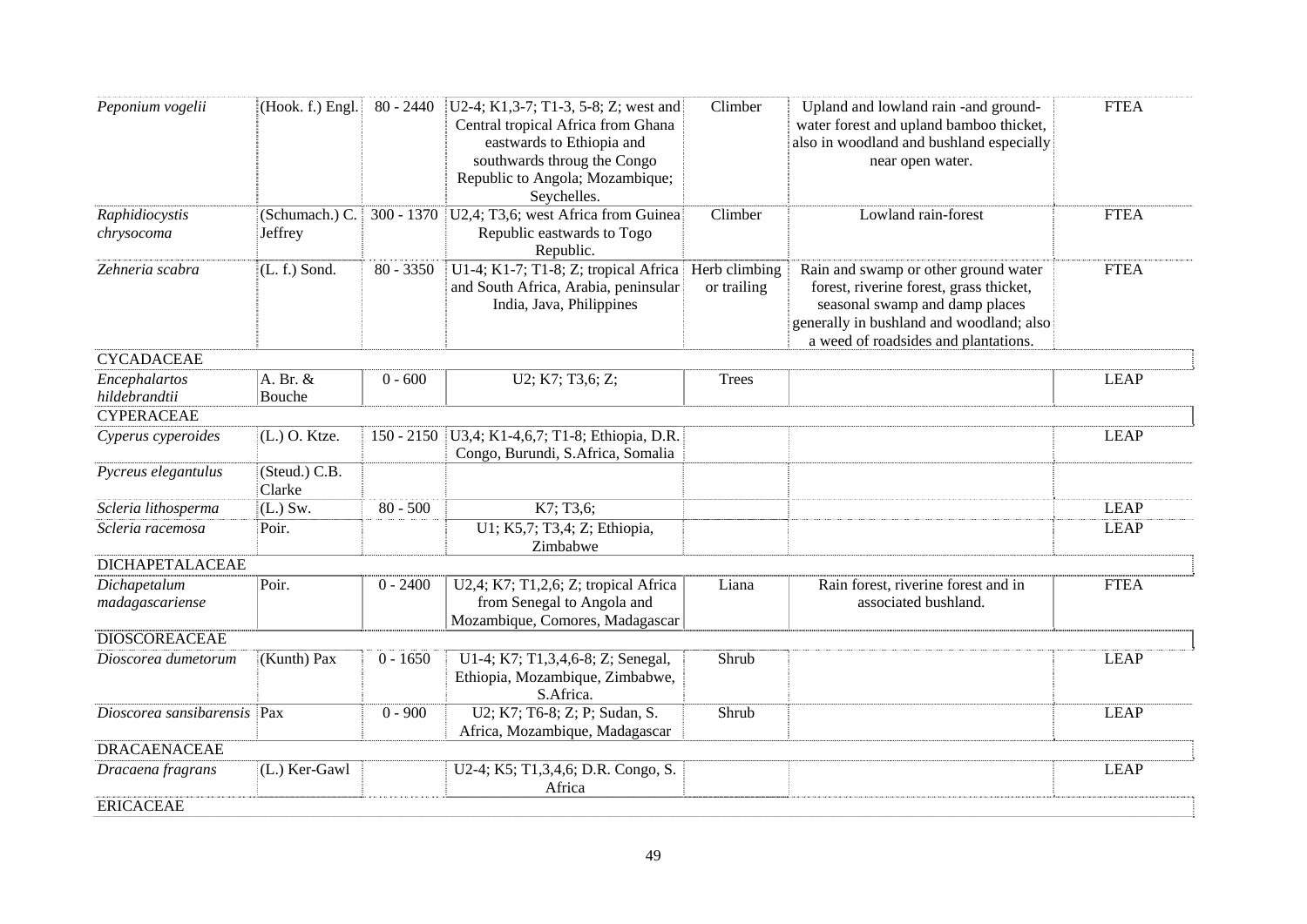| Agarista salicifolia                       | (Comm. ex                   |                     |                                                                                                                                                                                      | Shrub or tree                   |                                                                                                                                                                                                                                            |             |
|--------------------------------------------|-----------------------------|---------------------|--------------------------------------------------------------------------------------------------------------------------------------------------------------------------------------|---------------------------------|--------------------------------------------------------------------------------------------------------------------------------------------------------------------------------------------------------------------------------------------|-------------|
|                                            | Lam.) G. Don                |                     |                                                                                                                                                                                      |                                 |                                                                                                                                                                                                                                            |             |
| <b>EUPHORBIACEAE</b>                       |                             |                     |                                                                                                                                                                                      |                                 |                                                                                                                                                                                                                                            |             |
| Acalypha fruticosa                         | Forssk                      | $0 - 1890$          | U1-3; K1-7; T1-3, 6, 7, ?8; Z; Sudan<br>to Somalia and south to Burundi with<br>outlying stations in Namibia, S.<br>Malawi and C. Mozambique, So.<br>Arabia, S. india, Ceylon, Burma | Shrub or small<br>tree          | Coastal and decidious bushland and<br>thicket, wooded grassland, often riverine,<br>on rocky shores or outcrops, and in other<br>places with local water catchment and<br>less grass competition, becoming<br>common in over grazed places | <b>FTEA</b> |
| Acalypha ornata                            | A. Rich                     | $0 - 2000$          | U1-4; K2, ?4, 5-7; T1-8; from<br>Nigeria to Eritrea and south to<br>Angola, Botwsana, Zimbabwe and<br>Mozambique.                                                                    | Woody herb or<br>shrub          | Forest undergrowth and edges, wooded<br>grassland, deciduous woodland and<br>thicket, oftern riverine or in rocky places,<br>also in secondary associations and<br>disturbed ground.                                                       | <b>FTEA</b> |
| Acalypha racemosa                          | Wall. ex Baill.             | $100 - 2000$        | U1-4; K1,3-7; T1-3,5,6,?8                                                                                                                                                            | Perennial herb<br>or sub-shrub. | Forest, open places, edges and riverine,<br>sometimes in rocky or disturbed places<br>nearby.                                                                                                                                              | <b>FTEA</b> |
| Alchornea laxiflora                        | (Benth.) Pax &<br>K. Hoffm. | $10 - 1600$         | U1-4; K5,7; T1,4-6,8; from Nigeria<br>eastwards to Ethipia and south th<br>South Africa.                                                                                             | Shrub or small<br>tree          | Evergreen forest, associated bushland in<br>fire-protected places, also deciduous and<br>riverine thickets near coast                                                                                                                      | <b>FTEA</b> |
| Bridelia cathartica                        | Bertol. F.                  | $0 - 2000$          | K7; T1-8; Z; P; from Sudan,<br>Ethiopia, and Somalia south-west to<br>D.R. Congo and south to South<br>Africa                                                                        | Shrub or small<br>tree          | Woodland, bushland and thicket,<br>commonly riverine or in rocky places,<br>persisting to secondary associations                                                                                                                           | <b>FTEA</b> |
| Dalechampia scandens<br>var. hildebrandtii | L.                          | $0 - 1500$          | U1: K1-4, 6,7; T 2-7; Cape Verde Is.<br>To S. Arabia, Pakistan and India<br>south to Angola nad Mozambique.                                                                          | Twiner                          | Deciduous, coastal and riverine bushland<br>and thicket often in rocky or seasonally<br>wet places, extending into disturbed<br>habitats.                                                                                                  | <b>FTEA</b> |
| Drypetes natalensis                        | (Harv.) Hutch.              | $15 - 1500$         | K4,7; T2-6,8; Z; Sudan,<br>Mozambique, Malawi, Zambia,<br>S.Africa                                                                                                                   | Shrub                           | Dry evergreen, riverine and semi-<br>deciduous forest. Often in rocky places.                                                                                                                                                              | <b>FTEA</b> |
| Drypetes reticulata                        | Pax                         | $0 - 500$<br>(1800) | K?1, 7; T3, 6-8; Z; Somalia,<br>Mozambique, Zimbabwe, South<br>Africa                                                                                                                | Shrub or<br>slender tree.       | Evergreen forest and thicket, often<br>riverine or in rocky places.                                                                                                                                                                        | <b>FTEA</b> |
| Euphorbia quadrialata                      | Pax                         | $400 - 1300$        | T3, 6; not known elsewhere.                                                                                                                                                          | <b>Tree</b>                     | Rocky slopes and gneiss outcrops with<br>open deciduous bushland.                                                                                                                                                                          | <b>FTEA</b> |
| Hymenocardia ulmoides                      | Oliv.                       | $50 - 1550$         | T3,5,6,8; from Cameroun south to<br>Angola, east to S. Sundan and<br>Tanzania and southeast to S. Africa.                                                                            | Medium sized<br>or small tree   | Dry evergreen forest and associated<br>bushland or thicket, persisting in wooded<br>grassland and disturbed places.                                                                                                                        | <b>FTEA</b> |
| Meineckia fruticans var. (Pax) Webster     |                             | $30 - 220$          | K7; T3; not known elsewhere.                                                                                                                                                         | Shrub                           | On coral and other rock outcrops, in                                                                                                                                                                                                       | <b>FTEA</b> |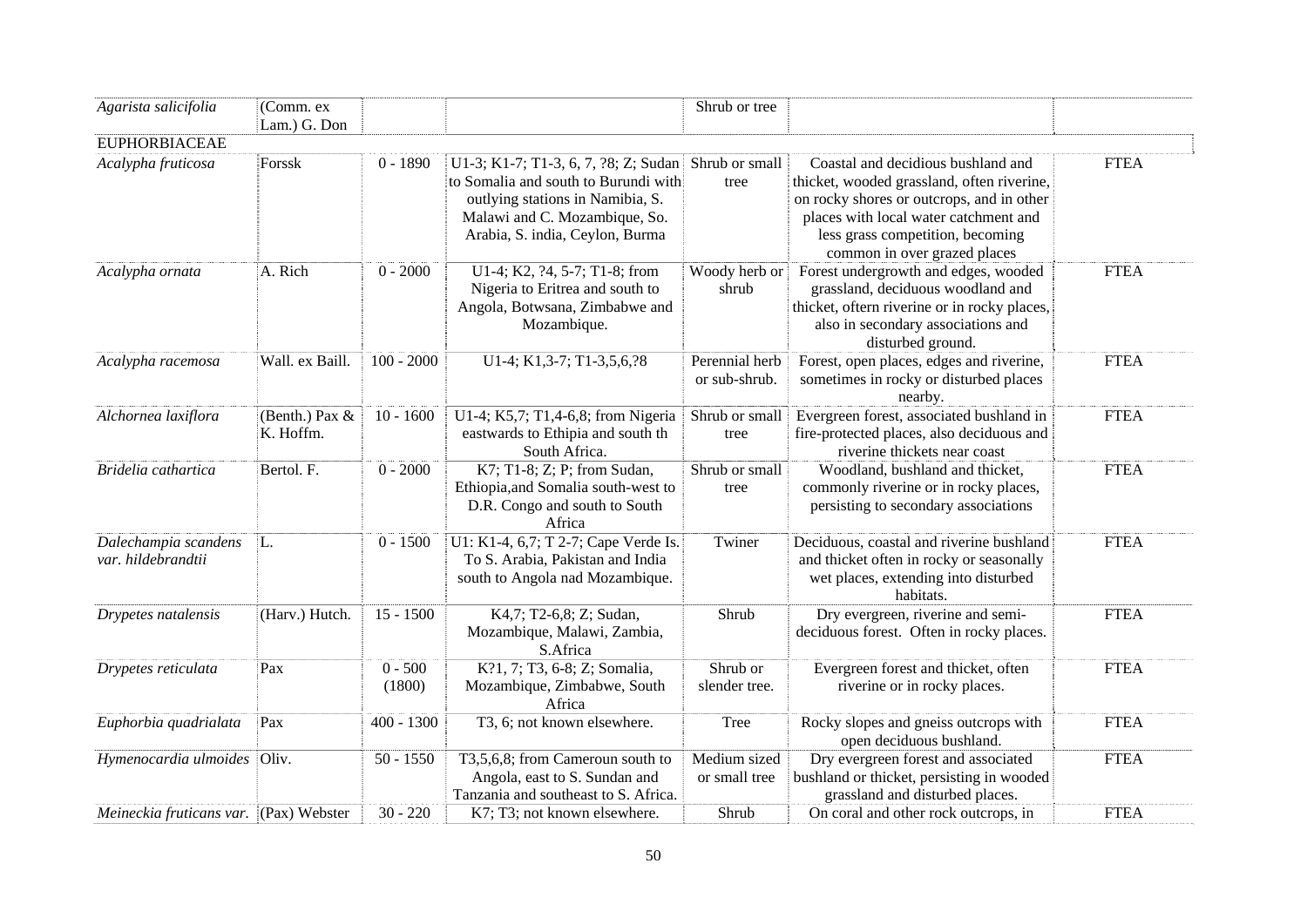| engleri                                             |                            |              |                                                                                                                                                             |                                  | lowland wet evergreen and riparian<br>forest.                                                                                                                         |             |
|-----------------------------------------------------|----------------------------|--------------|-------------------------------------------------------------------------------------------------------------------------------------------------------------|----------------------------------|-----------------------------------------------------------------------------------------------------------------------------------------------------------------------|-------------|
| Meineckia fruticans var. Pax (Webster)<br>fruticans |                            | $6 - 1000$   | K7; T3,4,6,7; not known elsewhere.                                                                                                                          | Shrub                            | Limestone and coral outcrops, rocky,<br>sometimes riverine places in forest and<br>coastal bushland.                                                                  | <b>FTEA</b> |
| Mildbraedia caprinifolia (Pax) Hutch.               |                            | $0 - 1675$   | K7; T3,4,6,8; Z; Mozambique                                                                                                                                 | Shrub or small<br>tree.          | Forest undergrowth and edges, coastal<br>woodland, riverine and secondary<br>associations                                                                             | <b>FTEA</b> |
| Phyllanthus capillaris                              | Schumach. &<br>Thonn.      |              |                                                                                                                                                             | Shrub                            |                                                                                                                                                                       |             |
| Phyllanthus<br>glaucophyllus                        | Sond.                      |              |                                                                                                                                                             |                                  |                                                                                                                                                                       |             |
| Phyllanthus<br>nummulariifolius                     | Por.                       | $0 - 2450$   | U1 - 4; K1-5; T1-8; Z; P; from Sierra Woody herb or<br>Leone to Sudan and south to South<br>Africa; also in Madagascar,<br>Mascarene Islands and Seychelles | shrub                            | Woodland, wooded grassland and forest<br>edges, extending to upland grassland and<br>bushland, often in seasonally wet and<br>disturbed places.                       | <b>FTEA</b> |
| Sclerocroton<br>integerrimus                        | Hochst.                    |              |                                                                                                                                                             |                                  |                                                                                                                                                                       |             |
| Shirakia elliptica                                  | (Hochst.) Kruijt           |              |                                                                                                                                                             | Tree                             |                                                                                                                                                                       |             |
| Shirakiopsis elliptica                              | (Hochst.) Esser            |              |                                                                                                                                                             | Tree                             |                                                                                                                                                                       |             |
| Suregada zanzibariensis                             | Baill.                     | $0 - 1600$   | K7; T3,6,8; Z; P. Somalia,<br>Mozambique, Zimbabwe,<br>Madagascar and South Africa                                                                          | Shrub or small<br>to large tree. | Coastal forest, woodland and bushland,<br>common in places, occasionally found in<br>simlar places inland and at much higher<br>altitudes.                            | <b>FTEA</b> |
| Tragiella natalensis                                | (Sond.) Pax &<br>K. Hoffm. | $80 - 2300$  | U1,3,4; K1-7; T1-3,6; Sudan,<br>Mozambique, Malawi, Zimbabwe,<br>Zwaziland and South Africa                                                                 | Herb                             | Forest edges, undergrowth, and<br>associated bushland, riverine lakesides<br>often in disturbed places.                                                               | <b>FTEA</b> |
| <b>FABACEAE</b>                                     |                            |              |                                                                                                                                                             |                                  |                                                                                                                                                                       |             |
| <b>CAESALPINIOIDEAE</b>                             |                            |              |                                                                                                                                                             |                                  |                                                                                                                                                                       |             |
| Dialium holtzii                                     | Harms                      | $10 - 460$   | T3, 6-8; Mozambique                                                                                                                                         | Tree                             | Lowland dry evergreen forest, riverine<br>and swamp-forest, woodland; perhaps<br>also in lowland forest.                                                              | <b>FTEA</b> |
| Senna hirsuta                                       | (L) Irwin $&$<br>Barneby   | $550 - 1220$ | U4; T3,6; originally from topical<br>America, but now established in<br>various parts of the Old World<br>tropics.                                          | Shrubby herb                     | A naturalised weed of plantations and<br>cultivated ground in lowland rain forest<br>areas; said to be v. common in the old<br>cultivation in Kimobza Forest Reserve. | <b>FTEA</b> |
| Albizia petersiana subsp.<br>petersiana             |                            |              |                                                                                                                                                             | Shrub                            |                                                                                                                                                                       |             |
| Chamaecrista                                        | (L.) Standley              | $0 - 2740$   | Widespread in the tropics of the old                                                                                                                        | Herb                             | Clearings in forest, forest margins,                                                                                                                                  | <b>FTEA</b> |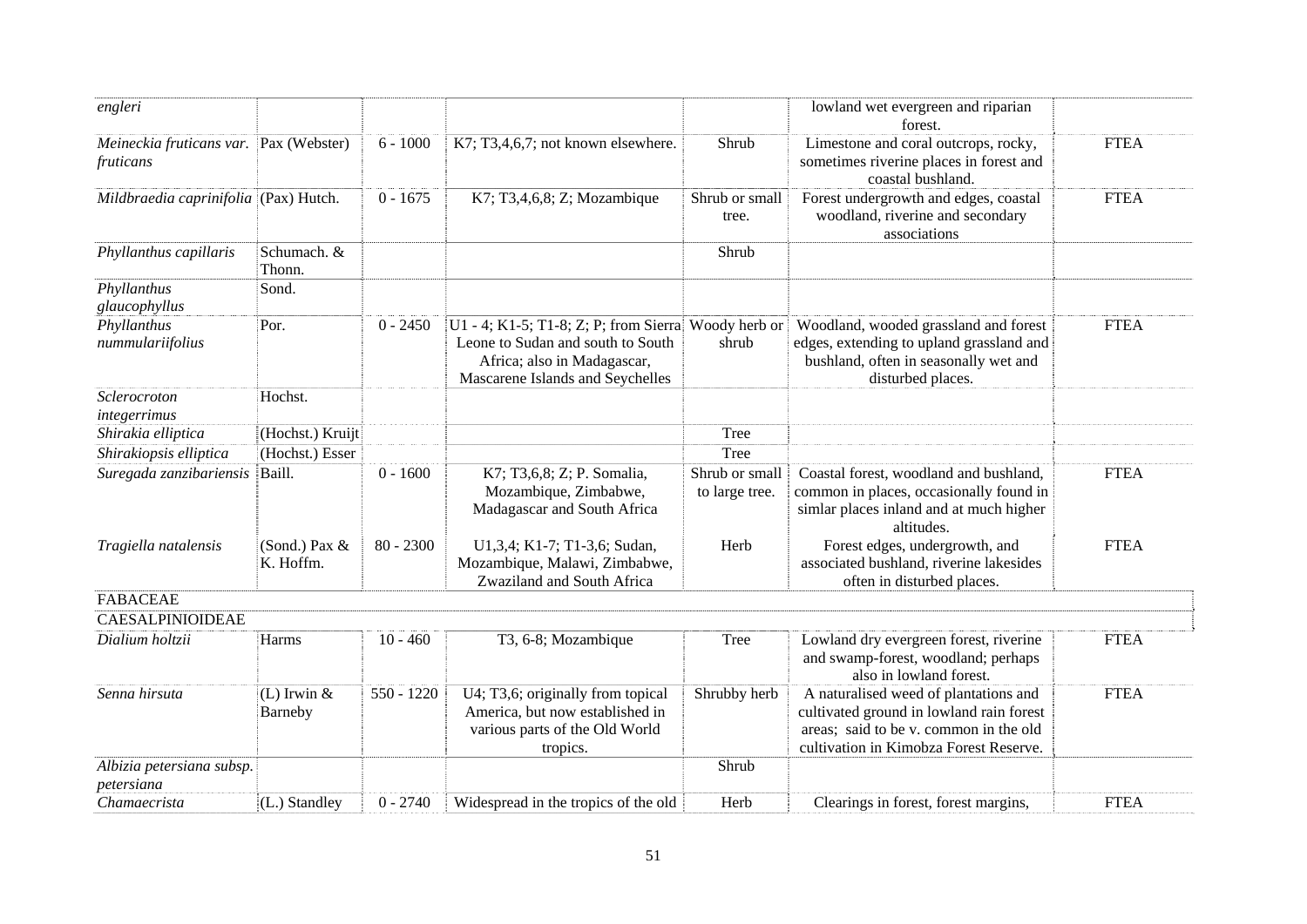| mimosoides                        |                       |               | world.                                                                                                                                                                                                                                |                              | wooded grassland, grassland, cultivated<br>and waste ground, sandy river beds, lake<br>and sea shores.                                                                                           |             |
|-----------------------------------|-----------------------|---------------|---------------------------------------------------------------------------------------------------------------------------------------------------------------------------------------------------------------------------------------|------------------------------|--------------------------------------------------------------------------------------------------------------------------------------------------------------------------------------------------|-------------|
| Senna petersiana                  | (Bolle) J. M.<br>Lock | $12 - 2130$   | U1-4; K3,5; T1,4,6-8; Z; eastern<br>Africa from Ethiopia and the Sudan<br>Republic southwards to Mozambique<br>and the Transvaal, extending<br>westwards to Central African<br>Republic and Cameroun Republic;<br>also in Madagascar. | Shrub or tree                | In or on edge of rainforest, riverine<br>forest, deciduous woodland, coastal<br>evergreen bushland and wooded<br>grassland.                                                                      | <b>FTEA</b> |
| <b>PAPILIONOIDEAE</b>             |                       |               |                                                                                                                                                                                                                                       |                              |                                                                                                                                                                                                  |             |
| Crotalaria laburnifolia           | L.                    | $0 - 1850$    | U1,3,4; K1-7; T1-8; Eastern Congo,<br>Rwanda, Sudan Ethiopia and Somali<br>Republic, Mozambique, Malawi,<br>Zambia and Zimbabwe, also<br>Mascarene Isl, India Cyelon, and<br>Malesia to N.E. Austratlia                               | <b>Bushy</b> herb            | Deciduous wooldland and bushland,<br>grassland and secondary scrub, also<br>persisting on roadsides and cultivated<br>ground.                                                                    | <b>FTEA</b> |
| Crotalaria laburnoides            | Klotzsch              | $0 - 1250$    | U; K7; T3,5,6,8; Z,P.                                                                                                                                                                                                                 | Erect annual                 | Grassland, sand dunes, coral outcrops<br>and bushland near coast, less commonly<br>in land at lake sides and in deciduous<br>bushland, also persisting on cultivated<br>ground and waste places. | <b>FTEA</b> |
| Crotalaria natalitia              | Meissn.               | $0 - 3000$    | U1-4; K1-7; T1-8; Z; Eastern Congo,<br>Ethiopia, Mozambique, Malawi,<br>Zambia, Zimbabwe south to Natal,<br>Angola.                                                                                                                   | Woody herb or<br>small shrub | Ddeciduous woodland and bushland,<br>riverine forest and margins of upland<br>rainforest, upland grassland and<br>evergreen bushland, also persisting on<br>roadsides and cultivated ground.     | <b>FTEA</b> |
| Crotalaria vasculosa              | Benth.                | $0 - 1650$    | U4; K5,7; T1-3, 5,6,8; Z;<br>Mozambique, Malawi, Zimbabwe<br>and South Africa.                                                                                                                                                        | Annual                       | Grassland and Brachystegia woodland,<br>often on sandy soil, also persiseting on<br>roadsides and cultivated ground.                                                                             | <b>FTEA</b> |
| Crotolaria goodiiformis           | Vatke                 | $75 - 2100$   | K1,4,6,7; T1-8; Mozambique,<br>Eastern Congo.                                                                                                                                                                                         | Bushy shrub                  | Margines and clearing of lowalnd and<br>upland rain forest, dry evergreen forest,<br>deciduous woodland and bushland,<br>wooded grassland also persisting on<br>abandoned cultivations.          | <b>FTEA</b> |
| Desmodium gangeticum $ $ (L.) DC. |                       | $0 - 2000$    | U1-4; K3,4,7; T2-4, 6-8; Z;<br>throughout the old world tropics;<br>said to be introduced in America.                                                                                                                                 | Perennial herb               | Deciduous woodland, wooded and open<br>grassland, riverine forest and swampy<br>places.                                                                                                          | <b>FTEA</b> |
| Desmodium repandum                | (Vahl) DC.            | $1000 - 3000$ | U1-4; K1-7; T1-8; tropical and<br>subtropical Africa, Madagascar,                                                                                                                                                                     | Perennial herb               | Occasional in shady grassland and<br>marginal areas of cultivated land, but                                                                                                                      | <b>FTEA</b> |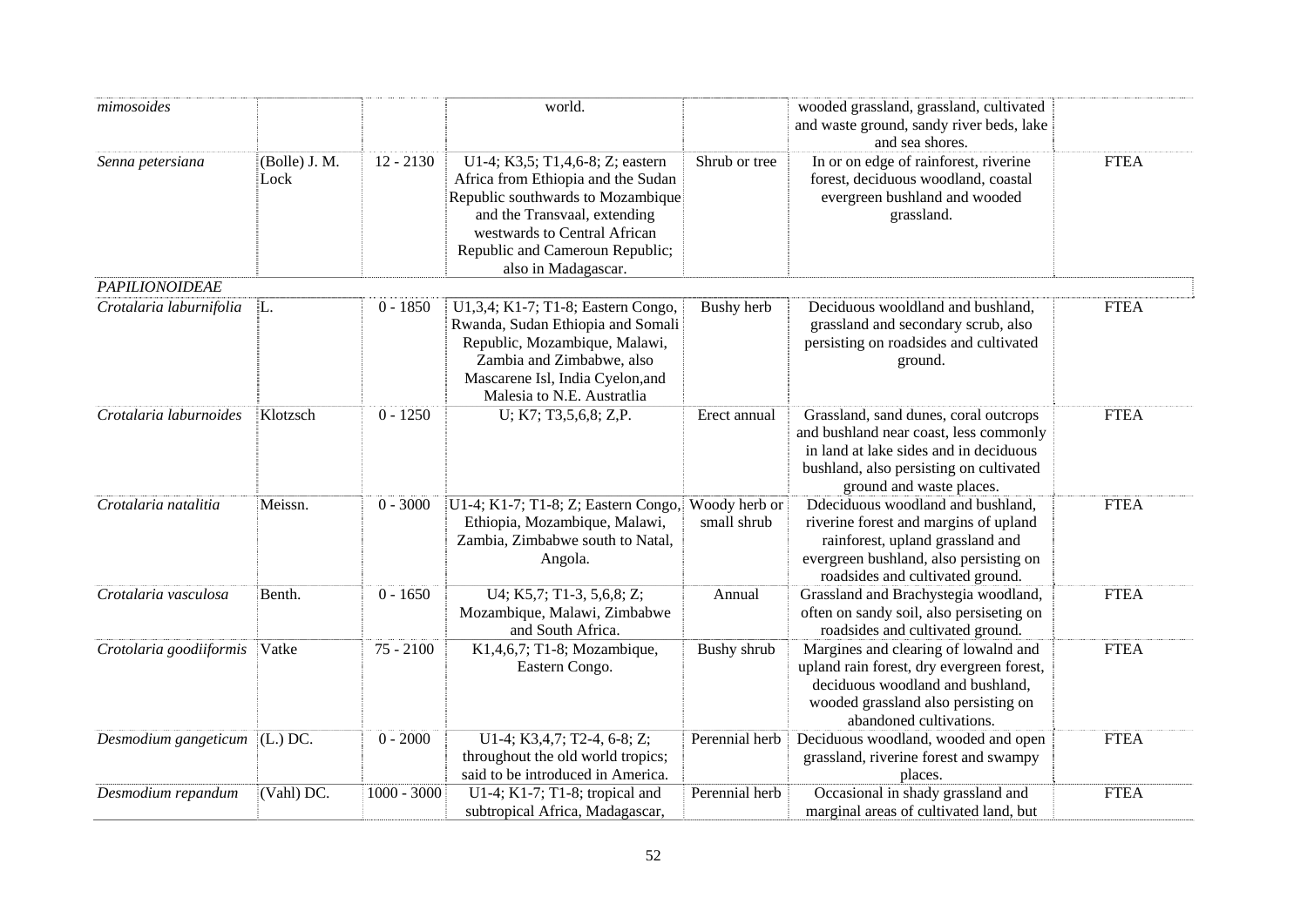|                                             |                       |                      | Mascarene Is., India and Malesia                                                                                                                                              |                                     | more often one of the dominant<br>components of shaded places in dry<br>evergreen forest or rain forest aor at the<br>forest margin. |             |
|---------------------------------------------|-----------------------|----------------------|-------------------------------------------------------------------------------------------------------------------------------------------------------------------------------|-------------------------------------|--------------------------------------------------------------------------------------------------------------------------------------|-------------|
| Desmodium tortuosum                         | $(Sw.)$ DC.           | $0 - 1100$           | U4; T1-4, 6,8; throughout tropical<br>and subtropical areas of America;<br>introduced and naturalised<br>throughout the tropics of the old<br>world.                          | Herbaceous<br>from a woody<br>base. | Roadsides, grassy places, abandoned<br>plantations.                                                                                  | <b>FTEA</b> |
| Dolichos trilobus                           | L.                    | $0 - 450$<br>(1200)  | K5,7; T1-3, 5-7; Z; P; Ehtiopia,<br>Mozambique, Zimbabwe, Angola,<br>South Africa also Arabia and India to<br>Ceylon, China and Philippines                                   | Perennial<br>climbing herb          | Grassland, bushland and forest                                                                                                       | <b>FTEA</b> |
| Indigofera<br>mildbraediana                 | Gillett               | 400                  | T6; Nigeria, Gabon, Congo, Central<br>Africa Republic Sudan, Angola                                                                                                           | Semi-woody<br>branching herb.       | Scattered tree grassland.                                                                                                            | <b>FTEA</b> |
| Indigofera rhynchocarpa Bak.                |                       | $500 - 2150$         | T1-8; Central African Republic,<br>Congo, Rwanda, Burundi,<br>Mozambique, Malawi, Zambia,<br>Zimbabwe and Angola                                                              | Shrub                               | Brachystegia woodland                                                                                                                | <b>FTEA</b> |
| Indigofera trita subsp.<br>scabra           | L.f.                  | $0 - 2200$           | U1,2; K1,2,4-7; T1-8; Z; P; Senegal<br>to Ethiopia, Congo, Mozambique,<br>Zimbabwe, Angola, South West<br>Africa, South Africa                                                | Erect woody<br>herb                 | Chiefly in secondary growth.                                                                                                         | <b>FTEA</b> |
| Indigofera vohemarensis Baill.              |                       | $0 - 1800$           | U1-4; K1-7; T1-8; Z; P; Congo,<br>Ethiopia, Mozambique and<br>Madagascar.                                                                                                     | Erect annual or<br>perennial        | Grassy and stony slopes.                                                                                                             | <b>FTEA</b> |
| Macrotyloma axillare<br>subsp. glabrum      | $(E.$ Mey.)<br>Verdc. | $0 - 2520$           | U1-4; K3,4,6,8; T1-8; Z; P; Congo,<br>ehtiopia, Arabia, Nigeria, Somali<br>Republic, Mozambique, Zambia,<br>Zimbabwe, southAfrica,<br>Madagascar, Mauritius and Sri<br>Lanka. | Perennial herb                      | Grassland, bushland, open forest,<br>seasonally flooded grassland, thicket.                                                          | <b>FTEA</b> |
| Millettia usaramensis                       | Taub.                 | $10 - 700$<br>(1200) | K7; T1,3,6,8; Z; Mozambique)                                                                                                                                                  | Shrub or small<br>tree              | Wooded grassland and margins of<br>lowland forest.                                                                                   | <b>FTEA</b> |
| Mucuna poggei subsp.<br>pesa                | (De Wild.)<br>Verdc.  | $360 - 1950$         | U2; K5; T3-8; Congo, Mozambique,<br>Malawi, Zimbabwe                                                                                                                          | Large liane                         | Bushland, riverine forest and swamp-<br>forest.                                                                                      | <b>FTEA</b> |
| Ormocarpum sennoides<br>subsp. zanzibaricum | (Willd.) DC.          | $0 - 600$            | K7; T3,6,8; Z; non known elsewhere                                                                                                                                            | Shrub or small<br>tree              | Scrub on coral rock near shore, in<br>undergrowth of forest or woodland and<br>shady places by streams                               | <b>FTEA</b> |
| Pseudarthria hookeri                        | Wight & Arn.          | $0 - 2100$           | U1-4; K3-7; T1-8; Z; Cameroon,                                                                                                                                                | Erect woody                         | Grassland, grassland with scattered trees                                                                                            | <b>FTEA</b> |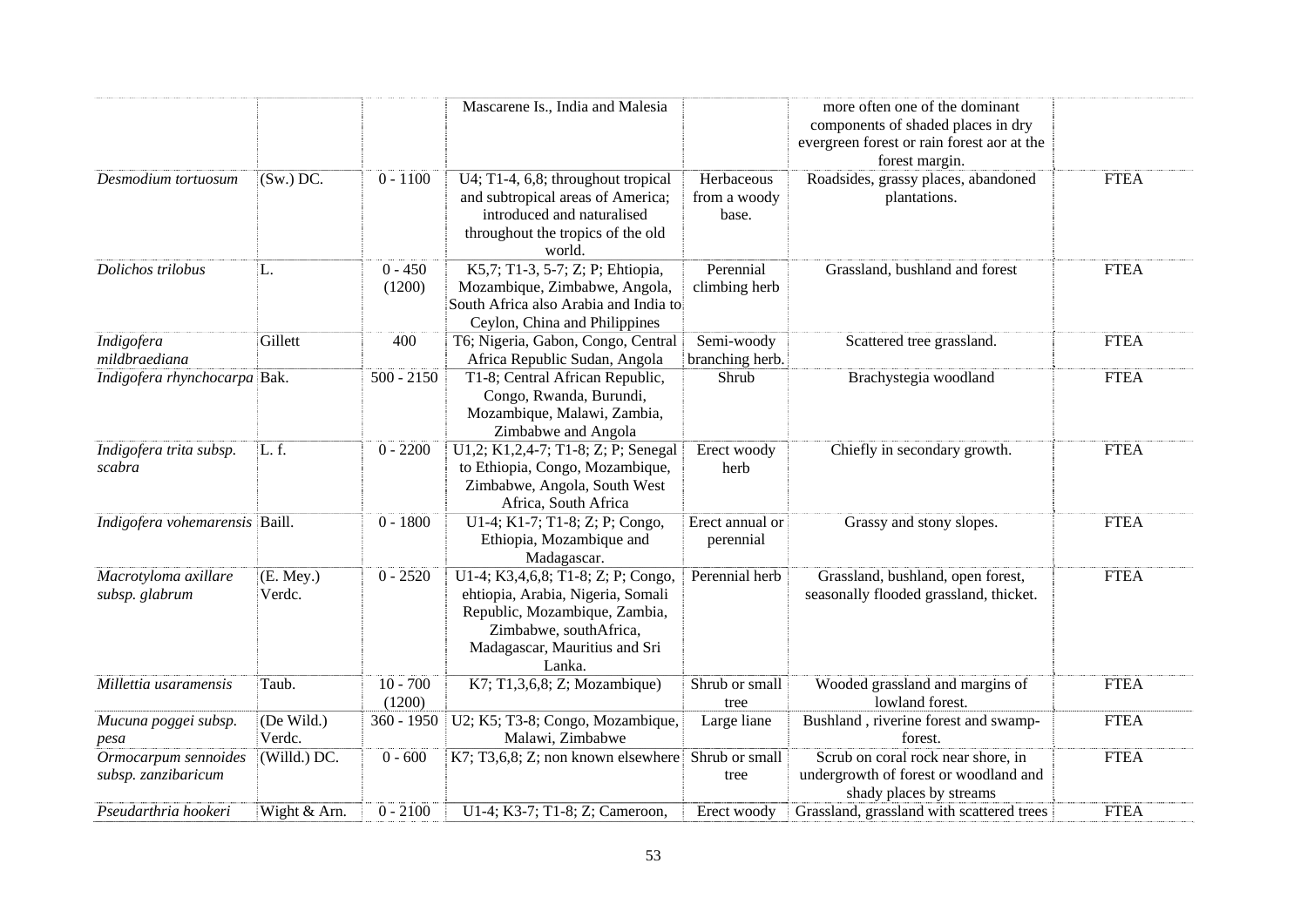|                                                |                            |               | Congo, Burundi, Ethiopia, Sudan,<br>Malawi, Mozambique, Zambia,<br>Zimbabwe, Angola, N.E. South<br>Africa; formerly cultivated<br>Mauritius.                                                                | herb or<br>subshrub           | and thicket, old cultivations, swamp<br>edges.                                                                       |             |
|------------------------------------------------|----------------------------|---------------|-------------------------------------------------------------------------------------------------------------------------------------------------------------------------------------------------------------|-------------------------------|----------------------------------------------------------------------------------------------------------------------|-------------|
| Pueraria phaseoloides<br>subsp. javanica       | (Roxb.) Benth.             | $0 - 1260$    | T?1; Z; E. Asia, Malesia and<br>Indonesia, now widely cultivated in<br>the tropics.                                                                                                                         | Climber                       | Grassland and bushland                                                                                               | <b>FTEA</b> |
| Rhynchosia congensis<br>subsp. pseudobuettneri | Bak.                       | $0 - 45(780)$ | T3; apparently endemic to E.<br>Usambaras.                                                                                                                                                                  | Climber or<br>trailer         | Rain forest edges.                                                                                                   | <b>FTEA</b> |
| Rhynchosia hirta                               | (Andr.) Meikle<br>& Verdc. | $0 - 1800$    | U2-4; K3-7; T1-8; Z; P; widespread<br>in tropical Africa from N. Nigeria<br>and Sudan to Central Africa and NE.<br>South Africa also in the Mascarene<br>Islk, India and Ceylon                             | Creeper or<br>climber         | Forest edges, grassland with scattered<br>trees, hillside bushland and cultivations;                                 | <b>FTEA</b> |
| Rhynchosia luteola                             | (Hiern) K.<br>Schum.       | $300 - 1350$  | T3, 4, 6-8; Nigeria, Congo, Burundi,<br>Mozambique, Malawi, Zimbabwe<br>and Angola.                                                                                                                         | Robust sticky<br>climber      | Evergree forest margins, Brachystegia,<br>Uapaca woodland, bushland                                                  | <b>FTEA</b> |
| Rhynchosia<br>malacophylla                     | (Spreng.) Boj.             | $0 - 1500$    | U1; K1-7; T2,3,5; Z; Sudan, Somali<br>Republic, Ehtiopia                                                                                                                                                    | Perennial or<br>climbing herb | Deciduous bushland, Acacia scrub,<br>sometimes in plantations.                                                       | <b>FTEA</b> |
| Teramnus labialis                              | (L. f.) Spreng.            | $0 - 1080$    | U1, 2, 3; K1, 3-7; T2, 3, 6-8; Z; P;<br>Arabia, Sudan, Mali, Principe,<br>Mozambique, Zambia, Zimbabwe,<br>Mauritius, Reunion, Seychelles,<br>Comoro Isl, Madagascar also in the<br>West Indies and Guyana. | Perennial<br>climber          | Grassland, bushland, evergree forest.                                                                                | <b>FTEA</b> |
| Vigna fischeri                                 | Harms                      |               | 1000 - 2250 K4,5; T2,3,6-8; Cameroon, Burundi,<br>Ethiopia, Malawi and Zambia                                                                                                                               | Perennial herb                | Swampy grassland with scattered shrubs,<br>upland grassland with scattered trees,<br>forest edges, old cultivations. | <b>FTEA</b> |
| Vigna reticulata                               | Hook. f.                   | $0 - 2460$    | U1-4; K3,7; T1,3,4,6-8; Z;<br>widespread in tropical Africa from<br>Sierra Leone to Angola, Ethiopia,<br>Mozambique and Zimbabwe, also in<br>Madagascar.                                                    | Climbing herb                 | Grassland, bushland or grassland with<br>scattered trees, usually on damp or<br>swampy ground.                       | <b>FTEA</b> |
| <b>FLACOURTIACEAE</b>                          |                            |               |                                                                                                                                                                                                             |                               |                                                                                                                      |             |
| Flacourtia indica                              | (Burm. f.)<br>Merr.        | $0 - 2400$    | U1,3,4; K2-5, 7; T1-8; Z; widespread<br>in tropical and subtropical Africa,<br>Madagascar, Mascarenes and<br>Seychelles, also in Asia and Malesia,<br>sometimes cultivated for its edibl                    | Shrub or tree                 | Woodland, wooded grassland and<br>bushland. Often riparian.                                                          | <b>FTEA</b> |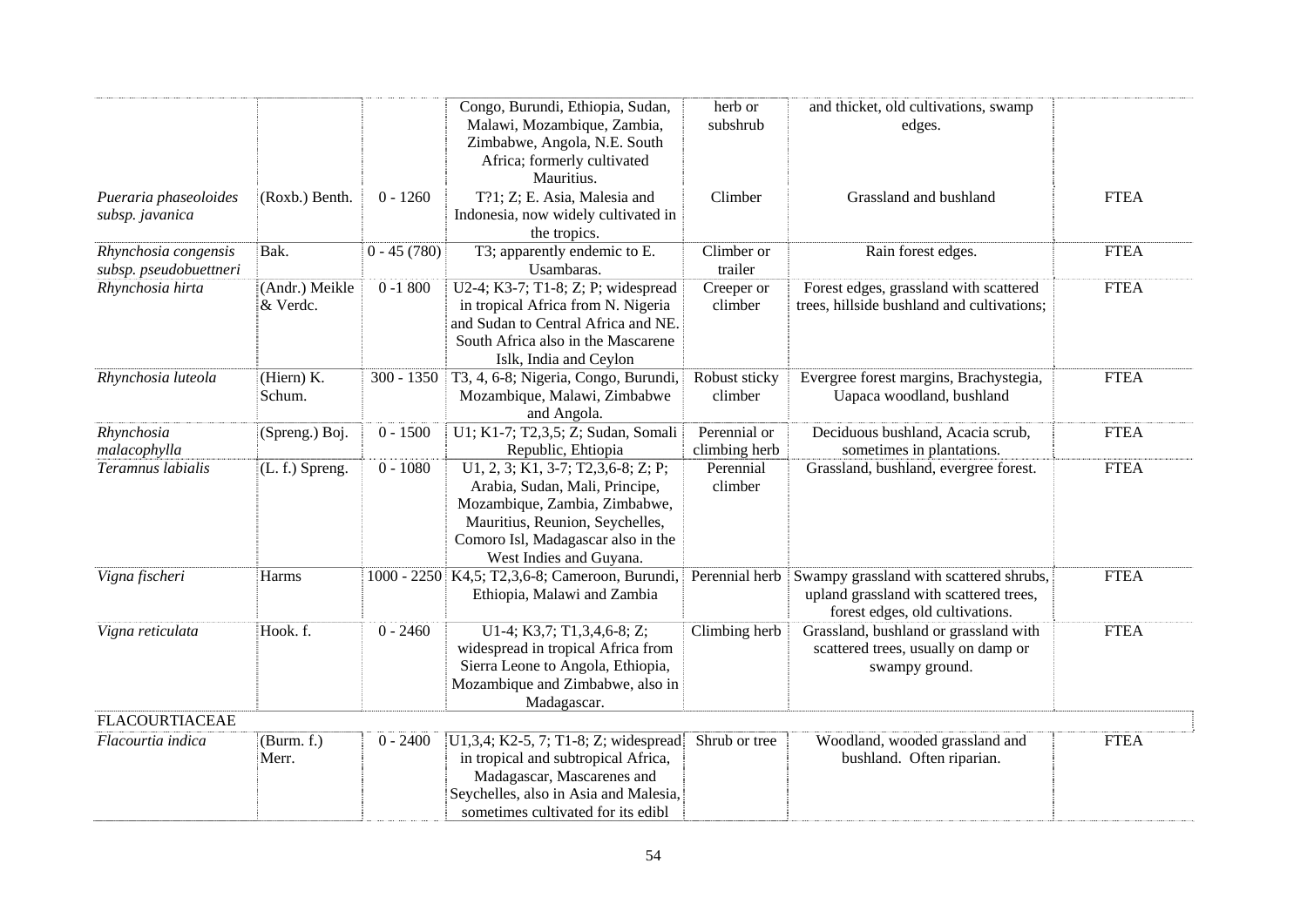|                                          |                        |              | fruits.                                                                                                                                         |                        |                                                                                                                            |             |
|------------------------------------------|------------------------|--------------|-------------------------------------------------------------------------------------------------------------------------------------------------|------------------------|----------------------------------------------------------------------------------------------------------------------------|-------------|
| Oncoba welwitschii                       | Oliv.                  | $800 - 1900$ | T3,6-8; Nigeria to D.R. Congo and<br>Angola also in Malawi and<br>Mozambique                                                                    | Shrub or tree          | Lower storey of rain forest, dry evergreen<br>forest and riverine forest, also in<br>secondary growth.                     | <b>FTEA</b> |
| Rawsonia lucida                          | Harv.& Sond.           | $50 - 1900$  | U2,3; K4-7; T1-3, 6-8; P; Somali<br>Republic, Sudan, Angola, D.R.<br>Congo, Malawi, Zambia, Zimbabwe,<br>Mozambique, Swaziland, South<br>Africa | Shrub or tree          | Understorey and shrub layer of lowalnd<br>and upland rian forest, dry evergreen<br>forest, semi-swamp and riverine forest. | <b>FTEA</b> |
| <b>GERANIACEAE</b>                       |                        |              |                                                                                                                                                 |                        |                                                                                                                            |             |
| Geranium vagans                          | <b>Baker</b>           |              |                                                                                                                                                 | Herb                   |                                                                                                                            |             |
| <b>GESNERIACEAE</b>                      |                        |              |                                                                                                                                                 |                        |                                                                                                                            |             |
| <b>Streptocarpus</b><br>glandulosissimus | Engl.                  | 2700         | U2; K1,4,7; T2,3,6,7; Rwanda,<br>Burundi                                                                                                        | Herb                   |                                                                                                                            | <b>LEAP</b> |
| Streptocarpus sp.                        | Lindl.                 |              |                                                                                                                                                 |                        |                                                                                                                            |             |
| <b>GROSSULARIACEAE</b>                   |                        |              |                                                                                                                                                 |                        |                                                                                                                            |             |
| Grevea eggelingii subsp.<br>eggelingii   | Milne-Redh.            | $420 - 600$  | T3,6;                                                                                                                                           | Shrub                  |                                                                                                                            |             |
| <b>ICACINACEAE</b>                       |                        |              |                                                                                                                                                 |                        |                                                                                                                            |             |
| Alsodeiopsis schumannii (Engl.) Engl.    |                        | $900 - 2000$ | T3,6,7; not known elsewhere.                                                                                                                    | Tree or shrub          | Lowland and upland rain-forests.                                                                                           | <b>FTEA</b> |
| Leptaulus holstii                        | (Engl.) Engl.          | $700 - 1200$ | U4; T1,3-6, 8; Congo Republic and<br>Angola                                                                                                     | Shrub or small<br>tree | Lowland rain forest.                                                                                                       | <b>FTEA</b> |
| <b>IRIDACEAE</b>                         |                        |              |                                                                                                                                                 |                        |                                                                                                                            |             |
| Gladiolus dalenii subsp.<br>dalenii      |                        | $300 - 3600$ |                                                                                                                                                 | Herb                   | Open grassland and woodland sometimes<br>in seasonally flooded valley grassland.                                           | <b>FTEA</b> |
| <b>LAMIACEAE</b>                         |                        |              |                                                                                                                                                 |                        |                                                                                                                            |             |
| Hoslundia opposita                       | Vahl                   |              | U2,3; K1-6; T2-4, 6; Burundi,<br>Somalia, Eritrea, Sudan.                                                                                       | Shrub                  |                                                                                                                            | <b>LEAP</b> |
| Leonotis ocymifolia                      | (Burm. f.)<br>Iwarsson |              |                                                                                                                                                 | Shrub                  |                                                                                                                            |             |
| Leucas densiflora                        | Vatke                  |              | U2; K3-6; T2,3,5,6;                                                                                                                             | Shrub                  |                                                                                                                            |             |
| Leucas glabrata                          | (Vahl) R. Br.          |              |                                                                                                                                                 | Herb                   |                                                                                                                            |             |
| Ocimum gratissimum                       | L.                     |              |                                                                                                                                                 | Shrub                  |                                                                                                                            |             |
| Platostoma denticulatum Robyns           |                        |              |                                                                                                                                                 | Herb                   |                                                                                                                            |             |
| Plectranthus amboinicus                  | (Lour.) Spreng.        |              |                                                                                                                                                 | Herb                   |                                                                                                                            |             |
| Plectranthus laxiflorus                  | Benth.                 |              |                                                                                                                                                 |                        |                                                                                                                            |             |
| Plectranthus luteus                      | Gurke                  |              |                                                                                                                                                 | Herb                   |                                                                                                                            |             |
| Plectranthus parvus                      | Oliv.                  |              |                                                                                                                                                 |                        |                                                                                                                            |             |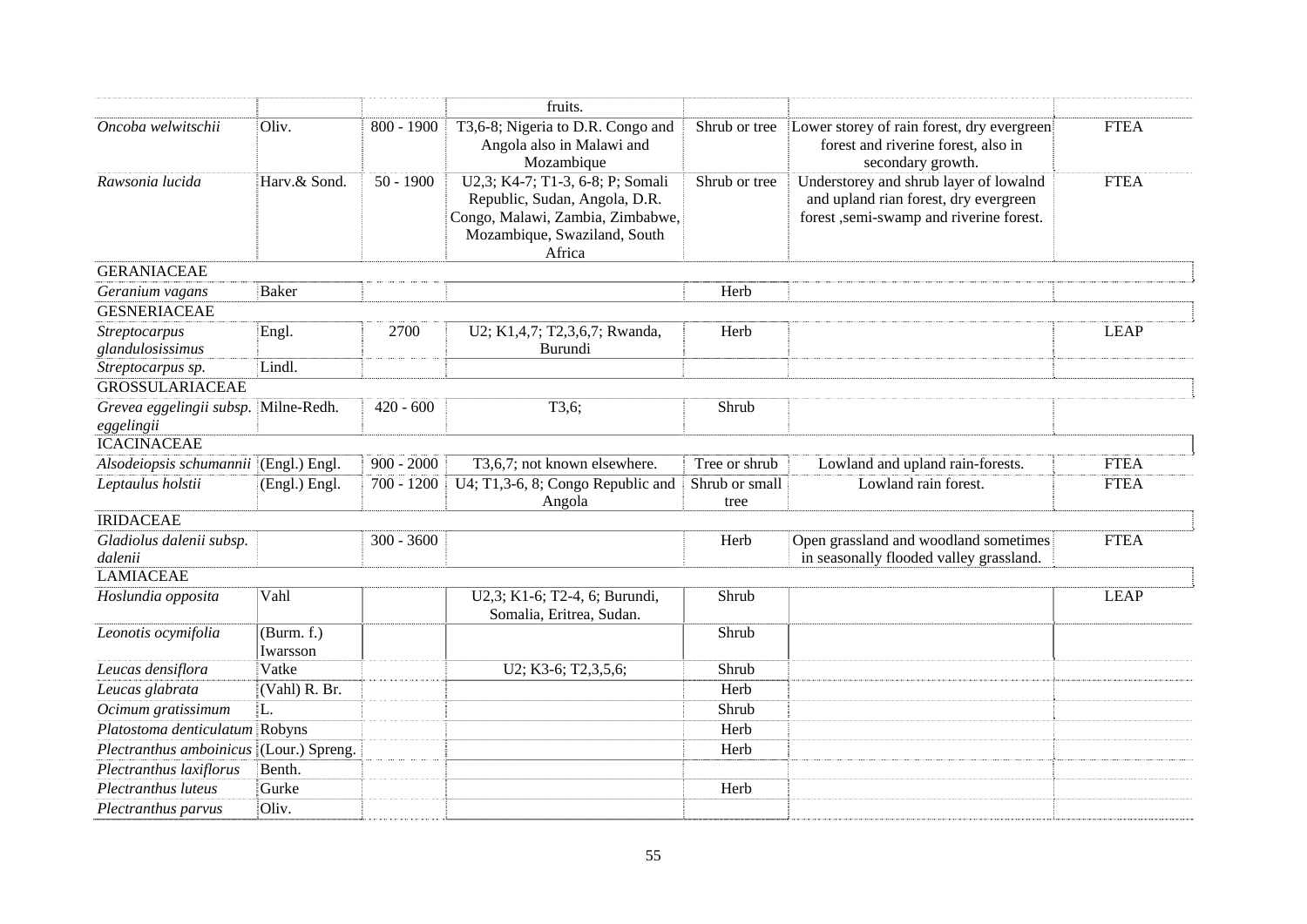| Plectranthus tetragonus             | Gurke                      |              |                                                                   | Shrub           |                                                                                                                                                                             |             |
|-------------------------------------|----------------------------|--------------|-------------------------------------------------------------------|-----------------|-----------------------------------------------------------------------------------------------------------------------------------------------------------------------------|-------------|
|                                     | (Robyns $&$                |              |                                                                   | Shrub           |                                                                                                                                                                             |             |
| Tinnea aethiopica subsp.<br>stolzii | Lebrun)                    |              |                                                                   |                 |                                                                                                                                                                             |             |
|                                     | Vollesen                   |              |                                                                   |                 |                                                                                                                                                                             |             |
| <b>LAURACEAE</b>                    |                            |              |                                                                   |                 |                                                                                                                                                                             |             |
| Cinnamomum verum                    | J. Presl                   | Introduced   | Introduced from E. Asia                                           | Small tree      |                                                                                                                                                                             |             |
| <b>LILIACEAE</b>                    |                            |              |                                                                   |                 |                                                                                                                                                                             |             |
| Aloe bussei                         | A. Berger                  | $580 - 1500$ | $T5-7;$                                                           | Herb            |                                                                                                                                                                             | <b>LEAP</b> |
| Asparagus asparagoides (L.) Druce   |                            |              | K4,7; T7; Burundi, D.R. Congo, S.<br>Africa                       | Climber         |                                                                                                                                                                             | <b>LEAP</b> |
| Chlorophytum                        | (Engl.) Nordal             |              |                                                                   | Herb            |                                                                                                                                                                             |             |
| filipendulum subsp.<br>amaniense    | & A.D. Poulsen             |              |                                                                   |                 |                                                                                                                                                                             |             |
| Chlorophytum holstii                | Engl.                      |              |                                                                   | Herb            |                                                                                                                                                                             |             |
| Sansevieria kirkii                  | <b>Baker</b>               |              |                                                                   | Herb            |                                                                                                                                                                             |             |
| <b>LOGANIACEAE</b>                  |                            |              |                                                                   |                 |                                                                                                                                                                             |             |
| Anthocleista grandiflora Gilg       |                            |              |                                                                   | Tree            |                                                                                                                                                                             |             |
| Strychnos usambarensis              | Gilg                       | $75 - 2000$  | U1-3; K4,6; T3,5; Mozambique,<br>Zimbabwe and South Africa.       | Tree or shrub   |                                                                                                                                                                             | <b>FTEA</b> |
| <b>LORANTHACEAE</b>                 |                            |              |                                                                   |                 |                                                                                                                                                                             |             |
| Agelanthus elegantulus              | (Engl.) Polhill<br>& Wiens |              |                                                                   |                 |                                                                                                                                                                             |             |
| Agelanthus krausei                  | (Engl.) Polhill<br>& Wiens |              |                                                                   |                 |                                                                                                                                                                             |             |
| Englerina inaequilatera             | (Engl.) Gilli              | 2650         | (700-) 1400- T4-8; easternmmost Zambia, Malawi<br>and Mozambique. | Shrub           | Montane forest, often abundant at edges,<br>extending down to drier forest on Rondo<br>Plateau and into forest-woodland<br>transition zones, on a wide variety of<br>hosts. | <b>FTEA</b> |
| Oliverella hildebrandtii            | (Engl.) Tiegh.             |              |                                                                   | Parasitic shrub |                                                                                                                                                                             |             |
| <b>MALVACEAE</b>                    |                            |              |                                                                   |                 |                                                                                                                                                                             |             |
| Abutilon mauritianum                | (Jacq.) Medik.             | 750 - 2250   | U2,3; K4,7; T3-8; D.R. Congo,<br>Ethiopia                         | Herb            |                                                                                                                                                                             | <b>LEAP</b> |
| Gossypioides kirkii                 | (Mast.) Hutch.             |              | T6,7,8;                                                           |                 |                                                                                                                                                                             | In LEAP as  |
|                                     |                            |              |                                                                   |                 |                                                                                                                                                                             | Gossypium   |
| Hibiscus faulknerae                 | Vollesen                   |              | K7; T6,8;                                                         | Shrub or tree   |                                                                                                                                                                             | <b>LEAP</b> |
| Hibiscus surattensis                | L.                         | 1450         | U1-4; K3,7; T1,3,4,6,8;<br>Mozambique, Malawi, Zambia,            | Herb            |                                                                                                                                                                             | <b>LEAP</b> |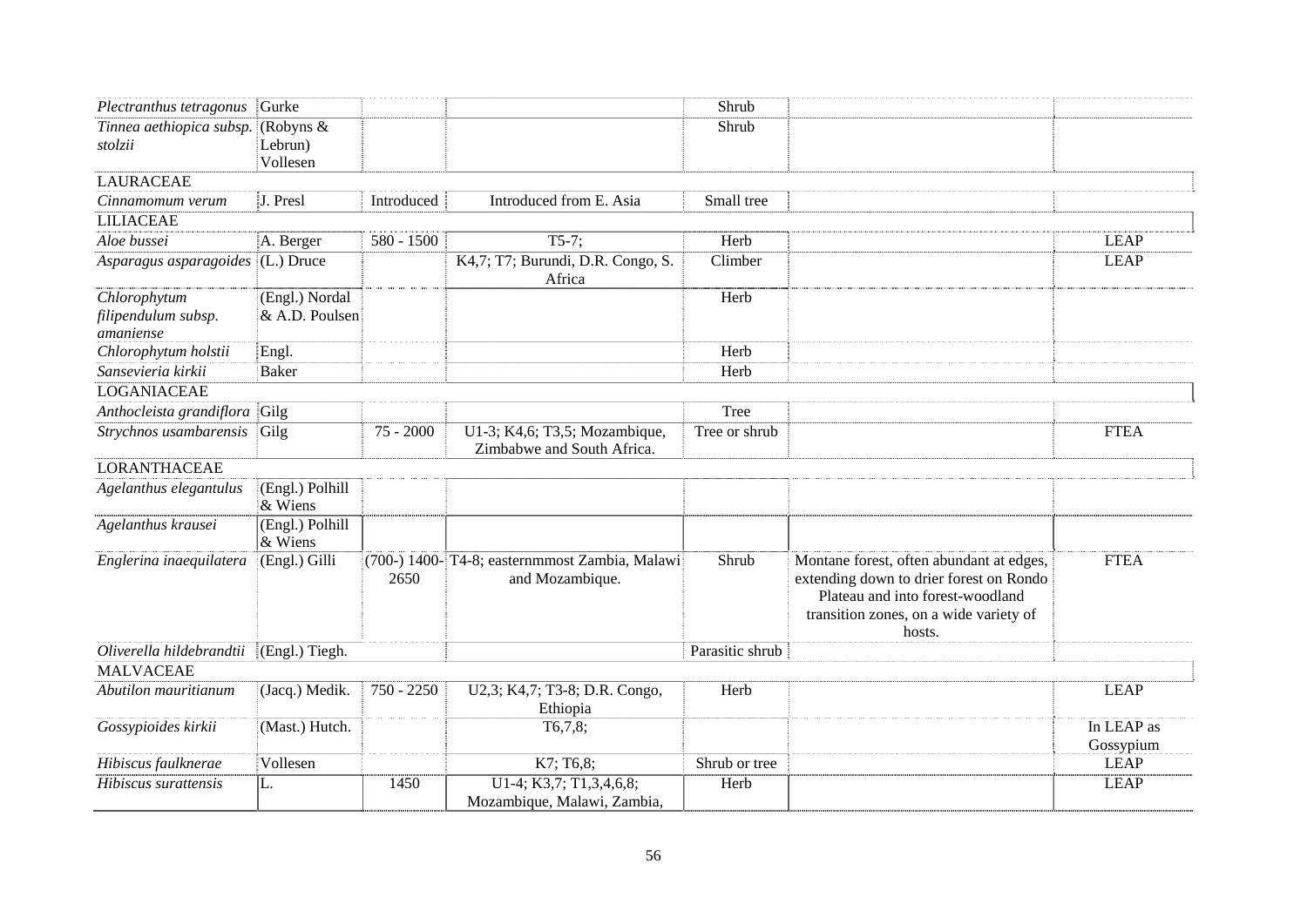|                                                              |                                     |               | Burundi, D.R. Congo.                                                                                                                                                                                                           |                        |                                                                                                                                |             |
|--------------------------------------------------------------|-------------------------------------|---------------|--------------------------------------------------------------------------------------------------------------------------------------------------------------------------------------------------------------------------------|------------------------|--------------------------------------------------------------------------------------------------------------------------------|-------------|
| Pavonia urens                                                | Cav.                                | 850 - 2350    | K3,6; T7; Ethiopia                                                                                                                                                                                                             | Shrub                  |                                                                                                                                | <b>LEAP</b> |
| Sida javensis                                                | Cav.                                | $50 - 1750$   | U1,2,3,4; K1-7; T7,8; Z; P; D.R.<br>Congo, Sudan, Ethiopia, Eritreaa                                                                                                                                                           | Herb                   |                                                                                                                                | <b>LEAP</b> |
| Sida rhombifolia                                             | L.                                  |               |                                                                                                                                                                                                                                | Small shrub            |                                                                                                                                |             |
| Wissadula rostrata                                           | (Schumach. &<br>Thonn.) Hook.<br>f. | 700           | U4; K2,5; T2-4,6-8; Burundi,<br>Madagascar                                                                                                                                                                                     | Herb                   |                                                                                                                                | <b>LEAP</b> |
| <b>MARANTACEAE</b>                                           |                                     |               |                                                                                                                                                                                                                                |                        |                                                                                                                                |             |
| Marantochloa leucantha (K. Schum.)                           | Milne-Redh.                         | 750 - 1200    | $U2,4$ ; T1,3,6; Sierra Leone to<br>Angola, D.R. Congo and Sudan                                                                                                                                                               | Herb                   | Clearings and secondary growth in rain<br>forest.                                                                              | <b>FTEA</b> |
| MELASTOMATACEAE                                              |                                     |               |                                                                                                                                                                                                                                |                        |                                                                                                                                |             |
| Calvoa orientalis                                            | Taub.                               | 940 - 1800    | U2,4; T1,3,6; Cameroun, Central<br>African Republic and D.R. Congo                                                                                                                                                             | Herb                   | Clearings and margins of rain forest                                                                                           | <b>FTEA</b> |
| Dissotis rotundifolia                                        | (Sm.) Triana                        | $0 - 1900$    | U2-4; K7; T1,3,4, 6-8; Z; P;<br>widespread in tropical Africa from<br>Sierra Leone southwards to Angola<br>and extending eastwards through<br>D.R. Congo and E. Africa to<br>Zimbabwe and Mozambique;<br>introduced to Malesia | Herb                   | Margins of rain-forest, riverine forest,<br>flood plains and valley grassland,<br>swamps, upland grassland in moist<br>places. | <b>FTEA</b> |
| Gravesia pulchra var.<br>glandulosa                          | (Gilg) Wickens                      | $1000 - 2000$ | T6; not known elsewhere.                                                                                                                                                                                                       | Woody herb or<br>shrub | Upland rain-forest                                                                                                             | <b>FTEA</b> |
| Memecylon "sp. aff.<br>verruculosum Brenan,<br>not matched." | L.                                  |               |                                                                                                                                                                                                                                |                        |                                                                                                                                |             |
| Tristemma mauritianum                                        | J. F. Gme                           | 775 - 1950    | U1-4; K5,7; T1,3,4,6,8; P;<br>widespread in tropical Africa from<br>Senegal eastwards to Ehtiopia and<br>southward to Angola, Zimbabwe and<br>Mozambique, also in Madagascar<br>and Mascarene Island                           | Herb                   | Marshy clearings in rain-forest, swampy<br>riverine forest                                                                     | <b>FTEA</b> |
| Warneckea amaniensis                                         | Gilg                                | $40 - 600$    | K7; T3,6; not known elsewehre                                                                                                                                                                                                  | Shrub or small<br>tree | Lowland rain-forest and riverine forest                                                                                        | <b>FTEA</b> |
| <b>MELIACEAE</b>                                             |                                     |               |                                                                                                                                                                                                                                |                        |                                                                                                                                |             |
| Pseudobersama<br>mossambicensis                              | (Sim) Verdc.                        | $60 - 300$    | K7; T3,6,8; Mozambique and South<br>Africa.                                                                                                                                                                                    | Tree                   | In understorey at edges of moist lowland<br>forest.                                                                            | <b>FTEA</b> |
| Trichilia emetica                                            | Vahl                                | $10 - 1300$   | $U1-3$ ; K1, 3-7; T 1-8; Z                                                                                                                                                                                                     | Tree                   | Coastal forest, drier types of riparian<br>forest and riparian woodland; more rarely                                           | <b>FTEA</b> |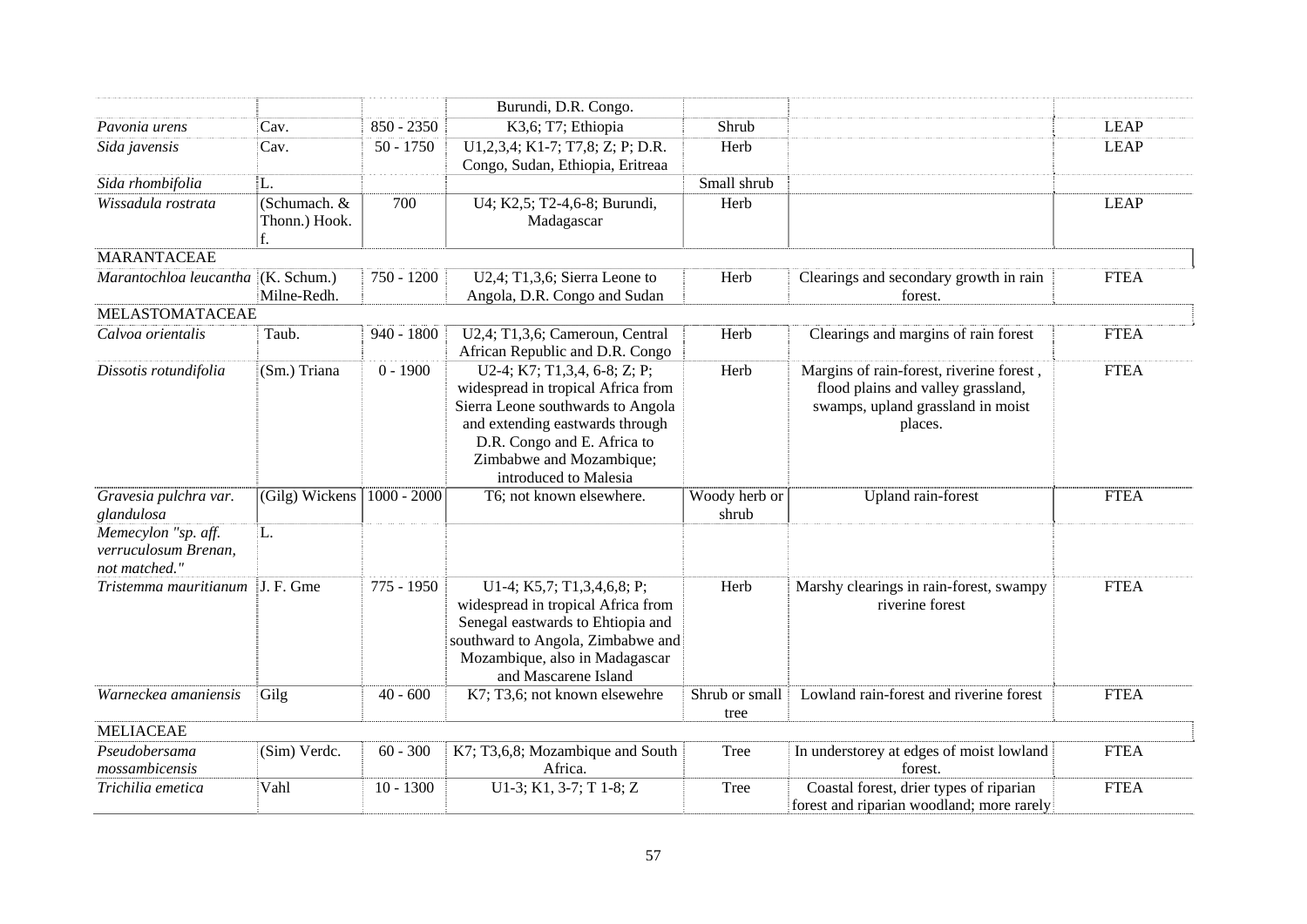|                                 |                            |              |                                                                                                                                                                                 |                          | in rocky outcrops or in wooded<br>grassland.                                                                                                                                                              |             |
|---------------------------------|----------------------------|--------------|---------------------------------------------------------------------------------------------------------------------------------------------------------------------------------|--------------------------|-----------------------------------------------------------------------------------------------------------------------------------------------------------------------------------------------------------|-------------|
| Turraea kimbozensis             | Cheek                      | $300 - 450$  | T6; not known elsewhere.                                                                                                                                                        | Treelet                  | Lowland (groundwater) rain-forest on<br>limestome;                                                                                                                                                        | <b>FTEA</b> |
| <b>MENISPERMACEAE</b>           |                            |              |                                                                                                                                                                                 |                          |                                                                                                                                                                                                           |             |
| Dioscoreophyllum<br>volkensii   | Engl.                      | 1140         | K7; T3,6,7; P; W. Africa                                                                                                                                                        | Creeper                  |                                                                                                                                                                                                           | <b>LEAP</b> |
| <b>MONIMIACEAE</b>              |                            |              |                                                                                                                                                                                 |                          |                                                                                                                                                                                                           |             |
| Xymalos monospora               | (Harv.) Baill.<br>ex Warb. |              | 900 - 2700   U1-4; K1, ?2; 3-7; T1-4, 6, 7; eastern<br>Africa from Sudan Republic and<br>eastern Congo Republic to South<br>Africa, also Cameroon Highlands<br>and Fernando Po. | Shrub or small<br>tree   | Lowland and upland rain forest, often a<br>co-dominant in forests on isolated<br>mountain-tops in dry country                                                                                             | <b>FTEA</b> |
| <b>MORACEAE</b>                 |                            |              |                                                                                                                                                                                 |                          |                                                                                                                                                                                                           |             |
| Dorstenia bicaudata sp.<br>aff. | Peter                      | $800 - 900$  | T3; not known elsewhere.                                                                                                                                                        | Herb                     | Rain-forest.                                                                                                                                                                                              | <b>FTEA</b> |
| Dorstenia hildebrandtii         | Engl.                      | $0 - 2100$   | U2-4; K1-7; T1-7; D.R. Congo,<br>Rwanda, Burundi, Mozambique                                                                                                                    | Herb                     | Granitic, coral and limestone outcrops<br>from open forest to woodland, bushland<br>and succulent thickets, often near streams<br>or in local water catchment areas,<br>sometimes in shaded forest sites. | <b>FTEA</b> |
| Dorstenia kameruniana           | Engl.                      | $0 - 1300$   | U2,4; K7; T3,6,7; extending to<br>Angola and Cameroun, also in W.<br>Africa.                                                                                                    | Shrub or under-<br>shrub | Undergrowth of evergreen forests.<br>Sometimes in secondary growth.                                                                                                                                       | <b>FTEA</b> |
| Dorstenia schliebenii           | Mildbr.                    | $300 - 2000$ | T 6-8; Malawi                                                                                                                                                                   | Herb                     | Rain-forest, often among rocks.                                                                                                                                                                           | <b>FTEA</b> |
| Dorstenia tayloriana            | Rendle                     | $0 - 1950$   | K3,7; T3,6; Mozambique                                                                                                                                                          | Herb                     | Evergreen forest, principally coastal                                                                                                                                                                     | <b>FTEA</b> |
| Dorstenia zanzibarica           | Oliv.                      | $0 - 2400$   | K4,6,7; T2,3,6?; Z; not known<br>elsewhere                                                                                                                                      | Herb                     | Rocks, cliffs, epiphytic or in ground<br>humus, in various habitatas for forest to<br>succulent and deciduous bushland and<br>thicket.                                                                    | <b>FTEA</b> |
| Ficus bussei                    | Mildbr. &<br>Burret        | $0 - 550$    | K7, T3, 5, 6, 8; Somalia,<br>Mozambique, Malawi, Zambia,<br>Zimbabwe.                                                                                                           | Tree                     | Lowland forest, riverine, swamp forest<br>and flood plains.                                                                                                                                               | <b>FTEA</b> |
| Ficus natalensis                | Hochst.                    |              |                                                                                                                                                                                 | Tree                     |                                                                                                                                                                                                           |             |
| Ficus sur                       | Forssk                     | $0 - 2300$   | U1-4; K1,3-7; T1-8; Z; P; extending<br>to Yemen, Cape Verde Isl. Angola<br>and South Africa.                                                                                    | Tree                     | Forest, riverine, wooded grassland, often<br>left in cleared places.                                                                                                                                      | <b>FTEA</b> |
| Ficus thonningii                | Bl.                        | $350 - 2500$ | U1-4; K1-7; T1-8; extending to Cape<br>Verde Isl, Angola, Ethiopia and                                                                                                          | Tree                     | Forest, woodland, bushland and wooded<br>grassland, sometimes along rivers and                                                                                                                            | <b>FTEA</b> |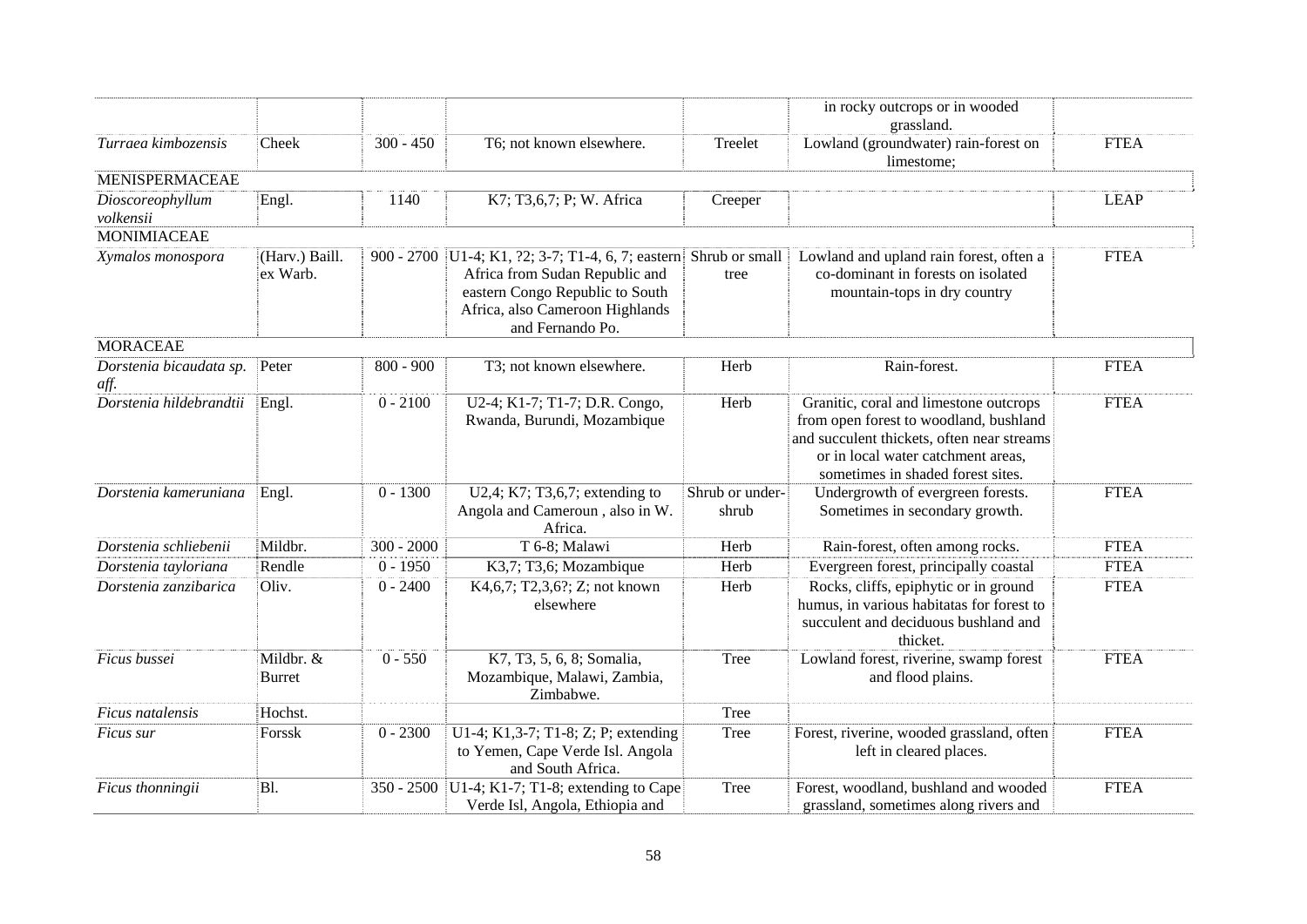|                                                |                                     |                         | South Africa.                                                                               |                        | lakes or among rocks, planted for<br>ornament and bark cloth.                                                                                                                                                  |             |
|------------------------------------------------|-------------------------------------|-------------------------|---------------------------------------------------------------------------------------------|------------------------|----------------------------------------------------------------------------------------------------------------------------------------------------------------------------------------------------------------|-------------|
| Ficus vallis-choudae                           | Del.                                | $450 - 1800$            | U1,2,4; K1-7; T 2-7                                                                         | Tree                   | Riverine, lakesides, ground water forest.                                                                                                                                                                      | <b>FTEA</b> |
| Mesogyne isignis                               | Engl.                               | $500 - 1300$            | T3,6; S. Tome                                                                               | Shrubs or trees.       | Rainforest                                                                                                                                                                                                     | <b>FTEA</b> |
| <b>MYRICACEAE</b>                              |                                     |                         |                                                                                             |                        |                                                                                                                                                                                                                |             |
| Morella salicifolia<br>subsp. kilimandscharica | (A. Rich.)<br>Verdc. &<br>Polhill   | $(800-)1100$<br>$-2800$ | K4-7, T2,3,5-8, Zambia, Malawi                                                              | Shrub or small<br>tree | Upland rain-forest, Agauria - Xymalos<br>etc, particularly near upper and lower<br>limits, extending into upland grassland<br>and bushland, exposed rocky outcrops<br>and the ericaceous zones of upland moor. | <b>FTEA</b> |
| <b>OCHNACEAE</b>                               |                                     |                         |                                                                                             |                        |                                                                                                                                                                                                                |             |
| Ouratea sacleuxii                              | (Tiegh.)<br>Beentje                 |                         |                                                                                             | Tree                   |                                                                                                                                                                                                                |             |
| <b>ONAGRACEAE</b>                              |                                     |                         |                                                                                             |                        |                                                                                                                                                                                                                |             |
| Ludwigia erecta                                | L.                                  | $0 - 1100$              | T3,4,6,8; P; widespread in Tropical<br>Africa.                                              | Herb                   | Imperfectly known, probably various wet<br>habitats.                                                                                                                                                           | <b>FTEA</b> |
| <b>ORCHIDACEAE</b>                             |                                     |                         |                                                                                             |                        |                                                                                                                                                                                                                |             |
| Calanthe sylvatica                             | (Thouars)<br>Lindl.                 |                         |                                                                                             | Tree                   |                                                                                                                                                                                                                |             |
| <b>Oeceoclades</b><br>saundersonii             | (Richb. F.)<br>Garay & P.<br>Taylor |                         |                                                                                             |                        |                                                                                                                                                                                                                |             |
| Platylepis glandulosa                          | (Lindl.) Rchb.<br>F.                |                         | U4; T3,7; Mozambique, Malawi,<br>Zambia, D.R. Congo, Sudan, W.<br>Africa, Angola, S. Africa | Herb                   |                                                                                                                                                                                                                | <b>LEAP</b> |
| <b>OXALIDACEAE</b>                             |                                     |                         |                                                                                             |                        |                                                                                                                                                                                                                |             |
| Oxalis corniculata                             | L.                                  | $10 - 2950$             | U1-4; K2-7; T1-4, 6-8; Z; P;<br>widespread in most tropical and<br>many temperate countries | Herb                   | Weed in cultivation, distrubed ground,<br>lawns and roadsides.                                                                                                                                                 | <b>FTEA</b> |
| PANDANACEAE                                    |                                     |                         |                                                                                             |                        |                                                                                                                                                                                                                |             |
| Pandanus rabaiensis                            | Rendle                              | $1 - 1400$              | K7; T3, 6, 7; Z; P;                                                                         | Tree                   |                                                                                                                                                                                                                | <b>LEAP</b> |
| <b>PASSIFLORACEAE</b>                          |                                     |                         |                                                                                             |                        |                                                                                                                                                                                                                |             |
| Adenia lindiensis                              | Harms                               | $0 - 1200$              | K7; T3,6,8; not known elsewhere                                                             | Climber                | Shrub layer and eges of evergreen forest<br>and associated bushland                                                                                                                                            | <b>FTEA</b> |
| Passiflora edulis                              | Sims                                | $0 - 2500$              | U4; K4; T2,3,6,7; widely cultivated.                                                        | Climber                | Often cultivated fo the flavoured fruit and<br>espcaped in forest edges, thickets and<br>distribted places.                                                                                                    | <b>FTEA</b> |
| PIPERACEAE                                     |                                     |                         |                                                                                             |                        |                                                                                                                                                                                                                |             |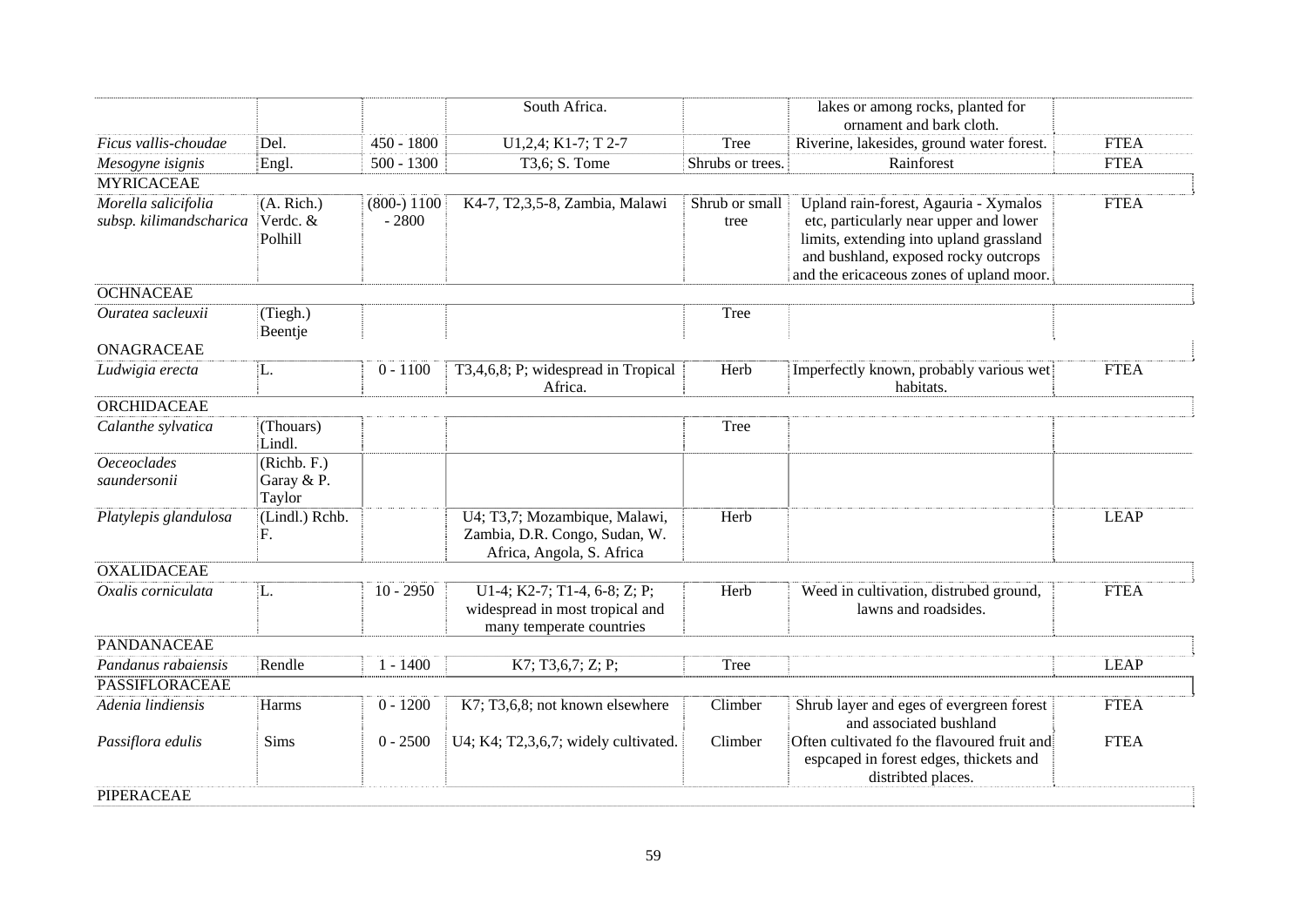| Peperomia blanda                        | (Jacq.) Kunth                             | $250 - 1800$                     | U2,3; K4-7; T1-3, 6,7, from Yemen<br>to South Africa west to D.R. Congo,<br>Madagazcar, Mascarene Isl, India,<br><b>Burma</b> to South America                                                                                                       | Erect plant          | Bare but often shady rocky places,<br>evergreen scrub and 'dry' forest also<br>margin of standing water and springs,<br>often with Aloe and Aeollanthus or in<br>riverine thickets, rarely an epiphyte | <b>FTEA</b> |
|-----------------------------------------|-------------------------------------------|----------------------------------|------------------------------------------------------------------------------------------------------------------------------------------------------------------------------------------------------------------------------------------------------|----------------------|--------------------------------------------------------------------------------------------------------------------------------------------------------------------------------------------------------|-------------|
| Peperomia molleri                       | C. DC.                                    |                                  |                                                                                                                                                                                                                                                      | Herb                 |                                                                                                                                                                                                        |             |
| Piper capense                           | L.f.                                      | $650 - 2500$                     | U2-4; K1,2,3-6,7; T1-4, 6-8;<br>widespread in Africa from Sierra<br>Leone to Cameroon, Rio Muni,<br>Bioko, Sao Tome to D.R. Congo,<br>Twanda, Burundi, Sudan and<br>Ethiopia south to Mozambique,<br>Zimbabwe, Malawi Swaziland and<br>South Africa. | Shrub or<br>subshrub | Forest undergrowth in wet places,<br>swampy forest edges, mixed bamboo-<br>forest also upland scrub and thicket near<br>streams ,grassland and tree clumps.                                            | <b>FTEA</b> |
| Piper umbellatum                        | L.                                        | $(0-150 -$<br>$1800$ (-<br>2100) | U2-4; K1,3,4,5; T2-5,6,7; Z; Guinea Shrub or woody<br>Bissau to Angola, D.R. Congo, Sao0<br>Tome, Bioko, So. Sudan,<br>Moazambique, Malawi Zimbabwe,<br>Seychelles, Madagascar, Mascareine<br>is; pantropical                                        | herb                 | Evergreen forest undergrowth, swamp<br>forest, elephant grass, river banks, old<br>rubber plantations always in damp places                                                                            | <b>FTEA</b> |
| PITTOSPORACEAE                          |                                           |                                  |                                                                                                                                                                                                                                                      |                      |                                                                                                                                                                                                        |             |
| Pittosporum goetzei                     | Engl.                                     |                                  |                                                                                                                                                                                                                                                      | Tree                 |                                                                                                                                                                                                        |             |
| <b>POACEAE</b>                          |                                           |                                  |                                                                                                                                                                                                                                                      |                      |                                                                                                                                                                                                        |             |
| Cymbopogon giganteus                    | Chiov.                                    | $0 - 2300$                       | U1,3,4; K2,3; T1,3-8; Z; Tropical<br>Africa                                                                                                                                                                                                          | Herb                 |                                                                                                                                                                                                        | <b>LEAP</b> |
| Imperata cylindrica                     | (L.) Raeusch.                             | $0 - 2100$                       | U1-4; K3,5-7; T1,3-8; Z; P; Old<br><b>World Tropics</b>                                                                                                                                                                                              | Herb                 |                                                                                                                                                                                                        | <b>LEAP</b> |
| Leptaspis cochleata                     | Thw.                                      | $400 - 1500$                     | U2-4; K7; T1,3,6; Asia, Madgascar                                                                                                                                                                                                                    | Herb                 |                                                                                                                                                                                                        | <b>LEAP</b> |
| Leptaspis zeylanica                     | Nees ex Steud.                            |                                  |                                                                                                                                                                                                                                                      | Herb                 |                                                                                                                                                                                                        |             |
| Panicum hirtum                          | Kam. (Syn. P.<br>heterostachyum<br>Hack.) |                                  |                                                                                                                                                                                                                                                      | Herb                 |                                                                                                                                                                                                        |             |
| <b>POLYGALACEAE</b>                     |                                           |                                  |                                                                                                                                                                                                                                                      |                      |                                                                                                                                                                                                        |             |
| Polygala macrostigma                    | Chodat                                    | 1200                             | T3,4,6,8;                                                                                                                                                                                                                                            | Herb                 |                                                                                                                                                                                                        | <b>LEAP</b> |
| Polygala sphenoptera                    | Fresen.                                   | $1000 - 2200$                    | U3; K2,3,5-7; T1-8; D.R. Congo,<br>Cameroon, Zimbabwe, Zambia                                                                                                                                                                                        | Herb                 |                                                                                                                                                                                                        | <b>LEAP</b> |
| <b>PTERIDOPHYTA</b>                     |                                           |                                  |                                                                                                                                                                                                                                                      |                      |                                                                                                                                                                                                        |             |
| Pteridium aquilinum<br>subsp. aquilinum |                                           |                                  | Global                                                                                                                                                                                                                                               | Fern                 |                                                                                                                                                                                                        |             |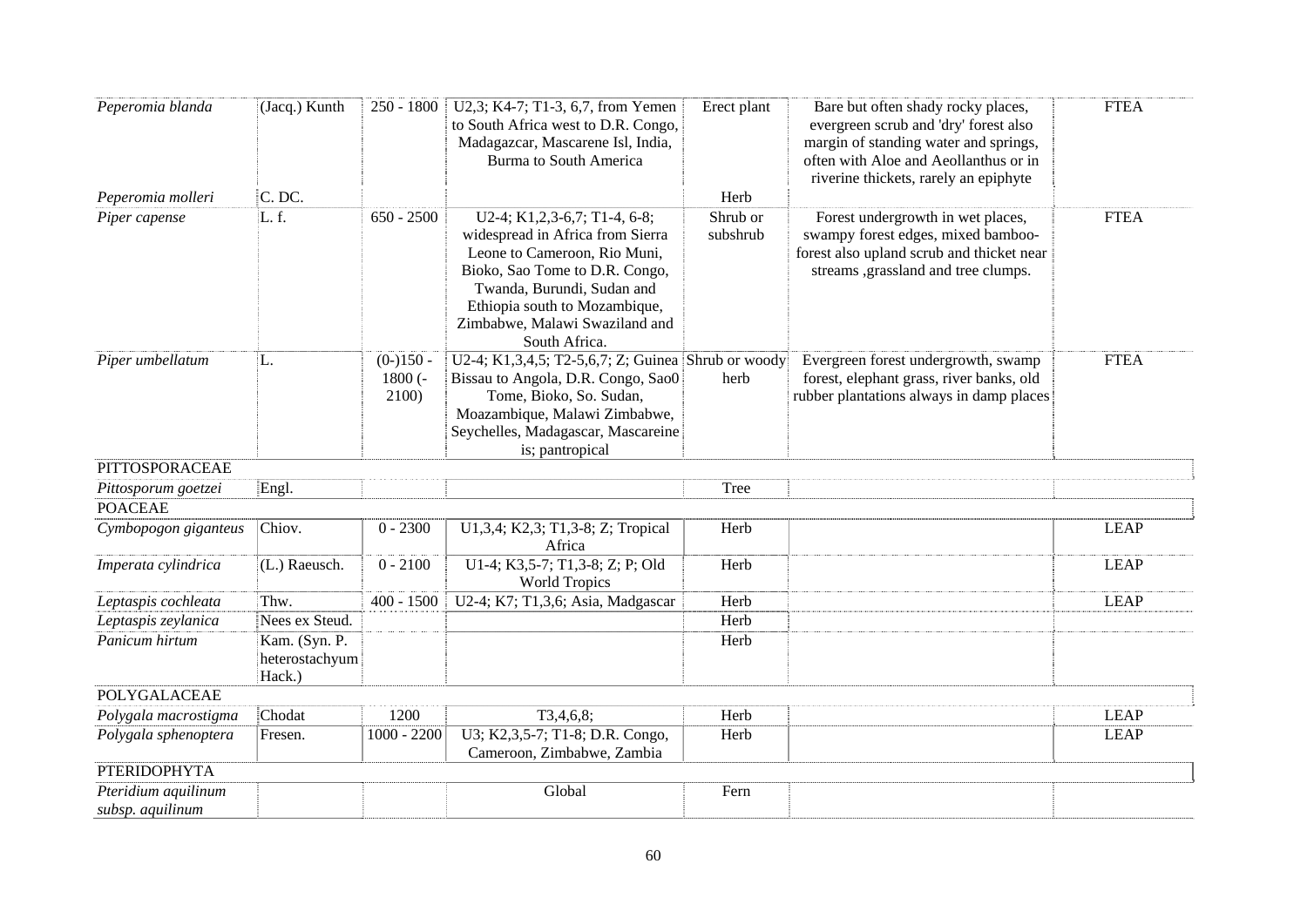| <b>RHAMNACEAE</b>                         |                                       |              |                                                                                                                                         |                                           |                                                                                                                  |             |
|-------------------------------------------|---------------------------------------|--------------|-----------------------------------------------------------------------------------------------------------------------------------------|-------------------------------------------|------------------------------------------------------------------------------------------------------------------|-------------|
| Gouania longispicata                      | Engl.                                 | $300 - 2400$ | U1-4; K3-5,7; T2-4, 6-8; Nigeria,<br>Congo, Sudan, Zimbabwe, Malawi,<br>Mozambique                                                      | Climbing or<br>crawling shrub<br>or liane | Forests particularly at margins and in<br>disturbed places, riverine thickets and<br>wooded grassland            | <b>FTEA</b> |
| Helinus integrifolius                     | (Lam.) Kuntze                         | $0 - 1700$   | K1,2,4,6,7; T1-7; Yemen, Socotra<br>Somali Republic, Congo, Angola,<br>Malawi, Zimbabwe, Mozambique,<br>South West Africa, South Africa | Woody climber                             | Thickets in wooded grassland, forest<br>margins, bushland and dry open woody<br>vegetation of all sorts.         | <b>FTEA</b> |
| <b>ROSACEAE</b>                           |                                       |              |                                                                                                                                         |                                           |                                                                                                                  |             |
| Rubus rosifolius                          | Sm.                                   | $900 - 1450$ | U4; T2,3; a native of eastern Asia,<br>introduced into Africa and quite<br>commonly naturalised.                                        | Scrambling<br>shrub                       | Edges of upland and lowland rain forests<br>na plantations, secondary bushland,<br>abandoned cultivations etc.   | <b>FTEA</b> |
| <b>RUBIACEAE</b>                          |                                       |              |                                                                                                                                         |                                           |                                                                                                                  |             |
| Aidia micrantha                           | (K. Schum.)<br>Bullock ex F.<br>White | 1140 - 1800  | U2,4; T1,4,6,7; D.R. Congo;<br>Burundi, Malawi, Zambia,<br>Mozambique and E. Zimbabwe.                                                  | Shrub or small<br>tree                    | Evergreen forest and thicket including<br>semi-swamp and riverine forest.                                        | <b>FTEA</b> |
| Aoranthe penduliflora                     | (K. Schum.)<br>Somers                 | $250 - 960$  | T3,6,8; not known elsewhere.                                                                                                            | Shrub or small<br>tree                    | Evergreen forest                                                                                                 | <b>FTEA</b> |
| Bertiera letouzeyi subsp.<br>vel sp. aff. | N. Halle                              |              |                                                                                                                                         | Shrub                                     |                                                                                                                  |             |
| Canthium oligocarpum<br>subsp. captum     | Hiern                                 | 1350 - 2000  | T3,6,7; Malawi and Mozambique<br>(subsp range)                                                                                          | Shrub or tree                             | Forest                                                                                                           | <b>FTEA</b> |
| Catunaregam spinosa<br>subsp. taylorii    | (Thunb.)<br>Tirveng.                  | $100 - 1915$ | T1-8; D.R. Congo, Mozambique,<br>Malawi, Zambia and Zimbabwe<br>(sub-species range)                                                     | Shrub or small<br>tree                    | Brachystegia woodland, open bushland<br>and scrub, grassland with scattered trees,<br>sometimes on rocky ground. | <b>FTEA</b> |
| Chassalia parvifolia                      | K. Schum.                             |              |                                                                                                                                         | Shrub                                     |                                                                                                                  |             |
| Chazaliella abrupta                       | (Hiern) E.M.A.<br>Petit & Verdc.      |              |                                                                                                                                         | Shrub                                     |                                                                                                                  |             |
| Coffea canephora                          | Pierre ex A.<br>Froehner              | $700 - 1400$ | U1-3; T1; West Africa, Cameroon,<br>Gabon, D.R. Congo, Sudan and<br>Angola                                                              | Tree                                      | Forest. Widely cultivated                                                                                        | <b>FTEA</b> |
| Coffea pocsiorum                          | Bridson                               |              |                                                                                                                                         | Shrub or small<br>tree                    |                                                                                                                  |             |
| Coffea sessiliflora                       | <b>Bridson</b>                        | 200          | K7 and T6;                                                                                                                              | Shrub                                     | Forested hillslopes                                                                                              | <b>FTEA</b> |
| Coffea sp. E of FTEA                      | L.                                    | $500 - 600$  | T6; known only from one specimen.                                                                                                       | Small tree                                | Dry evergreen forest                                                                                             | <b>FTEA</b> |
| Cremaspora triflora                       | (Thonn.) K.                           | $0 - 700$    | K7; T2,3,6-8; Z; P; ?Malawi, also                                                                                                       | Shrub or small                            | Evergreen forest, fringing forest and                                                                            | <b>FTEA</b> |
| subsp. confluens                          | Schum                                 | (1225)       | cultivated in India                                                                                                                     | tree                                      | bush, thicket;                                                                                                   |             |
| Didymosalpinx norae                       | (Swynn.) Keay                         | $190 - 810$  | K7; T3,6,8; Mozambique,<br>Zimbabwe.                                                                                                    | tree                                      | Shrub or small Evergreen forest, secondary forest, forest<br>edges.                                              | <b>FTEA</b> |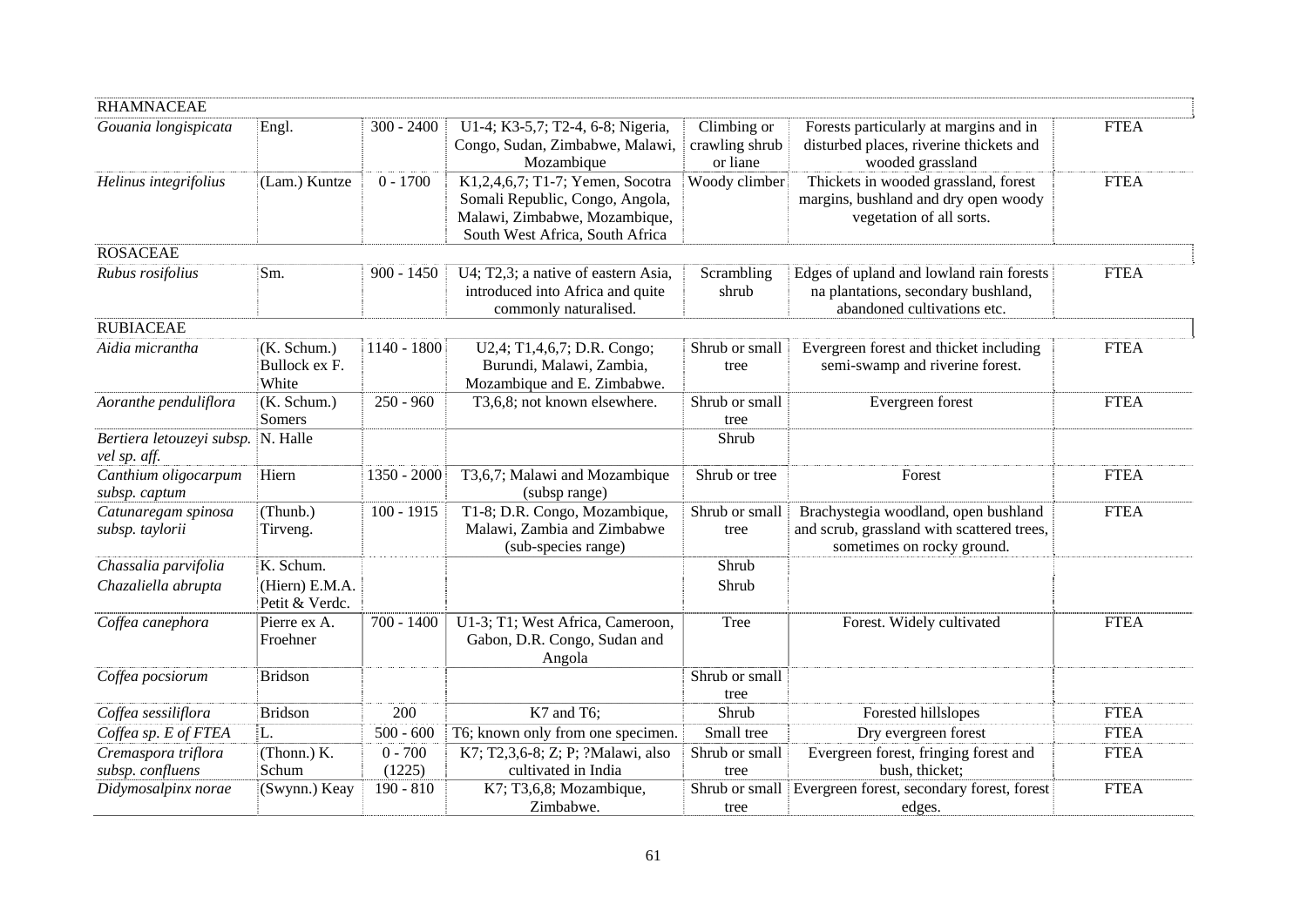| Gardenia posoquerioides S. Moore |                      | $250 - 1000$  | K7; T6; Zimbabwe; also cultivated                                                                                                                                                                                                                                                          | Glabrous shrub         | Evergreen forest, Brachystegia                                                                                | <b>FTEA</b> |
|----------------------------------|----------------------|---------------|--------------------------------------------------------------------------------------------------------------------------------------------------------------------------------------------------------------------------------------------------------------------------------------------|------------------------|---------------------------------------------------------------------------------------------------------------|-------------|
|                                  |                      |               | in Puerto Rico and Florida.                                                                                                                                                                                                                                                                | or small tree          | woodland;                                                                                                     |             |
| Geophila obvallata               | (Schumach.)<br>Didr. |               |                                                                                                                                                                                                                                                                                            | Herb                   |                                                                                                               |             |
| Hallea stipulosa                 | (DC.) J.-F.<br>Leroy |               | 1050 - 1200 $\vert$ U1,2,4; widespread in W and Central<br>Africa from Senegal to Angola and<br>Sudan to Zambia                                                                                                                                                                            | Shrub                  | Swamp forest often forming almost pure<br>stands in E. Africa also in evergreen<br>forest.                    | <b>FTEA</b> |
| Ixora tanzaniensis               | <b>Bridson</b>       | $275 - 750$   | T6; not known elsewhere.                                                                                                                                                                                                                                                                   | Shrub                  | Forest                                                                                                        |             |
| Keetia gueinzii                  | (Sond.) Bridson      | $90 - 2450$   | U1-4; K2/3, 3-5/7; T1-8; Z;<br>Cameroon, Central African Rupblic,<br>D.R. Congo, Rwoanda, Burundi,<br>Ethiopia, Malawi, Zambia,<br>Zimbabwe, Angola and South<br>Africa.                                                                                                                   | Shrub or liane         | Forest and woodland, often on swampy<br>ground                                                                | <b>FTEA</b> |
| Keetia venosa                    | (Oliv.) Bridson      | 275 - 1525    | U1,3,4; K7; T 1,3,4,6,8; W. Africa,<br>Cameroon, Central African<br>Republic, D.R. Congo, Rwanda,<br>Burundi, Sudan, Mozambique,<br>Malawi, Zambia, Zimbabwe and<br>Angola.                                                                                                                | Shrub or<br>climber    | Forest edges and scrub.                                                                                       | <b>FTEA</b> |
| Kraussia speciosa                | <b>Bullock</b>       |               |                                                                                                                                                                                                                                                                                            | Shrub                  |                                                                                                               |             |
| Lasianthus cereiflorus           | E.A.Bruce            | $1000 - 1700$ | T6; not known elsewhere.                                                                                                                                                                                                                                                                   | Shrub                  | Shrub layer of rain forest.                                                                                   | <b>FTEA</b> |
| Lasianthus macrocalyx            | K. Schum.            |               |                                                                                                                                                                                                                                                                                            | Shrub                  |                                                                                                               |             |
| Lasianthus microcalyx            | K. Schum.            |               |                                                                                                                                                                                                                                                                                            | Shrub                  |                                                                                                               |             |
| Leptactina platyphylla           | (Hiern)<br>Wernham   | $45 - 1650$   | U2,4; K5,7; T3,4,6,7,?8; Cameroun,<br>Central African Republic, D.R.<br>Congo, Burundi, Rwanda, Sudan,<br>Mozambique, Malawi                                                                                                                                                               | Shrub or small<br>tree | Evergreen forest, woodland, secondary<br>bushland.                                                            | <b>FTEA</b> |
| Mitracarpus hirtus               | $(L.)$ DC.           | $0 - 1500$    | U1-4; K5,7; T1, 3-6; 8; widespread<br>in tropical Africa from Mauritania to<br>Angola, D.R. Congo and Central<br>African Republic, Sudan, Malawi,<br>Zambia, Seychelles and Cape Verde<br>Islands also in India, Burma,<br>Selangor, New Guinea and Narians<br>Is, West Indies and tropica | Herb                   | Weed in cultivations, pathsides, fallow<br>land, also in secondary scrub and thicket,<br>open dry rocky areas | <b>FTEA</b> |
| Mussaenda arcuata                | Lam. ex Poir.        | $700 - 1830$  | U1-4; K3,5,?7; T1,3,4,6-8;<br>throughout tropical Africa<br>(excluding Somalia) as far south as                                                                                                                                                                                            | Shrub or<br>climber    | Grassland, bushland, open or closed<br>forest, evergreen rain-forest.                                         | <b>FTEA</b> |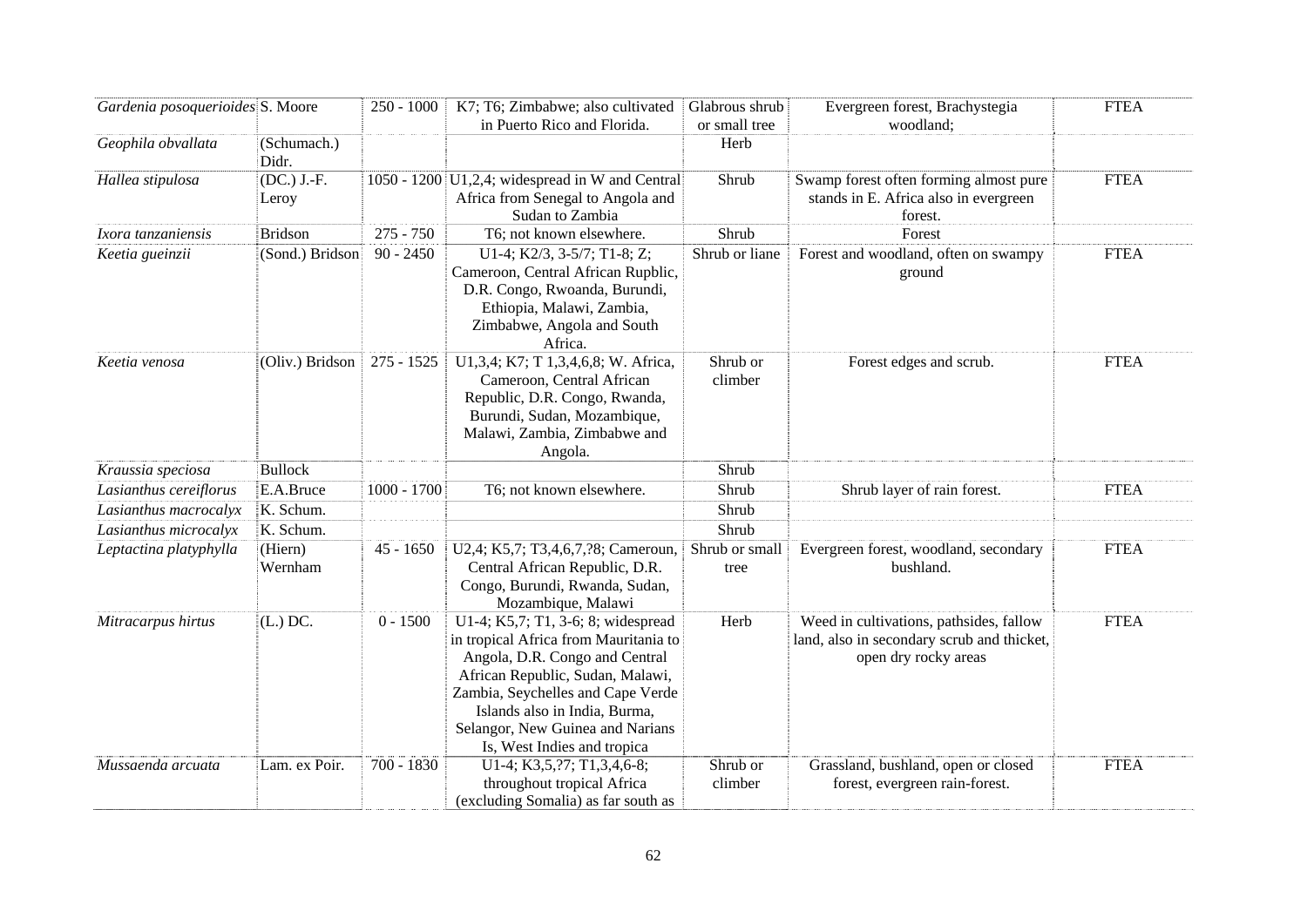|                                                 |                             |                      | Angola and Zimbabwe; Madagascar,<br>Mauritius, and Reunion.                            |                                                |                                                                                                                  |             |
|-------------------------------------------------|-----------------------------|----------------------|----------------------------------------------------------------------------------------|------------------------------------------------|------------------------------------------------------------------------------------------------------------------|-------------|
| Mussaenda microdonta                            |                             | Wernham 1830 - 2100  | U3; K4,5; T2,3,6;                                                                      | Tree                                           | Evergreen forest usually near streams                                                                            | <b>FTEA</b> |
| Oldenlandia echinulosa<br>var. pellucida        | K. Schum.                   | $900 - 1200$         | T4,6,8; Sierra Leone, Nigeria,<br>Cameroun, Sudan, Zimbabwe,<br>Angola                 | Herb                                           | Moist rock outcrops, damp soil by river<br>in gallery forest.                                                    | <b>FTEA</b> |
| Oxyanthus goetzei subsp. K. Schum.<br>keniensis |                             | $610 - 1650$         | K4,7; T6,3; not known elsewhere.                                                       | Shrub                                          | Forest                                                                                                           | <b>FTEA</b> |
| Oxyanthus speciosus<br>subsp. stenocarpus       | DC.                         | 750 - 2300           | U1-3; K1, 3-7, T2,3,5-8; Rwanda,<br>Ethiopia, Mozambique, Zimbabwe<br>and South Africa | Shrub or small<br>tree                         | Forest                                                                                                           | <b>FTEA</b> |
| Paederia bojeriana                              | (A. Rich.) Drake            |                      |                                                                                        | Climbing shrub                                 |                                                                                                                  |             |
| Pauridiantha                                    | (Hiern)                     | $500 - 2400$         | K3-5,7; T2-4,6,7; D.R. Congo,                                                          |                                                | Shrub or small Lowland evergreen (including rain)forest,                                                         | <b>FTEA</b> |
| paucinervis subsp. holstii Bremek.              |                             |                      | Malawi and Zambia                                                                      | tree                                           | upland evergreen forest.                                                                                         |             |
| Pavetta aff. Sparsipila                         | <b>Bremek</b>               |                      |                                                                                        |                                                |                                                                                                                  |             |
| Pavetta crebrifolia                             | Hiern                       | $400 - 460$<br>(600) | T6; not known elsewhere.                                                               | Shrub or small<br>tree                         | Forest on limestone                                                                                              | <b>FTEA</b> |
| Pavetta holstii                                 | Schumm.                     | $600 - 2000$         | T3, 6; nont known elsewhere.                                                           | Shrub,<br>scrambling<br>shrub or small<br>tree | Evergreen forest.                                                                                                | <b>FTEA</b> |
| Pavetta refractifolia                           | K. Schum.                   | $150 - 1320$         | T3,5,6,8; not known elsewhere                                                          | Shrub                                          | Wooded grassland, riverine thicket and<br>forest                                                                 | <b>FTEA</b> |
| Pavetta stenosepala<br>subsp. stenosepala       | K. Schum.                   | $0 - 1300$<br>(1800) | K7; T3,6; Z; not known elsewhere.                                                      | Shrub                                          | Evergreen forest or thickets and bushland                                                                        | <b>FTEA</b> |
| Polysphaeria parvifolia                         | Hiern                       | $0 - 500$            | K1,7; T1,3,6,8; Z; P; Sudan, Ethiopia<br>and Somalia                                   | Small tree or<br>shrub                         | Rather dry evergreen forest, woodland,<br>coastal bushland and scrub, old sisal<br>plantations, cultivations etc | <b>FTEA</b> |
| Psychotria<br>cryptogrammata                    | E.M.A. Petit                |                      |                                                                                        | Shrub                                          |                                                                                                                  |             |
| Psychotria fractinervata                        | E.M.A. Petit                |                      |                                                                                        | Shrub                                          |                                                                                                                  |             |
| Psychotria goetzei                              | (K. Schum.)                 |                      |                                                                                        | Shrub or small                                 |                                                                                                                  |             |
|                                                 | E.M.A. Petit                |                      |                                                                                        | tree                                           |                                                                                                                  |             |
| Psychotria lauracea                             | (K. Schum.)<br>E.M.A. Petit |                      |                                                                                        | Shrub or small<br>tree                         |                                                                                                                  |             |
| Psychotria megistantha                          | E. Petit                    |                      |                                                                                        | Shrub                                          |                                                                                                                  |             |
| Psychotria pandurata                            | Verdc.                      | $300 - 1000$         | T3,6; not known elsewhere.                                                             | Herb                                           | Rain forest                                                                                                      | <b>FTEA</b> |
| Rothmannia manganjae                            | (Hiern) Keay                | $(230-)360-$<br>1800 | K3-5; T3,6,8; Mozambique, Malawi<br>and Zimbabwe                                       | Tree                                           | Forest                                                                                                           | <b>FTEA</b> |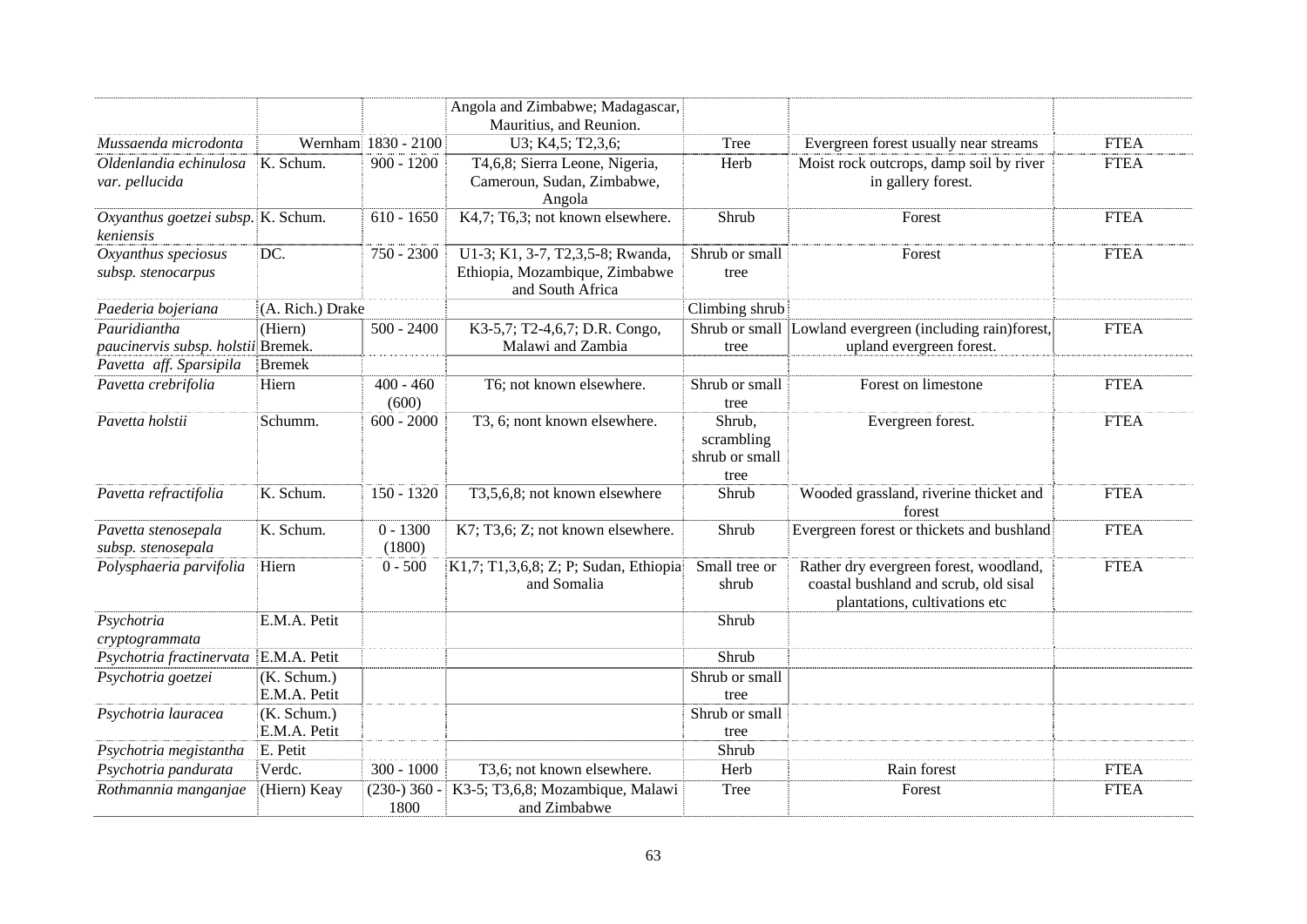| Rothmannia ravae                                | (Chiov.)<br><b>Bridson</b>                   | $45 - 960$               | K7; T3,6,8; Somalia                                                                                                                                          | Shrub or small<br>tree | Thicket or sometimes forest                                                                                                                                | <b>FTEA</b> |
|-------------------------------------------------|----------------------------------------------|--------------------------|--------------------------------------------------------------------------------------------------------------------------------------------------------------|------------------------|------------------------------------------------------------------------------------------------------------------------------------------------------------|-------------|
| Rothmannia whitfieldii                          | (Lindl.) Dandy                               | $(700-) 1050$<br>$-1675$ | $U1,2,4$ ; T7,8; throughout west<br>tropical Africa, the D.R. Congo<br>basin, Sudan, Malawi, Zambia and<br>Angola                                            | Shrub or small<br>tree | Forest                                                                                                                                                     | <b>FTEA</b> |
| Rubia cordifolia subsp.<br>conotricha           | (Gand.) Verdc.                               | $1140 - 2650$            | U1-4; K1-6; T1-8; D.R. Congo,<br>Sudan, Somali Republic,<br>Mozambique; Malawi, Zambia,<br>Zimbabwe, Angola and South Africa<br>(mostly Natal and Transvaal) | Herb                   | Mostly at forest edges, in clearings and<br>thickets or less often in denser forest,<br>open grassland and bushland also in<br>scrubland and rocky gullies | <b>FTEA</b> |
| Rutidea orientalis                              | <b>Bridson</b>                               | $800 - 2250$             | Rwanda, Burundi, Mozambique,<br>Malawi and Zimbabwe                                                                                                          | or climber             | U2-4; K3,5; T1,3,4,6,7; D.R. Congo, Scandent shrub Forest, frequently at edges or in thickets;                                                             | <b>FTEA</b> |
| Rytigynia cf.<br>Xanthotricha                   | (K. Schum.)<br>Verdc. fortasse<br>sp. nov.   |                          |                                                                                                                                                              |                        |                                                                                                                                                            |             |
| Rytigynia eickii                                | (K. Schumm.&<br>K. Krause)<br><b>Bullock</b> | $950 - 1830$             | K7; T3,6; not known elsewhere                                                                                                                                | Shrub or small<br>tree | Open bushland in granite areas,<br>submontane forest                                                                                                       | <b>FTEA</b> |
| Sabicea orientalis                              | Wernham                                      | $775 - 2100$             | T1,3,4,6,7; Cameroon, ? D.R.<br>Congo, Burundi                                                                                                               | Shrub                  | Rain-forest, streamside forest and forest<br>edges                                                                                                         | <b>FTEA</b> |
| Sericanthe odoratissima<br>var. uluguruensis    | (K. Schum.)<br>Robbr.                        | $1100 - 1800$            | T6,7; Malawi                                                                                                                                                 | Shrub or small<br>tree | Rain forest                                                                                                                                                | <b>FTEA</b> |
| Tarenna pavettoides Sim<br>subsp. Affinis       | $ $ (Harv.)                                  |                          | T3,6,7,8; P; Mozambique, Malawi,<br>Zimbabwe                                                                                                                 | Shrub or small<br>tree |                                                                                                                                                            | <b>LEAP</b> |
| Tricalysia ovalifolia                           | Hiern                                        | $0 - 1000$               | K7; T3,6,8; Z; Madagascar, Somalia,<br>Aldabra, Assumption, Comores,<br>Madagascar                                                                           | Shrub or small<br>tree | Coastal evergreen or mixed formations,<br>secondar vegetation, dry thickets,<br>wooded grassland and evergreen forest                                      | <b>FTEA</b> |
| Tricalysia pallens                              | Hiern                                        |                          |                                                                                                                                                              | Tree                   |                                                                                                                                                            |             |
| Tricalysia pedicellata                          | Robbr.                                       | $300 - 700$              | T6; not known elsewhere.                                                                                                                                     | Shrub or small<br>tree | Forest                                                                                                                                                     | <b>FTEA</b> |
| <b>RUTACEAE</b>                                 |                                              |                          |                                                                                                                                                              |                        |                                                                                                                                                            |             |
| Vepris morogorensis                             | (Kokwaro)<br>Mziray                          |                          |                                                                                                                                                              | Shrub                  |                                                                                                                                                            |             |
| <b>SAPINDACEAE</b>                              |                                              |                          |                                                                                                                                                              |                        |                                                                                                                                                            |             |
| Allophylus africanus<br>subsp. griseotomentosus | P. Beauv.                                    | $200 - 1800$             | U1; T1-3,5,6,8; D.R. Congo,<br>Zambia, Malawi, Mozambique and<br>Zimbabwe.                                                                                   | Shrub or tree          | Riverine forest, valley thicket                                                                                                                            | <b>FTEA</b> |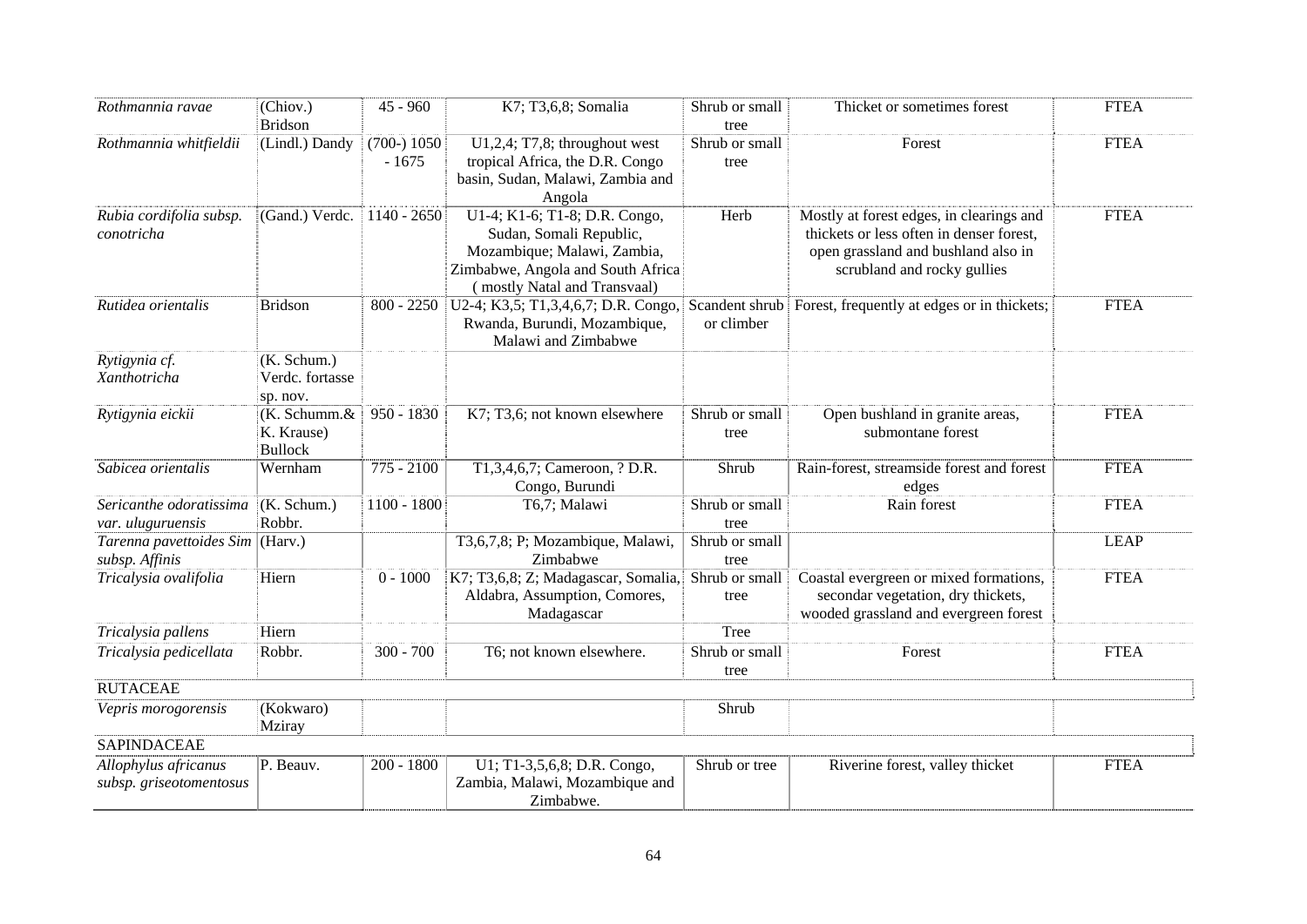| Allophylus congolanus                     | Gilg                   | $500 - 1150$  | T4,6-8; D.R. Congo, Zambia and                                                                                                                                                                         | Shrub or small          | Grassland with scattered trees or shrubs,                                                                                                                   | <b>FTEA</b> |
|-------------------------------------------|------------------------|---------------|--------------------------------------------------------------------------------------------------------------------------------------------------------------------------------------------------------|-------------------------|-------------------------------------------------------------------------------------------------------------------------------------------------------------|-------------|
|                                           |                        |               | Malawi                                                                                                                                                                                                 | tree                    | lakeside woodladn and dry bushland in                                                                                                                       |             |
|                                           |                        |               |                                                                                                                                                                                                        |                         | limestone gorges                                                                                                                                            |             |
| Allophylus ferrugineus<br>var. stipitatus | Taub.                  | $1000 - 2100$ | T 2,4,6,7; not known elsewhere.                                                                                                                                                                        | Tree or shrub           | Steep forested ravines, forest edges                                                                                                                        | <b>FTEA</b> |
| Allophylus pervillei                      | Blume                  | $0 - 550$     | K7; T3,6; Z; P; Madagascar, Comoro<br>Is. and Seychelles                                                                                                                                               | Shrub                   | Fringing forest, forest clumps, ground<br>water forest, coastal Brachystegia and<br>coral and other limestone, cliff tops.                                  | <b>FTEA</b> |
| Allophylus rubifolius                     | (A.Rich.) Engl.        | $0 - 2250$    | U1-5; K1-7; T1-8; E. D.R. Congo,<br>Sudan, Ethiopia and N. Somalia,<br>south to South Africa.                                                                                                          | Shrub or small<br>tree  | Grassland with scattered trees, rough<br>grassland, thicket edges of cultivation,<br>woodland sometimes riverine                                            | <b>FTEA</b> |
| Deinbollia borbonica                      | Scheff.                | $0 - 1050$    | K4,7; T2,3,5-8; Z; P; S. Somalia,<br>Malawi, Mozambique and Comoro<br>Is.                                                                                                                              | Shrub or small<br>tree  | Riverine acaaceia thorn bush and<br>evegreen thicket. Combretum - Acacia<br>woodland, low evergreen forest on<br>limestone outcrops                         | <b>FTEA</b> |
| <b>SAPOTACEAE</b>                         |                        |               |                                                                                                                                                                                                        |                         |                                                                                                                                                             |             |
| Manilkara sp.                             |                        |               |                                                                                                                                                                                                        |                         |                                                                                                                                                             |             |
| Mimusops fruticosa                        | A. DC.                 | $0 - 750$     | K7; T3,6,8; Z; P; Mozambique and<br>Zimbabwe, also Comoro Is and<br>Madagascar                                                                                                                         | Shrub or small<br>tree  | Lowland dry evergreen forest, riverine<br>forest and coastal evegreen thickets.                                                                             | <b>FTEA</b> |
| Mimusops obtusifolia                      | Lam.                   |               |                                                                                                                                                                                                        | Tree                    |                                                                                                                                                             |             |
| Omphalocarpum<br>strombocarpum            | Y.B. Harv. &<br>Lovett |               |                                                                                                                                                                                                        | Tree                    |                                                                                                                                                             |             |
| Synsepalum brevipes                       | (Bak.)<br>Pennington   | $0 - 1500$    | U2,4; K4,5,7; T1,3,4,6-8; Z; P;<br>widespread in tropical Africa from<br>Portuguese Gambia to the Sudan<br>Republic and south to Angola,<br>Zambia, Angola, Zambia, Malawi,<br>Mozambique and Zimbabwe | Small to<br>medium tree | Lowland rain forest and riverine forest,<br>commonly found on river banks and<br>margins of lakes or other such sites with<br>a high permanent water table. | <b>FTEA</b> |
| <b>SCROPHULARIACEAE</b>                   |                        |               |                                                                                                                                                                                                        |                         |                                                                                                                                                             |             |
| Halleria lucida                           | L.                     | $1000 - 2500$ | U1; K1,3-6; T1,2,6; Ethiopia                                                                                                                                                                           | <b>Tree</b>             |                                                                                                                                                             | <b>LEAP</b> |
| <b>SIMAROUBACEAE</b>                      |                        |               |                                                                                                                                                                                                        |                         |                                                                                                                                                             |             |
| Brucea tenuifolia                         | Engl.                  | $650 - 1350$  | U4; T3,6; not known elsewhere.                                                                                                                                                                         | Shrub                   | Rainforest                                                                                                                                                  | <b>FTEA</b> |
| <b>SOLANACEAE</b>                         |                        |               |                                                                                                                                                                                                        |                         |                                                                                                                                                             |             |
| Solanum richardii                         | Dunal                  | $80 - 1000$   | T3,6; Z; P                                                                                                                                                                                             | Shrub                   |                                                                                                                                                             | <b>LEAP</b> |
| Solanum<br>schumannianum                  | Dammer, forma          | 1450 - 2320   | K4, 6, 7; T2, 3, 6, 7                                                                                                                                                                                  | Small shrub             |                                                                                                                                                             | <b>LEAP</b> |
| Solanum terminale                         | Forssk                 | $1050 - 2300$ | U2,4; T3,4,8; Rwanda, Burundi                                                                                                                                                                          | Shrub                   |                                                                                                                                                             | <b>LEAP</b> |
| Solanum zanzibarense                      | Vatke                  | $100 - 750$   | K7; T6,8; Z;                                                                                                                                                                                           | Shrub                   |                                                                                                                                                             | <b>LEAP</b> |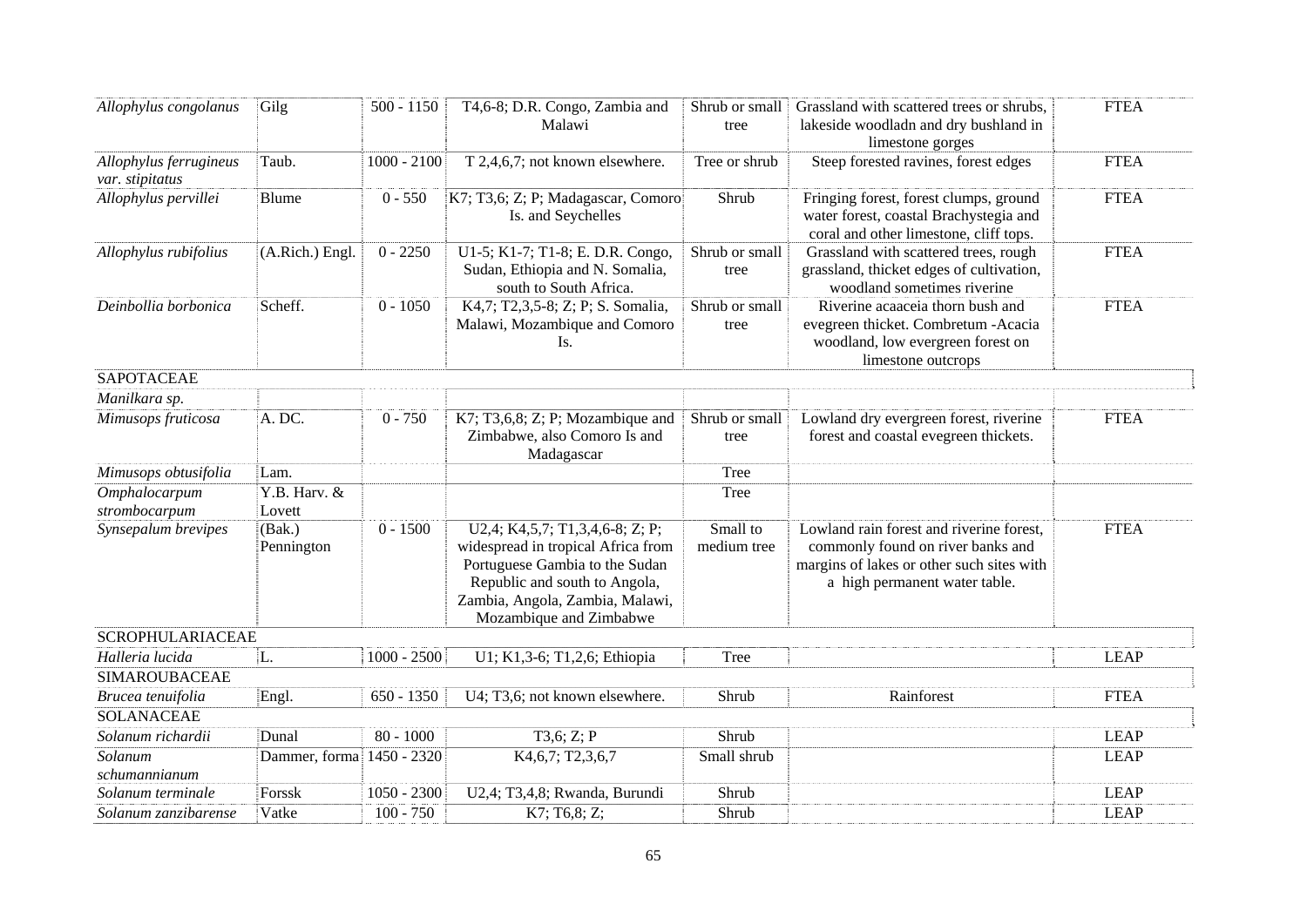| <b>STERCULIACEAE</b>            |                         |              |                                                                                                                                                           |               |                                                                                                                             |             |
|---------------------------------|-------------------------|--------------|-----------------------------------------------------------------------------------------------------------------------------------------------------------|---------------|-----------------------------------------------------------------------------------------------------------------------------|-------------|
| Cola stelechantha               | Brenan                  | $500 - 1500$ | K7; T6                                                                                                                                                    | Tree          |                                                                                                                             | <b>LEAP</b> |
| Dombeya acutangula              | Cav.                    |              | T2,3,5;                                                                                                                                                   | Shrub         |                                                                                                                             | <b>LEAP</b> |
| Dombeya shupangae               | K. Schum.               | 600          | T2,3,4; Madagascar                                                                                                                                        | Tree          |                                                                                                                             | <b>LEAP</b> |
| Leptonychia<br>usambarensis     | K. Schum.               |              |                                                                                                                                                           | Tree or shrub |                                                                                                                             | Not in LEAP |
| Theobroma cacao                 | L.                      |              |                                                                                                                                                           | Tree          |                                                                                                                             |             |
| THYMELAEACEAE                   |                         |              |                                                                                                                                                           |               |                                                                                                                             |             |
| Peddiea subcordata              | Domke                   |              |                                                                                                                                                           | Shrub         |                                                                                                                             |             |
| Synaptolepis alternifolia Oliv. |                         |              |                                                                                                                                                           | Shrub         |                                                                                                                             |             |
| <b>TILIACEAE</b>                |                         |              |                                                                                                                                                           |               |                                                                                                                             |             |
| Grewia goetzeana                | K. Schum.               | $150 - 950$  | T3; ?5,6,8 not known elsewhere                                                                                                                            | Tree          | Forest including riverine and secondary,<br>rarely wooded grassland                                                         | <b>FTEA</b> |
| Triumfetta cordifolia           | A. Rich.                | $900 - 2650$ | U2,4; K3; T1,4,7; Nigeria<br>Cameroon, Congo (Brazzaville),<br>Central African Republic, Burundi,<br>Angola and Zimbabwe                                  | Shrub         | Edges and clearins of wet forest or in<br>marshy areas, mostly at high elevation in<br>western most part of E. Africa       | <b>FTEA</b> |
| Triumfetta rhomboidea           | Jacq.                   |              | U1-4; K1-7; T1-8; Z; P; Pantropical                                                                                                                       | Annual herb   | Weed of cultivation but also occurring in<br>disturbed areas of wild                                                        | <b>FTEA</b> |
| <b>ULMACEAE</b>                 |                         |              |                                                                                                                                                           |               |                                                                                                                             |             |
| Celtis philippensis             | <b>Blanco</b>           | $30 - 1200$  | U2,4; K7; T3,6,8; Z; Ethiopia to<br>West Africa and south to Angola and<br>Mozambique, also Madagascar,<br>Mascarene Is and tropical Asia to<br>Australia | Tree or shrub | Lowland rain, swamp and riverine forest.                                                                                    | <b>FTEA</b> |
| Trema orientalis                | $(L.)$ Blume            | $0 - 2100$   | U1-4; K1,3-7; T1-8; Z; P; throughout<br>Africa south of the Sahara,<br>Madagascar, Mascarene Isl and<br>tropical Asia                                     | Shrub or tree | Margins of lowland and upland<br>rainforest, often a pioneer in clearings,<br>also riverine forest.                         | <b>FTEA</b> |
| <b>URTICACEAE</b>               |                         |              |                                                                                                                                                           |               |                                                                                                                             |             |
| Elatostema paivaeanum           | Wedd.                   | $900 - 2100$ | $T2,3,6,7$ ; widespread in the wetter<br>parts of tropical Africa, west to<br>Guinee south to Malawi                                                      | Herb          | Lowland rain forest or altitudinal<br>transitional forest, in the moist ground<br>cover, often along streams.               | <b>FTEA</b> |
| Laportea lanceolata             | (Engl.) Chew            | $50 - 900$   | K7; T3,6; ? E. D.R. Congo                                                                                                                                 | Herb          | Lowland rain forest, frequently sprawling<br>over rocks in clearings or as forest edge,<br>also on rocks in moist woodland. | <b>FTEA</b> |
| Obetia radula                   | (Bak.) B. D.<br>Jackson | $700 - 2000$ | U2-4; K1,3,4,3/6, 5,7; T1-3,6; E.<br>D.R. Congo, Rwanda, Burundi,<br>Madagascar                                                                           | <b>Tree</b>   | Local on rocky hillsides in evergreen or<br>semi-evergreen bushland, (chiefly on<br>hills of the basement complex, less     | <b>FTEA</b> |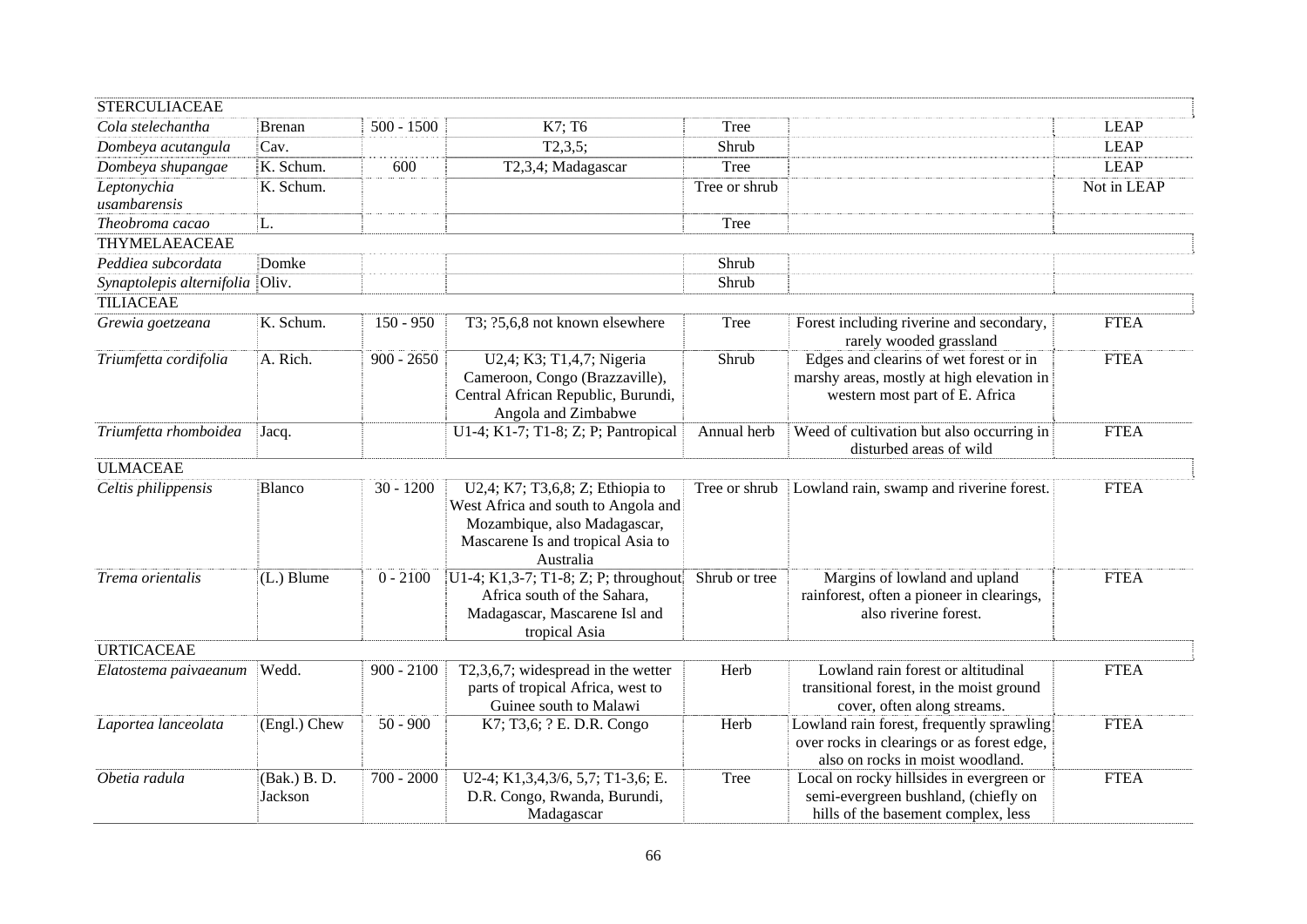|                         |                  |              |                                      |                | commonly on basalt and lava),               |             |
|-------------------------|------------------|--------------|--------------------------------------|----------------|---------------------------------------------|-------------|
|                         |                  |              |                                      |                | sometimes at rochy lake and river shores    |             |
|                         |                  |              |                                      |                | and at margins of dry montane forest.       |             |
| Pilea holstii           | Engl.            | $200 - 1400$ | K7; T3, 6; E. D.R. Congo             | Herb           | In lowland rain forest                      | <b>FTEA</b> |
| <b>VERBENACEAE</b>      |                  |              |                                      |                |                                             |             |
| Clerodendrum            | Oliv.            | $0 - 1950$   | K7; T3, 6-8; Z; Malawi,              | Shrub          | Wooded grassland, coastal forest and        | <b>FTEA</b> |
| cephalanthum            |                  |              | Mozambique, Zambia and               |                | bushland, evergreen forest                  |             |
|                         |                  |              | Zimbabwe                             |                |                                             |             |
| Clerodendrum            | Gurke            | $200 - 1200$ | T3,6,8; Malawi, Mozambique,          | Shrub or erect | Forest, woodland, cultivated land and       | <b>FTEA</b> |
| pleiosciadium           |                  |              | Zimbabwe                             | herb           | regenerating forest                         |             |
| Clerodendrum            | Oliv.            | $300 - 2130$ | U1-4; K3-6; T1-3,5,6; D.R. Congo,    | Shrub          | Acacia savanna, combretum bushland,         | <b>FTEA</b> |
| rotundifolium           |                  |              | Burundi, Sudan, Malawi and           |                | rocky places, stream banks, scrub,          |             |
|                         |                  |              | Mozambique                           |                | anthills in dred parts of swamps. Also in   |             |
|                         |                  |              |                                      |                | cleared rain forest.                        |             |
| Lantana viburnoides     | (Forssk.) Vahl   |              | U1; K1-7; T1-8; Z; P; Arabia, Egypt, | Shrub          | <b>Bushland</b>                             | <b>FTEA</b> |
|                         |                  |              | Ethiopia, Somalia, Zimbabwe,         |                |                                             |             |
|                         |                  |              | Zambia, Malawi, Mozambique and       |                |                                             |             |
|                         |                  |              | Angola.                              |                |                                             |             |
| Vitex ferruginea subsp. | (Gurke) Verdc.   |              |                                      | Tree           |                                             |             |
| amboniensis             |                  |              |                                      |                |                                             |             |
| <b>VIOLACEAE</b>        |                  |              |                                      |                |                                             |             |
| Rinorea arborea         | (Thouars) Baill. | $0 - 850$    | K7; T3,6,8; Z; Mozambique,           | Shrub or small | Lowland evergreen forest                    | <b>FTEA</b> |
|                         |                  |              | Madagascar                           | tree           |                                             |             |
| Rinorea elliptica       | (Oliv.) Kuntze   | $50 - 600$   | K7; T2,3,6,8; Mozambique, Malawi     | Shrub or small | Lowland evergreen rain forest               | <b>FTEA</b> |
|                         |                  |              |                                      | tree           |                                             |             |
| Rinorea ilicifolia var. | Grey-Wilson      | 1150         | T1,4,6 not known elseshere.          | Shrub or small | Evergreen forest                            | <b>FTEA</b> |
| amplexicaulis           |                  |              |                                      | tree           |                                             |             |
| Rinorea squamosa        | (Engl.) Grey-    | $30 - 450$   | K7; T6; not known elsewhere          | Shrub or small | Evergreen lowland and submontane            | <b>FTEA</b> |
| subsp. kaessneri        | Wilson           |              |                                      | tree           | forest.                                     |             |
| <b>VITACEAE</b>         |                  |              |                                      |                |                                             |             |
| Cayratia gracilis       | (Guill. & Perr.) | $300 - 1770$ | K1,3-5,7; T1-8; Z; Senegal to        | Trailing herb  | Tall grassland with scattered trees, forest | <b>FTEA</b> |
|                         | Suess.           |              | Cameroon, Mali, D.R. Congo,          |                | margins, swampy areas and streamside        |             |
|                         |                  |              | Rwanda, Burundi, Sudan Ethiopia,     |                | forest                                      |             |
|                         |                  |              | Malawi, Zambia, Zim., Moz., S.       |                |                                             |             |
|                         |                  |              | Africa, Namibia and Yemen            |                |                                             |             |
| Cayratia ibuensis       | (Hook. f.)       | $100 - 1490$ | U1-4; K?2,5,7; T1, 6,8; Nigeria,     | Herb           | Edge of small forest patches and derived    | <b>FTEA</b> |
|                         | Suess.           |              | Cameroon, Central African            |                | thickets, cleared land, old termite         |             |
|                         |                  |              | Republic, Burundi, D.R. Congo,       |                | mounds, sandy river banks, Papyrus          |             |
|                         |                  |              | Egypt, Sudan, Zambia, Malawi,        |                | swamps, sometimes a weed.                   |             |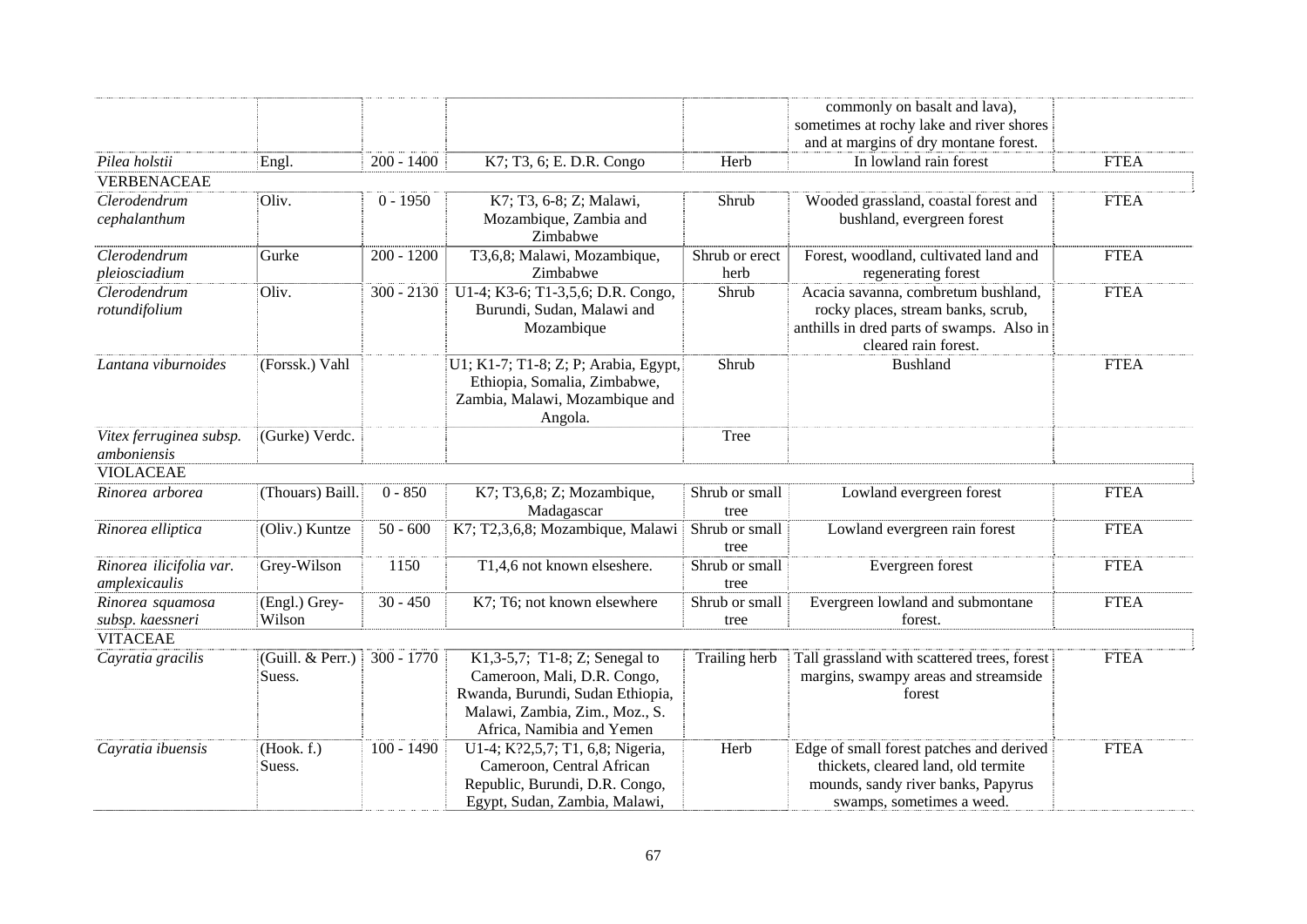|                                      |                                  |              | Zimbabwe, Mozambique and Angola                                                                |               |                                                                                                                                                                                    |             |
|--------------------------------------|----------------------------------|--------------|------------------------------------------------------------------------------------------------|---------------|------------------------------------------------------------------------------------------------------------------------------------------------------------------------------------|-------------|
| Cissus sciaphila                     | Gilg.                            | $0 - 450$    | K7; T3,6,8; Z; P; not known<br>elsewhere                                                       | Climber       | Lowland forest, riverine forest fringes,<br>woodland slopes abover river valleys.                                                                                                  | <b>FTEA</b> |
| Cyphostemma braunii                  | (Gilg $& Brandt)$ )<br>Descoings | $100 - 1950$ | K7; T3,6; not known elsewhere                                                                  | Climber       | Basically evergreen forest, Podocarpus,<br>Ocotea, etc also secondary bush and<br>scrub in old plantations, rocky areas with<br>small trees and shrubs in rain forest<br>clearings | <b>FTEA</b> |
| Cyphostemma<br>buchananii            | (Planch.) Wild<br>& Drummond     | $0 - 1125$   | K7; T3-8;Z; D.R. Congo, Malawi,<br>Mozambique, Zambia, Zimbabwe,<br>Botwsana and South Africa. | Herb          | Coastal thicket on old coral reefs, etc,<br>bushland, wooded grassland, woodland,<br>forest also in old cultivations.                                                              | <b>FTEA</b> |
| Cyphostemma kirkianum (Planch.) Wild | & Drummond                       | $0 - 900$    | K7; T2,3,6; Z; P; Mozambique,<br>Malawi, Zambia and Zimbabwe                                   | Climbing herb | Rainforest, lowland evergreen forest on<br>coral, Casuarina woodland.                                                                                                              | <b>FTEA</b> |
| ZINGERBERACEAE                       |                                  |              |                                                                                                |               |                                                                                                                                                                                    |             |
| Costus subbiflorus                   | K. Schum.                        | $300 - 1070$ | T <sub>3</sub> , 4, 6; not known elsewhere                                                     | Herb          | Riverine forest                                                                                                                                                                    | <b>FTEA</b> |
| Renealmia engleri                    | K. Schum.                        | $900 - 1100$ | K5; T3,6; not known elsewhere                                                                  | Herb          | Rain forest                                                                                                                                                                        | <b>FTEA</b> |

Key to Appendix I

#### Author

#### **Altitudinal range (m)**

This refers to the known range of altitudes from which this species has been recorded.

#### **Distribution**

The distribution records are based on the geographical divisions used by the Flora of Tropical East Africa (available at http:www.rbg.org.uk/herbarium/ftea/geograph.html. Names of countries are the same as those given in the FTEA. As this has been published over several decades it includes a number of country names which have subsequently been changed e.g. Nyassaland is now Malawi etc.

Where the subspecies or variety is listed, the distribution refers to the sub-species or variety not the species.

#### **Habitat**

This describes the habitats in which this species is found.

#### **Data source**

Three data sources were used for information on the altitudinal range, distribution and habitat association.

- $\bullet$  FTEA: The Flora of Tropical East Africa was the preferred data source. The FTEA is a series published by the Royal Botanic Gardens, Kew. Descriptions are not yet available for all families.
- $\bullet$ LEAP: The List of East African Plants is published by the East African Herbarium.